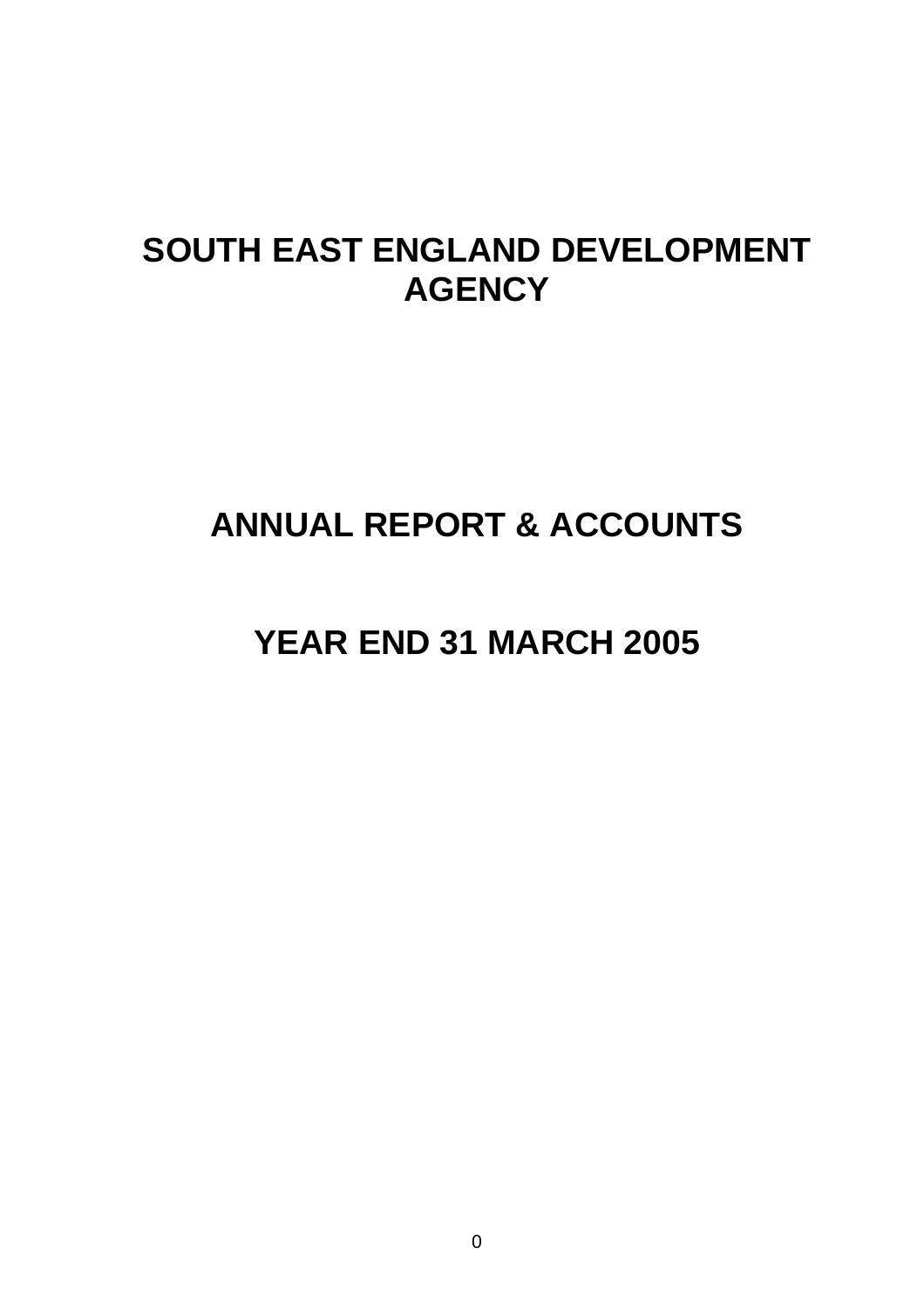# **SOUTH EAST ENGLAND DEVELOPMENT AGENCY**

# **PART ONE ANNUAL REPORT YEAR END 31 MARCH 2005**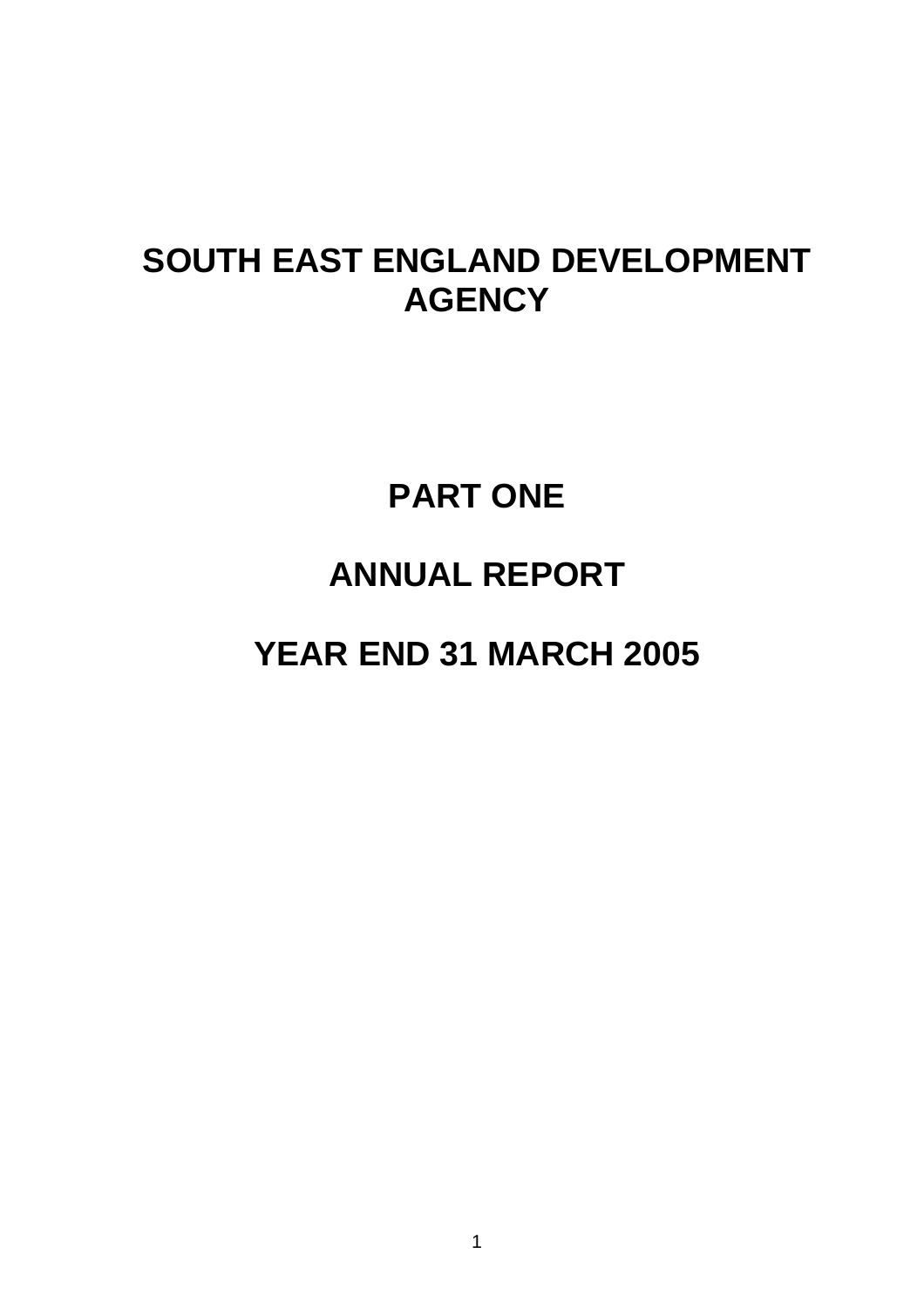# **CONTENTS**

| 1.        | <b>Chairman's Introduction</b>                                            | 4                |
|-----------|---------------------------------------------------------------------------|------------------|
| 2.        | <b>Chief Executive's Review</b>                                           | 6                |
| 3.<br>3.1 | <b>Business Review</b><br><b>World Class Innovation</b>                   | 9                |
|           | 3.1.1 Employment                                                          | 9                |
|           | 3.1.2 Action 4 Business Colleges                                          | $\boldsymbol{9}$ |
|           | 3.1.3 Sector Skills Development Manager                                   | 9                |
|           | 3.1.4 Working with Universities                                           | 9                |
|           | 3.1.5 Manufacturing and the Manufacturing Advice Service                  | 10               |
|           | 3.1.6 Innovation Performance                                              | 11               |
| 3.2       | <b>Competitive Enterprise</b><br>3.2.1. Enterprise                        | 13<br>13         |
|           | 3.2.2 Investment                                                          | 14               |
| 3.3       | <b>Quality Places</b>                                                     | 15               |
|           | 3.3.1 Sustainable Communities & Urban Renaissance                         | 16               |
|           | 3.3.2 Sustainable Communities & Growth Areas                              | 16               |
| 3.4       | <b>Area Based Regeneration</b>                                            | 17               |
|           | 3.4.1 Area Investment Frameworks                                          | 17               |
|           | 3.4.2 Single Regeneration Budget                                          | 18               |
|           | 3.4.3 Physical Regeneration                                               | 18               |
|           | 3.4.4 Hastings & Bexhill                                                  | 18               |
|           | 3.4.5 Rural                                                               | 19               |
|           | 3.4.6 Kent Coalfields                                                     | 20               |
| 3.5       | <b>Strategic Influencing</b><br>3.5.1 Role as a Strategic Catalyst        | 20<br>20         |
|           |                                                                           |                  |
| 4.        | <b>Board and Corporate Structure</b>                                      | 26               |
| 4.1       | <b>Contribution to Broader Policy Development</b><br>4.1.1 RDA Lead Roles | 26<br>26         |
| 4.2       | Chairman                                                                  | 28               |
| 4.3       | <b>Board</b>                                                              | 28               |
| 4.4       | <b>Board Committees</b>                                                   | 29               |
| 4.5       | <b>Advisory Council</b>                                                   | 29               |
| 4.6       | <b>Senior Executive</b>                                                   | 30               |
| 4.7       | <b>Human Resources and Service Standards</b>                              | 30               |
| 4.8       | <b>Risk Management</b>                                                    | 31               |
| 4.9       | <b>Subsidiary Companies</b>                                               | 32               |
| 4.10      | <b>Financial Review</b>                                                   | 32               |
| 5.        | <b>Performance Targets</b>                                                | 33               |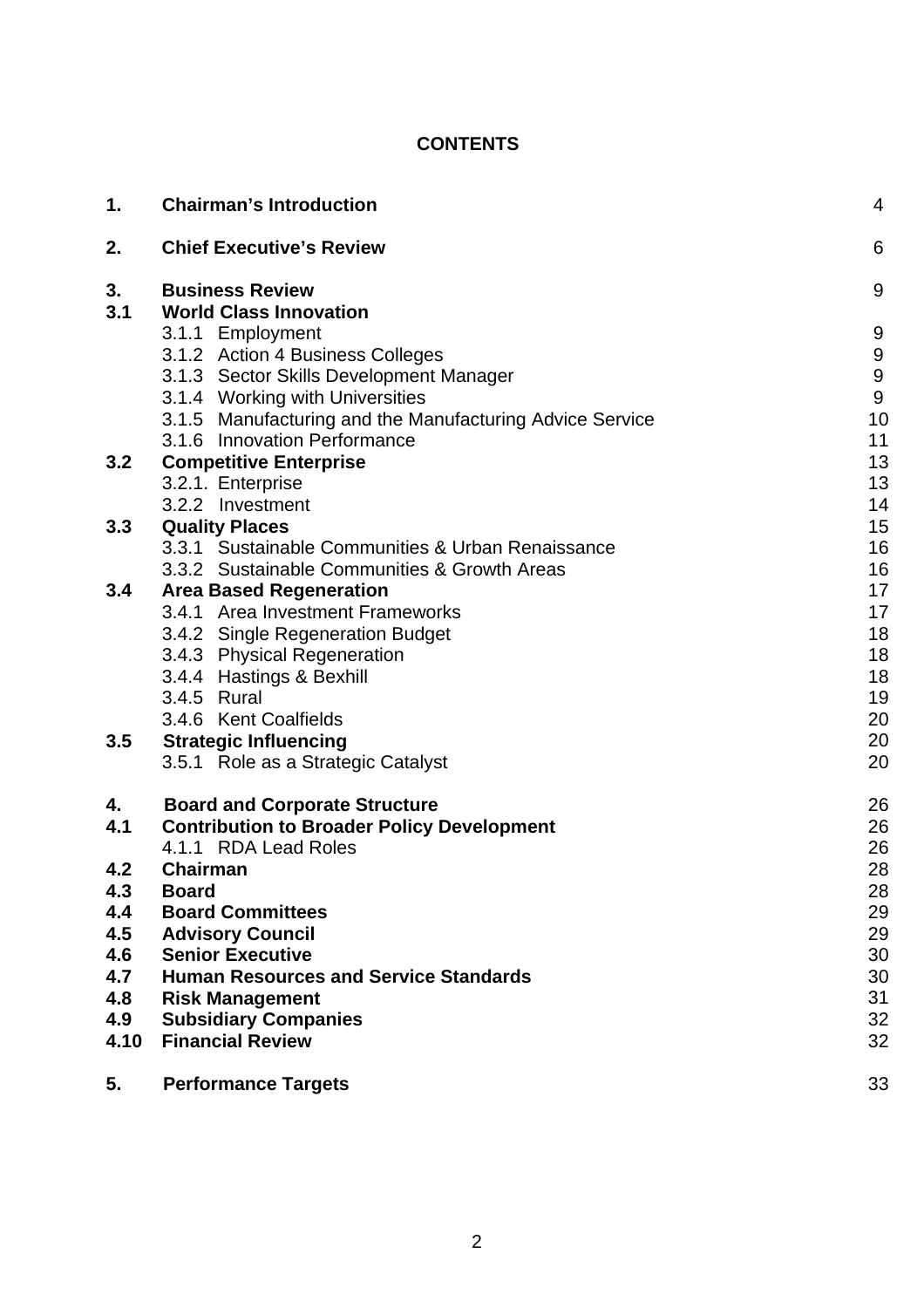#### **1. CHAIRMAN'S INTRODUCTION**

This report sets out SEEDA's achievements and progress during the last year. I would like to acknowledge at the outset that we can only succeed by working in close partnership with businesses, communities and other public bodies across the region, and I pay tribute to their contribution.

SEEDA's relationship with businesses is absolutely critical to its ability to promote economic prosperity across the region. So I am particularly pleased that we have been able to establish Business South East as a strategic leadership forum, bringing together business representatives to advise and guide our contribution to key regional issues. This close relationship with businesses will be particularly important for us in the year ahead, as we review the Regional Economic Strategy.

I said last year that a responsible business, engaged with its community, gains a competitive edge. Over the last year, we have been able to demonstrate and celebrate examples of just what this means in everyday business. For example we have seen the continued growth and success of the South East Sustainable Business Awards, now firmly established as the region's largest business awards event. I expect to see this work progress further in the coming year, particularly given that SEEDA has a national lead role in the field of corporate social responsibility.

#### **Working with Businesses**

After six years of operation SEEDA can demonstrate real achievement and impact in supporting business success. Our network of 22 Enterprise Hubs is now complete and, as at March 2005, more than 1,800 businesses were using the services of the network to improve their growth prospects. This does not mean we can now rest on our laurels – we now need to extract maximum value from the Hub Network, and ensure that entrepreneurs and businesses can gain maximum benefit from its services. Alongside the Hubs are now eight Enterprise Gateways, with a further five in development, bringing support for business start-ups and growth to the region's hard-to-reach communities.

SEEDA's role in supporting business growth has expanded greatly as we take on responsibility for the region's Business Links who represent the key portal for business support. During the last year our overriding priority has been to ensure a smooth transition involving no dip in performance or disruption to customers. We have built on our already-strong working relationship with Business Link Chairs and Chief Executives, and were able to lead a smooth and timely planning process for 2005-06.

The acid test of all this is of course impact on Business Link performance, and I am delighted that during 2004-05 they achieved improvements against each of their three key performance indicators of market penetration, customer satisfaction and intensive assistance. This is a real achievement in a year of great change, and I look forward to working closely with my Business Link colleagues to build on this impressive track record.

Last year I highlighted the importance of science and innovation for securing the future success of the region, and we have made major strides. The South East Science, Engineering and Technology Advisory Council (SESETAC) is now established as a key source of advice informing the region's approach to science and technology, bringing together business leaders and University Vice Chancellors. SESETAC is playing a major role in shaping SEEDA's innovation action plan for the next three years, which will be supported by a total of £72 million of SEEDA funding. I want to see these resources used to maximum effect, enabling businesses of all types and sizes to benefit from the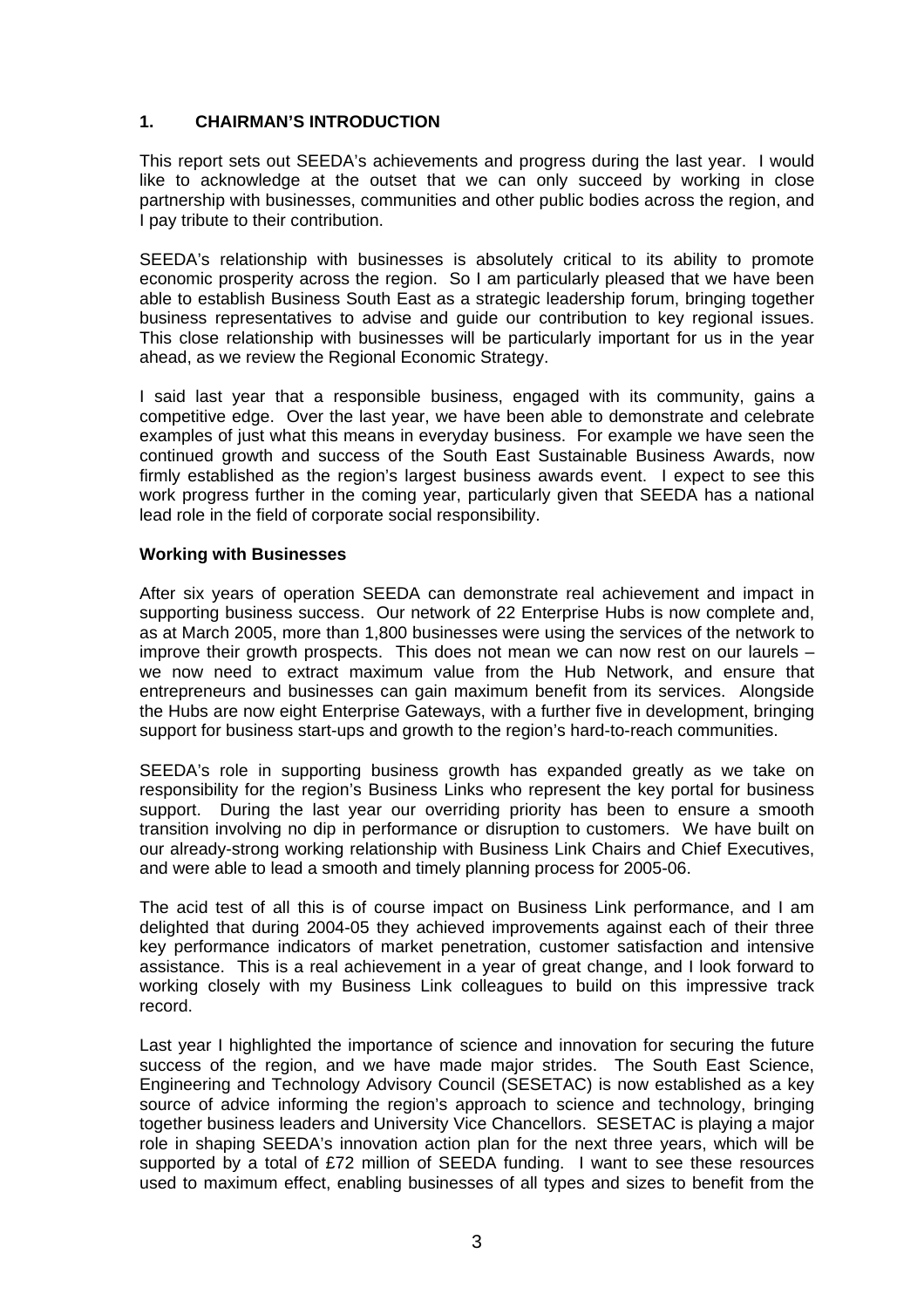region's extraordinary range of University research strengths, and its wealth of business and public sector research facilities.

#### **Sustaining Economic Success**

The South East is one of the world's most successful business locations. With that success come pressures. Businesses across the region have consistently identified a lack of affordable housing, increasing transport congestion, and skills and labour shortages as critical issues impacting on their future success. So looking across and beyond our own budgets, SEEDA must work with others to secure the conditions for continued economic prosperity. During the last year we have played an energetic role in bringing these issues to the fore, seeking to ensure that they are given due weight in the process of preparing the South East Plan. We will need to continue to make the case for sustainable prosperity in the year ahead, and I am sure that this will be a central theme of the forthcoming review of the Regional Economic Strategy.

#### **In Summary**

SEEDA has achieved much, not just in the last year but across the six years since its formation. Between 1999 and 2004, our business strategy has enabled the formation of more than 750 new businesses and has also contributed to creating or safeguarding more than 35,000 jobs across the region. A further 9,500 jobs came through SEEDA's success in attracting over 160 businesses from overseas.

Our successes in 2004-05 will boost these figures further, but we will not allow this to lull us into complacency. The region faces major challenges in an increasingly competitive world and over the coming year our work with partners on reviewing the Regional Economic Strategy will bring these into focus. I know that we will rise to the challenge.

**James E Brathwaite CBE Chairman**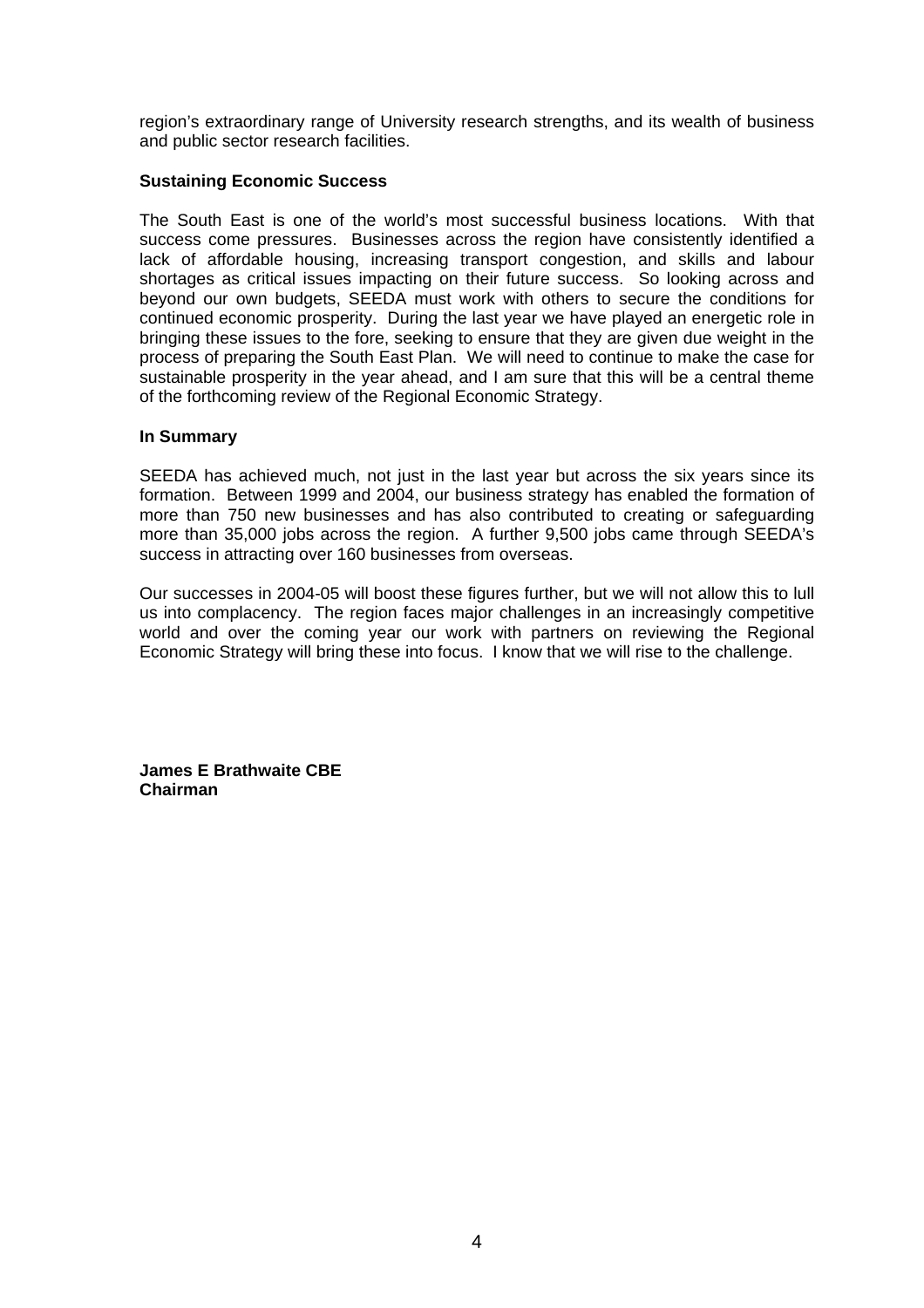## **2. CHIEF EXECUTIVE'S RVIEW**

#### **Introduction**

Since becoming SEEDA's Chief Executive, I have been surprised almost every day by the breadth and depth of the agency's activities, as well as the complexity and variety of the opportunities and challenges in the region. To deliver real value-added to the region this requires SEEDA to manage through a matrix that is capable of delivering the highest quality expertise in diverse aspects of economic development, while being fully responsive to the very different needs and demands of its sub-regions.

SEEDA has resources that are modest when compared to the size of the region, or to the resources available to many of our partners. But our regional strategic role, and the flexibility of our funding, points to how we can best add value:

- through leverage and influencing,
- by using our resources to innovate and drive best practice,
- through a sub-regional focus and by leaving others to lead when they are best placed to do so.

#### **Influencing**

Leverage and influence are key to SEEDA's contribution to delivering the agenda we are all signed up to, set out in the Regional Economic Strategy. Much of what the region needs in terms of the vital priorities of infrastructure investment, housing, skills development and good public services to support a growing population depends on Government policies and funding streams. The case for investment in the South East to sustain our major contribution to national prosperity has to be made. So too does the case for the right policies and more flexible funding streams that would enable regional and local solutions to problems rather than the national 'one size fits all' approach.

There have been important opportunities to exert influence over the past year. The Government has requested regional input into the Spending Review, which will settle budgets for the 3 years from 2005, and into a wide variety of important policy developments, such as the National Skills Strategy, the DTI's Innovation Review and the Lambert Review of business interaction with universities. SEEDA works both with regional partners, in particular the Regional Assembly, and with its fellow RDAs, in responding to these opportunities. SEEDA leads for all the RDAs in working with Government on Science and Innovation, on Energy, on Waste and on Corporate Social Responsibility. This is a demanding agenda requiring knowledge and expertise from SEEDA's staff if the work is to be done to the standard necessary to command credibility.

With the Assembly and GOSE, we jointly developed the region's case for investment from the Spending Review in the Regional Emphasis Document. Some of the joint representations from the RDAs have already borne fruit: the announcement from the Small Business Service that from next year RDAs will contract regionally for Business Link services lays the basis, on which we are already working with the region's Business Links, for a more integrated approach to helping businesses succeed and grow.

In response to the National Skills Strategy, we assisted in the creation of the Regional skills for Productivity Alliance bringing together 20 organisations committed to transforming skills and training provision and business support services. This has also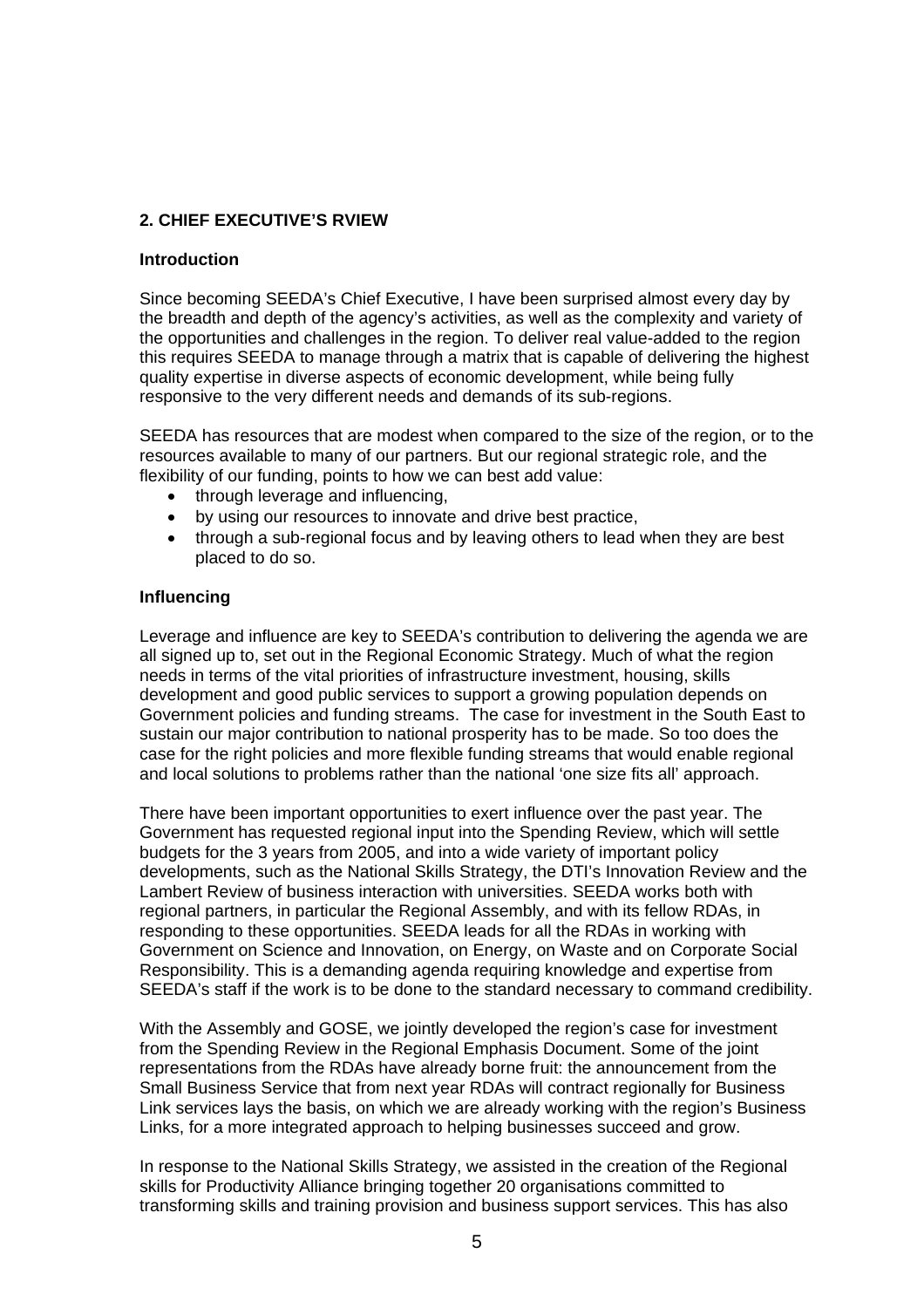influenced the six Local Skills for Productivity Alliances which will drive local actions and advise the Regional Alliance.

# **Best practice**

SEEDA's use of its own resources is at its best when our activities and programmes are demonstrably at the leading edge of good practice, acting as pilots and exemplars that exert encouragement and leverage on others. We have been active in looking for best practice internationally as well as nationally, and we do not stand still, continuing to learn from our experience and extend the reach of our initiatives. Three areas of excellence, in different areas of SEEDA's business. are now well embedded:

Quality places – The sustainable communities and urban renaissance, housing, growth areas and major physical development agenda has moved forward rapidly during the year. Progress includes working with the Multi Agency Group with architecture, design, planning and other functions; the creation of the brownfield land assembly for housing; land assembly for the Ashford and Thames Gateway growth areas; and continuation of major development schemes including those at Cowes, Shoreham, Southampton, Rochester, Chatham, Hastings etc.

Skills development in the work place – Our work with the education sector continues to progress with close working relations with the Universities; the introduction of sector skills specialists; the Computer Club for Girls project; and the social inclusion agenda. We have also helped to launch the South East Skills for life website which can be seen on the SEEOnline web portal hosted by SEEDA.

Enterprise Hubs and gateways – A regional network of 22 Enterprise Hubs has been completed and we are working with start-up and growing companies with a particular focus on high-tech. Hubs have a particular role in facilitating the transfer of technology and know-how from the region's universities and research institutes. Gateways are a programme developed jointly with the South East Business Links to provide business incubation networks nurturing entrepreneurs and young companies within the general business community. There are currently nine Enterprise Gateways in the network across the South East, with another 11 planned.

#### **Sub-regional focus**

We also recognise in the way we work that the region is large and diverse, and that a sub-regional perspective is essential. This has been developed progressively. It was an important step forward that the current Regional Economic Strategy was strongly influenced by priorities developed sub-regionally and locally, with the region's 11 Economic Partnerships playing a leading role in the consultation and development process. Building on that, SEEDA put fully into place in April 2003 its four Area Teams. Each, led by an Area Director who is a member of SEEDA's senior Executive team, has an overview of all SEEDA's activities in its sub-region, and is proactive in working with all our partners and stakeholders to maximise the value that SEEDA can offer to meeting their aspirations and objectives.

For the region's priority regeneration areas, this engagement has focused on the development of Area Investment Frameworks and Partnerships. Their purpose is to plan together all the investment, public and private, that will come into an area with clear agreed objectives to secure lasting, sustainable, improvement.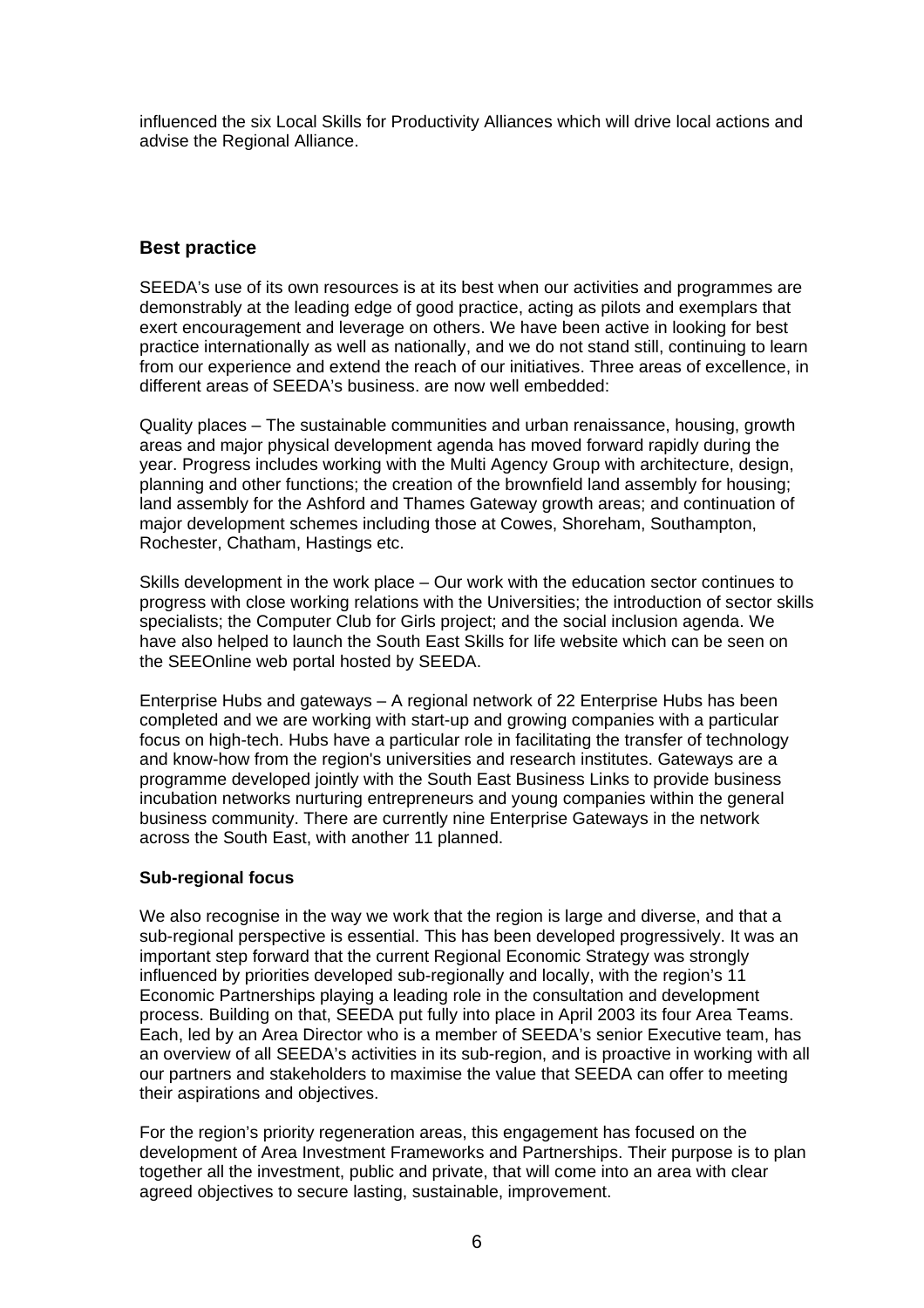Our European focus continues with the promotion of the region and securing EU funds for the ESF and ERDF programmes which a re a valuable part of the grant in aid programme. The Brussels office is shared with some of our South East partners and is a valuable base for our networking activities for Europe, including the implications of enlargement.

#### **Building on SEEDA's capabilities**

I have been fortunate to inherit from Anthony Dunnett an organisation whose people are highly skilled and motivated towards delivery of this agenda. He has grown SEEDA to maturity and it is my fortunate task to build on this, taking the organisation forward to even greater effectiveness.

We need to work even harder to build our key relationships and partnerships, especially within our sub-regions and with government, to maximise our influence and leverage.

Looking forward to the outcome of the 2004 Spending Review, we can expect that the role of the RDAs will grow in providing strategic leadership for delivery of Government objectives increasingly devolved to regions. I believe that our response to these demands will build on sound foundations, and I look forward to working with all our partners to ensure that all parts of the region are enabled to deliver to their potential for truly sustainable economic

**Pam Alexander Chief Executive**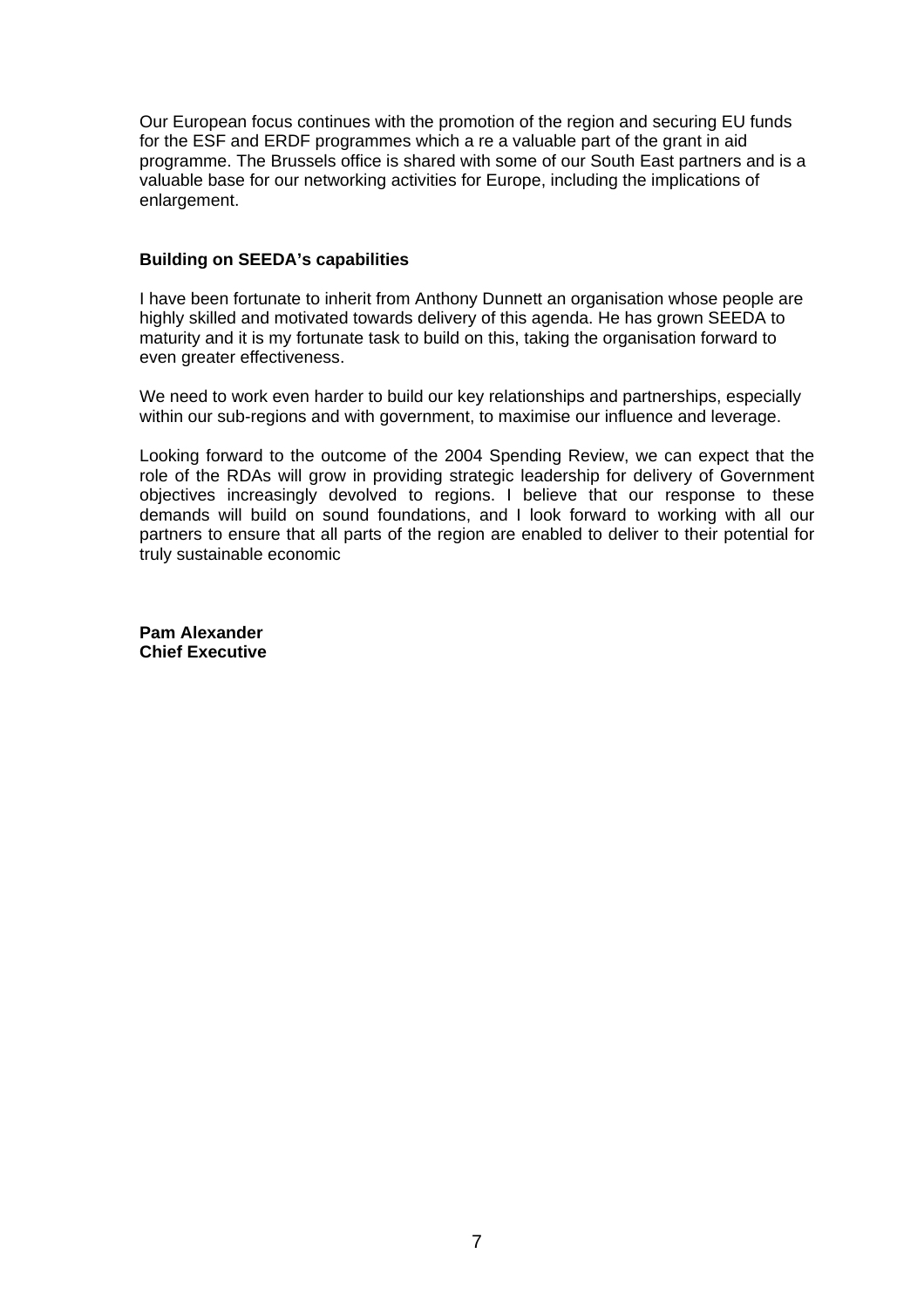# **3. BUSINESS REVIEW**

# **3.1 WORLD CLASS INNOVATION**

# **3.1.1 Employment**

A 2-year pilot project was created to address retraining, employability, and business start up issues arising from major closures in priority areas in the South East. The project has developed capacity and systems in local areas to ensure a speedy, cohesive response to all redundancies.

A joint venture partnership involving JobCentre Plus and SEEDA has evolved, establishing a proactive service to employers and employees faced with downsizing within the region. This will better equip the workforce to move from their existing employment to alternative occupations and work. The key goal of the unit is to ensure that companies receive the necessary support to help employees remain in the workforce.

Types of support available to companies include contacts with local partnership groups, Information, advice and guidance on Job searching, benefits advice, assistance with CVs, access to vacancies, referrals to specialist help e.g. small business advice, information on help available from other sources, training for new skills, advice on local training and organisation of Job fairs and recruitment fairs.

Exodus (Ex-Offenders Discharged Under Supervision) is a three-year cross regional project in the South East and London regions to develop effective interventions with short-term prisoners and priority offenders, to reduce re-offending through increasing employability. SEEDA, LDA, Prison and Probation Areas for the South East and London, together with the Government Offices for both regions and the Voluntary and Community Sector, are working together in a multi-regional partnership looking at the economic, social and environmental benefits of reducing crime.

# **3.1.2 Action 4 Business Colleges**

The Action for Business College Network is a flagship programme supported by SEEDA and the South east region's six LSCs as part of their workforce Skills Programme. This ambitious transformation programme is designed to drive up FE provider responsiveness and capacity to meet the needs of employers. The programme supports and accredits genuine change in the responsiveness of colleges to employers.

The initiative was formally launched by Ivan Lewis on the 9 February 2005 at Chichester College with two colleges – Chichester and Mid Kent College – having been successfully accredited to date. SEEDA are continuing to work with this vital programme which anticipates a further 10-12 colleges will achieve the standard by the end of 2005.

#### **3.1.3 Sector Skills Development Managers**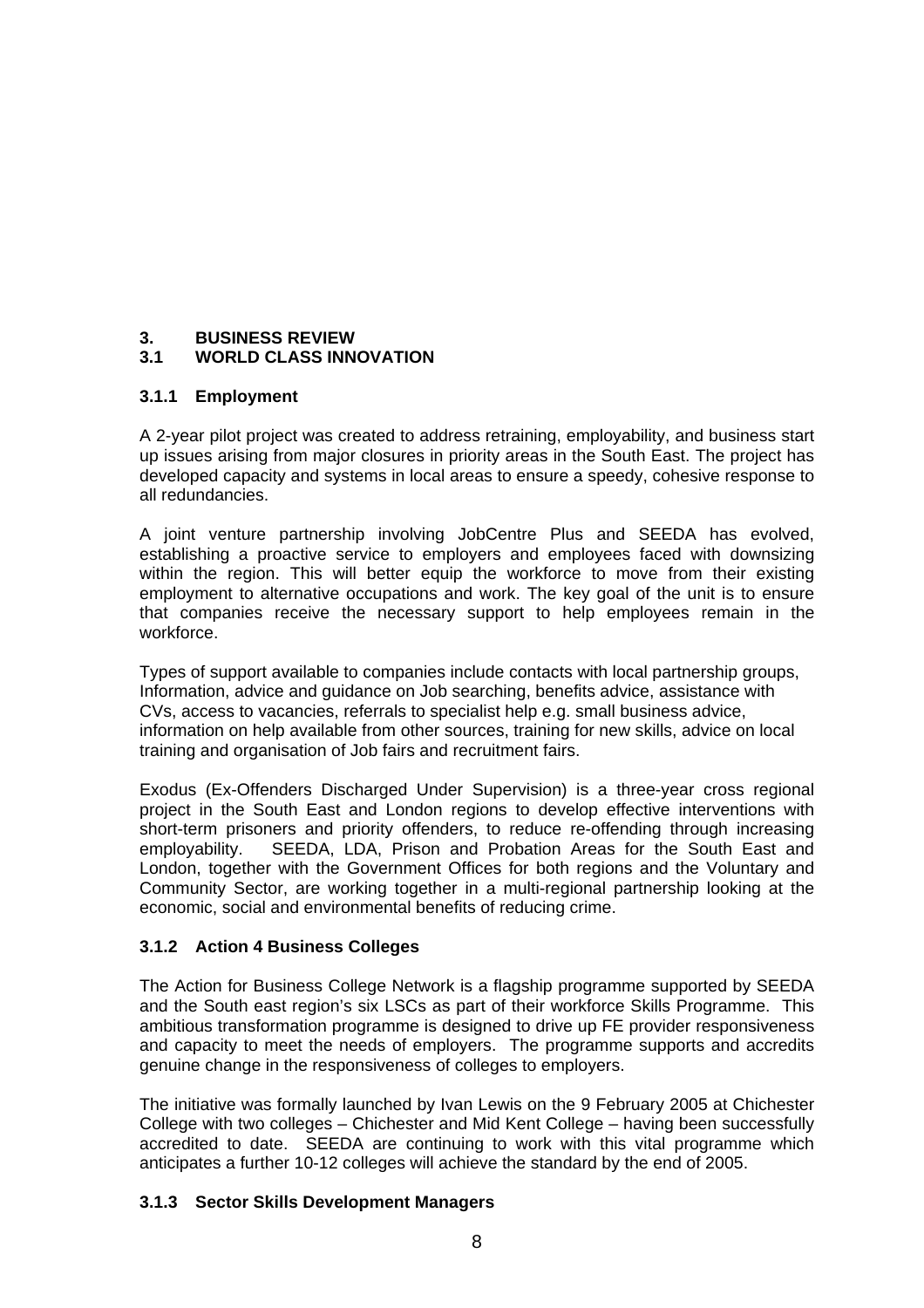SEEDA have funded a Sector Skills Development Manager (SSDM) in each of the regions 6 local LSCs. Each SSDM has a regional lead for 2 sectors but also responsibility for co-coordinating all sector skills activities within their local LSC.

The SSDM network had been integral in the formulation of a regional sector action plan for the retail sector and with partners for 6 other priority sectors.

The SSDMs role was also pivotal in acting as a catalyst for the formation of the regional approach to the Care Standards Act 2000 in which 50% of staff working in the Health and Social Care sector will have an NVQ Level 2 for Care and that managers within the sector will have a management qualification at NVQ Level 4 by 2005.

This work has helped SEEDA, Local LSCs and the Business Links to take a joint approach to skills delivery within the regions priority sectors. It has also provided the RSPA with a sound base for taking account of emerging national Sector Skills Agreements and will ensure their relevance to the South East.

#### **3.1.4 Working with Universities**

SEEDA played an important role in helping to shape bids for the regions higher education institutions for HEFCE's Higher Education Innovation Fund (HEIF 2)., through seminars and meetings to help institutions to align their proposals and the RES and FRESA. Consequently, higher education institutions in the region were able to secure £34 Million from the initiative, from a national total of £186 Million.

In pursuit of an e-skills degree, SEEDA has collaborated with e-skills UK, the IT industry and several universities both within and outside the region to deliver an industrydesigned BSc Information Technology Management course at the University Centre at Hastings (delivered by the University of Greenwich) and also at the University of Reading.

In the field of education led regeneration, the University Centre Hastings continued to develop, being identified as an example of best practice in the Comprehensive Performance Assessment of East Sussex County Council. The Multiversity at Medway project involves the Universities of Kent and Greenwich and Mid Kent College. The Multiversity will raise participation in further and higher education, improve employability and combat social exclusion within deprived communities in the Thames Gateway.

The Multiversity will be accompanied by improvements in housing and infrastructure, with total public investment package of £50 million, including £8.6 million from SEEDA and £15million from the Sustainable Communities Fund. A major project to renovate the old listed building including the Drill Hall and also for new buildings is already underway and the ambitious project is already ahead of target in increasing student numbers and creating jobs.

SEEDA is, amongst other measures, addressing how higher education institutions can assist in building an entrepreneurial culture in the Region. SEEDA established the Higher Education Entrepreneurship Group (HEEG) supported by an international network of visiting fellows and professorships to raise capacity and promote best practice in entrepreneurship and innovation in the region's higher education institutions. HEEG has a programme of events which aims to develop and raise the capacity and capability of higher education to deliver effective entrepreneurship education.

SEEDA has also organised student events in conjunction with the National Council for Graduate Entrepreneurship, an initiative sponsored by Treasury, DTI and DfES. The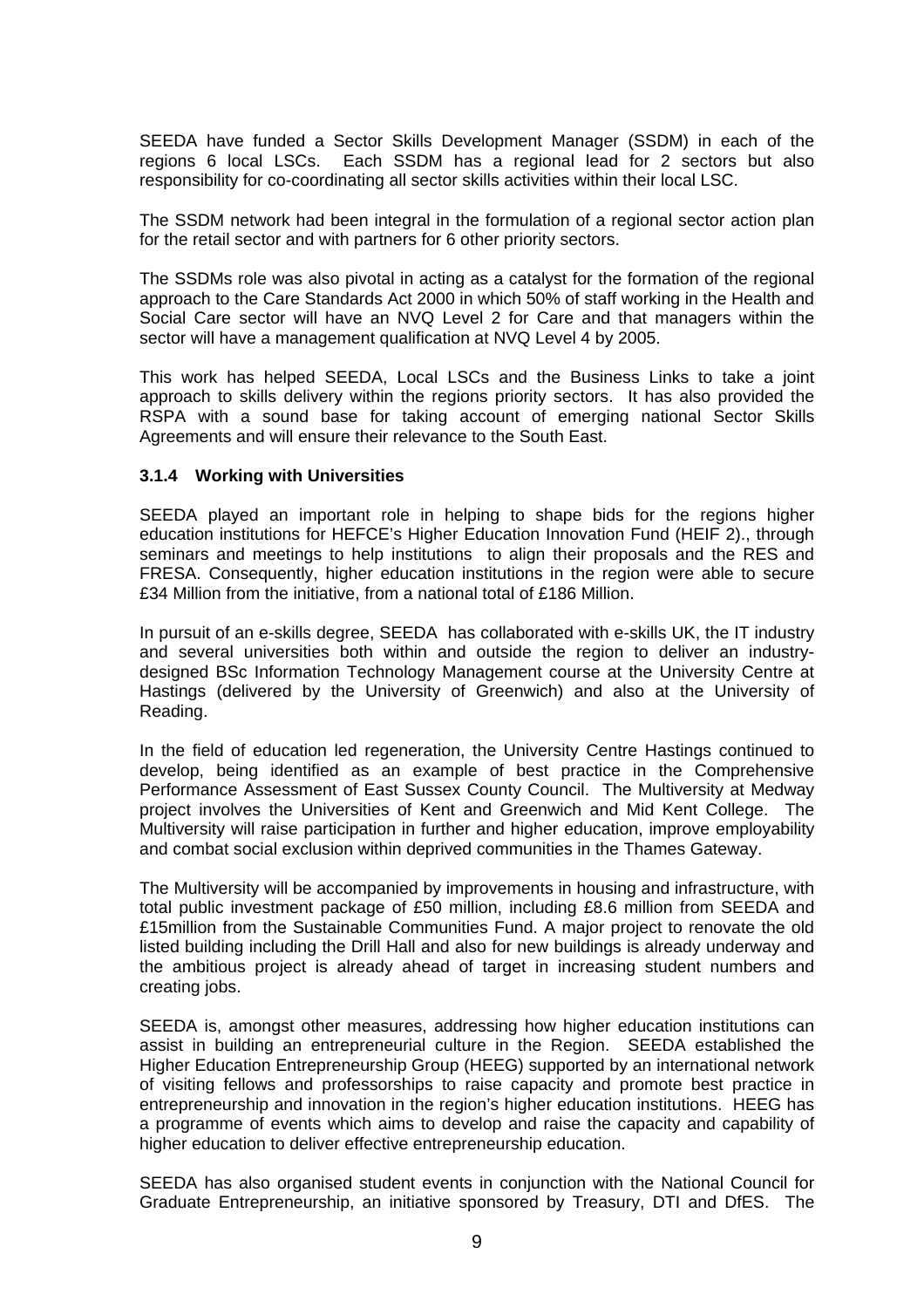events were designed offer an enjoyable and inspirational event for students informing them of the range of entrepreneurial career options open to them.

#### **Science and Technology in Schools**

SEEDA have developed a programme to encourage children to develop an interest in science and technology. In November Johnny Ball visited Park Community School in Leigh Park, Hampshire and gave a masterclass designed to simplify science, demonstrating how things they learn in the classroom can be applied to real life situations.

This approach will now be expanded into other parts of the region and we are working with Berkshire Education Business Link Organisation to run similar events with schools in Berkshire.

#### **Computer Clubs for Girls**

SEEDA has provided £2.8 million over the last two years to support the Computer Clubs for Girls (CC4G) initiative. This has been lead by e-skills UK and responds to the IT industry's concerns that the number of women in its workforce has declined from 30% to 22% within the last eight years. In 2003-4, over 3,500 girls in 124 schools across the South East participated in the clubs. The DfES has recently announced a £8.5 million programme for a national roll-out of the initiative, which includes increasing participation in the South East to around 200 schools.

Computer Clubs for Girls also won the 'Online Solution of the Year' Award at the World of Learning Awards held at the NEC in Birmingham on 17 November 2004.

#### **Management and Leadership**

SEEDA has been working with the 6 Business Links, the LSCs and a wide range of intermediary bodies and delivery partners to establish a management and leadership strategy for the region.

The main achievements have been a  $£4$  Million initiative, funded by the DfES has been secured for the region by a partnership of Business Links, SEEDA, LSCs and training providers.

7 pilot projects have been delivered trialling different innovative approaches to developing managers in training, mentoring and networking.

#### **Skills for Life**

The South East Learning and Skills Council with support from SEEDA hosted the first South East Skills for Life Manager's Workshop this year. The event addressed a number of key regional issues, including improving inter-agency working and sharing best practice. The event also saw the launch of the South East Skills for Life website as part of the SEEOnline portal.

#### **3.1.5 Manufacturing and the Manufacturing Advice Service**

The Manufacturing Advice Service, supported substantially by SEEDA, has undergone a complete strategic review based on results so far and the needs of its customers. This showed that significant benefits had been secured from the programme, of which the most noteworthy is that the added value of the programme is about £20m. This is taken from the evaluation of the programme undertaken on behalf of SEERA.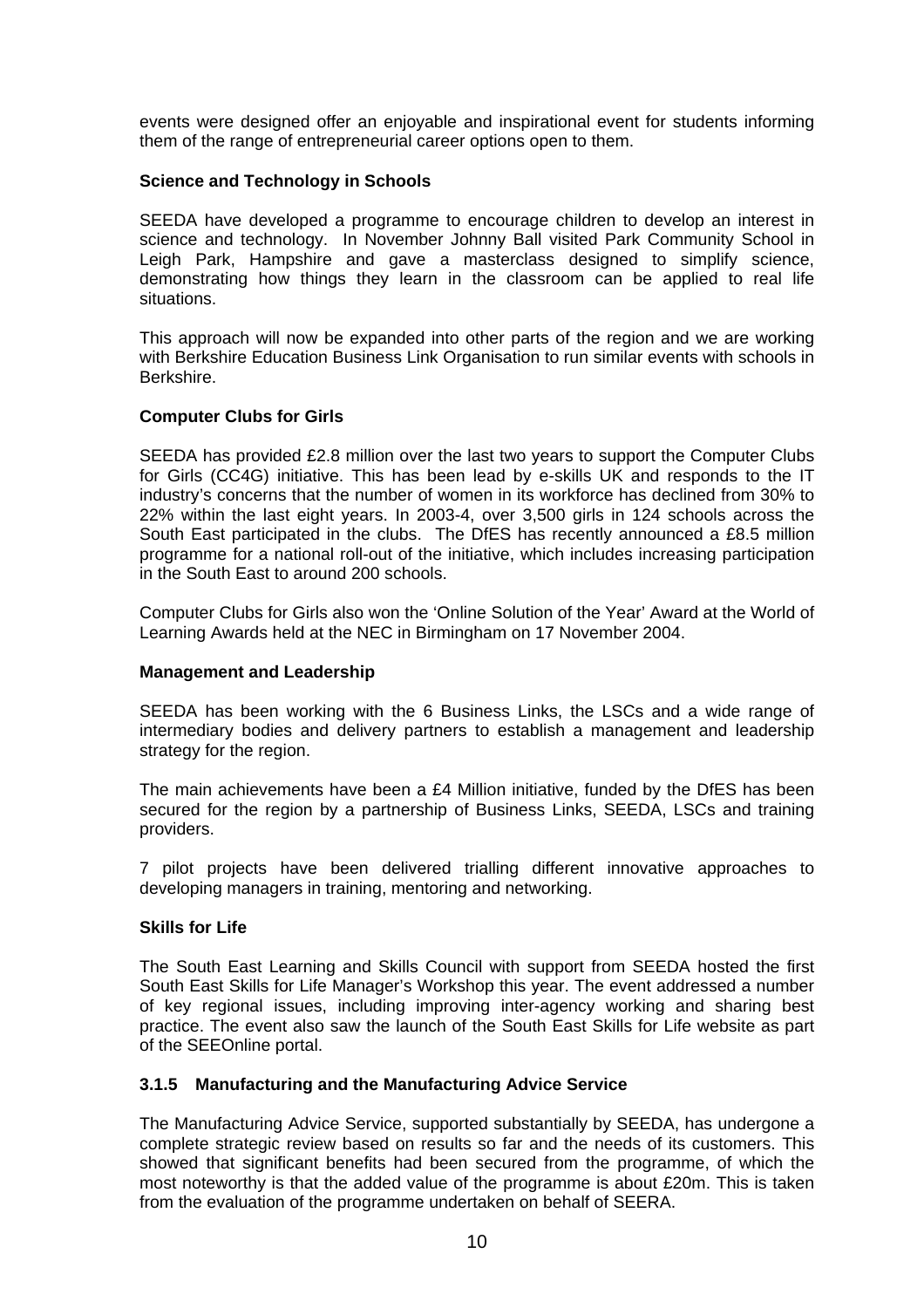MAS have piloted a programme working within a number of supply chains. They have been working with the British Marine Industries Federation and with members of the Gauge and Toolmakers Association, on a supply chain programme also. The SEEDA Lean project was specifically designed to work across supply chains and has worked with 40 companies during 2004-05. The experience gained as a result of this will stand us in good stead for MAS Phase 2 which will be much more focused on supply chains.

#### **Selective Finance for Investment**

One of the key focuses of Selective Finance for Investment (SFIE), a national DTI Business Support product, is medium to long-term sustainability of economic development and growth in areas of high deprivation.

SEEDA has rigorously applied the new 'productivity' focus of SFIE and in the 1<sup>st</sup> year of SFIE, SEEDA awarded 11 companies a total of £2.4m. As a result of SFIE, we anticipate, showing a 161% increase in productivity over the next four years compared with average sector growth of 45%."

SEEDA also worked with DTI to ensure a smooth transition of the Research and Development Grant from the Small Business Service to SEEDA. Critically, SEEDA took the decision to recognise the importance of the Grant to South East businesses and therefore decided, and announced in February 2004, to accept applications at the earliest opportunity (1 April 2005 when we took over responsibility for the Grant) on a continuous basis.

#### **3.1.6 Innovation Performance**

During 2004-05 SEEDA devoted much effort to developing a coherent and comprehensive strategy for enhancing innovation performance in the region. This also included response to Government initiatives such as the Lambert Review, and giving evidence to the House of Commons Select Committee on Science and Technology. Some specific examples of relevant work programmes include,

Pilot Business Fellows Programme. A pilot programme to technology intensive companies to be more effective and efficient in their knowledge acquisition from the region's universities. Twelve Business Fellows have been trained at Oxford, Reading and Surrey Universities.

PoCKeT "Proof of Concept for Knowledge Transfer". SEEDA has co-funded this new Fund, managed by Finance South East Ltd, which aims to transfer knowledge from the region's education institutions into the business community. Awards of up to £30000 are available for SMEs to fund activities such as technology validation and academic research.

Great Ideas in Science and Technology (GRIST). The GRIST project has continued throughout the year. In particular, it encourages and supports recent graduates in considering business creation as a career option. The project operates with the Universities of Brighton, Surrey and Kent including the Thanet and Hastings regions.

SET Skills for Innovation. SEEDA has agreed, with Sir Gareth Roberts, to pilot a regional SET forum to bring key partners together to focus on the most important initiatives to achieve critical mass and impact.

#### **Nanotechnology**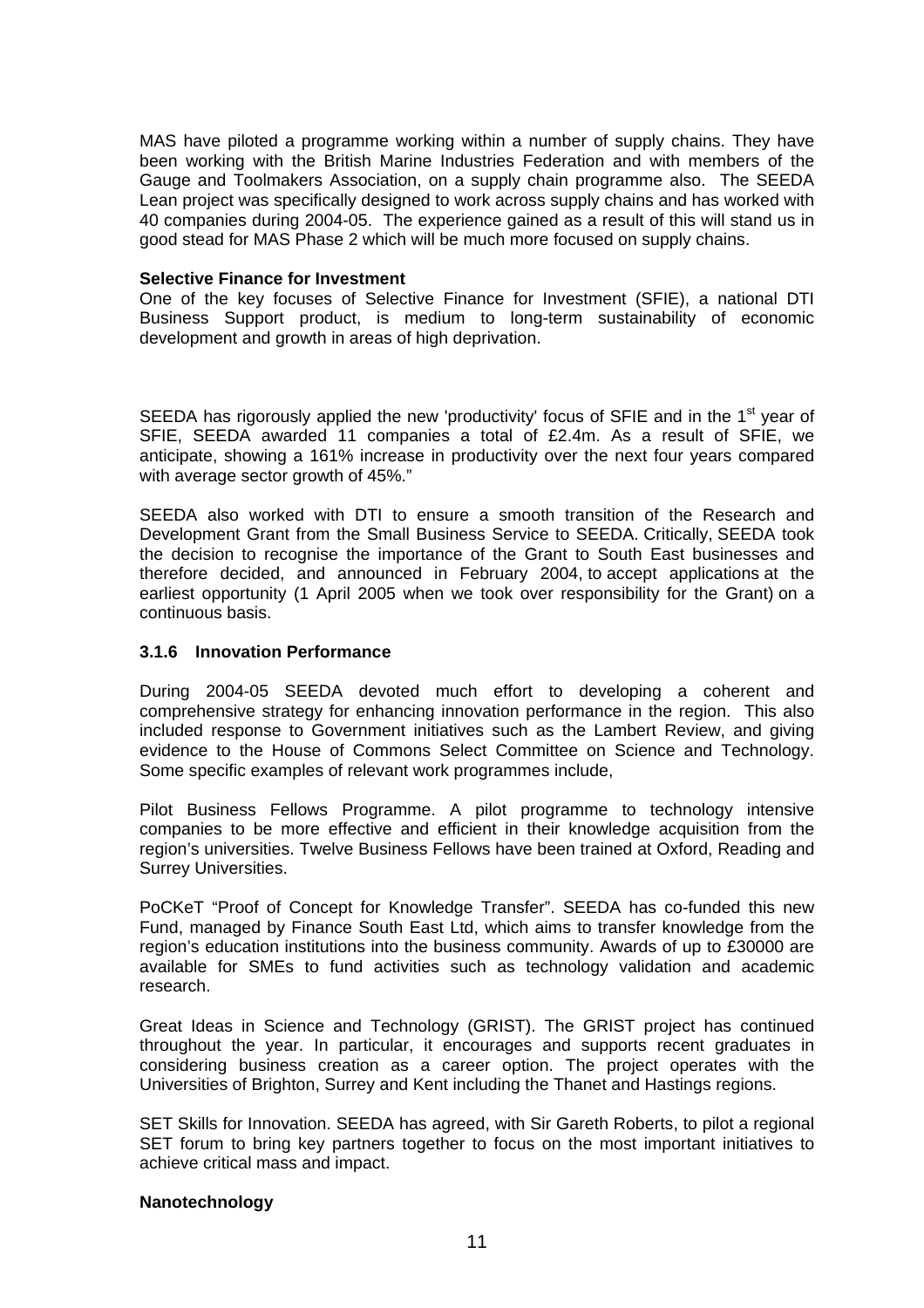SEEDA has identified that Micro and Nano Technology (MNT) is an important area for future industrial activity. It has supported regional interest by appointing a dedicated advisor, whose role is to travel to the companies and HEIs and to provide information and advice on the current funding situation and to offer networking opportunities.

There have been two significant areas where SEEDA involvement has encouraged networking activities and has helped to raise awareness:

Firstly an online directory of MNT companies, prepared with Yorkshire Forward and the UK MNT Network and secondly a national MNT Tradeshow, held at Newbury Racecourse in October 2004 with over 80 companies attending and over 120 other company delegates present.

# **3.2 COMPETATIVE ENTERPRISE**

#### **3.2.1 Enterprise**

#### **Enterprise Hubs and Gateways**

The success of SEEDA's Enterprise Hub programme continues to grow and has now expanded to a network of 22 Enterprise Hubs across the South East providing a key business incubation and commercialisation network. The Enterprise Hub network in the South East is now complete and, as at March 2005, 1806 companies are currently using the services in the network. The Enterprise Hubs continue to be a major regional influence over how business incubation support is delivered in the South East with the network continuing to attract interest from stakeholders in other regions of the UK and overseas

The Hubs are now able to offer knowledge based businesses, through the Value Proposition toolkit, a consistent menu of services which provide an efficient and effective route to market whilst complementing the services promoted by other regional support bodies e.g. Business Links and Finance South East. Further evidence of the network in operation includes the recent launch of the Kent Bioscience Hatchery at the University of Kent – a joint initiative between the Canterbury and Sittingbourne Enterprise Hubs.

There are now a total of 8 established Enterprise Gateways in the South East, the most recent additions being the Gateway Directors appointed for Folkestone and Romney Marsh. A further 5 Enterprise Gateways that are currently at varying stages of development but are expected to be operational by March 2006 bringing the total size of the network to 13 by March 2006.

Targeted at hard to reach communities, the Enterprise Gateways continue to provide a catalyst for investment in deprived wards and with the network rapidly expanding; SEEDA will be seeking to develop the Gateway network in a similar manner to the Enterprise Hub network. This means identifying a similar suite of services for women and Black and Minority Ethnic entrepreneurs which will also lead to investment ready companies. The Gateway Directors will also be key in terms of marketing their expertise for building enterprise in deprived and rural areas.

The benefits of companies working within a support network are becoming evident, for instance, with members of the Newhaven Gateway doing business amongst themselves,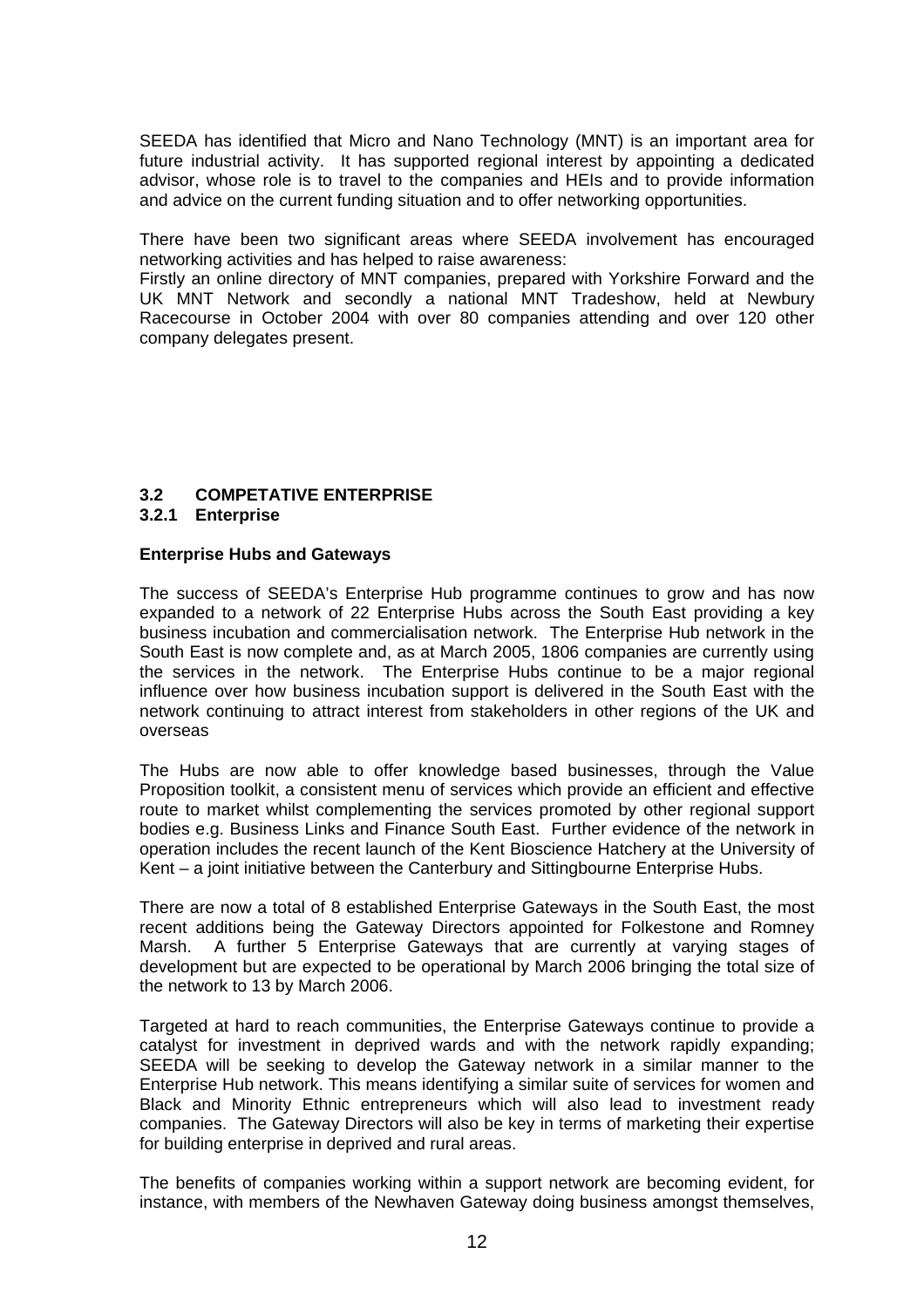learning from each others mistakes and generally supporting each other. In developing close links with the communities they are supporting, the Slough Gateway was invited to an event with the National Institute of African Studies resulting in a number of very positive enquiries for further support and advice. In Newhaven, Folkestone and Medway the Gateways are working with the creative sectors, artists, craftsmen and designers. Folkestone and Newhaven have had success at coaxing people off benefits and into sustainable micro businesses.

#### **Finance South East**

SEEDA has continued to provide significant support for Finance South East. Finance South East (FSE) was established by SEEDA and the region's six Business Links in 2002 as a not-for-profit organisation to address the market's failure to provide adequate growth finance for ambitious companies. FSE achievements throughout 2004-05 included the launch and management of the Accelerator Fund (a £10 million mezzanine loan fund to address the gap in the market for funding £50k and £100k) and a collaborative bid for South East Proof of Concept Fund (a £1 million pound fund awarded from the Higher Education Innovation Fund to support innovation and technology transfer at the Universities of Brighton, Kent, Greenwich (Medway), Portsmouth and Oxford Brookes). FSE has provided 1-1 advice to over 350 companies to date and over £10 million of external funding was secured during 2004/05.

#### **South East Growth Fund (SEGF)**

SEEDA continues to sit on the SEGF Advisory Committee, ensuring that the success of the Fund is maintained. SEGF was sponsored by SEEDA as part of its strategy for improving access to finance for growing businesses. By the end of March 2004, the Fund had made 54 investments in 26 companies totalling £10.6m.

#### **3.2.2 Investment**

#### **Global Regions**

SEEDA's Global Regions Initiative (GRI) as a strategic catalyst for two-way international trade and investment, technology transfer and the creation of links between academia. The focus is currently on 15 regional economies, across Europe, North America and Asia Pacific, which have similar or complementary economic profiles to South East England.

All of SEEDA's activities, undertaken under the GRI / Inward Investment umbrella are intended to act as a strategic catalyst for sustainable economic development in the region in a number of ways including attracting foreign direct investment to the region, facilitating research and development collaborations between academic institutions that result in increased economic activity in the region.

From an Inward Investment perspective, the above initiatives are intended to result in companies from overseas opening up operations in the South East. The timescale for this is frequently long and it is normal for inward investment successes to 'land' two to three years after first contact is made by SEEDA.

#### **Investor Development Activity**

SEEDA's network of Investor Developer Managers (IDMs) have continued to develop close links with regionally significant businesses and their local partners so that they are now seen as a critical element of the sub-regional business support network.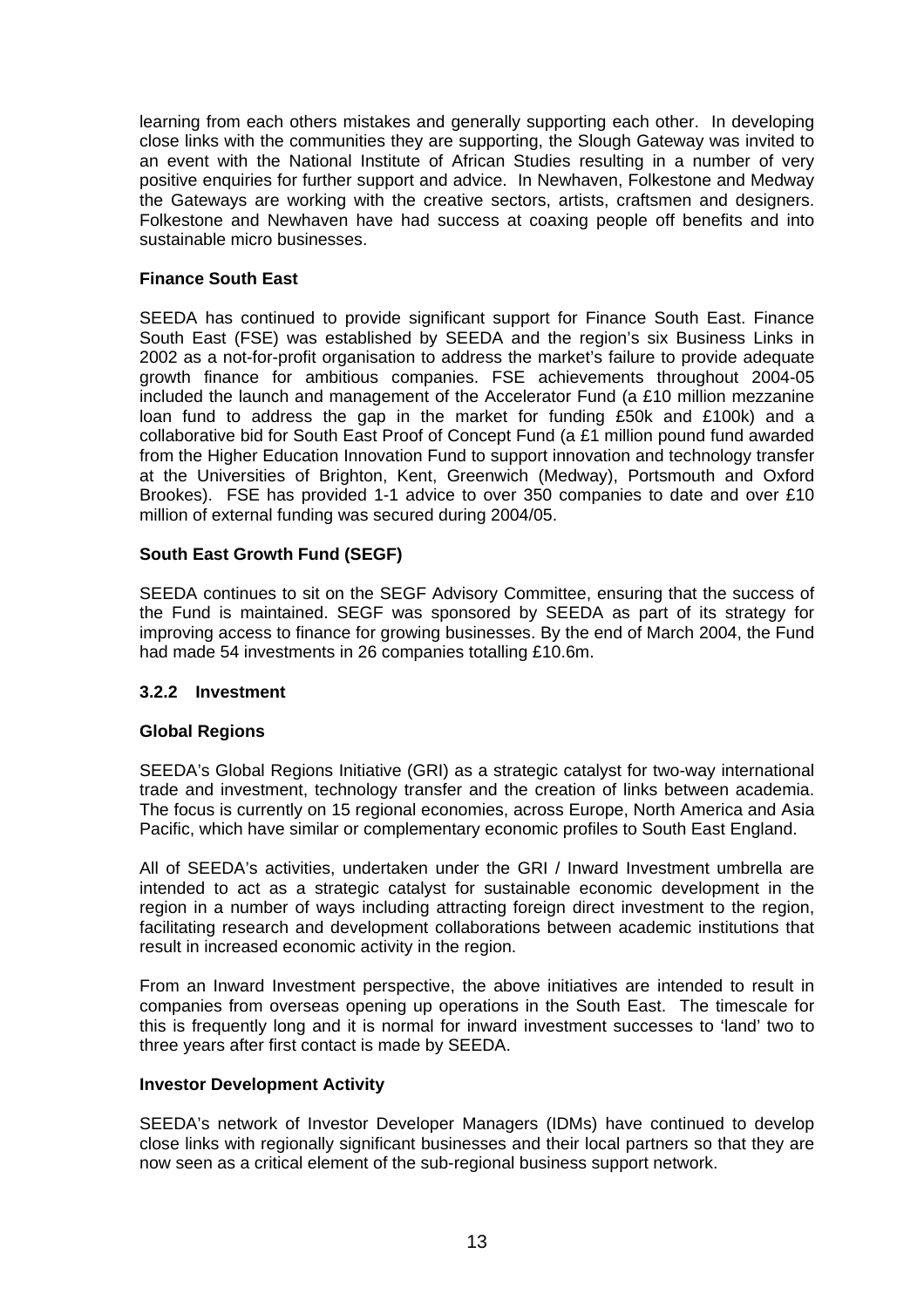All of the IDMs work very closely with their local partners (economic partnerships, local authorities, inward investment agencies). Increasingly as the IDMs gather more experience and intelligence about the needs and challenges facing business the local partners are relying on the IDMs to input into strategic planning and development. For example, TVEP have been producing documents on transportation and property and have sought IDM input (and through him the companies he meets) to these in order ensure that the needs of business are being represented.

#### **Selective Finance for Investment in England (SFIE)**

This year, SEEDA has focussed on successfully integrating the former Enterprise Grant into the Regional Selective Assistance team, and merging the schemes into the new scheme, Selective Finance for Investment in England (SFIE) which started on 1 April 2004. Whilst developing our existing regional Business Support partner network and establishing new ones to raise awareness of the new SFIE criteria.

During the year, SEEDA has worked closely with Small Business Service with the transition of the Enterprise Grant scheme into the RDA and recently with the transfer of Grant for Research & Development.

#### **3.3 QUALITY PLACES**

#### **3.3.1 Sustainable Communities & Urban Renaissance**

In September 2004 the Assembly established a Select Committee to review the work of SEEDA in respect of urban renaissance. Its findings published in October found 'There was compelling evidence from regional stakeholders that SEEDA offers strong strategic leadership in the region, the ability to coordinate across boundaries, to demonstrate best practice through its own regeneration schemes, and to cooperate with partners to achieve the best results'

In addition to demonstrating good practice through its own development activity SEEDA adds value by putting in place learning networks and clubs and by supporting advice services which disseminate existing best practice across the Region's professionals and raises skills levels.

An example of SEEDA's work to encourage regional collaboration is the Multi-Agency Group initially set up to co-ordinate professional development and learning in the built environment across the South East. The original membership was drawn largely from professional bodies such as RTPI, Planning Aid, RIBA and CICB and organisations delivering in the region such as the Architecture Centres, and the South East Centre for the Built Environment and, has now extended its membership to include many more interested parties including regional arms of national agencies such as English Partnerships, Housing Corporation, English Heritage, and representatives from the voluntary/community sector in the form of RAISE and the South East England Regeneration Network. It is now being used as an advisory body or reference point for testing priorities and actions to inform the work of South East Excellence

As part of SEEDA's continuing Creating Quality Places programme a further Enquiry by Design event was held for Leigh Park on the 18<sup>th</sup> and 19<sup>th</sup> of June 2004. The event was designed to look in more detail at improvements to Warren Park (a community within Leigh Park) and to inform a concept Masterplan. The outcome of the Enquiry by Design events were fed back to the community and were generally well received.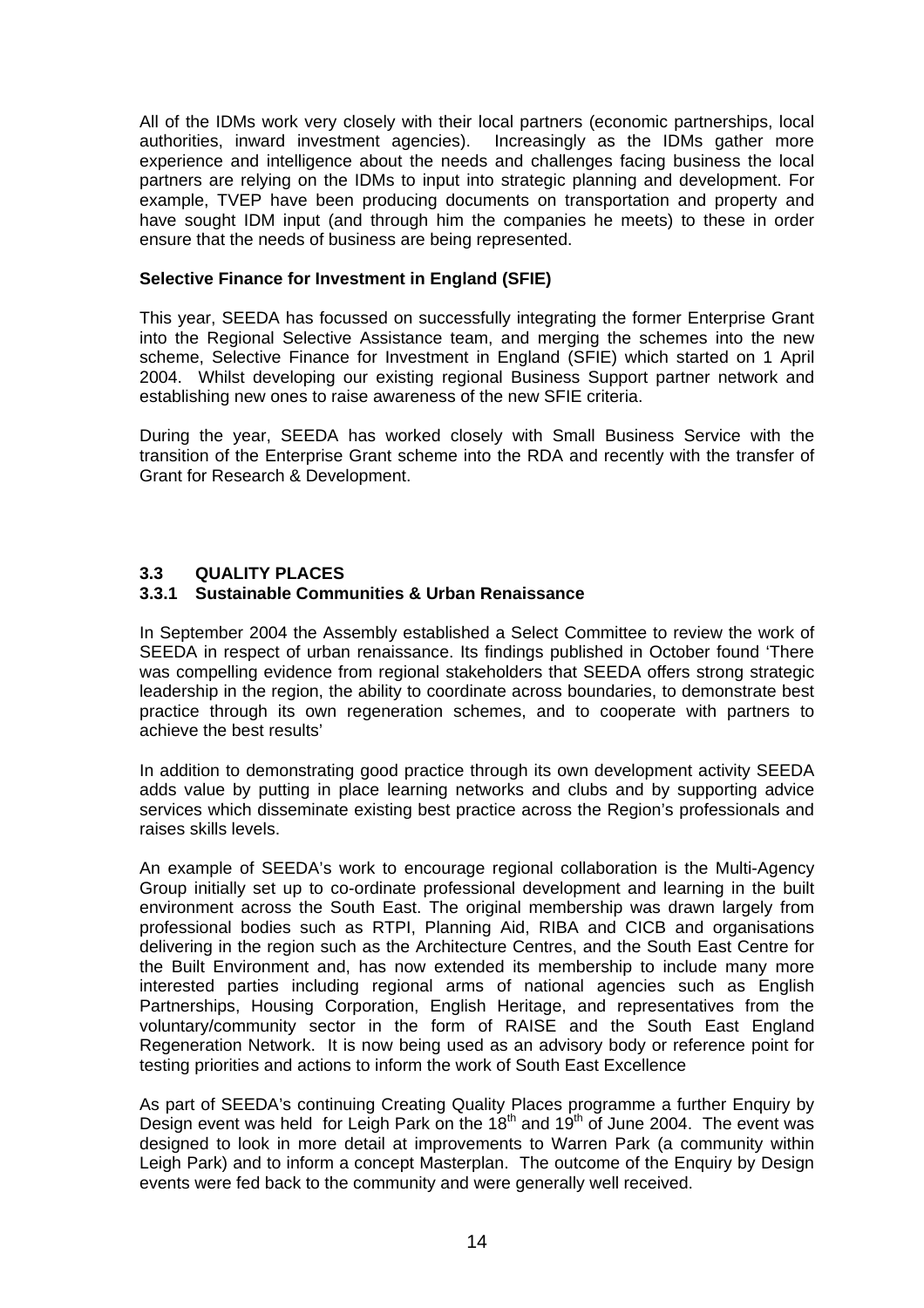Two Shaping Places Pilots were rolled out supported by SEEDA this year, and work started on the regional rollout to a further 7 locations. The programme is an initiative that works with schools to build design and built environment skills into the teaching programme with the aim of integrating this into the national curriculum. Relevant built environment professionals, local artists and teachers were brought together for the pilots at Havant, Hampshire and Ramsgate, Kent. Sessions in Havant encouraged students to analyse the route to school working with a landscape architect and producing a video. An evaluation of the pilot projects has been completed and this will be used to inform the wider regional roll-out of the programme to 7 other locations (14 schools). The aim ultimately is to produce a guide for teachers and young people on how the built environment can be used as a resource to deliver the national curriculum.

#### **Housing**

Housing supply and affordability have been recognised as amongst the most critical issues for the region in the RES, the Housing Strategy and the South East Plan research. Tackling this issue comprehensively requires engagement from effective players across the South East.

SEEDA met with National and regional house builders in June 2004 and again in early 2005 to discuss South East housing delivery issues and inform the development of the Regional Housing Strategy. Discussion topics included housing supply, affordable homes, the Barker Review, and planning processes.

The Brownfield Land Assembly Trust is a pilot initiative providing an innovative approach to tackling small fragmented brownfield land sites, primarily in town centres, by way of exploiting economies of scale and remediating many small sites at once. This is the first programme of its type. SEEDA's involvement removes risk and cost for developers in areas of market failure and the Agency works with the selected Registered Social Landlords or developers to ensure the delivery is best practice in sustainability including social inclusion models; demonstrating how quality produces benefit without incurring unacceptable additional costs.

The programme is successfully proceeding with 15 site acquisitions in total. The sites are situated primarily in the most deprived areas of Hastings, and Thames Gateway. They will be redeveloped to provide appropriate housing for local residents that are of high quality design, minimum Eco-Homes 'very good' environmental standard, affordable and with disability access.

#### **3.3.2 Sustainable Communities and Growth Areas**

Land acquisitions for the Growth Areas have progressed satisfactorily over 2004-05. SEEDA's strategic role is to promote comprehensive re-development of key areas rather than remediation of sites in isolation, and to use direct delivery as a tool to demonstrate and build capacity across the Region to deliver best practice in built environment sustainability issues.

In the Thames Gateway growth area, SEEDA has acquired a 7 hectare site at Queenborough and Rushenden and has been working extensively to bring partners and stakeholders on board. Discussions with two private sector land owners on adjoining sites have proved successful.

Over the last 18 months, development preparation in the Ashford growth area has progressed significantly. Working closely with the Ashford's Future Partnership, the process of determining the best and most sustainable approach to developing Ashford is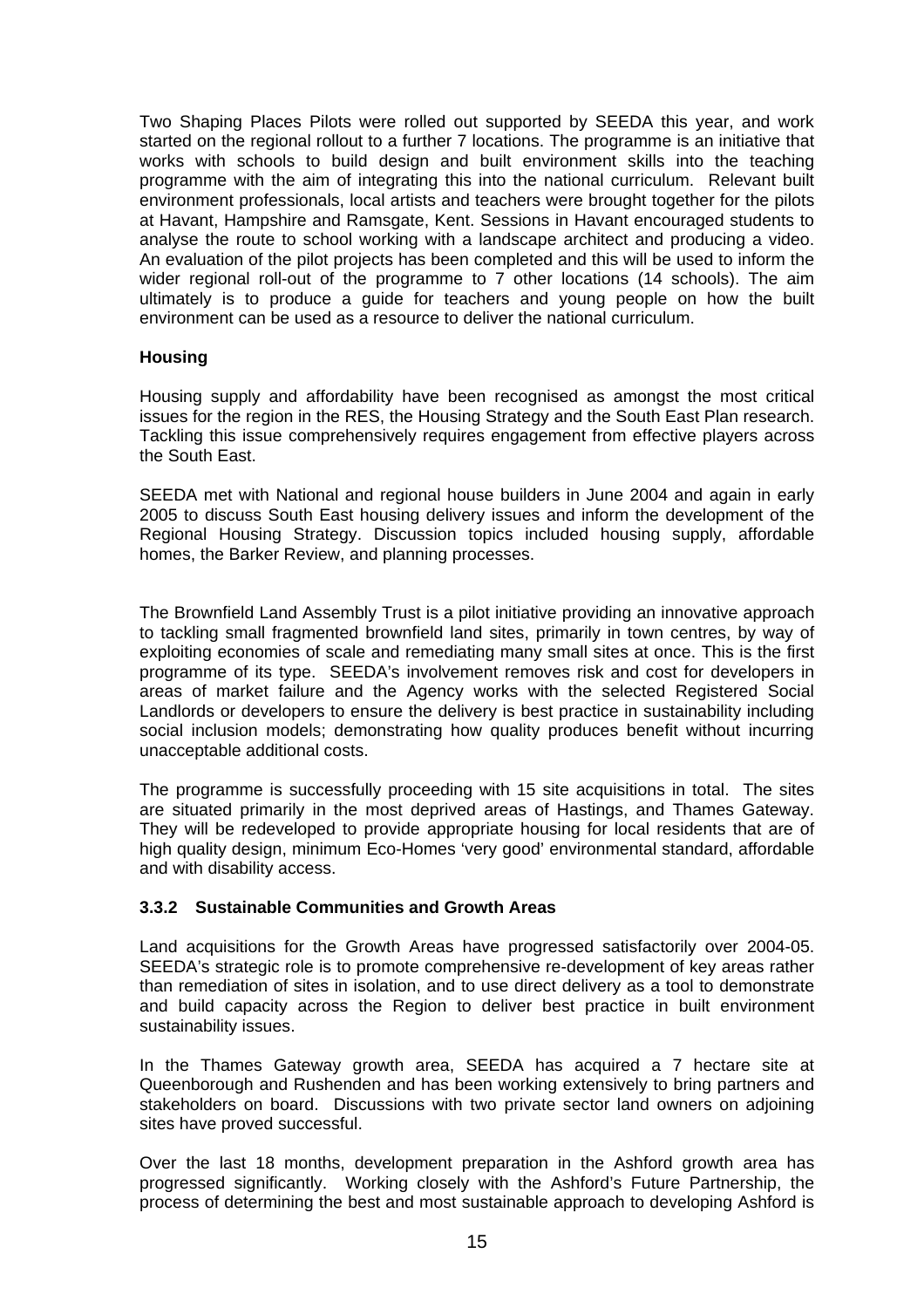almost complete. A preferred growth model has been identified by the partners and is to be formally considered by Ashford Borough Council shortly. The aim of this part of the Growth Area initiative is to effectively double the size of the town, providing 31,000 more homes and 28,000 jobs with the onus on community engagement and sustainable cohesive development.

#### **Other Major Physical Development**

At Woolston Riverside, Southampton, SEEDA, Richard Rogers Partnership and team of consultants have completed a series of public consultation events with the City Council for the proposed new sustainable mixed use community redevelopment. These initial events outlined the broad quality design, higher density and development issues for the former 12.5ha brownfield shipyard site. A subsequent exhibition by SEEDA presented more detailed plans including a scale model, which took on board comments raised in the first consultations. Submission of a detailed outline planning application is scheduled for April 2005.

Developments at East Cowes**,** part of the major Cowes Waterfront initiative, have made significant headway. This programme sets out to demonstrate successful mixed use schemes and offers a major opportunity for marine and composite companies to grow on the Island to strengthen the local economy.

On site redundant industrial buildings have been cleared and SEEDA has acquired the land at West Medina Mills and Trinity House in order to take a comprehensive approach to remediation.

As an interim development stage, SEEDA has implemented a letting strategy for the retained buildings in order to stimulate economic activity, build confidence and a maintain momentum that empty sites can often arrest. Extensive consultation has been underway for this mixed use development.

As part of the Ropetackle development at Shoreham, SEEDA is demonstrating best practice by integrating art into the development. Artists have been selected for the first phase of the art programme. The selection panel, which includes Adur District Council, PRC Foster architects, development partner Berkeley Homes and SEEDA appointed the artists earlier this year and launched this phase of the initiative on site in September 2004 for local residents to view the prospective designs.

The planning for the Brighton and Hove City Council owned site, Preston Barracks, a former Ministry of Defence site, has advanced this year. A developer has been selected for the mixed-use proposal. SEEDA has also been working with the University of Brighton to develop the innovation centre and linking this into other innovation initiatives.

# **3.4 AREA BASED REGENERATION**

#### **3.4.1 Area Investment Frameworks**

2004-05 marked the first full year of operations across the 10 Area Investment Frameworks, with approved partnership arrangements and performance plans in place. Total devolved spend allocated to AIFs amounted to £8.4m during 2004-05; AIFs generally delivered well against their performance plans, and in several cases achieved outputs significantly in advance of their initial estimates.

A Regional Assembly Select Committee on SEEDA's impact on regeneration and Area Investment Frameworks were particularly well attended, and drew evidence from a wide range of partners from across the region. The consultant's report and subsequent hearing provided valuable and timely input to SEEDA's Corporate Plan 2005-08, and each of the Committee's recommendations is being addressed. Specifically: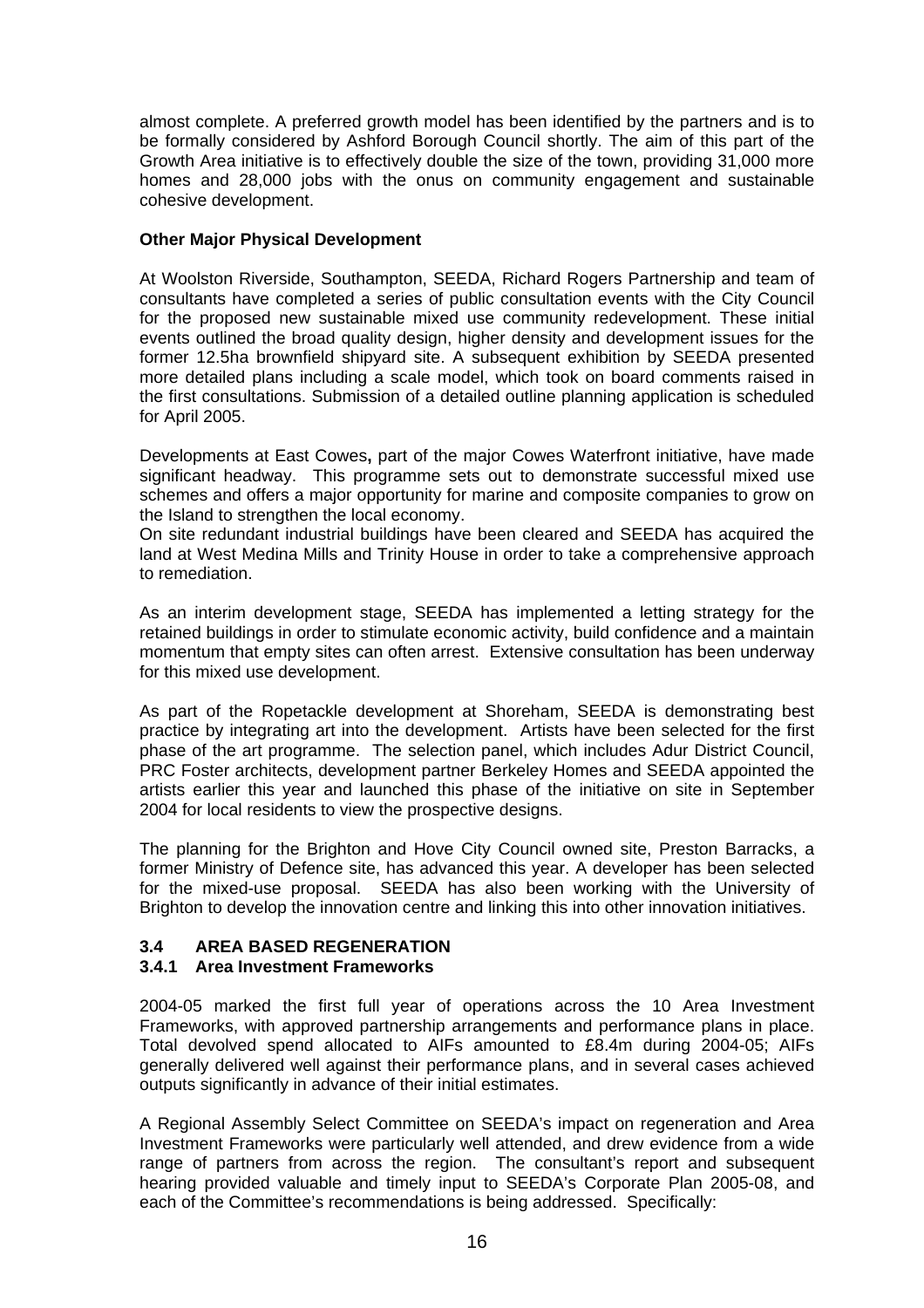- i. SEEDA made a firm 3-year funding commitment to AIF Partnerships, with funding rising to £17m in 2006-07 and possibly increasing further in 2007-08. Increased resources have been also allocated to support marketing, education and joint learning among AIF Partnerships in 2005-06. Strong progress has been made in securing mainstream commitments from both the Learning and Skills Council and Business Link Organisations, with JobCentre Plus identified as an early priority for 2005-06;
- ii. SEEDA and GOSE worked together on addressing relationships between AIFs and Local Strategic Partnerships, using the occasion of an LSP network meeting in February to focus on this topic.
- iii. SEEDA will take forward the need to provide further guidance and a framework for community involvement in AIFs in 2005-06 through joint work with RAISE and the South East England Regeneration Network;
- iv. Following the recommendation of the Select Committee, SEEDA has subsequently agreed to fund area programmes in the Thames Valley, Oxford and Milton Keynes, extending the principles of AIFs to areas of economic potential that lie beyond the priority regeneration areas;
- v. SEEDA was able to introduce streamlined processes to support the generation of AIF performance plans for 2005-08. This greatly accelerated the process of approving and appraising AIF plans without compromising the quality of assessment, and further improvements will be targeted in the coming year.

# **3.4.2 Single Regeneration Budget**

A strong performance was maintained throughout the year across SEEDA's remaining SRB schemes. SEEDA's Area Teams have been working closely with SRB Partnerships to encourage early consideration of orderly end-of-scheme arrangements. In a number of areas strong practical links have been developed between existing SRB delivery mechanisms and AIF Partnerships, and in several areas (notably Portsmouth and South East Hampshire, Coastal West Sussex, Brighton & Hove and Hastings) there has been a merging of delivery arrangements.

# **3.4.3 Physical Regeneration**

SEEDA has focused on Chatham Maritime as its largest regeneration project since the Agency's inception. Chatham Maritime has received 4 awards and been put forward as a case study to the European Union in the regeneration of naval sites to inform future strategies dealing with the closure of military bases in accession countries. The most recent was in November 2004, when Chatham Maritime was awarded the Regeneration Project of the Year, and also reached the shortlist of 4 for the ODPM's Award for Sustainable Communities 2004. Chatham Historic Dockyard Trust (CHDT) and SEEDA joined forces for the Award.

At Rochester Riverside, SEEDA is in partnership with Medway Council as joint landowners for this key site in Thames Gateway. Following completion of the masterplan and submission of a planning application in October 2004, tendering for the main infrastructure construction package is underway for the engineering works to be carried out to decontaminate land and raise the river wall in an eco-friendly solution.

#### **3.4.4 Hastings and Bexhill**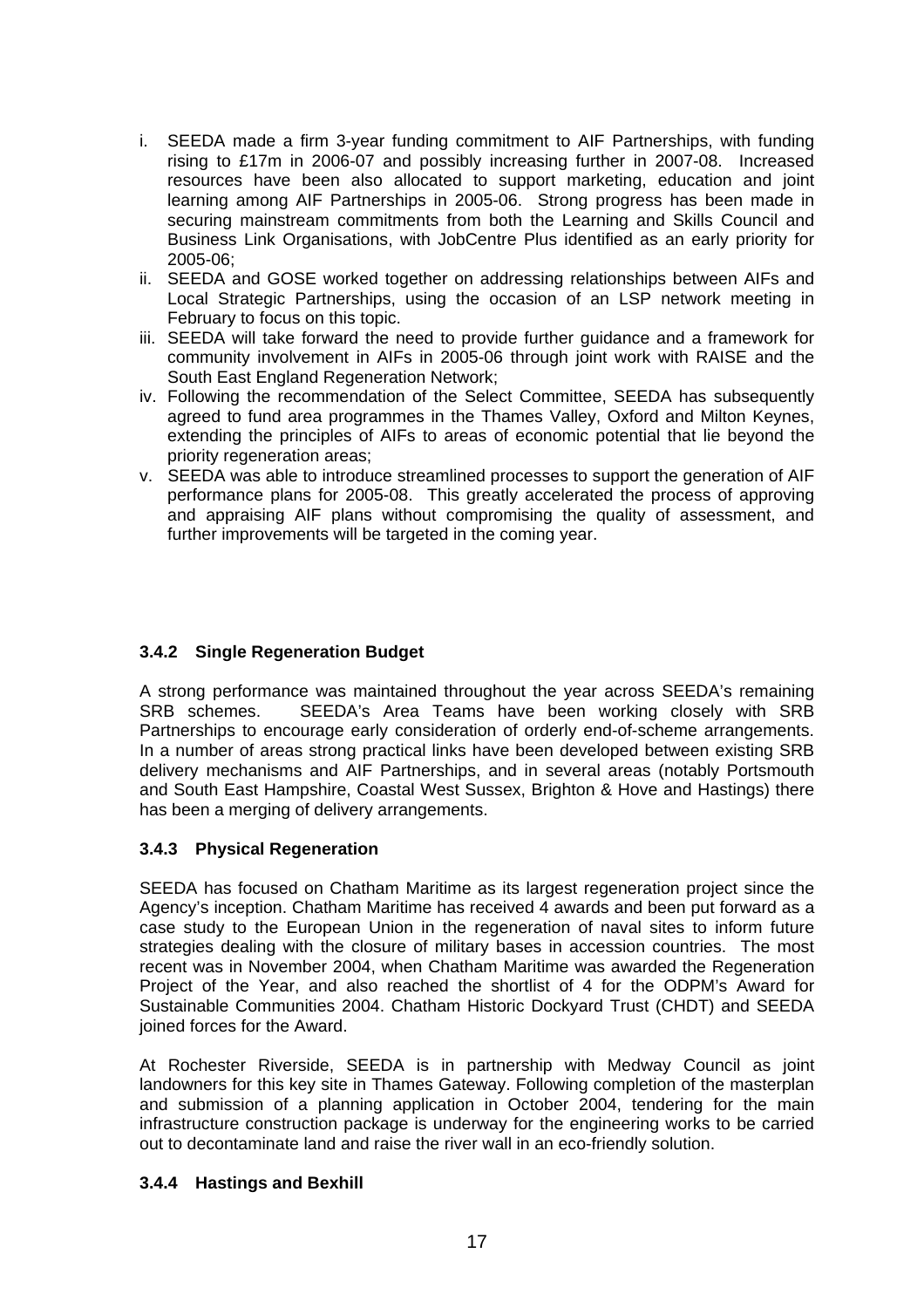The Innovation Centre Hastings to be built at Churchfields will be a two to three storey business development of around 35,000 sq. ft. with landscaping and parking. It is aimed at technology sector companies and will provide much needed serviced and flexible office space. Planning permission was granted in the early summer and reptile translocation was undertaken in late 2004 in preparation for ground works to start in April 2005.

The Queensway project made progress during the year. The project is intended to offer 16,000m² of high quality business space to appeal to larger, more established businesses. Planning permission was delegated subject to agreement with English Nature in respect of potential risks to the adjacent SSSI and LNR. Planning permission was finally granted in May 2005.

St Leonard's Marina Pavilion is being renovated to become a high quality, year-round sea front business and leisure venue to boost the areas daytime and evening economies. The new plans include conference and function facilities, a beach café, restaurant and bar. Planning permission was approved in September.

The Creative Media Centre and Broadband Centre which opened in March 2004 is now operating at 85% occupancy with new and emerging creative businesses. 28 businesses work from the Centre, of which 19 are real and 9 are virtual tenants. The Broadband Centre has supported and advised 227 businesses in its first year of operation. The Bexhill Broadband Centre also opened during the year. Work has continued on the Creative Media Centre too and the building should be ready for occupancy in September 2005.

2004-05 saw the completion of the final phases of the University Centre Hastings building in Havelock Road with the refurbishment of two additional floors together with the development of a 100 seat tiered lecture theatre and a resource centre. The project was completed by an impressive entrance atrium and now provides facilities to 400 students.

Within the Millennium Communities project, a planning application for infrastructure work on the Mount Pleasant Hospital site in the Ore Valley was approved but was then subject to an application for judicial review which is to be heard on  $30<sup>th</sup>$  June.

Sea Space has continued to lobby for transport improvements. 2004-05 saw the Ministerial decisions on proposed routes for the A21 linking the Tonbridge and Pembury bypasses: Pembury to the newly opened Lamberhurst bypass and latterly a bypass route for Hurst Green. A final decision on the phasing of these works now rests with the South East England Regional Assembly following advice from the Regional Transport Board. Ministerial approval for the Bexhill Hastings Link Road was also granted and East Sussex County Council continues with the detailed design work in anticipation of funding being made available in the near future.

#### **3.4.5 Rural**

SEEDA's Rural Advisory Committee has continued during 2004-05. Membership covers key rural sectors in the region, represented at the most senior level, where the partners advise SEEDA on emerging issues. The committee was joined this year by the Federation of Small Businesses.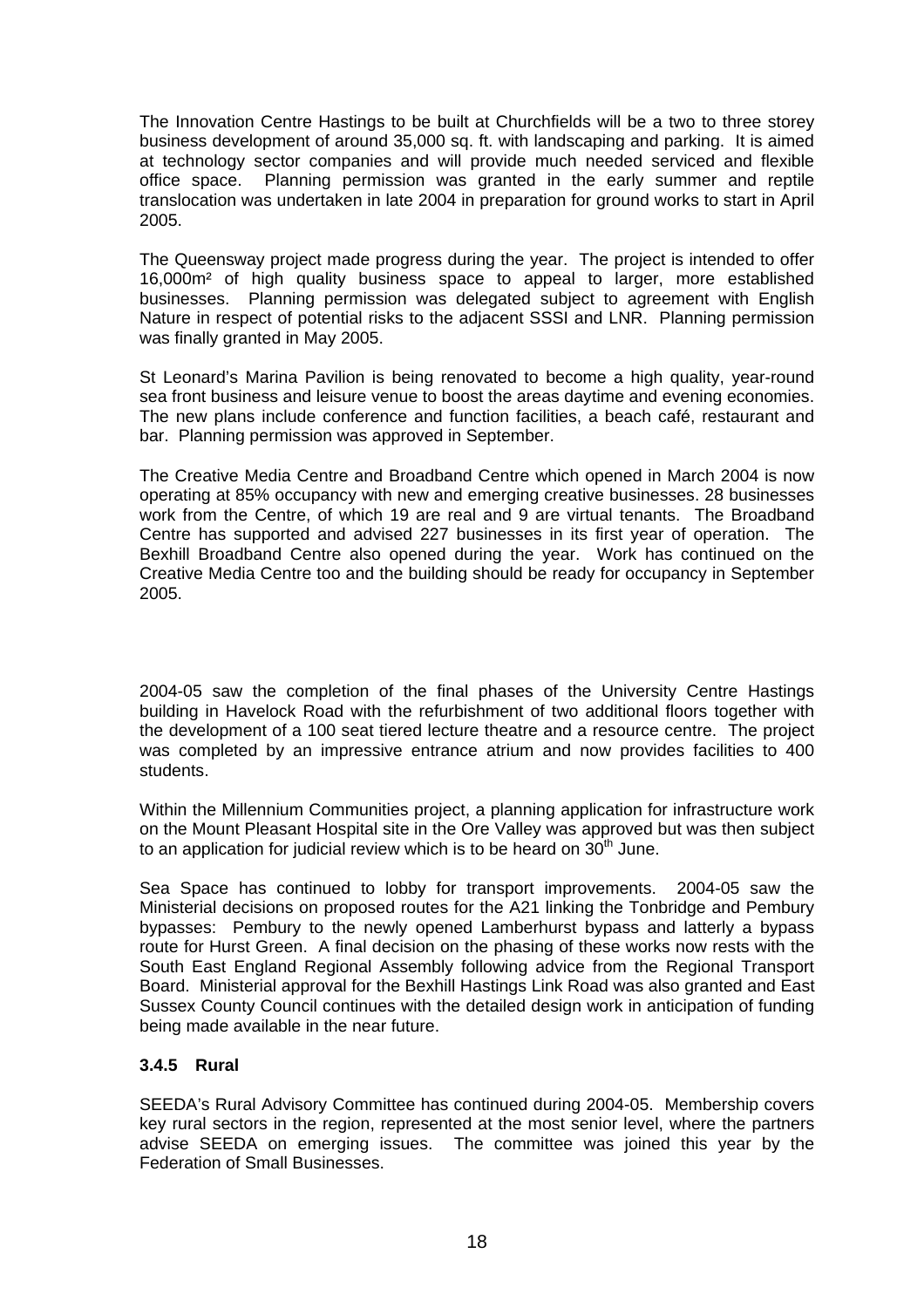The RDAs' rural leads formed a formal 'Modernising Rural Delivery Board', and worked together to oversee the implementation of transfers of programmes and posts from the Countryside Agency – for the planned target date of April 2005. The programmes are socio economic, including rural transport; community service grants, and market towns.

The proposals in the Haskins Review also resulted in new structures being established in the region. A new South East Rural Partners group was set up, designed to co-ordinate the delivery of all kinds of rural support in the region. Its first task was to set out a Regional Rural Delivery Framework detailing partners' agreed actions for 2005-06

April 2004 saw the launch of the major new SEEDA programme to support small rural towns – worth more than £7 million over the next 7 years. Following in depth work involving a range of partners led by the South East Rural Towns Partnership. The programme is primarily to give direct support to projects to revitalize the towns – but it was recognised that network of support structures based on Area Investment Framework Partnerships or Economic Partnership was also needed. SEEDA continued to support the conversion of redundant buildings in the region to create new jobs and new businesses.

The local produce clusters continue to develop with support from SEEDA. Each developed a Business Plan which set out their programme of work for the year. The Sussex cluster had success with local food into one of the smaller chains of supermarkets. This year also saw the amalgamation of the local food partners into a confederation covering the county areas of Berkshire, Buckinghamshire and Oxfordshire. The Red Meat Cluster has been set up to take forward SEEDA work on the red meat supply chain and the promotion of red meat production in the region.

SEEDA continued with its popular programme to support farmers in diversifying their activities. In addition the Regional Forestry Framework and action plan, jointly funded by the Forestry Commission and SEEDA, was finalised during the year and launched at Windsor.

# **3.4.6 Kent Coalfields**

The Kent Coalfield Programme has been modelled on the RES objectives for Sustainable Communities. Sir John Egan's report into Skills for Sustainable Communities has identified complementary principles which SEEDA has readily adopted within this programme to enhance its impact. In particular, the importance of the social and cultural issues and transport and connectivity are critical to ensure the long-term success of the Coalfields Programme.

In May, new business space was completed at Tilmanstone which will accommodate up to 50 new jobs. The business space is built to accommodate immediate expansion needs of several important East Kent businesses and fills a gap in the market for new speculative accommodation between Dover, Sandwich and Canterbury. At Chislet, land sales at Lakesview Business Park have accommodated the expansion needs of over 10 local businesses creating a further 250 jobs. The new local community centre was completed in July and will provide access to IT skills training, crèche facilities and other community needs.

At Betteshanger, the largest of the former coalfields sites in Kent, contracts for the main works commenced in June 2004 for completion in mid March 2005. The development provides serviced development land for up to 20,000 sq. m of new commercial development and a new 90 hectare Country Park with bespoke international standard 3 km road racing cycle circuit. It will provide best new on/off road cycling facility in the south-east and a new sporting project of regional importance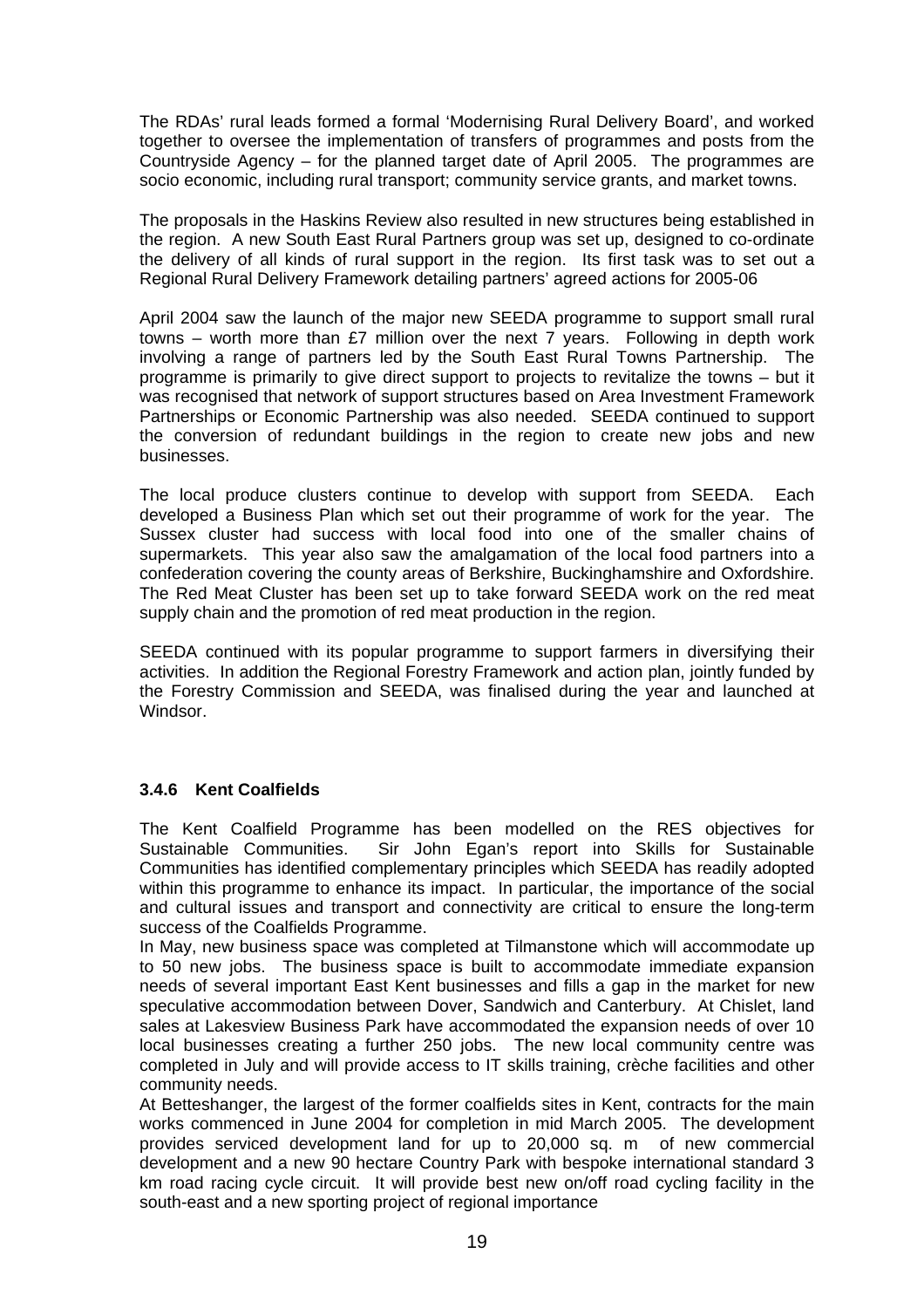#### **Tackling Market Failure in Business Premises**

A good example of the programme is at Southmoor Park in Havant. This 7.4ha development site was purchased in 2002 and has now been fully remediated and serviced. Sales of all plots to local developers and occupiers have been completed this year. As a result of this initiative, a rise in business confidence in the area has been notable with an increase in the number of businesses either expanding their operations or moving to the area and into the development.

Two further sites have been brought forward to market this year, the Johnson and Johnson Phase II site in Cosham, Portsmouth and Harts Farm Way at Broadmarsh in Havant.

#### **Development Advice and Promotion of Best Practice**

SEEDA's dedicated property advice team provides advice on strategic physical development issues where the Agency is not taking a land interest. The Agency has continued to provide support to Oxford City Council and Oxfordshire County Council to progress the preparation of an Area Development Framework for the West End quarter.

#### **3.5 STRATEGIC INFLUENCING**

#### **3.5.1 Role as a Strategic Catalyst**

#### **South East Plan (Regional Spatial Strategy)**

SEEDA has a critical role to play in demonstrating leadership through ensuring that the interests of the region's economy are taken into account in the development of the South East Plan. SEEDA was closely involved in the early development of the Plan:

Directors have sat on the Assembly's Strategic Advisory Group since its inception and policy leads are represented on all relevant advisory groups (notably the Economic Advisory Group). The Director of Development and Infrastructure is a formal observer member of the Regional Planning Committee. Area Directors have been directly involved in most sub regional strategies as members of strategy steering groups

The resulting body of work enabled SEEDA's Board to adopt a clear and distinctive position, highlighting the needs of the region's economy and exposing the potential economic risks of constraining housing growth.

These conclusions, and SEEDA's overall response to the consultation document, have been promulgated widely and have stimulated widespread debate. In particular, SEEDA has engaged business interests in the debate through working with the Economic Partnerships and Business South East.

#### **Area Teams**

Beyond their role in managing funding devolved to SRB and AIF Partnerships, SEEDA's Area Teams have played a major role in connecting the work of the Agency with local partners, and in developing joined-up responses to specific issues, Area Teams demonstrated their value through patient negotiation and development of alternatives with local partners.

As the year progressed, a number of AIF-funded projects stimulated cross-partner working. For example:

i. Challenging Unemployment in Weston, Southampton. This project to directly tackle male and female unemployment, particularly longer-term unemployment through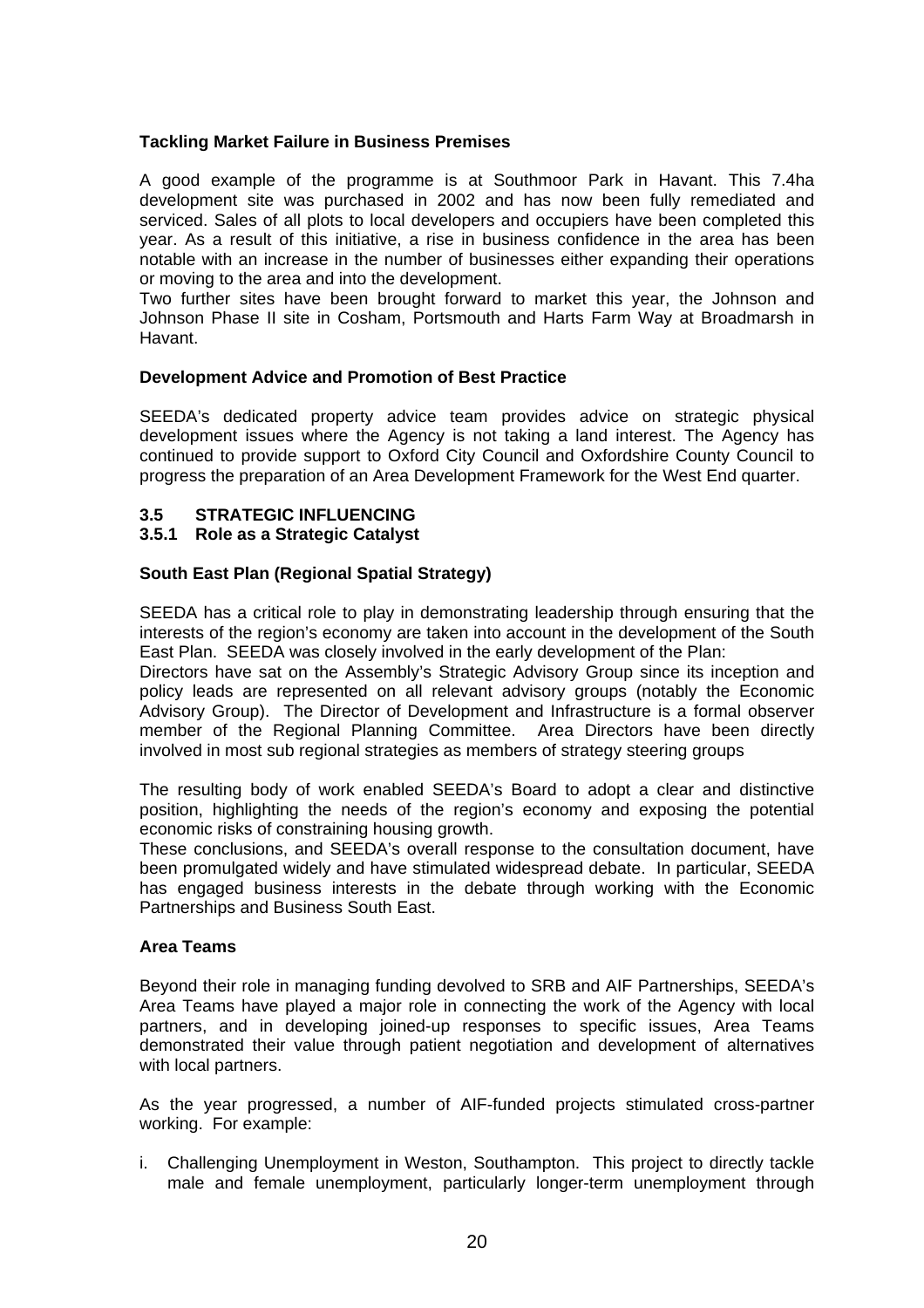targeted outreach work and drop-in sessions, has been very successful in supporting people into employment.

ii. The Kent Area Team has been instrumental in establishing, chairing and driving forward a Community and Skills Group for Queenborough & Rushenden Regeneration, a significant 161 hectare SEEDA-led ODPM project on Sheppey.

Good progress has also been made by Area Teams working with the 11 South East Economic Partnerships in 2004-05, in particular;

- i. West Sussex Economic Partnership and Surrey Economic Partnership have driven forward the notion of the 'Gatwick Diamond', an area straddling both counties and centred on Crawley and Gatwick, with potential for further growth as an international business location.
- ii. Surrey Economic Partnership has played a valuable role in the field of affordable housing, identifying practical solutions adopted by Surrey businesses and promoting these to a wider business audience while also influencing policy-makers. The Partnership has been particularly successful in acting as a bridge between businesses and policy makers;

#### **Business South East**

This is a new high level business forum that brings together the leaders of the key organisations in the South East who represent or support the region's businesses. The purpose of Business South East is to provide a coherent and influential voice that reflects and champions the region's businesses regardless of size or sector. Its main objective will be to help ensure that the policies and programmes of the Government, EU and other national, regional and local agencies provide the best conditions for competitive business in the region to thrive and generate wealth for the benefit of all.

#### **Business Engagement**

During 2004-05 a review of the Investor Development Managers (IDMs) programme was undertaken. This showed that over the 2½ years of the programme numerous companies have been referred to the team, which are now engaging with over 600 companies. The split is now 60% of the companies are SMEs and 40% major corporates. It was decided that the programme should be re-focused so that the IDMs were focusing on major corporate and subsidiaries of foreign owned companies.

The IDMs have all worked very closely with LSCs and the HE/FE sector. This has been for a range of services, including assistance with the development of new products; the supply of students and graduates; consulting services, development of apprenticeship schemes and development of bespoke training programmes.

#### **Business Link**

To ensure there was a smooth transition of contracts that would involve no dip in performance or disruption to customers, SEEDA recognised the existing sub-regional structure of the Business Links and that SEEDA would seek to maintain the current level of funding.

SEEDA worked closely with the SBS Regional team to devise a new set of guidance more appropriate to SEEDA regional and sub-regional priorities and set up consultative processes with the Business Links and appropriate SEEDA staff.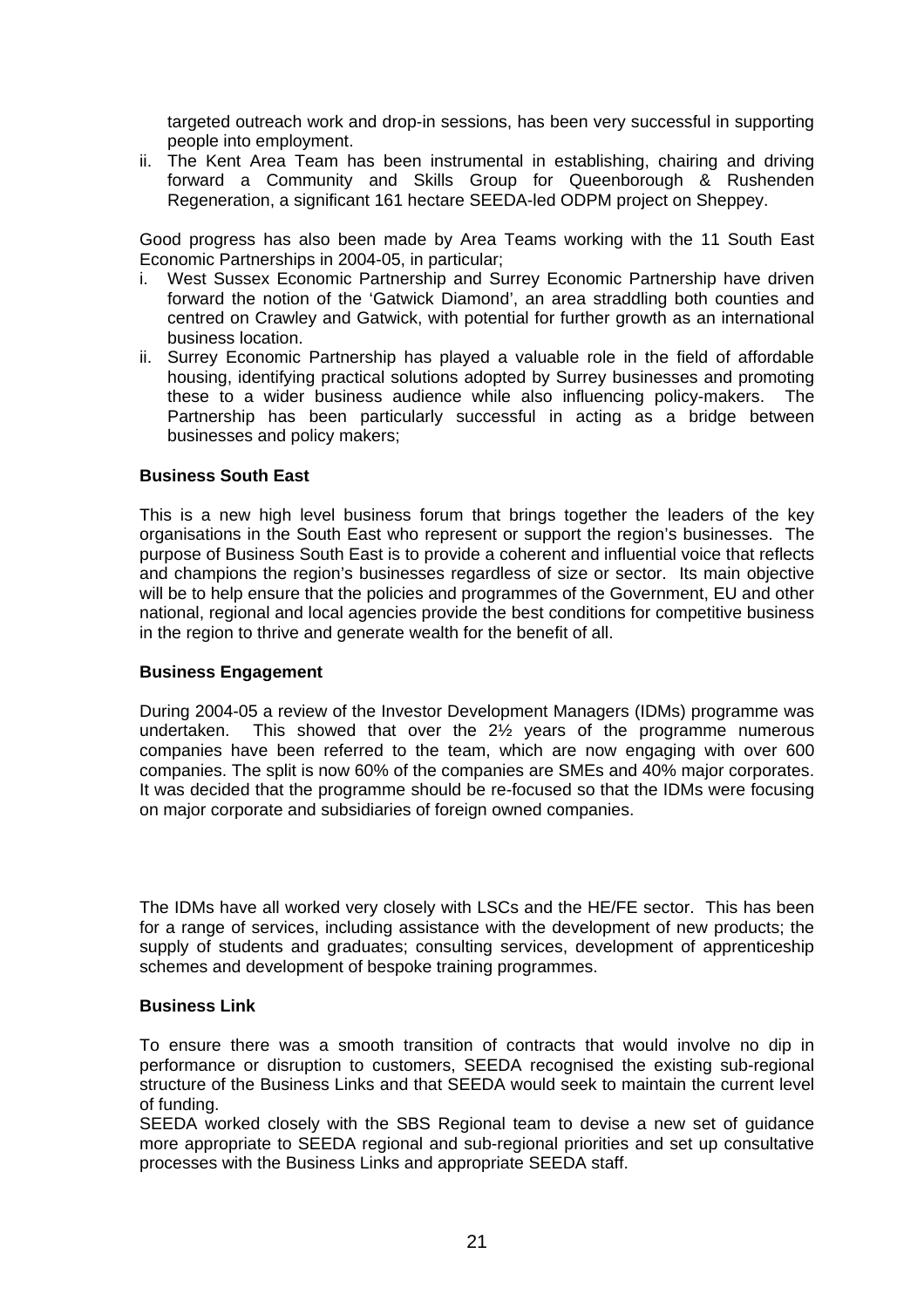Delivery Plan forecasts for the next 3 years, as illustrated in SEEDA's Corporate Plan, show upward trends against all. Business Link key performance indicators, penetration, customer satisfaction and inclusive assistance.

#### **Joining Forces**

A SEEDA, BLO and LSC collaboration to achieve better deployment and commissioning of publicly funded business support in the South East. Two key pieces of research were commissioned in 2004 which fed into the development of an integrated framework for business support. Over 600 intermediaries were invited to a series of workshops across the region to consider the framework. The feedback from the events will help shape an emerging Business Support Strategy which SEEDA will be consulting on in the autumn with a view to publishing the final strategy by the end of the financial year.

#### **Regional Skills for Productivity Alliance**

Under SEEDA's leadership the South East responded to the National Skills Strategy – 21<sup>st</sup> Century Skills (July 2003) in the formation of a Regional Skills for Productivity Alliance (RSPA). The Alliance is demand-led and driven by the needs of employers; it brings together over 20 key organisations that are committed to creating a new dynamic at the regional and local level to transform skills and training provision and business support services. Within the last year the RSPA has received formal endorsement for its approach to partnership working and for the intended priorities for action.

The RSPA has established a skills prioritisation framework which outlines the 4 main aims and objectives for the RSPA and therefore the critical success factors for the Alliance to be measured against. Local LSCs, in conjunction with SEEDA, Business Links and Jobcentre Plus have established six Local Skills for Productivity Alliances (LSPAs) to drive local action and to advise the Regional Alliance. Their boundaries match those of the regions six local Learning and Skills Councils.

The LSPAs have developed delivery frameworks to explore and address; local labour market dynamics and priorities, local sector skills priorities and associated evidence, barriers to employer engagement in workforce development and target setting to enable monitoring and evaluation of projects.

# **Brokerage Model**

Through the Workforce Skills Programme SEEDA was requested to take the strategic lead in ensuring an effective regional skills brokerage model is developed for the South East. This will provide a common core quality customer journey for business across the SE region, ensuring a high standard of advice and guidance on workforce development.

A partnership of SEEDA, 6 Business Links and 6 Learning and Skills Councils is jointly developing the South East brokerage model.

#### **Sectors**

SEEDA is devolving leadership of the priority sectors to independent Sector Consortia governed by business and other key stakeholders. The benefits of this strategy are that businesses will be in the driving seat and empowered to help themselves and as private companies the consortia will be able to facilitate innovative collaborations of SMEs and technology providers to win new global contracts. There are six new proposed Sector Consortia, Defence & Aerospace, Construction, Digital Content, Health Technologies, Marine and Environmental.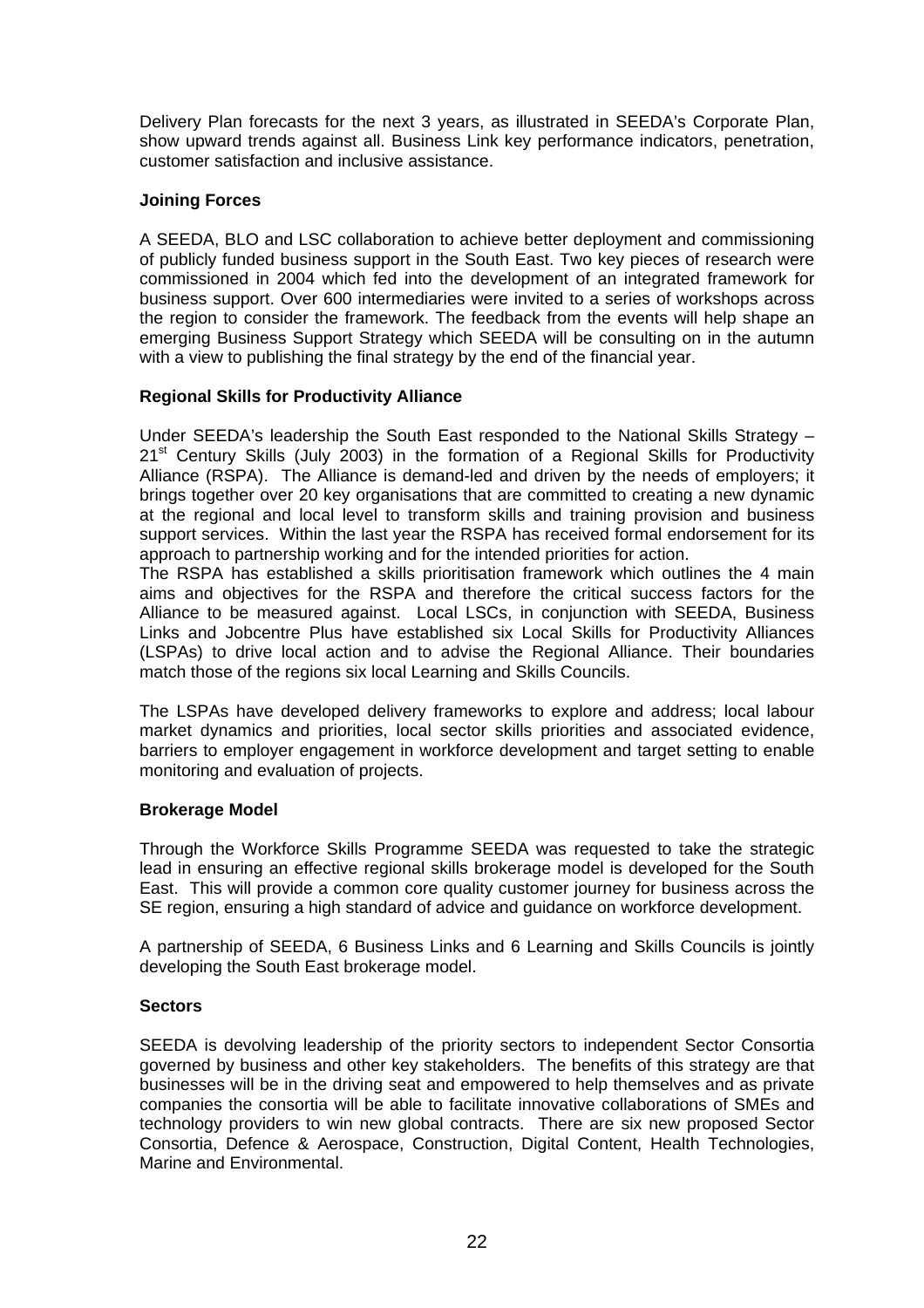Sector activity has continued to make a significant impact to business support in the South East as well as exert influence with regional stakeholders. This has been evidenced by the both the considerable response SEEDA has received from the business community in terms of the recruitment of the consortia Chief Executives and membership of the Boards as well as activities such as delegations from Texas, the Ukraine and Sweden have all visited the DiagnOx Hatchery laboratory, NHS Innovations South East continues to play an major part in influencing the exploitation of intellectual property for the health technologies sector.

The Raven Alliance has agreed to establish a memorandum of understanding with the Australian Industry and Defence Network to help them deliver an SME collaboration model.

#### **Tourism South East**

SEEDA has focused on enabling the restructuring of the organisation of tourism in the region to make the step change that will achieve the objectives defined within the strategy. The combination of being embedded within the levels of Tourism South East management, the involvement of the SEEDA area teams and the new investment in the sector has enabled major progress to be made.

Tourism South East published Tourism exSEllence, a regional strategy for tourism. This has now been endorsed by both SEERA and SEEDA and is incorporated within the SEEDA corporate plan and will inform the revised Regional Economic Strategy this year. There are 3 key objectives; promoting a 'must visit' region, providing an unrivalled experience for the visitors and establish an effective management and organisation for tourism in the region.

#### **SESETAC**

SEEDA has established the South East Science, Engineering and Technology Advisory Council (SESETAC). This brings together senior industrialists, employers and academics to discuss issues of common interest and concern to the region.

The key role of SESETAC has been to develop a SEEDA response to the 10-year framework for innovation science and technology, through stimulating business innovation, research and development and knowledge transfer from the SET base. SESETAC has identified strategic priorities during 2004-05 including; emerging technologies through greater knowledge transfer and collaborative R&D and Innovation advisory service supported by a flexible toolkit.

SEEDA, has recognised the importance of this agenda and committed increased spending on a three year innovation action plan (total £72m over 3 years.

#### **Statutory Planning Role**

All 74 Local Planning Authorities in the South East were notified of SEEDA's statutory function by letter dated  $14<sup>th</sup>$  May 2004. The criteria came into effect from  $1<sup>st</sup>$  June 2004. The system has worked well, with 35 planning applications being submitted to SEEDA for comments this financial year. SEEDA's responses were all provided within the timetable set out by the Local Authority, which varied between 3 and 6 weeks.

#### **Transport**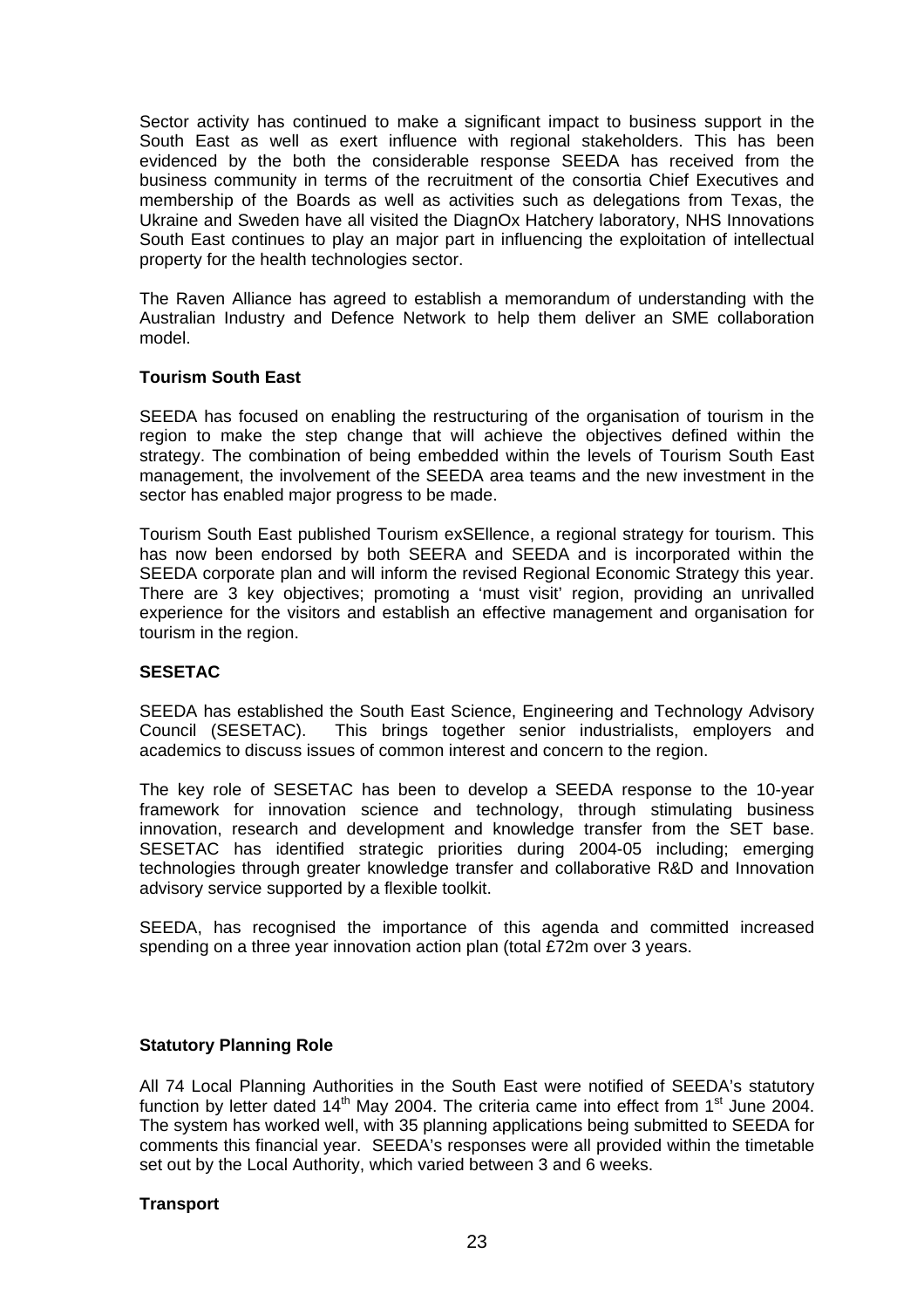The RES defines transport, together with skills and housing, as one of the major challenges for the region. Whilst SEEDA does not have a direct transport remit, the Agency is instrumental at the regional and strategic level in policies and consultation, selective project facilitation and European Regional Development Fund (ERDF) Leverage.

SEEDA is leading 3 major projects each working with a wide range of partners:

- i. FINESSE. This project is being carried out in partnership with Kent CC, Dover DC and Dover Harbour Board. Consultants were appointed in June 2004 to carry out studies into the technical feasibility of re-introducing rail ferries, and targeting particular commodities and geographic regions.
- ii. HST 4i. This is the largest Interreg IIIB Investment project (€ 29m) and looks at the economic development opportunities around stations on high speed rail links in the UK and Europe. It therefore strongly underpins the economic development opportunities arising from the CTRL by concentrating on Ashford and Ebbsfleet in Kent, as well as Stratford and Kings Cross/St Pancras.
- iii. HSTconnect. SEEDA, on behalf of a transnational partnership including public sector partners in the Netherlands, Belgium, France and Germany secured a third substantial transport investment project September 2004. The project focuses on secondary rail networks and links, feeding into the primary High Speed Train network. Local authorities in Reading, Hastings and Dover are the South East Regional partners.

#### **Rural**

During 2004-05 SEEDA continued to develop actions set out in the region's Sustainable Food and Farming Action Plan. A SEEDA lead on local food and in this connection is continuing to develop the local food clusters and the regional food sector group.

As a result of the Haskins Report, the South East Rural Partners group has been established as a new region-wide rural body. SEEDA is a key partner in this group, which will co-ordinate and steer the delivery of all types of rural support across the region including the economic and socio-economic programmes of SEEDA.

#### **Culture**

SEEDA is working with Tourism South East, Culture South East and Sport England to take forward initial research into a regional Sports Events Strategy through recruitment of a Sports Events Strategy manager, with costs shared between the four partners. The partners deem it essential to work jointly on a strategic approach to the hosting of major events in order to extract maximum benefits across a wide range of agendas.

SEEDA also has a key strategic relationship with the Cultural Consortium, Culture South East. Case studies have been used as evidence of the importance of culture in developing and maintaining vibrant and sustainable communities in the South East Plan. Art Plus is the biggest awards scheme for art in public places in the UK. The scheme aims to celebrate and encourage good practice in public art commissioning in the south east. Jointly funded by SEEDA and the Arts Council, the scheme awarded £180,000 to five organisations in its first year. In addition 5 artists were given awards to help develop their careers.

#### **Europe**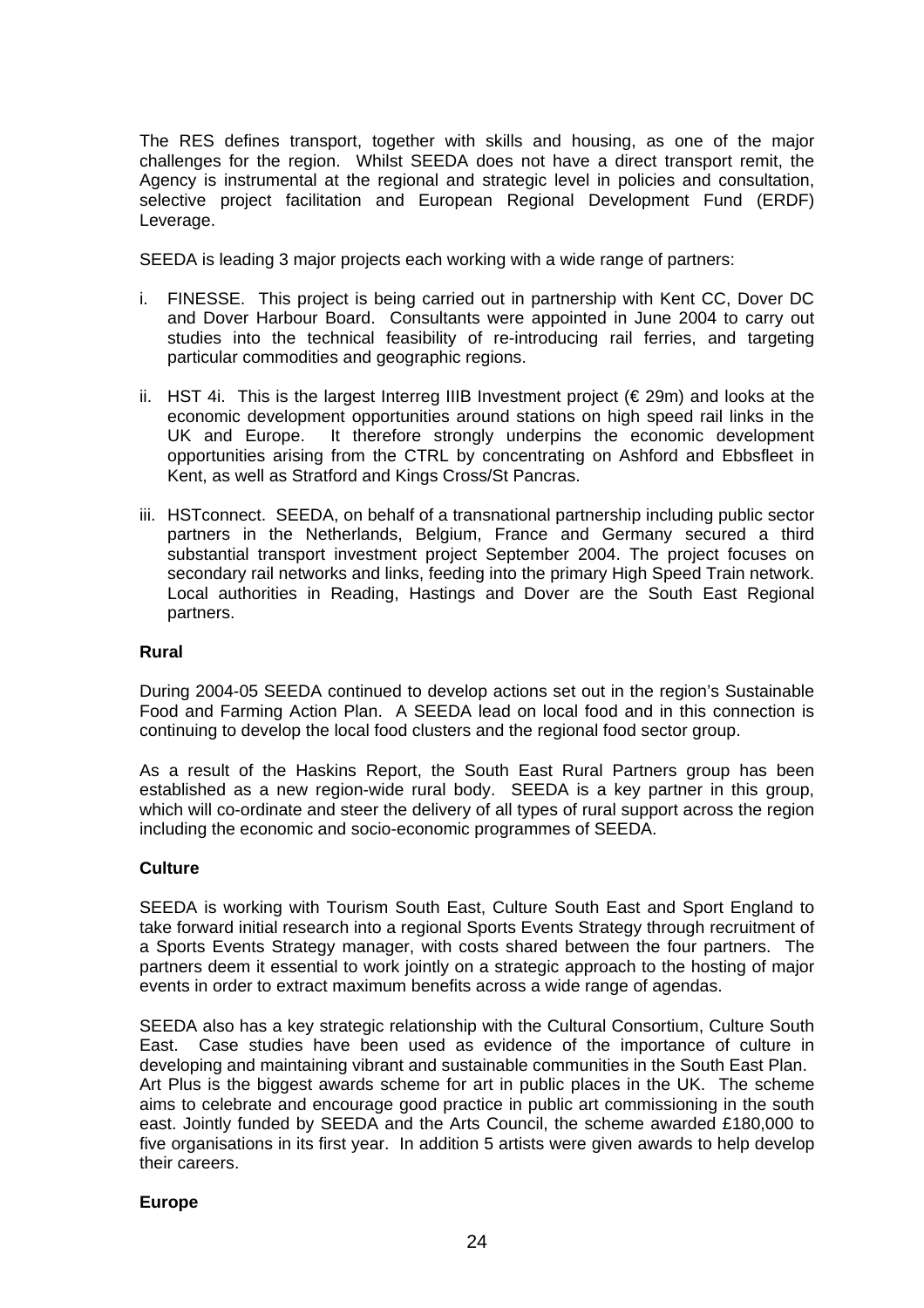The SEEDA Board agreed a focus for SEEDA's ambitions in Europe which would add value to work in the region and identify where the Regional Development Agency would be best placed to influence European policy. These are:

- i. To promote SEEDA's work on competitiveness and sustainable economic growth, in order to secure policy and financial support for the region through the Lisbon Strategy process;
- ii. To secure appropriate successor arrangements to the current framework of Structural Funds, maximising the amount of funding retained in the region;
- iii. To exploit the opportunities presented by EU enlargement, and build collaborative links with other European regions where these further regional priorities
- iv. To maximise take-up of the new European Framework for Research and Development (FP7) in support of SEEDA's innovation priorities

SEEDA's ESF Co-financing programme is designed to add value to SEEDA's current activities, and the programme in its entirety is of strategic significance in expanding or building upon the activities in which SEEDA is able to engage. For example the Merlin Project, which will train 60 mentors to provide mentoring for entrepreneurs and SMEs in high-tech knowledge, based industries, works closely with the Enterprise Hubs to meet the needs of Hub clients and the region. The project staff also collated information on all available mentoring support within the region to ensure that activity can be deployed most effectively.

Working together with the South East England Regional Assembly and the Environment Agency, SEEDA has been successful in securing a  $\epsilon$ 2 million ERDF grant to support a Regional Framework Operation Programme between South East England, Malopolska (Poland), Province of Noord-Brabant (Holland), Andalucia (Spain), Emilia-Romagna (Italy).

Relatively high growth regions have to deal with some of the negative consequences of success such as transport congestion, pressure on land and resources, skills shortages and an uneven rate of development. The overall objective of this 3 year programme is to establish a framework of co-operation, encouraging multinational projects to overcome some of these challenges and to balance social, environmental and economic constraints to achieve sustainable growth.

The partner regions will work toward a joint implementation of the Lisbon and Gothenburg agendas. There are three main pillars to the programme: Green Growth, Business Growth and Inclusive Growth.

#### **Economic Inclusion**

Social Enterprise - The Social Enterprise strategy has been developed in partnership with the key social enterprise partners in the region over the last year. A key plank of the action plan will be to develop an independent Social Enterprise Partnership who will be the voice of social enterprise in the region. A network of eight county social enterprise networks have been developed, building where possible on existing local structures to connect business advice and social enterprise suppliers with a broad range of markets for social enterprise from both the supply and demand side. The collaborative model has attracted funding from Europe, and mobilised resources across the region

Cultural Shift programme – SEEDA led on behalf of partners engaged in social enterprise, in applying for EQUAL funding. We were successful in drawing down £3m to deliver action research in developing social enterprise in the following sectors: housing, regeneration, culture and rural.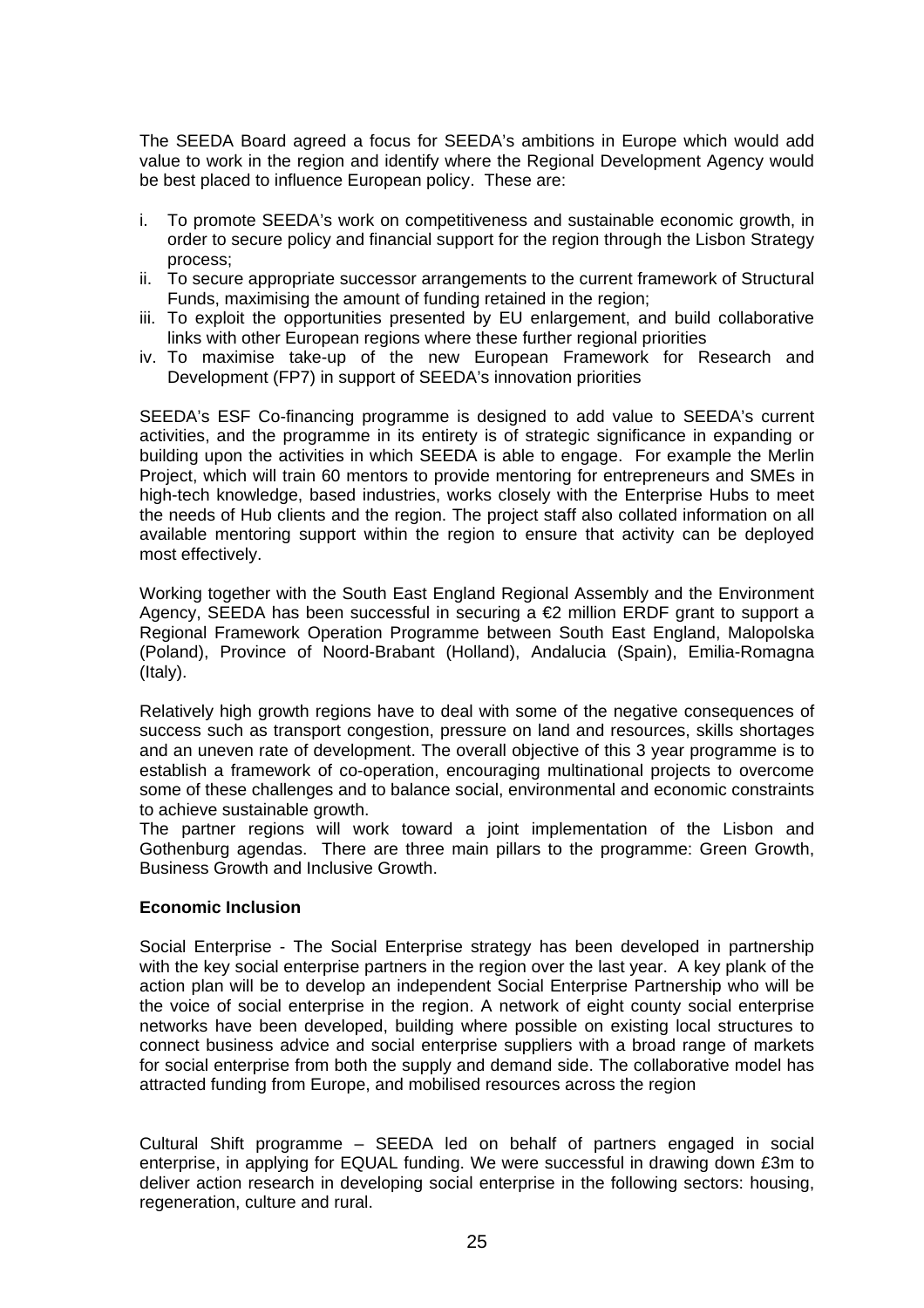Women's Enterprise - SEEDA has worked with the regions Business Link network, SBS and PROWESS to take forward the regions response to the national Women's Enterprise Strategic Framework. SEEDA is committed to raising the level of female owned businesses in the region, and the levels of business advice to female entrepreneurs. In the year, a Women's Enterprise Coordinator was appointed to drive forward the regional action plan.

RAISE – SEEDA has continued to provide core funding to RAISE to build the capacity of the regional infrastructure for the Voluntary and Community sector. RAISE has played an essential role in providing a voice for the sector in regional policy and strategy formation, and with national government. RAISE is one of our strategic partners. RAISE has managed the Change Up/DEFRA infrastructure programme for the region for GOSE, and SEEDA sits on the regional consortia.

The South East England Regeneration Network offers support to anyone involved in regeneration and neighbourhood renewal activities in the region by facilitating the development of interactive cross-sector working, designed to improve the quality of life in local communities. In 2004-05 this has been supported by the development of a website, a bi-monthly newsletter and hosting a regional conference.

#### **Sustainable Development**

SEEDA ran its Sustainable Business Awards Programme for the fourth year, and for the first time sponsors provided financial support for the Awards. The Carbon Trust, IoD, Groundwork, Slough Estates, Lloyds TSB and EADS Astrium all contributed to the success of this year's programme. The programme, which promotes and celebrates best practice by south east businesses, attracted over 50 nominations and 22 businesses were selected as finalists.

The presentation event held in November attracted over 400 guests, a high proportion representing businesses. Case studies of all finalist companies are available on the SEEDA website.

The Sustainability Checklist for Developments in the South East has received a great deal of coverage being mentioned in the Egan report (April 2004) and in the Government's Sustainable Buildings Task Group report (May 2004). Working with the World Wildlife Fund (WWF) on their One Million Sustainable Homes Campaign SEEDA is now assisting to role out the Checklist to all other regions.

#### **4. BOARD AND CORPORATE STRUCTURE**

# **4.1 Contribution to Broader Policy Development**

#### **4.1.1 RDA Lead Roles**

#### **Innovation**

The Lead Role, working together with an effective network from all RDAs, coordinates responses and influences policy developments on the Government's growing and important science and innovation agenda.

Most of this work is carried out with the Department of Trade and Industry (DTI) through the Regional Innovation Science and Technology Group (RIST), co-chaired by SEEDA and the DTI. This group also acts as a successful best practice network.

SEEDA, in its lead role, has significantly influenced government thinking and policy, for example: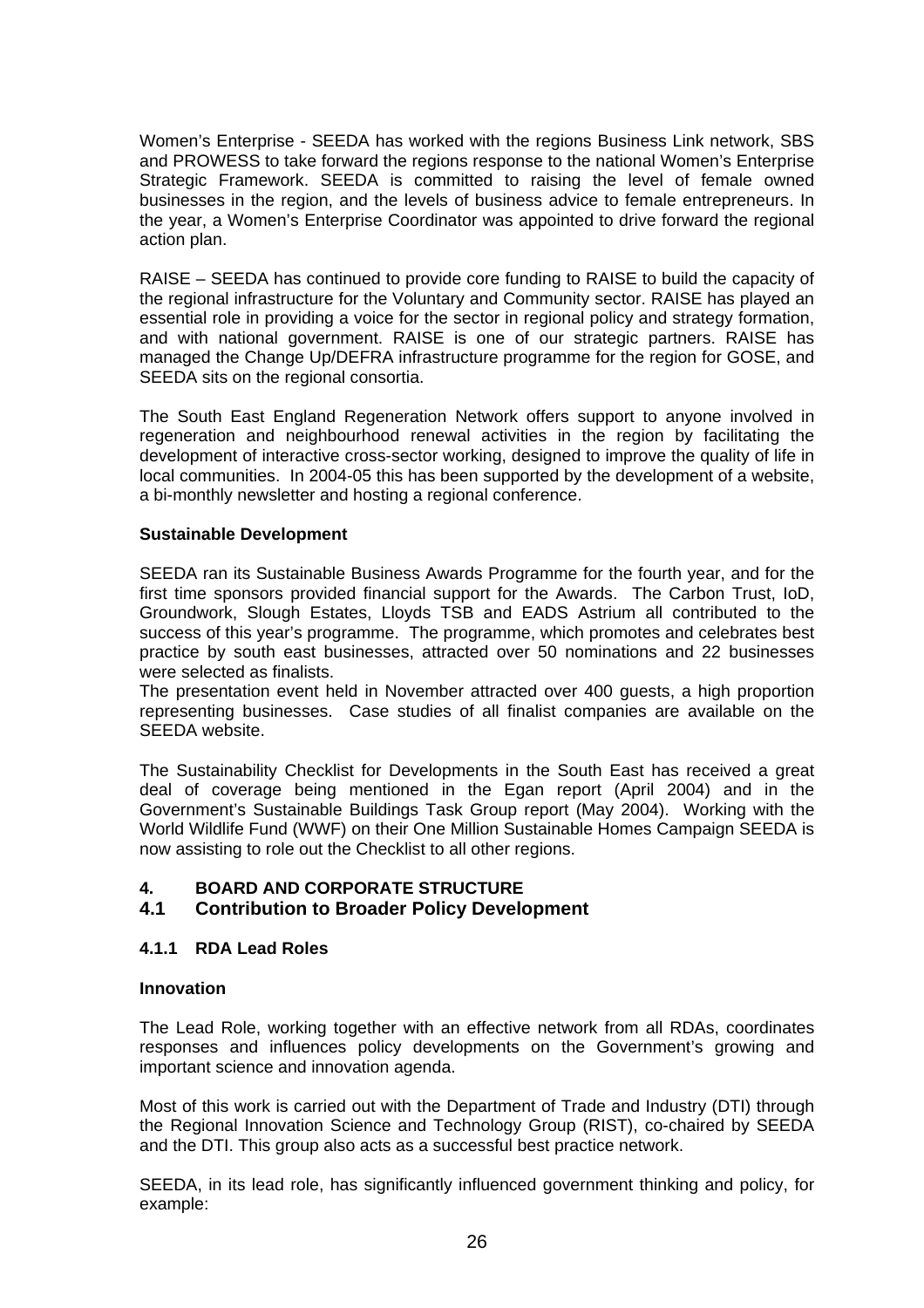- i. The House of Lords Inquiry into Science and the Regions ('SETting the Regional Agenda', 2003), which recognised for the first time the substantial contribution made by the regions to the science agenda. This recognition has led to SEEDA, in its lead role, now represented at CEO level in the Funder Forum, where we act as a stakeholder's representative on behalf of business.
- ii. The Innovation and Lambert Reviews, and the 10-year Science and Innovation investment framework (2004-2014), which identified a new role for the RDAs in encouraging innovation and greater engagement of business with the science base.
- iii. The House on Commons Select Committee on Science and Technology review of Strategic Subject Shortages (2005) where SEEDA gave evidence. This recognised the importance of ensuring the provision of SET skills supply at a regional level and proposed a Regional Affairs Council to include HEFCE and the RDAs be set up to address shortages.

This raised profile led to the Government recognising the importance of the RDAs and encouraging a new RDA role for knowledge transfer and innovation in the delivery of the10-year framework through SR 2004. RDAs have readily taken on this enhanced role, through an increase of 50% in RDA funds supporting Innovation and Science in corporate plans for 2005-08.

#### **Broadband**

SEEDA has co-ordinated broadband activities on behalf of the 9 RDAs, facilitating information sharing and responding on behalf of RDAs where appropriate - for example joint RDA responses to Ofcom's Telecommunications Review. Regular inter RDA meetings have been organized at (typically) two monthly intervals. SEEDA has also worked actively with the DTI on the setting up and operation of an on-going series of Broadband content workshops and on the production of the DTI's Broadband Content Business Case published in November 2004.

As lead RDA for Broadband, SEEDA worked closely with DTI on the national Broadband Aggregation Programme (BAP). This project was instrumental in catalyzing significantly increased broadband availability, up from 71% of the UK population in mid 2003 when the project was initiated, to a projected 99.6% by the summer of 2005.

#### **Manufacturing**

SEEDA'S manufacturing lead role had input into the DTI's revision of the UK manufacturing strategy. It has worked together on redefining the basic MAS product/branding and pricing structure for Phase 2 of MAS and has also assisted the DTI in the tendering process for the consultancy who co-ordinate MAS nationally. Furthermore the group has worked with the DTI to define and achieve more partnership working between MAS and LSC/DFES this has led to discussions between the two.

#### **Energy**

As the policy lead for Energy on behalf of all RDAs, SEEDA represents RDAs on the Government's Sustainable Energy Policy Network (SEPN), and the DTI Regional Energy Group, and represents the South East on DTI's Renewables Development Focus Group. Each of these Groups provides an important opportunity to influence policy development.

SEEDA has led the RDAs in discussions with DTI on joint energy projects (biomass, PV), following the high-level Energy Business Planning meeting between RDAs/DTI and other Government Departments last November; this meeting endorsed the importance of energy as a key area for partnership working between RDAs and DTI.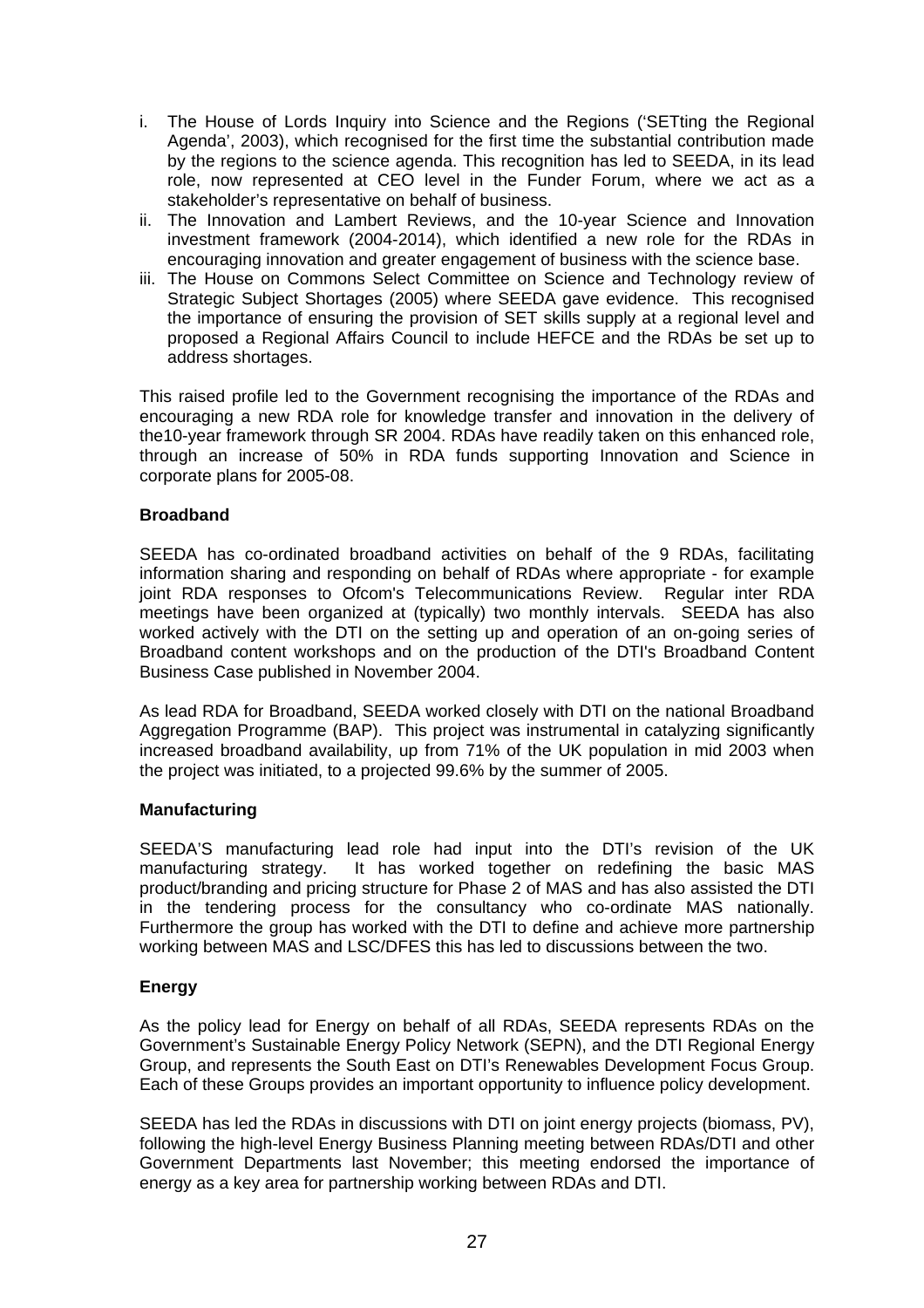#### **Waste (Integrated Resources Management)**

As the policy lead on 'waste' (Integrated Resources Management) SEEDA's work has largely been dominated by liaison with Defra on the developing Business Resource Efficiency and Waste (BREW) Programme (launched 29 March) and sharing work in progress on arrangements for regional coordination of resource efficiency initiatives, as agreed with Defra under BREW.

SEEDA Chairman, Jim Brathwaite has been appointed to the Government's Sustainable Public Procurement Task Force, led by Sir Neville Sims; the Task Force will produce a national Action Plan by April 2006.

#### **4.2 SEEDA CHAIRMAN**

Jim Brathwaite CBE is Chairman of SEAL Ltd, an environmental company based in Burgess Hill, whose equipment is used to test nearly all the drinking water in the UK. He is also Chairman of three other small businesses in Sussex.

Jim is a member of the national Small Business Council, with responsibility for dealing with the Inland Revenue, and of the Government's Export Advisory Committee for the 'Americas'. He is also a member of the Court of the Sussex University, the DTI's Investment Committee and of the UK Trade and Investment's International Trade Development Advisory Panel. He is a Director of the University of Greenwich, and also of the National Business Angels Network Ltd. He was a Director of Sussex TEC Ltd from April 1993, which then became Sussex Enterprise in 1995, and he remained on the Board until December 2002. He was the founding Chairman of Business Link Sussex, holding the post from 1996-2001, and also a founding Director of "Wired Sussex". He was awarded the CBE for services to the Sussex economy in the New Year's Honours 2001. He was also awarded an Honorary Degree from University College Chichester in 2003. Jim was appointed to the Board of SEEDA in December 2001 and in August 2002 was appointed Chairman.

#### **4.3 SEEDA BOARD**

The SEEDA Board, appointed by the Secretary of State for Trade and Industry, comprises the Chairman and 14 members. The Board is responsible for setting the strategic direction of the Agency and for establishing its policies.

With the Chief Executive, the Board ensures that the public funds with which the Agency is trusted are used appropriately to the benefit of the region and deliver value for money in meeting our objectives.

The Board is accountable to the Government and to Parliament. It is also required to give an account of its activities to the South East England Regional Assembly and to consult with the Assembly on the development of the Regional Economic Strategy. SEEDA values this relationship with the Regional Assembly and recognises the Assembly's role as the representative voice of the region.

SEEDA holds a formal record of Members' interests, which is available for inspection at our Guildford offices. SEEDA complies with the standard RDA Code of Best Practice for Board members.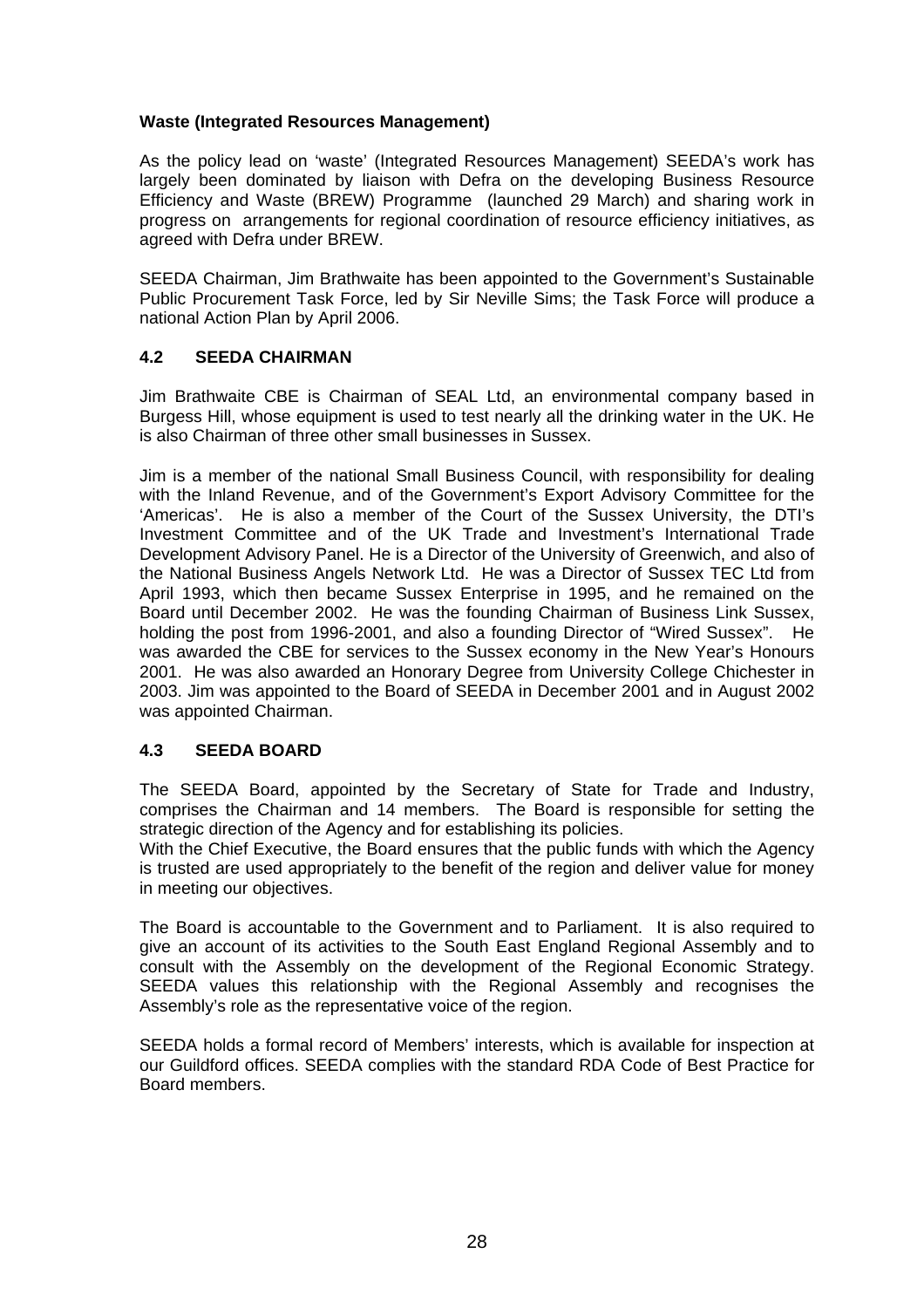In addition to the Chairman, James Brathwaite CBE, the SEEDA Board members are:

Robert Douglas **Deputy Chairman** Elizabeth Brighouse Poul Christensen CBE Sarah Hohler Keith House Mary McAnally Terry Mills John Peel Dr Peter Read CBE Phil Wood Peter Jones Rob Anderson Imtiaz Farookhi Professor Bill Wakeham

Biographical notes of the Board members can be found on the SEEDA website www.seeda.co.uk

#### **4.4 BOARD COMMITTEES**

The Board Committees were first reviewed in April 2000 and were subject to a further review following the appointment of the new Chairman. The Committees retain their key role, which is to assist in informing and monitoring the implementation of the Regional Economic Strategy, but a clearer distinction has been established between the 'Advisory' SEEDA Board Committees and those Committees that assist in the management of the Agency. The Board Committee structure is as follows: -

*Advisory Committees* Business Development Economic Inclusion and Corporate Social Responsibility **Infrastructure** Sustainable Development Rural Social Dialogue Forum Joint Europe Committee (joint Committee with the Regional Assembly)

*Management Committees* Audit Remuneration Human Resources Major Projects

#### **4.5 ADVISORY COUNCIL**

The SEEDA Advisory Council provides a forum for harnessing a wider range of experience and expertise to inform SEEDA's strategic thinking. As well as leading influential figures from business, local government and academia, the Council includes individuals from a wider group of stakeholders with an interest in regional economic development such as the police, and religious leaders.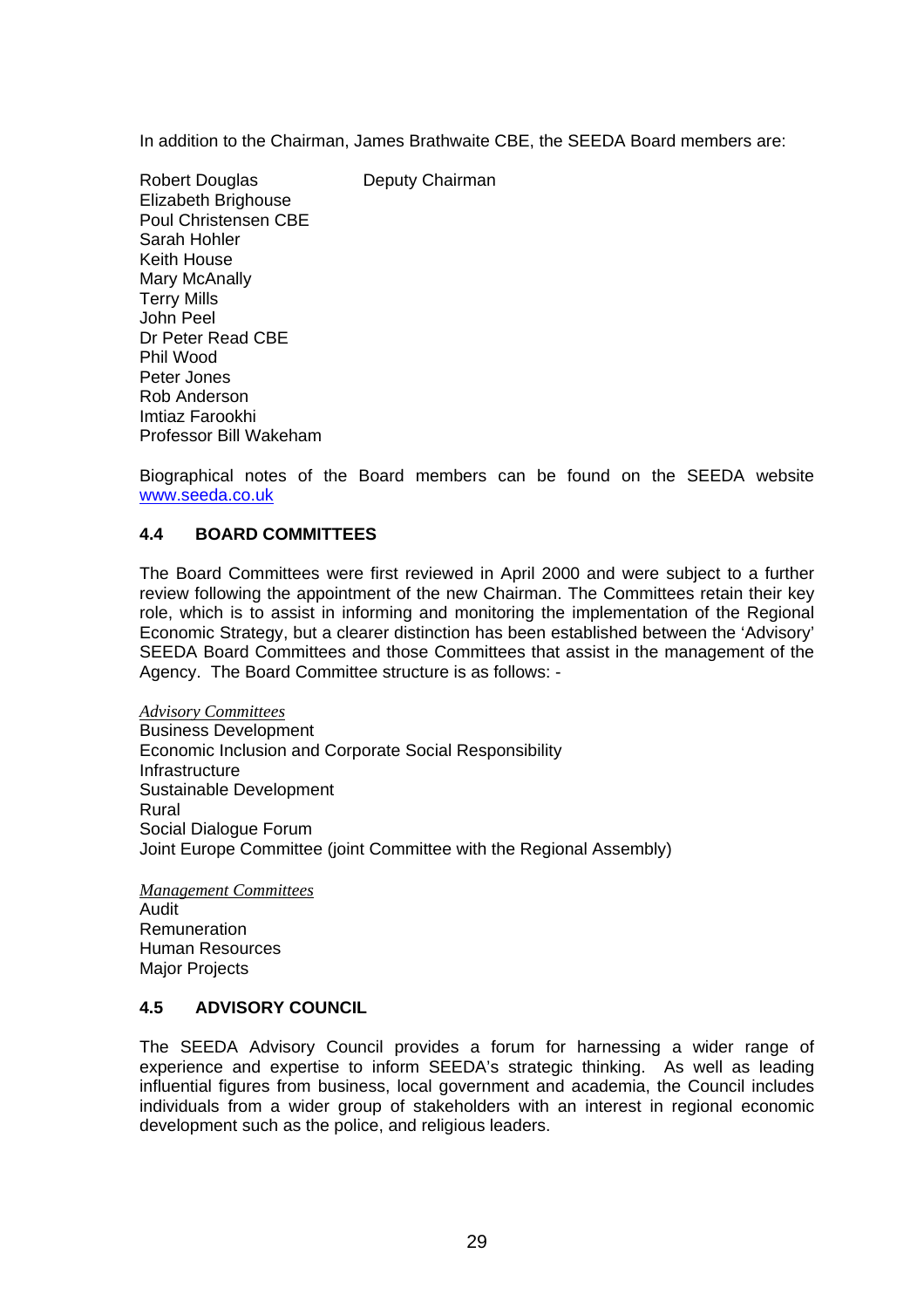# **4.6 SENIOR EXECUTIVE**

At the end of the financial year, the SEEDA Executive comprised five main Divisions. The Executive Directors are responsible for driving forward the implementation of the relevant elements of the Regional Economic Strategy and for delivering the programmes through which we support the activities of our partners.

SEEDA is also increasing its emphasis on the links between regional activities and subregional strategies and priorities. In additional to their functional responsibilities, four of the Directors therefore have geographical responsibilities, in which they are supported by other staff within the organisation.

Members of the SEEDA senior executive including functional and geographic responsibility:

Pam Alexander– Chief Executive

Jeff Alexander – Executive Director, Business and International, with geographical responsibility for Milton Keynes, Oxfordshire, Berkshire and Buckinghamshire.

Paul Hudson – Director, Development and Infrastructure, with geographical responsibility for Kent.

Paul Lovejoy – Executive Director, Strategy and Sustainability, with responsibility for Rural issues.

John Parsonage – Executive Director, Learning and Skills, with geographical responsibility for Surrey and Sussex.

Duncan Straughen – Executive Director, Resources with geographical responsibility for Hampshire and the Isle of Wight

# **4.7 HUMAN RESOURCES AND SERVICE STANDARDS**

Under Management Committees, suggest remove reference to Human Resources – this has not met for at least a couple of years and neither Board Member involved is still with SEEDA.

#### **Recruitment**

During the year SEEDA recruited 51 new employees. Many of these were to new posts to reflect SEEDA's broadening agenda and SEEDA also hosted a number of secondments from partner organisations. To support the recruitment process work was undertaken to develop SEEDA's employer branding. As an indicator of SEEDA's commitment to career development, 24 staff moved to new posts within the Agency and a small number undertook secondments to external organisations. Staff turnover for the year was around 14%.

#### **Learning and Development**

SEEDA is committed to the Investors in People standard as a framework to achieve best practice in managing and developing its people. The Corporate Learning and Development Plan for 2004/05 linked closely to the Agency's business objectives with two of the priority areas of focus being management and leadership skills and the implementation of new systems and processes.

Key investments during the year included an Executive Coaching programme and an Introduction to Management programme (undertaken by 19 employees) leading to an Institute of Leadership and Management qualification, as well as training on Project Appraisal and SEEDA's new financial, project management and HR systems. In addition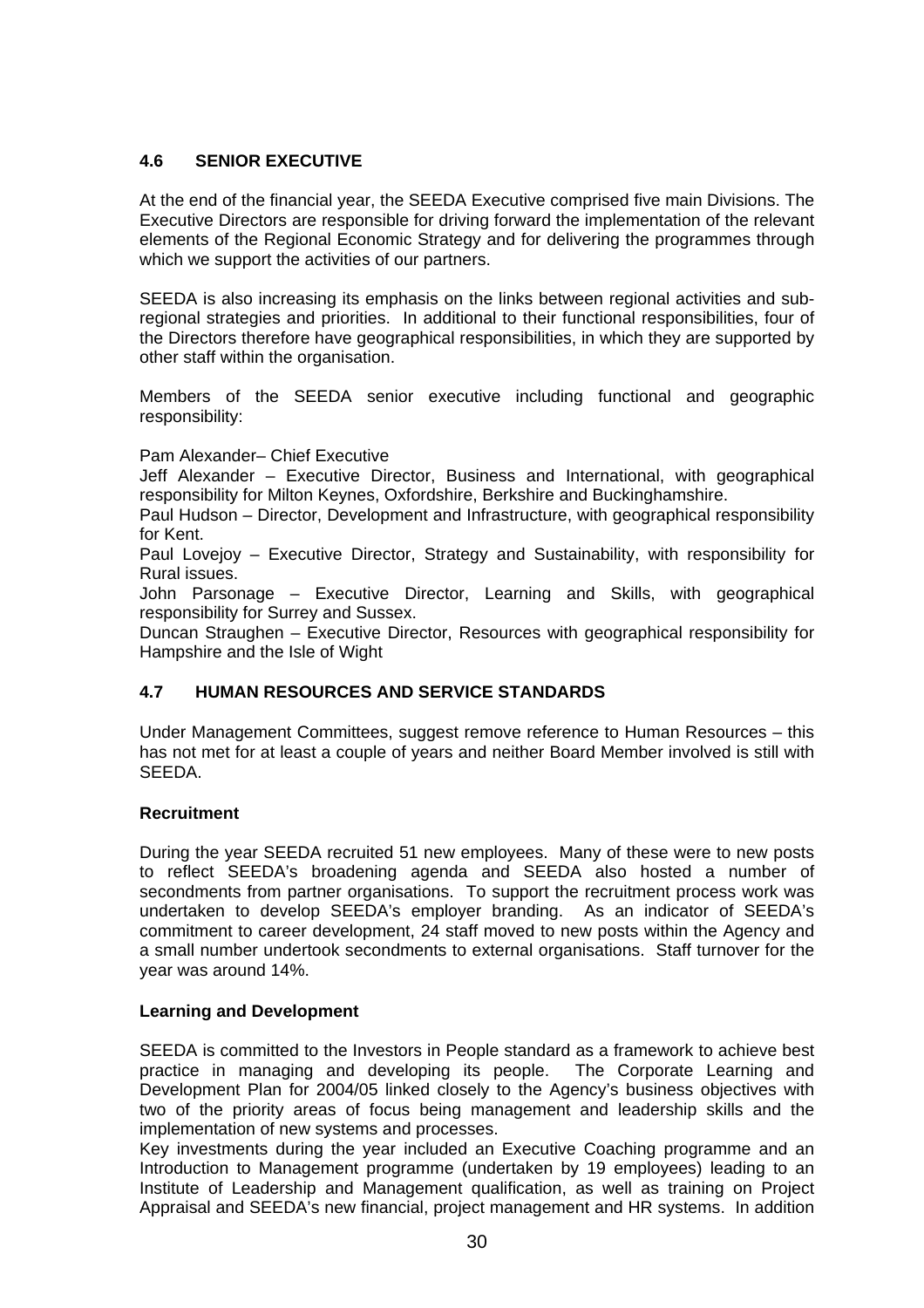to a range of technical and job-specific training, SEEDA also continued to run study tours to familiarise staff with the Agency's broader agenda, to support a range of professional study and to actively encourage staff development through voluntary work (one division, for example, spent a day working with the RSPB).

#### **Remuneration**

During the year SEEDA implemented a new job evaluation system and pay structure which more closely reflects the Agency's current and future needs and facilitates greater consistency and fairness in pay policy.

#### **Staff consultation**

SEEDA's Joint Staff Council met regularly during 2004/05 to discuss a range of employee-related issues.

#### **Equality and Diversity**

SEEDA wholly supports the principle of equal opportunities in employment and opposes all forms of unlawful or unfair discrimination on grounds of gender, colour, marital status, race, nationality or ethnic/national origin, religion, sexual orientation, disability, membership of a trade union or atypical working arrangements. To this end, SEEDA adheres to the requirements of the Codes of Practice issued by the Equal Opportunities Commission and Commission for Racial Equality as well as the requirements of the Race Relations Act 1976, Sex Discrimination Act 1986, Disability Discrimination Act 1995, Part-time Workers Regulations 2000 and Race Relations (Amendment) Act 2000.

SEEDA monitors its workforce for ethnic origin and, during the year 2004/05, 4% of its staff identified themselves as being of ethnic minority origin. Fifty-eight percent of these staff fell within the Agency's senior management/ professional pay ranges. This compares to an ethnic minority population of 4.9% in the South East region (source: 2001 Census, Office of National Statistics).

In May 2004 SEEDA published its initial Race Equality Scheme and has subsequently been working towards developing an equality and diversity framework for the Agency in its roles both as an employer and as a development agency. As part of this process it has set up a cross-Agency group of Diversity Champions whose role is to raise awareness amongst colleagues of diversity and equality issues, providing advice, support and signposting and identifying opportunities relating to specific policies/ programmes.

Forty percent of staff in SEEDA's senior management/professional pay ranges were female.

# **Service Standards**

SEEDA is committed to best practice standards of working in all areas. This includes high standards of clear, well-written English. All SEEDA employees receive training in customer service and are familiar with SEEDA's published service standards.

SEEDA employees make every effort to answer telephone calls as quickly as possible. SEEDA's service standards state that all written requests for information are responded to within 10 working days of receipt unless the sender has set a different timescale for response. Where written correspondence requires a more substantial or complex answer, a response is sent within five days of receipt informing the writer of this and giving an indication of when the response can be expected.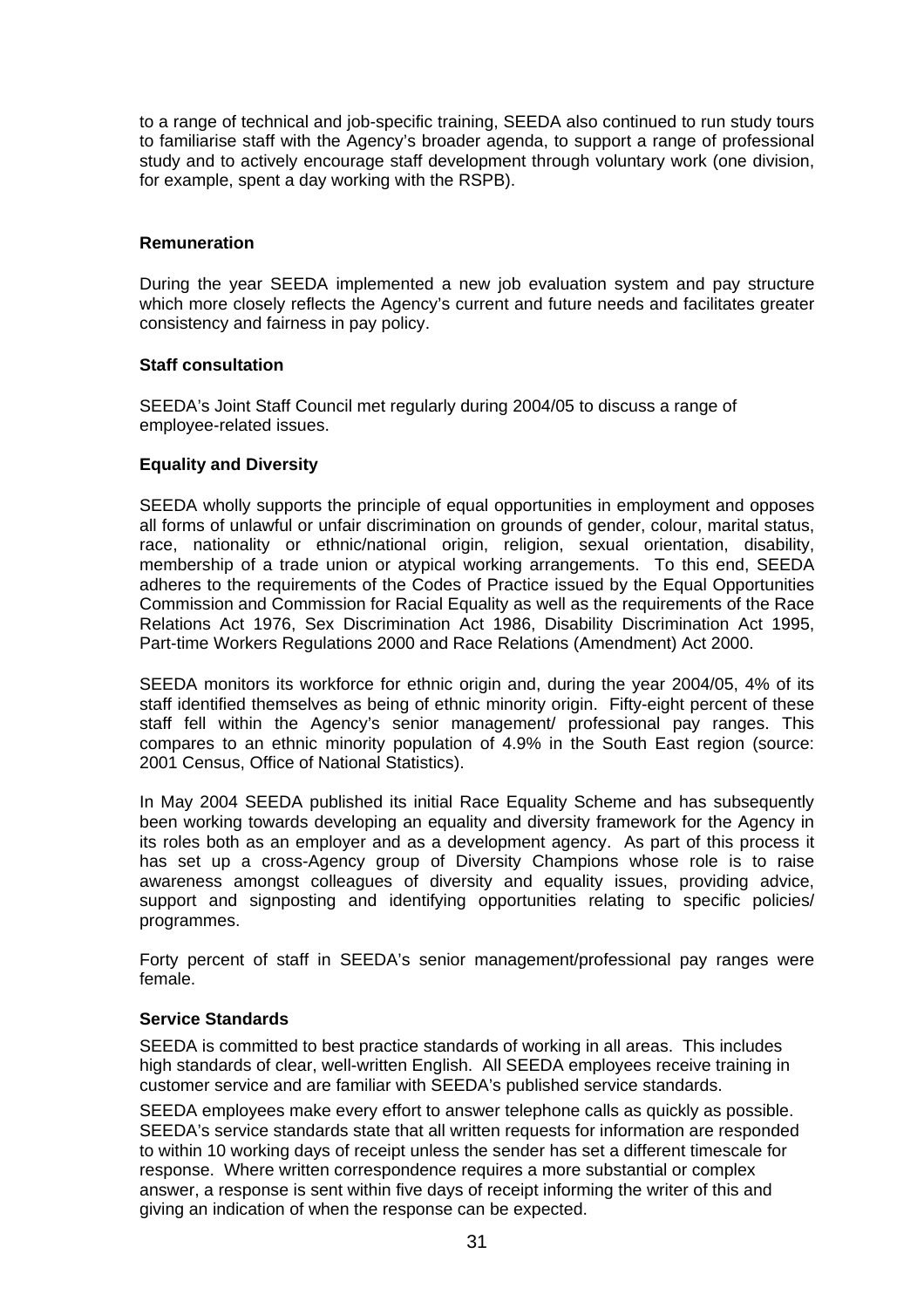# **4.8 RISK MANAGMENT**

#### **Strategy**

SEEDA has in place a well-established strategy for risk management. The essential features include the following: -

- Compliance with the Treasury (Orange Book) guidance.
- Embedded in planning, operational, monitoring and review stages of all SEEDA activities.
- Delegated responsibility to divisions within the agreed strategic framework and procedures.
- Risk management concentrates on achievement of business plan objectives, budgets and output performance targets.
- Linkage to the ten year Regional Economic Strategy, the three year Corporate Plan and the annual Business Plan.
- The risk management strategy is embodying a framework document available to all, and including a matrix of the wider risk framework relationships.
- Risks are assessed at project appraisal stage before any commitment is undertaken.
- Risk registers list the identified risks, the accountable and responsible persons.
- Risk registers are reviewed by an Operational Management Group and higher risk issues reported to the Executive Directors, the Accounting Officer and the SEEDA Board as necessary.
- Legal and other professional advice is taken on all significant contractual matters.

In addition to the Divisional Risk Registers, a list of the Top 10 Corporate Risks has been compiled in 2004/5 – these documents are regularly reviewed.

#### **Risk Policy**

Risk cannot and should not be eliminated from SEEDA business and advantage will be taken of opportunities to maximise operational advantage to the achievement of objectives. Every reasonable action will be taken to reduce risk to the organisation, this will be achieved by a combination of risk identification and positive action to manage and/or reduce or transfer risk of undertakings. All projects are appraised in accordance with the Government approved SPAG (Single Programme Appraisal Guidance) process.

#### **4.9 SUBSIDIARY COMPANIES**

During the last year, SEEDA has obtained permission from Government to participate in two new corporate body under Section 5 of the RDA Act 1998.

- South East Regional Aggregation Body LLP is a limited liability partnership, initially with the Department of Trade and Industry. The objective was to procure Broadband capacity from the private sector suppliers and obtain financial advantage from economy of scale for the public sector. During the year the private market for the broadband capacity changed considerable and expanded, this mitigated the need for the RAB and a joint decision with the DTI was taken to cease business as at 31<sup>st</sup> December 2004.
- The Hastings and Bexhill Renaissance Company Ltd was formed in May 2004, after approval by the DTI. SEEDA and three local authorities are the current members but other organizations are due to join early in the next financial year.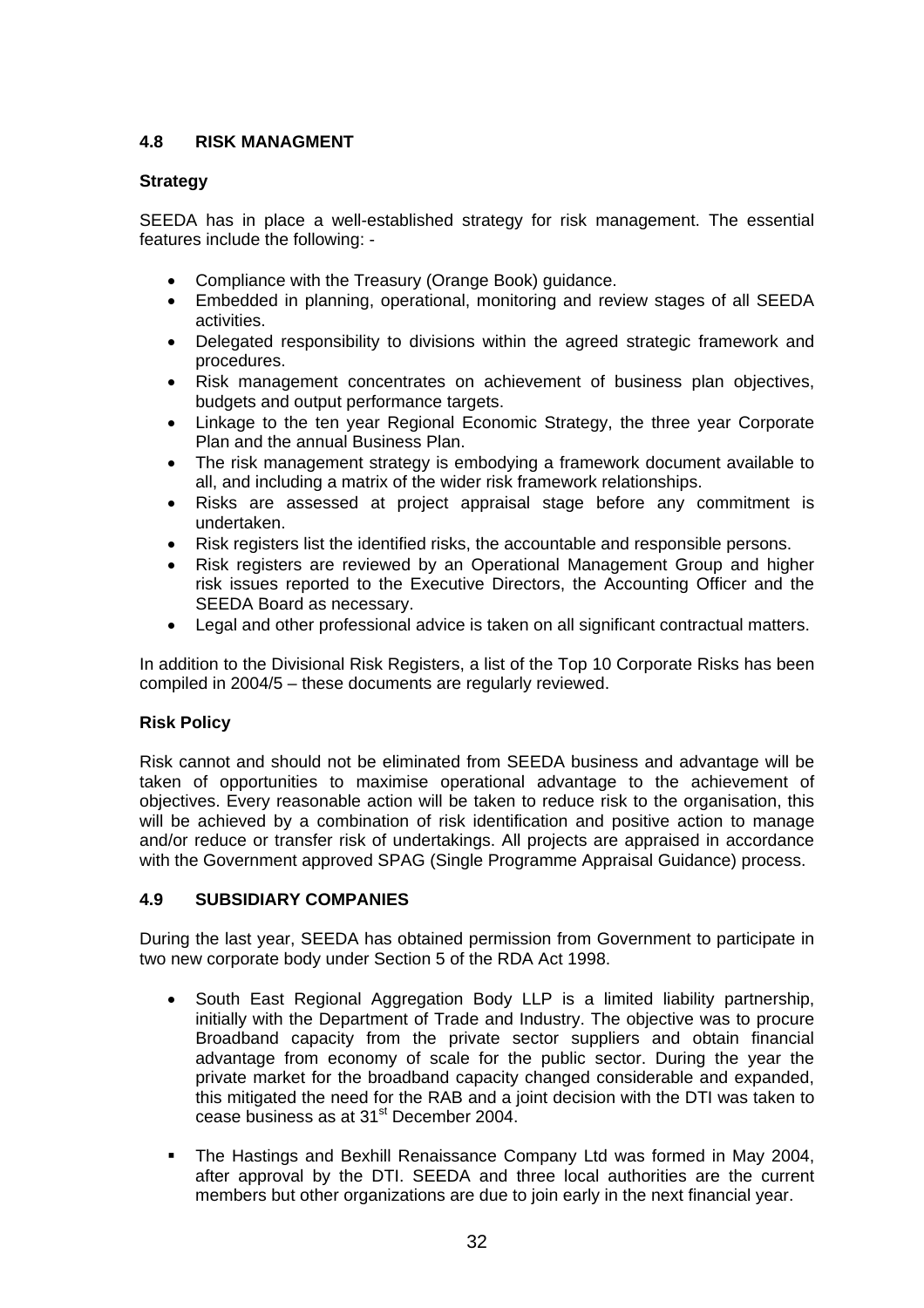The purpose of the company is to deliver the regeneration objectives as contained in the Task Force Steering Group Business Plan. Funding is provided so far by SEEDA using specific ODPM funding, English Partnerships and European Funds.

A list of all the SEEDA companies is included in the full Financial Statements.

#### **4.10 FINANCIAL REVIEW**

SEEDA is mainly funded by Central Government via the Department of Trade and Industry (DTI) as the sponsoring department. The funding resource for RDAs is indicated in the Treasury three year Expenditure Spending Review (presently the SR 2004).

 A single pot funding formula is applied by the DTI, which provides the total allocation of the annual resource – including direct grant in aid and capital receipts. The DTI resource allocation is provided in a 'single pot' including any ring fenced amounts.

Apart from the DTI resource allocation described above, SEEDA acts as an accounting body for a number of funding streams. These include the Kent Coalfields programme, which is administered by SEEDA on behalf of English Partnerships, plus the European Social Fund, Interreg and the new Sustainable Communities Fund for growth areas in Kent.

It is important the spending commitments do not exceed the indicative level of funding as laid out in the Treasury Spending Reviews as notified by the DTI, without an agreed funding stream. This is necessary because many of the grant-funded initiatives undertaken by SEEDA are more than year in duration. Commitments entered into by SEEDA are below the level of indicative future funding.

The capital structure of SEEDA is by way of a reserve of net balance sheet assets, mainly funded by the DTI annual resource allocation. The attached audited Financial Statements provide more information about the specific figures for SEEDA as at 31<sup>st</sup> March 2005. The value of net Balance Sheet reserves, as at 31<sup>st</sup> March 2005 is £133,407m for the SEEDA agency and £136,898m for the SEEDA Group. There is an increase of the reserve from last year mainly as a result of development site acquisitions.

During 2004/5, SEEDA received and applied a resource allocation grant amounting to £164,985m, this amount includes grant in aid from Government, payments by English Partnerships for the coalfields and brownfield sites programme and European Community grants drawn down. (SEEDA was not significantly exposed to the Euro and other foreign currency exchange rate transactions during the year).

SEEDA can apply the available funds to achieve performance targets and operation requirements as stated in the Regional Economic Strategy, in the Corporate Plan and as reported. To provide flexibility of planning, any allocated resource funding not used in one year is identified, confirmed with the DTI and rolled over into the following year.

The overall financial control regulations are contained in a document issued to all RDAs each year by DTI. This document is called the Financial Memorandum and is published by the DTI under authority provided in the RDA Act 1998. Under the Act and as stated in the Financial Memorandum, SEEDA must comply with various constraints including borrowing and lending above given limits, without the approval of the Secretary of State. The accounting policies followed by SEEDA are in accordance with Government Accounting guidance and the international Generally Accepted Accounting Practice (GAAP).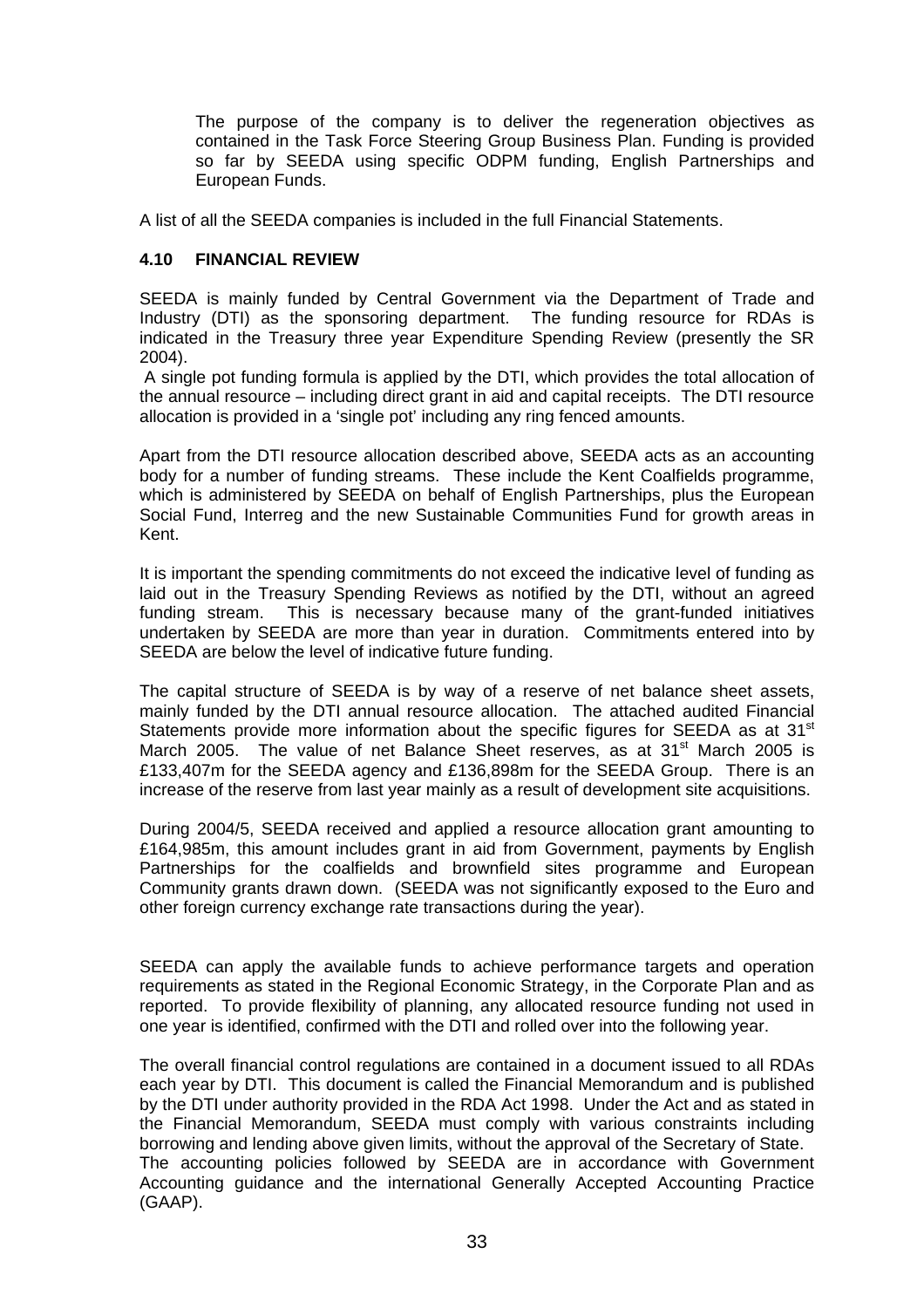There is Financial Procedures guidance in operation which includes delegations and is regularly updated. As from April 2005, SEEDA commissioned a new accounting and financial control system and upgrade the related Project Management System.

## **5. PERFORMANCE TARGETS**

For 2004-05 as a whole, SEEDA had higher than forecast outcomes for 4 of its 5 Core targets:

- Job Creation
- Brownfield Land
- Learning Opportunities 30+ hours
- Private Sector Leverage

SEEDA also exceeded its targets in 6 of its 8 Supplementary targets:

- Businesses leaving Incubators
- Businesses receiving Specialist Advice
- Businesses Active in Clusters/Networks
- Adults receiving Basic Skills training
- Adults receiving ICT training
- Adults receiving High Level Basic Skills training

Forecast outcomes were not met for one Core target (new businesses sustained after 12 months) and for one Supplementary target (businesses using incubators). Individual variances and the reasons behind these are considered below. Implications for the effectiveness of SEEDA's performance management systems are considered in Section 3.5.

|                                                                                                            | <b>Achieved</b> | <b>Forecast</b> |
|------------------------------------------------------------------------------------------------------------|-----------------|-----------------|
| 1. Employment Opportunities<br>Jobs created and safeguarded through SEEDA-funded projects                  | 5121            | 3400            |
| Jobs created and safeguarded through Foreign Direct Investment                                             | 2134            | 1530            |
| 2. Business Performance<br>New businesses being sustained after 12 months                                  | 443             | 450             |
| 3. Brownfield Land<br><b>Hectares of Brownfield Land remediated</b>                                        | 66              | 57              |
| 4. Education and Skills<br>Individual learning opportunities of 30 hours or more                           | 12147           | 6000            |
| 5. Investment benefiting deprived areas<br>Private sector funding leveraged in the 119 most deprived wards | £39.8m          | £15m            |
| 6. Supplementary Targets<br>Businesses located in / using facilities of incubator units<br>6.1             | 346             | 400             |
| 6.2<br>Businesses leaving incubator units                                                                  | 77              | 40              |
| 6.3<br>Businesses within other types of workspace maintained by                                            | 7               |                 |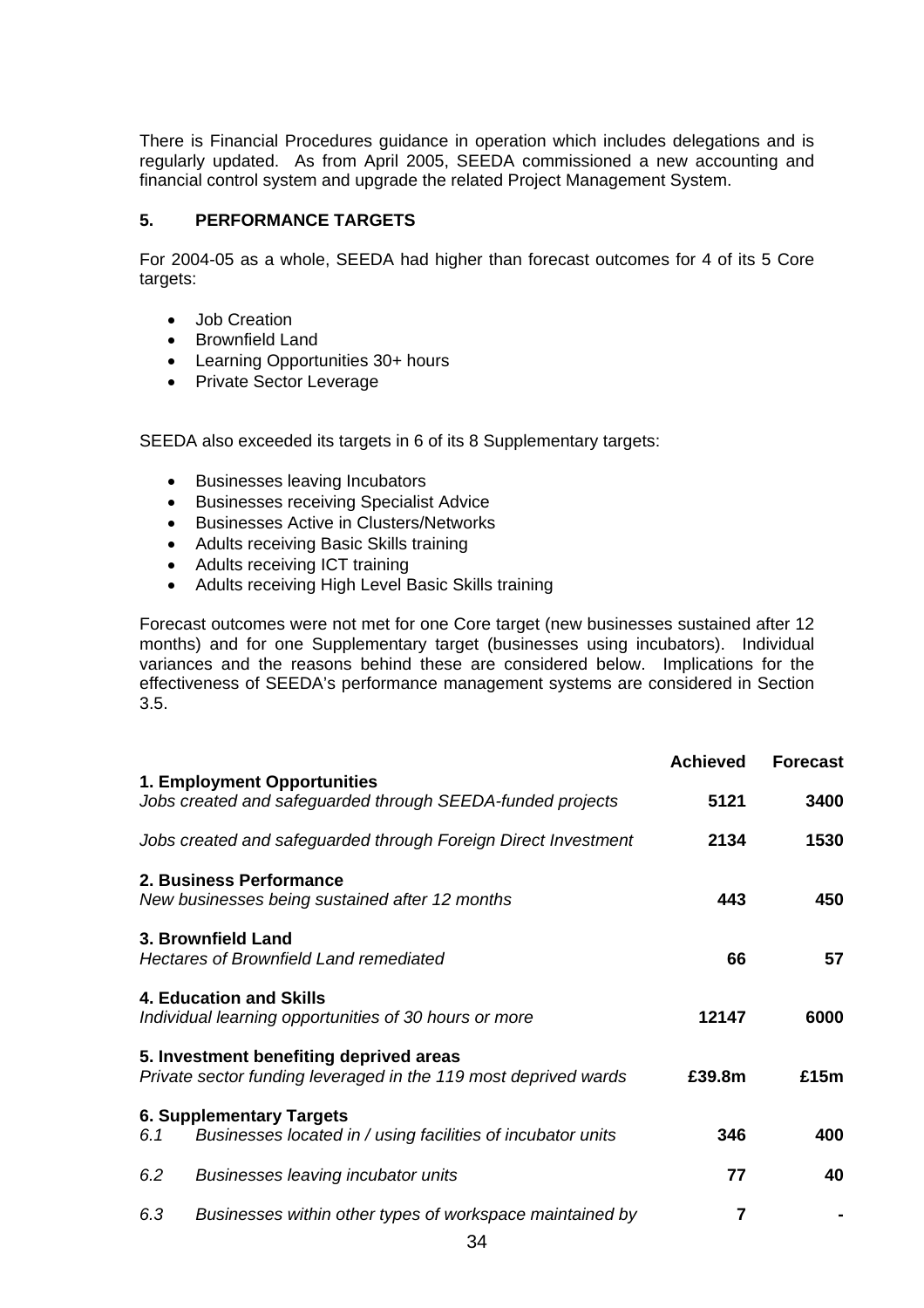# *SEEDA*

| 6.4 | Businesses receiving specialist advice                           | 14091 | 8400  |
|-----|------------------------------------------------------------------|-------|-------|
| 6.4 | Businesses active in cluster, technology or learning<br>networks | 8704  | 2850  |
| 6.6 | Adults receiving basic skills training of 3 hours or more        | 13634 | 11000 |
| 6.7 | Individuals receiving ICT training of 3 hours or more            | 12457 | 10800 |
| 6.8 | Adults receiving higher level skills training                    | 3871  | 3650  |
| 6.9 | Individuals receiving broadband access                           | 1192  | 800   |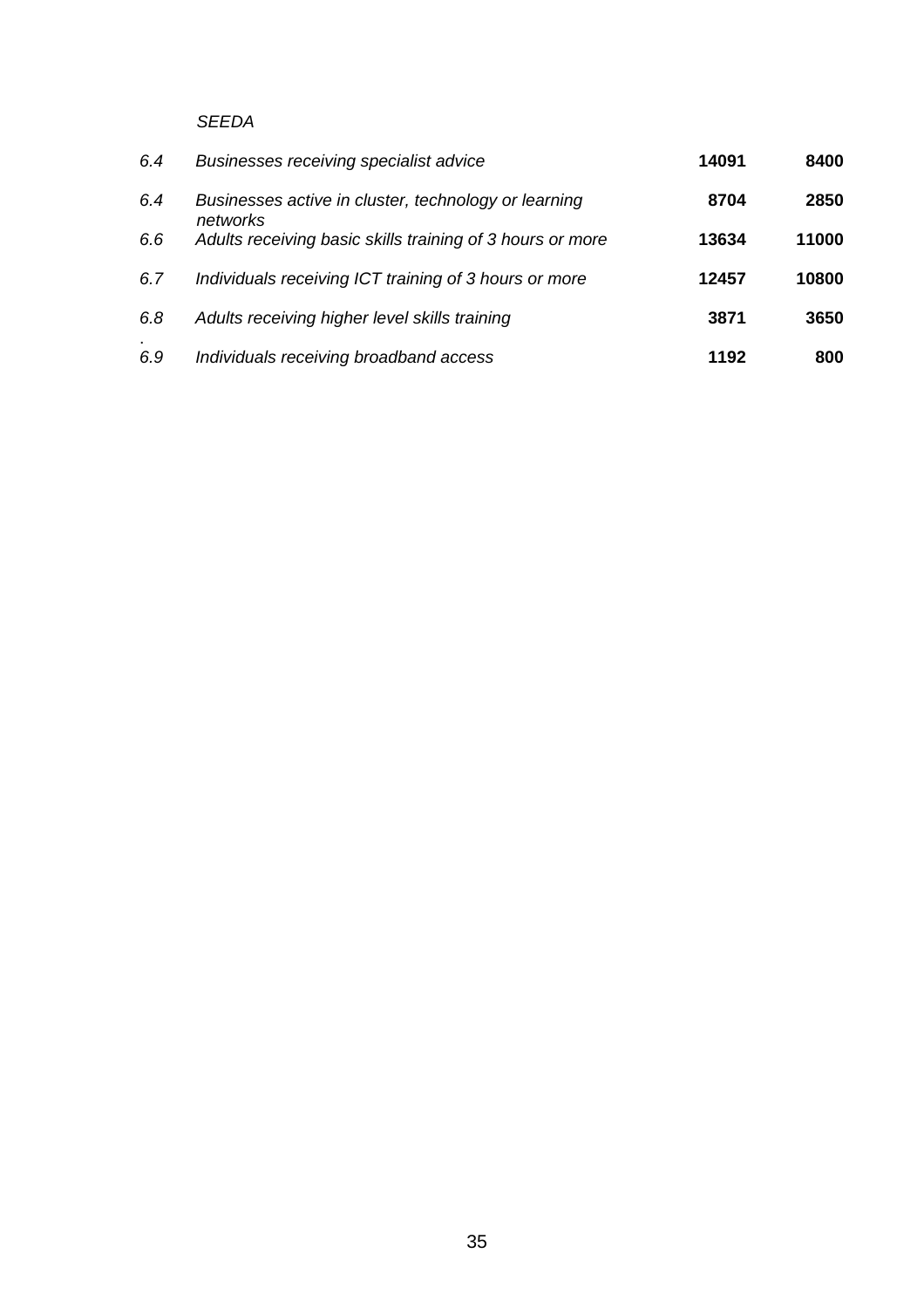# **SOUTH EAST ENGLAND DEVELOPMENT AGENCY**

# **PART TWO ANNUAL ACCOUNTS**

# **YEAR END 31 MARCH 2005**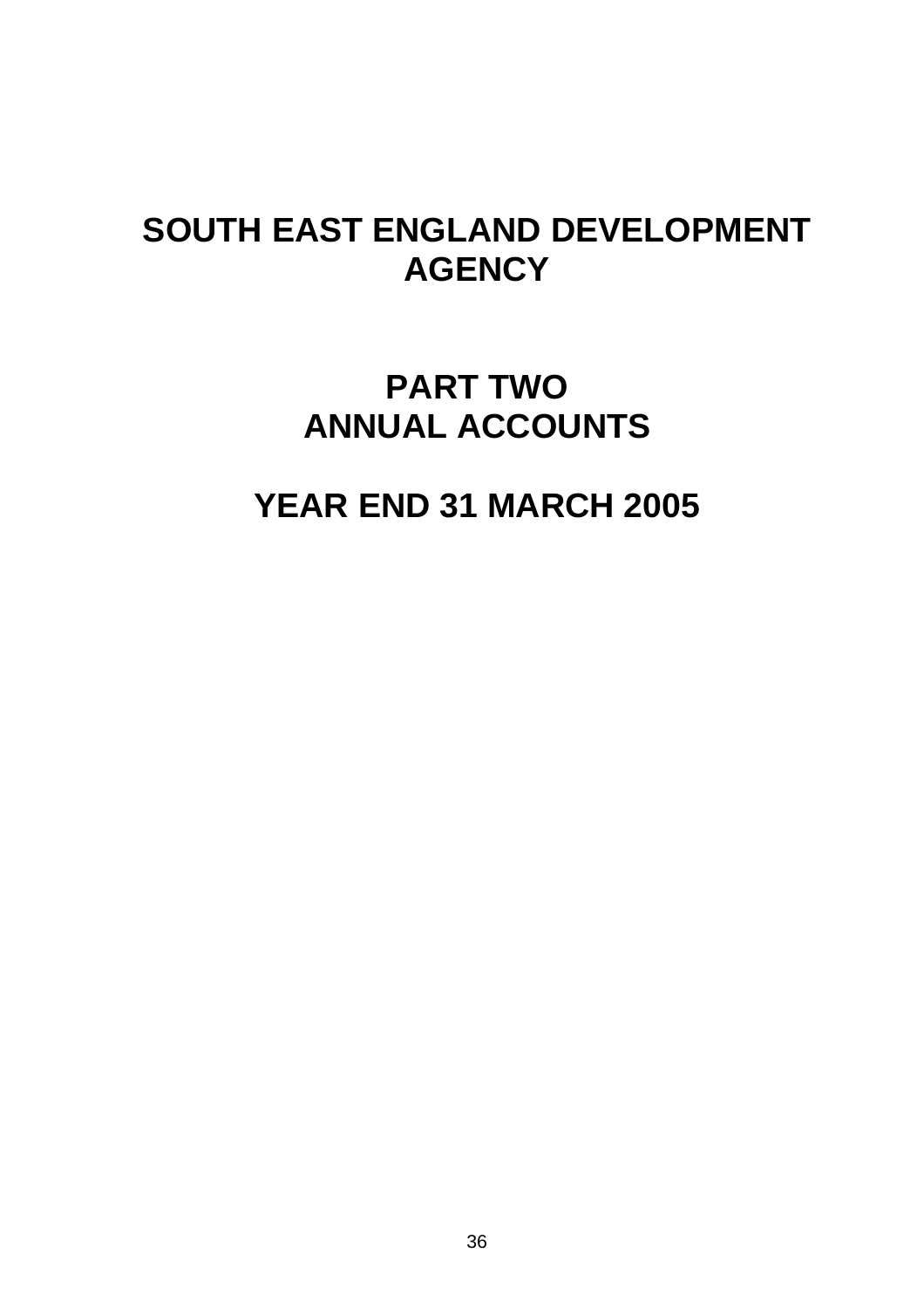## *FOREWORD TO THE FINANCIAL STATEMENTS*

#### *Statutory Background*

The South East England Development Agency (SEEDA) was established under the provisions of the Regional Development Agencies Act 1998. It came into existence on 14<sup>th</sup> December 1998, following Parliamentary approval of the Regional Development Agencies Act 1998 and the appointment of Board Members.

The Agency became fully operational on 1 April 1999 when it took over the regional activities of English Partnerships, the Rural Development Commission and both the SRB Challenge Fund and the Skills Development Fund, from the Government Office for the South East.

#### *Principal Activities*

The Agency's principal activities are as follows:

- To further the economic development and the regeneration of the South East
- To promote business efficiency, investment and competitiveness
- To promote employment
- To enhance the development and application of skills relevant to employment
- To contribute to the achievement of sustainable development

SEEDA is actively involved in the implementation of the Regional Economic Strategy, published in 1999 and updated in 2002, including plans to develop world class Learning and Skills, Environment, Business, Transport, Rural Economy, Communities and Urban Renaissance for the South East region. The Regional Economic Strategy (RES) and the plans determine current and future activities for the agency.

#### *History*

The Agency became fully operational on 1 April 1999, with the transfer of the regional undertakings from English Partnerships including the Kent coalfields, the Rural Development Commission and some functions from the Government Office for the South East in relation to the Single Regeneration Budget, Competitiveness and Skills.

In December 2000, SEEDA acquired the regional inward investment business carried out by South East Regional Investment Ltd. (SERIL) which was incorporated into the SEEDA business.

With effect from the 1 April 2001, the Agency inherited further financial responsibilities for the Partnership Investment Programme (PIP) from English Partnerships. Assets were transferred at book value and fair value adjustments have then been applied to bring assets to market value. Also, from the 1 April 2002, the Agency inherited the administration of Regional Selective Assistance (RSA) from the Government Office. Debtor balances were transferred at book value and fair value adjustments have then been applied to bring the assets to likely recovery values.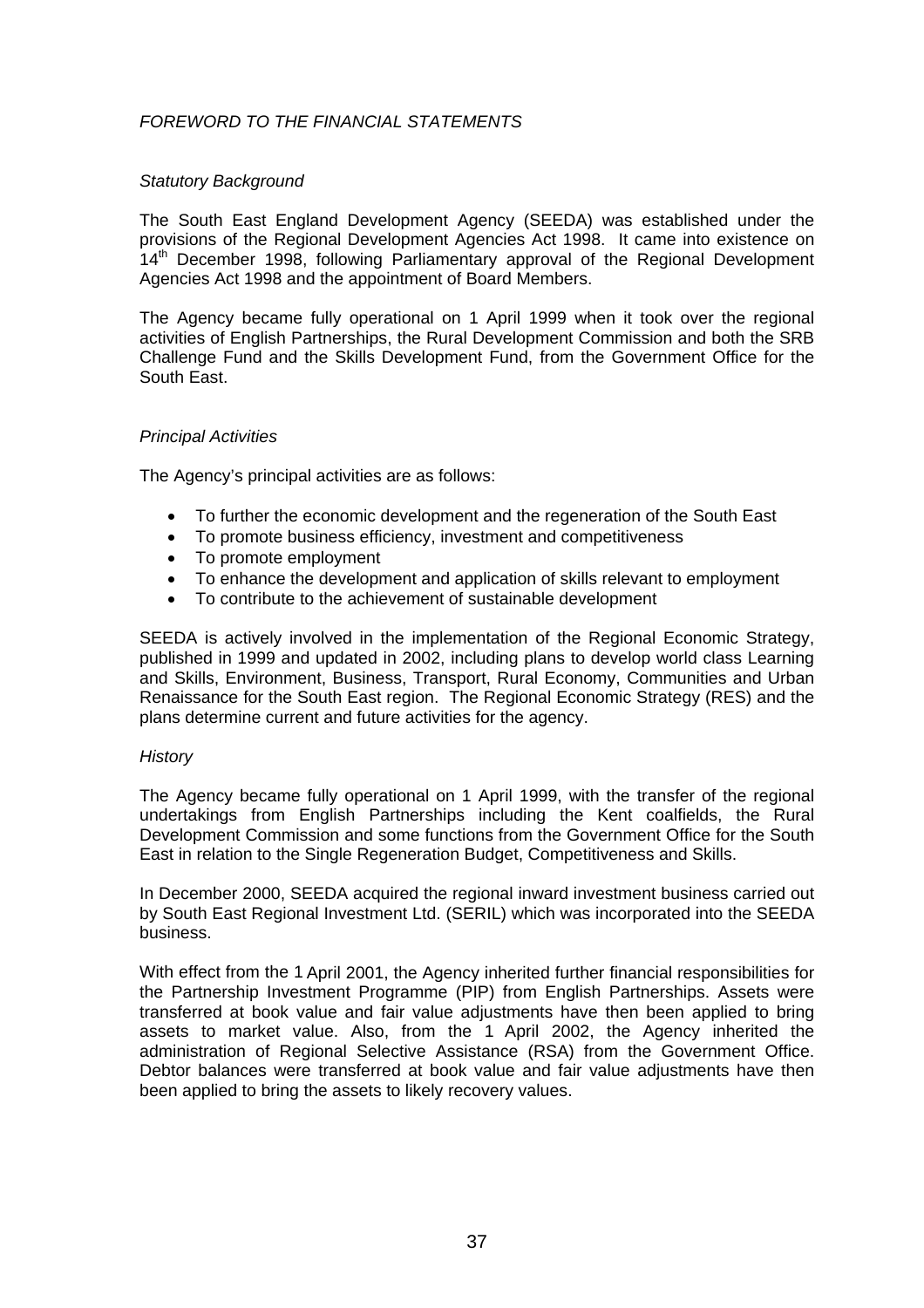#### *Performance Indicators*

Performance Indicators for the year 2004/2005 are included in SEEDA's current Corporate Plan which has been approved by Ministers. They conform to the Performance Monitoring Framework now in place between RDA's and Government using core milestones as the principal tool for forecasting and reporting outputs. The forecast and out turn positions for 2004/2005 are contained in the Annual Report, which indicate SEEDA has performed well against the set targets and achieved added value.

#### *Important Events since the Financial Year End/Future Developments*

For events since the year-end, post balance sheet events and future developments – see note 28. A three-year corporate plan for 2005/08 has been prepared and is now being implemented. This Plan builds on the requirements of the revised Regional Economic Strategy and achievement of the outcome targets. The sub regional priorities have been identified and geographic Area Investment Frameworks are being established, including a special project for the Hastings redevelopment. In addition SEEDA is playing a major role in the implementation of the Sustainable Communities Plan with additional funding for Ashford, Thames Gateway and Milton Keynes/ Buckinghamshire.

#### *Significant Changes in Fixed Assets*

For movements regarding SEEDA's Fixed Assets (Operating Assets) – see note 12

#### *Research and Development*

The SEEDA research and development focus is on statistical analysis. Close working with partners provides regional intelligence and analysis for policy making. To achieve this goal, SEEDA sponsors economic modelling, market and business research and skills intelligence. SEEDA is a key partner in the South East England Intelligence Network and actively supports Skills Insight, who provide labour market and skills intelligence for the South East. Primary research projects of regional importance are also funded.

## *The Environment and Sustainability*

SEEDA is committed to getting the best out of the physical assets owned and conserving and enhancing its environmental assets. SEEDA aims to protect and enhance the region's environment; promote initiatives to make better use of natural resources; to promote better design and to develop exemplary sustainable practices. SEEDA has set up a team to consider ways of supporting a more sustainable environment. In the region, SEEDA has worked on areas of energy and water consumption; waste management; consumption of environmentally significant products, materials and transport. All project appraisals include an assessment of the impact on sustainable development, which derive from the regional sustainable development framework. Sustainable building methods and design concepts are used on SEEDA development sites including an award - winning scheme at Chatham Maritime. SEEDA also sponsors a popular annual Sustainable Business Award scheme.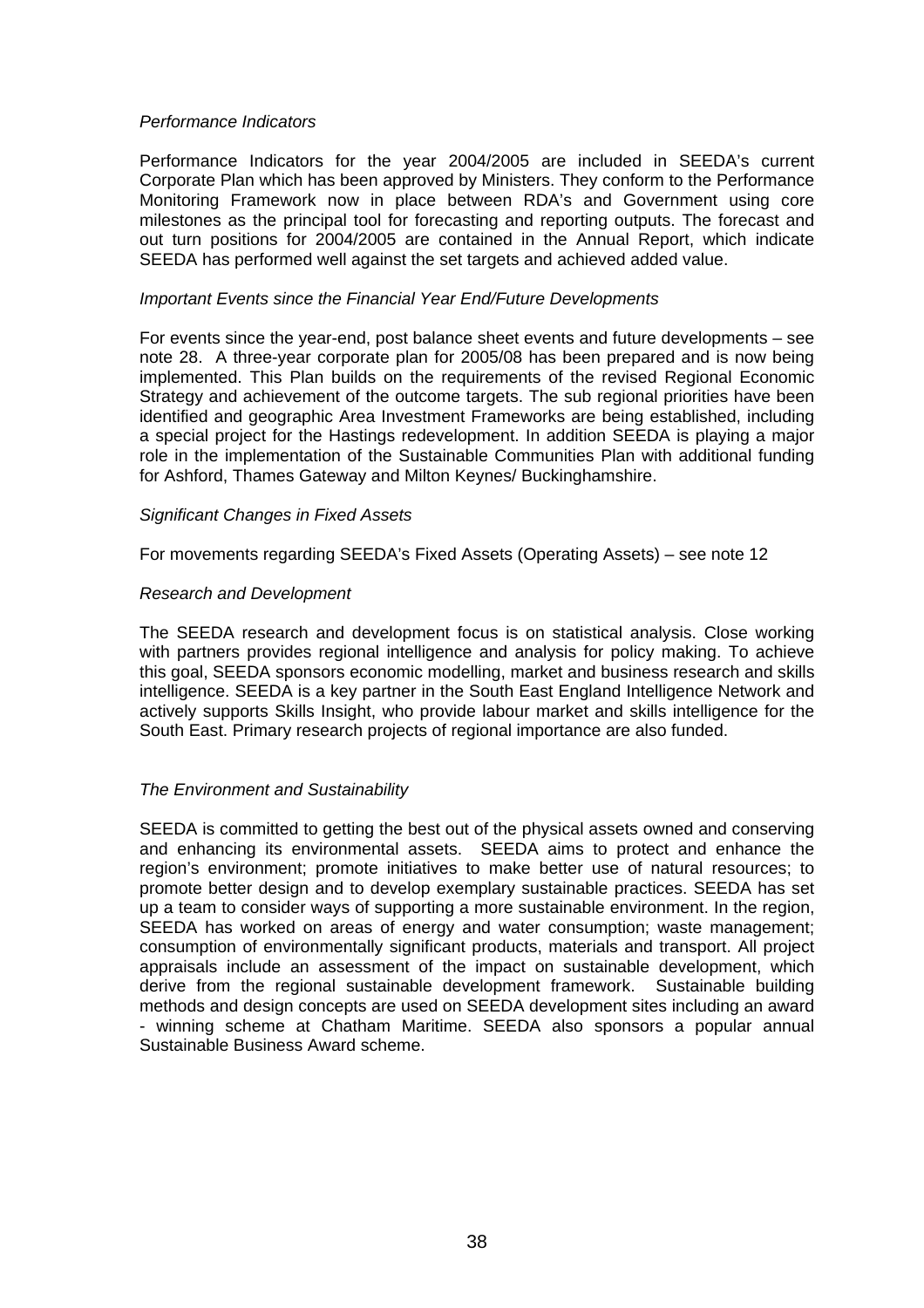#### *Statement of the Agency's and Chief Executive's Responsibilities*

Under section 14 of the Regional Development Agencies Act 1998 the Agency is required to prepare statements of account for each financial year in the form and on the basis determined by the Secretary of State, with the consent of Treasury. The Accounts are prepared on an accruals basis and must give a true and fair view of the Agency's state of affairs at the year end and of its income and expenditure, total recognised gains and losses and cash flows for the financial year.

In preparing the Accounts the Agency is required to:

- Observe the accounts direction issued by the Secretary of State, including the relevant accounting and disclosure requirements, and apply suitable accounting policies on a consistent basis;
- Make judgements and estimates on a reasonable basis;
- State whether applicable accounting standards have been followed, and disclose and explain any material departures in the financial statements;
- Prepare the accounts on the going concern basis, unless it is inappropriate to assume that the Agency will continue in operation.

The Accounting Officer for the Department of Trade and Industry has designated the Chief Executive as the Accounting Officer of the South East of England Development Agency. Her duties include responsibility for the propriety and regularity of the public finances and for the keeping of proper records and are set out in the 'Non-Departmental Public Bodies Accounting Officer's memorandum' issued by the Treasury and published in Government Accounting.

The Agency and the Chief Executive are responsible for ensuring that there are appropriate controls over any publication of the financial statements, including the publication of the National Audit Office audit report on the Agency's website and in other electronic forms.

# *Board Membership*

Founding Board Members were appointed by the Secretary of State on 14 December 1998 and included Local Authority, Trade Union and private sector representatives. Subsequently, two additional Board Members were appointed in November 2000. Since then 15 Board Members including the Chairman have stood down, to be replaced by 15 new Members.

Board Members are contracted to carry out two days work per month on behalf of the Agency. The Chairman is contracted for three days per week. The two Deputy Chairmen are contracted for one day a week.

The Agency maintains a Register of Board Members' Interests, which is available on request from The Head of Secretariat, SEEDA Headquarters, Cross Lanes, Guildford GU1 1YA. In addition, Members declare their interests to the Board in any transaction involving the relevant organisations and may be withdrawn from participating in any discussions or vote on any related matters.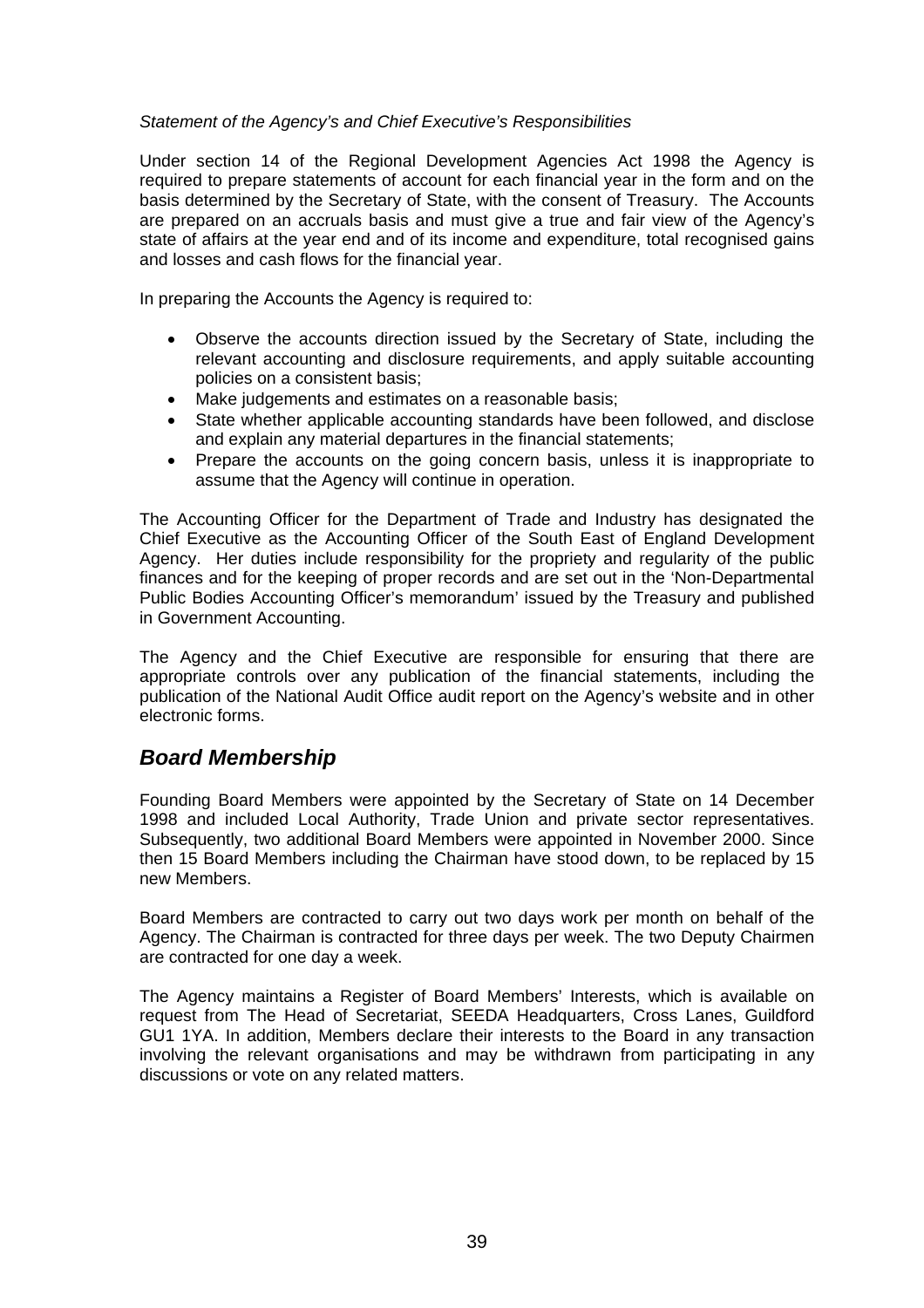#### **The Members during 2004/2005:**

James Brathwaite CBE Chairman Robert Douglas **National Community Chairman** Dr Peter Read CBE Elizabeth Brighouse John Peel Keith House Mary McAnally Poul Christensen CBE Sarah Hohler Terry Mills Peter Jones Phil Wood Rob Anderson

Imtiaz Farookhi **Approximation Control Appointed December 2004** Bill Wakeham Appointed December 2004

#### **Contract expired in December 2004:**

Professor Sir Clive Booth Janis Kong OBE

#### *Equal Opportunities*

SEEDA wholly supports the principle of equal opportunities in employment and opposes all forms of unlawful or unfair discrimination on grounds of gender, colour, marital status, race, nationality or ethnic/national origin, religion, sexual orientation, disability or membership of a trade union. To this end, SEEDA adheres to the requirements of the Codes of Practice issued by the Equal Opportunities Commission and Commission for Racial Equality as well as the requirements of the Race Relations Act 1976, Race Relations Amendment Act 2000, Sex Discrimination Act 1986, Disability Discrimination Act 1995 and Part Time Workers regulations 2000.

#### **SEEDA prepared and published a Racial Equality Scheme and commissioned consultants to develop an equality and diversity framework. Use is made of web based advertising to aid the recruitment process.**

#### *Employment of Disabled Persons*

Under its recruitment policies, SEEDA gives full and fair consideration to all applications for employment from disabled persons having regard to their particular aptitudes and abilities. Should any employee become disabled whilst employed by SEEDA, arrangements will be made wherever possible for appropriate retraining and support with a view to continued employment. SEEDA's policies in respect of training, career development and promotion recognise the need to make appropriate provision for disabled staff according to opportunities available and to organisational requirements.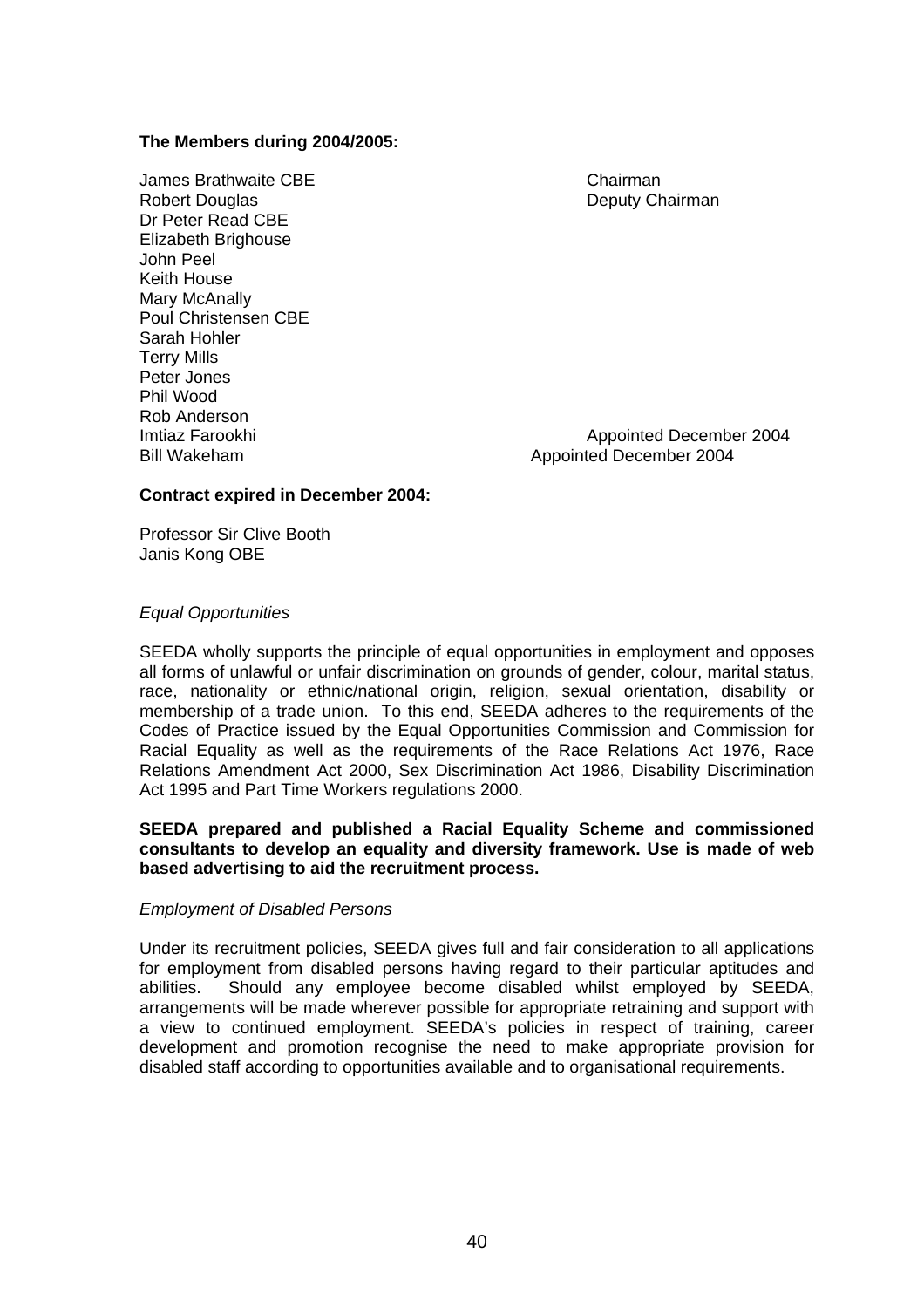#### *Employee Relations*

SEEDA seeks to promote and maintain good relations with its staff and considerable emphasis is placed on an open management style with frequent and informal consultation at working level. A Joint Staff Council provides a mechanism for management and staff to discuss conditions of service and other concerns. Employees have elected to accept Trade Union representation and a partnership agreement has been developed between SEEDA and the Prospect and PCS unions.

A staff survey was carried out in the previous financial year to ascertain the staff view of SEEDA as an employer and to get staff comments on a range of issues around their jobs.

All employees are advised on a regular basis of SEEDA's activities and any relevant financial and economic factors which have contributed to it.

Full consideration is given to following the health and safety at work regulations, which is monitored and managed by a broadly based Health & Safety Committee. Employees agree individual annual staff objectives and performance reviews are held three times a year by each manager.

In February 2002 SEEDA was awarded the Investors in People accreditation and this was renewed in 2004/05. Employees are encouraged to participate in community voluntary work schemes. All staff are entitled to a minimum of 5 days sponsored training per year, several are also supported in professional qualifications and higher level courses.

#### *Open Government*

The Agency received 13 individual requests in 2004 / 2005 that were covered under the Code of Practice on Access to Government Information and the Freedom of Information Act. No requests were refused although some were restricted in line with the Acts. No charges were raised in connection with requests for information. The Agency also handled a substantial volume of correspondence, much of which concerned requests for information. It is estimated that the level of external correspondence during the year is approximately 1,000 items per month.

The SEEDA website is used to communicate much of the business activity and general information. The website receives around 1000 visits per day.

## *Prompt Payment Code*

The Agency is committed to the "Better Payment Practice Code" contained in Government Accounting guidance and aims to pay all undisputed invoices within 30 days or on the terms agreed with the supplier. Based on date of the invoice, in 2004/2005 the Agency paid 78% of invoices (11,623) within 30 days compared to 77% of invoices (12,599) in 2003/2004. Based on payments from the date the invoices are received, over 90% was achieved within 30 days.

#### *Financial Memorandum*

The Secretary of State issued to the Agency a Financial Memorandum on its formation setting out the financial framework under which the Agency should operate. A revised Financial Memorandum was issued with effect from  $16<sup>th</sup>$  April 2004. The Agency has complied in all material respects with the terms of this memorandum during 2004/2005.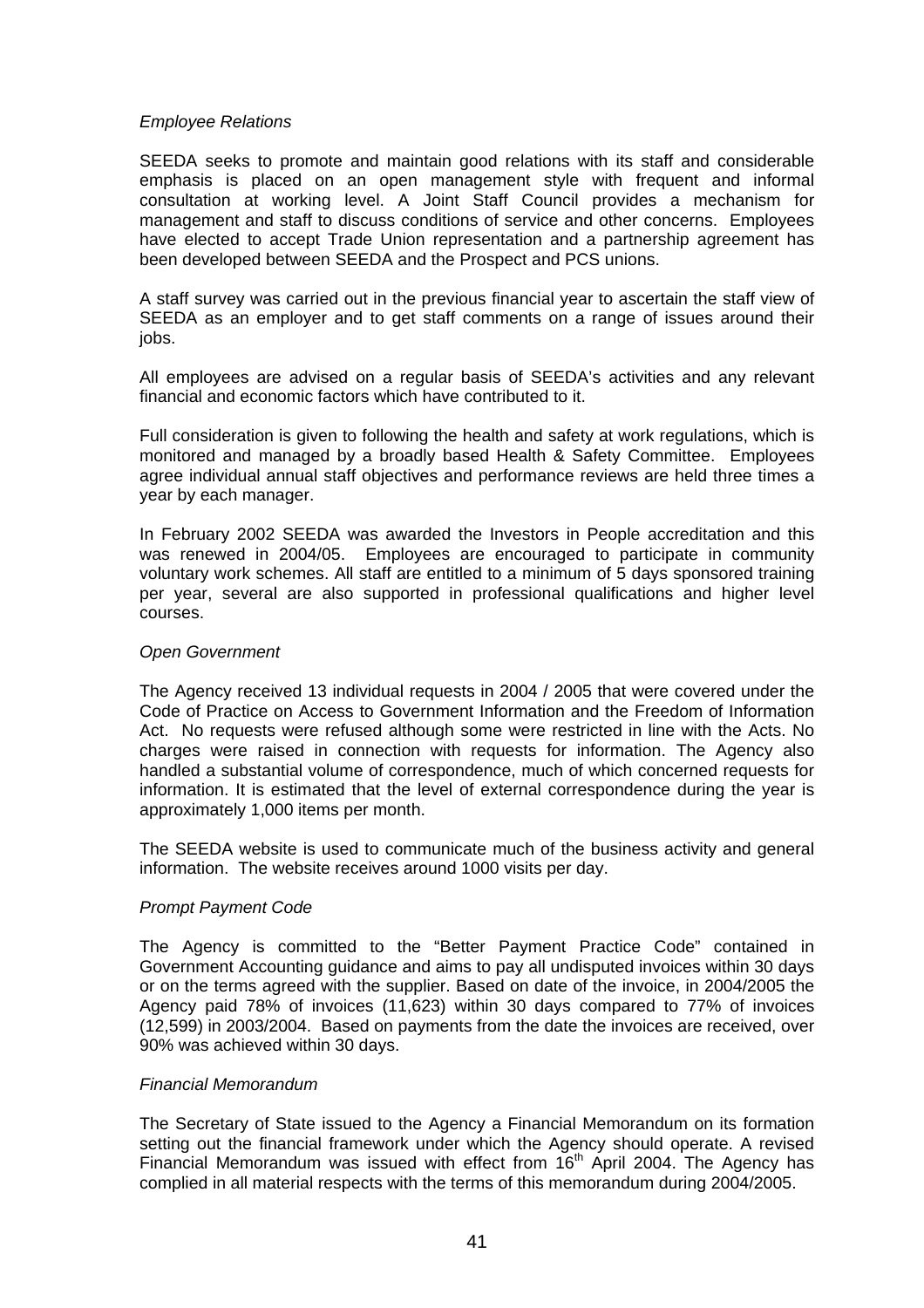#### *SEEDA's Commitment to Customer and Stakeholder Service*

SEEDA staff are committed to operating professionally. In accordance with best practice we work with our customers to provide the highest level of service under the Government's Service First Initiative. In accordance with SEEDA's code on Access to Information we are committed to careful handling of information, efficient delivery of services and providing accessible information to the public within a reasonable timescale, restricting information only when there are good reasons for doing so.

SEEDA has published a Standards of Service and Access to Information leaflet, which includes the service standards to be adhered to by the Agency. These standards are defined and monitored and where not met, compliance action is taken.

A ' Working Together ' leaflet has been jointly published with SEEDA, SEERA (South East England Regional Assembly) and GOSE (Government Office for the South East). This leaflet explains how the three bodies work closely together for the benefit for the South East.

#### *Audit Services*

**The Comptroller and Auditor General is appointed by statute to audit the South East England Development Agency, and reports to Parliament on the truth and fairness of the annual financial statements and the regularity of income and expenditure. The following costs have been incurred in relation to services provided by the Comptroller and Auditor General:** 

Audit Services £50,000

The Comptroller and Auditor General also has statutory powers to report on the economy, efficiency and effectiveness with which the Agency has used its resources. The Agency has been involved in a value for money review during the year, along with the other Regional Development Agencies and several of the funding departments.

#### **Results and transfer to reserves**

**The results for the year ended 31 March 2005 are set out in the financial statements on pages 12 to 44. The Agency's' financial position shows neither a surplus nor a deficit overall for the year because the expenditure has been covered by grant in aid released and other income. The Group position shows a deficit as indicated on the income and expenditure account.** 

#### *Financial Targets*

The total grant drawn down during the year, excluding creditors was £164,985,000. The grant was applied to the strategic requirements of the Region as illustrated in the Accounts attached (see note 2). Grant allocation not utilised in year will be carried forward, subject to Departmental approval under the End of Year Flexibility rules.

**Pam Alexander Mateur Capacity Contract Alexander Alexander Alexander Alexander Alexander Alexander Alexander Alexander Alexander Alexander Alexander Alexander Alexander Alexander Alexander Alexander Alexander Alexander Al Chief Executive and Accounting Officer Chairman**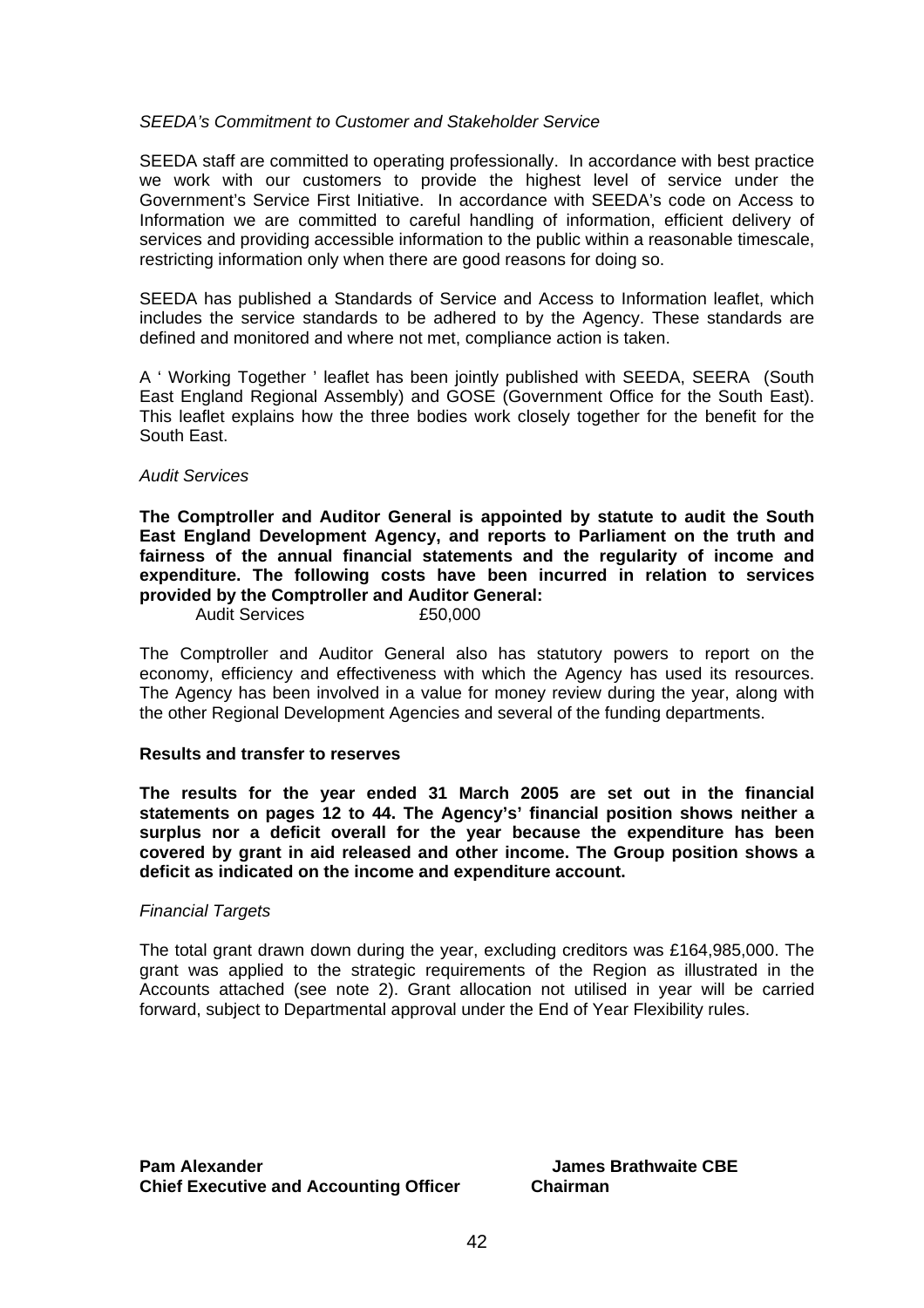# *STATEMENT ON INTERNAL CONTROL*

# *1. Scope of responsibility*

As Accounting Officer, I have responsibility for maintaining a sound system of internal control that supports the achievement of SEEDA's policies, aims and objectives, whilst safeguarding the public funds and departmental assets for which I am personally responsible, in accordance with the responsibilities assigned to me in Government Accounting.

The Agency, via the Accounting Officer and the Board works very closely with the Government Office of the South East, with the South East Regional Assembly and directly with Central Government Departments. These relationships ensure the sponsor department (Department of Trade and Industry) and all concerned are kept abreast of strategy issues of the Agency, statutory requirements, Government policy and overall corporate governance.

SEEDA has a number of subsidiary and joint venture undertakings as listed under note 13 of the attached financial statements. In each case approval is given by the Department of Trade and Industry in accordance with the RDA Act 1998. Participation in these undertakings is for strategic reasons as the best method to achieve applicable objectives. SEEDA staff are Directors of the undertakings in order to ensure the correct level of accountability and control.

# *2. The purpose of the system of internal control*

The system of internal control is designed to manage risk to an appropriate operational level rather than to eliminate all risk of failure to achieve policies, aims and objectives; it can therefore only provide reasonable and not absolute assurance of effectiveness. The system of internal control is based on an ongoing process designed to identify, prioritise and manage the risks of activities undertaken. The process is to evaluate the likelihood of those risks being realised and the resulting impact and to manage them efficiently, effectively and economically. A system of internal control has continued to be in place for the year ended 31 March 2005 and up to the date of approval of the annual report and accounts, which accords with Treasury guidance.

# *3. Capacity to handle risk*

The established capacity to handle risk continued in 2004/ 2005 by way of the following:

- A Board which meets normally 10 times a year to consider the plans and strategic direction and performance of the Agency;
- An Audit Committee which meets at least three times per year and which oversees the Agency's audit, risk management, control and governance arrangements;
- A process of monthly financial reports which are reviewed at management meetings at a new monthly Directors' Performance Review Group initiated in January 2005 and by the Board;
- Regular meetings of the Executive Project Advisory Board and the Board Members Major Projects Committee are held to review project proposals and appraisals using the Single Programme Appraisal Guidance (SPAG)

The Agency matrix of major risks includes procedures and processes by which the impact is managed and includes the relationships with external partners. This matrix is used to identify the type of risk associated with the ongoing and normal undertakings of the Agency.

# *4. The risk and control framework*

The Agency procedures and processes includes the following: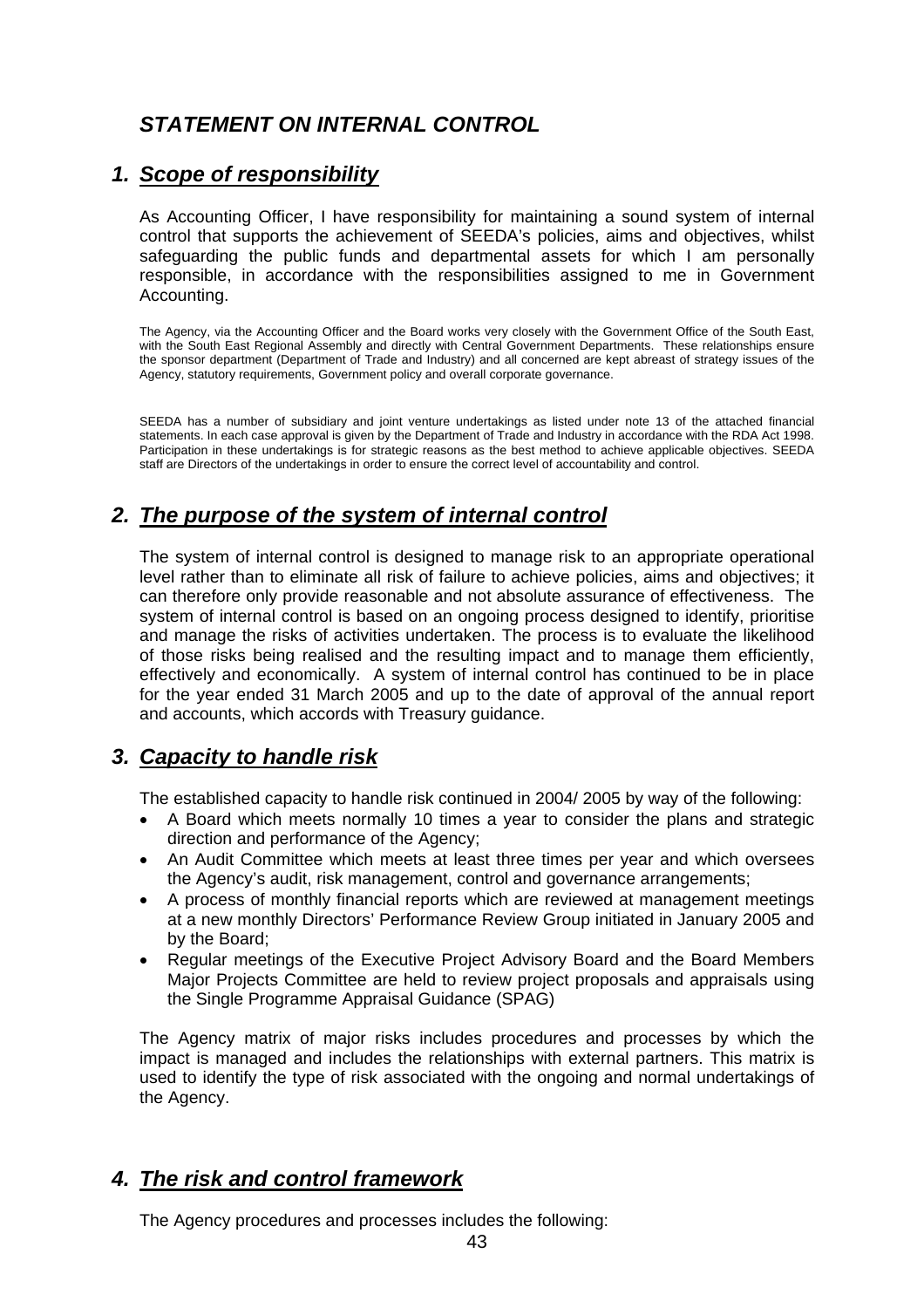- A framework of written guidance covering the Agency's policies, standards, procedures, delegations and financial control;
- A Risk Management Strategy;
- Maintenance of a set of Risk Management Registers which are based on the Agency's policies, aims and objectives as laid out in the SEEDA Corporate Plan with a top 10 risks matrix reviewed by the Executive Board and Audit Committee.
- A system of identifying risks for all projects proposed and undertaken is carried out at appraisal stage;
- Procedures issued by the DTI for Single Programme Appraisal Guidance (SPAG) is adhered to;
- The Directors' Performance Review Group and the separate Performance Group reviews progress on risk management issues to discuss and resolve problems and to receive advice;
- Legal advice is taken for contracts and a generic contract pro-forma has been developed for use as a template;

All staff operate to agreed annual objectives with regular review meetings with supervisors. Delegation levels are issued for specific purposes and to named individuals. These levels are updated on a regular basis during the year. Training is an important control factor and staff receive instruction and guidance in the use of written policies, procedures and systems to ensure compliance and adherence to standards and rules.

# *5. Review of effectiveness*

**As Accounting Officer, I have responsibility for reviewing the effectiveness of the system of internal control. My review of the effectiveness of the system of internal control is informed by the work of the internal auditors and the executive managers within the Agency, who have responsibility for the development and maintenance of the internal control framework and comments made by the external auditors in their management report and other reports are also taken into consideration. I have been advised on internal control by the Board and Audit Committee and a plan has been implemented to address weaknesses and ensure continuous improvement of systems.** 

## **My review has been informed by:**

- An Internal Audit Team that operates to the Government Internal Audit Standards and which provides me with reports on the audit reviews carried out together with recommendations for improvement and progress reporting on the implementation of recommendations, including progress reports;
- An Annual Report and Assurance Statement from the Head of Internal Audit giving his professional opinion on the adequacy and effectiveness of the Agency's risk management, control and governance processes;
- Feedback from Executive Directors and senior managers within SEEDA who have responsibility for the operation, development and maintenance of the internal control and risk management framework.
- The Board determines all single major project proposals above £3m and the Major Projects Committee of the main Board advises me on my decisions on all single projects above £1m.
- The Board also receive reports from and advise on the work of the Audit Committee, including an annual report of work undertaken.
- The Directors' Performance Review Group and the Board receive reports on the monthly financial performance and advise on required actions.

## **Review of effectiveness (cont'd)**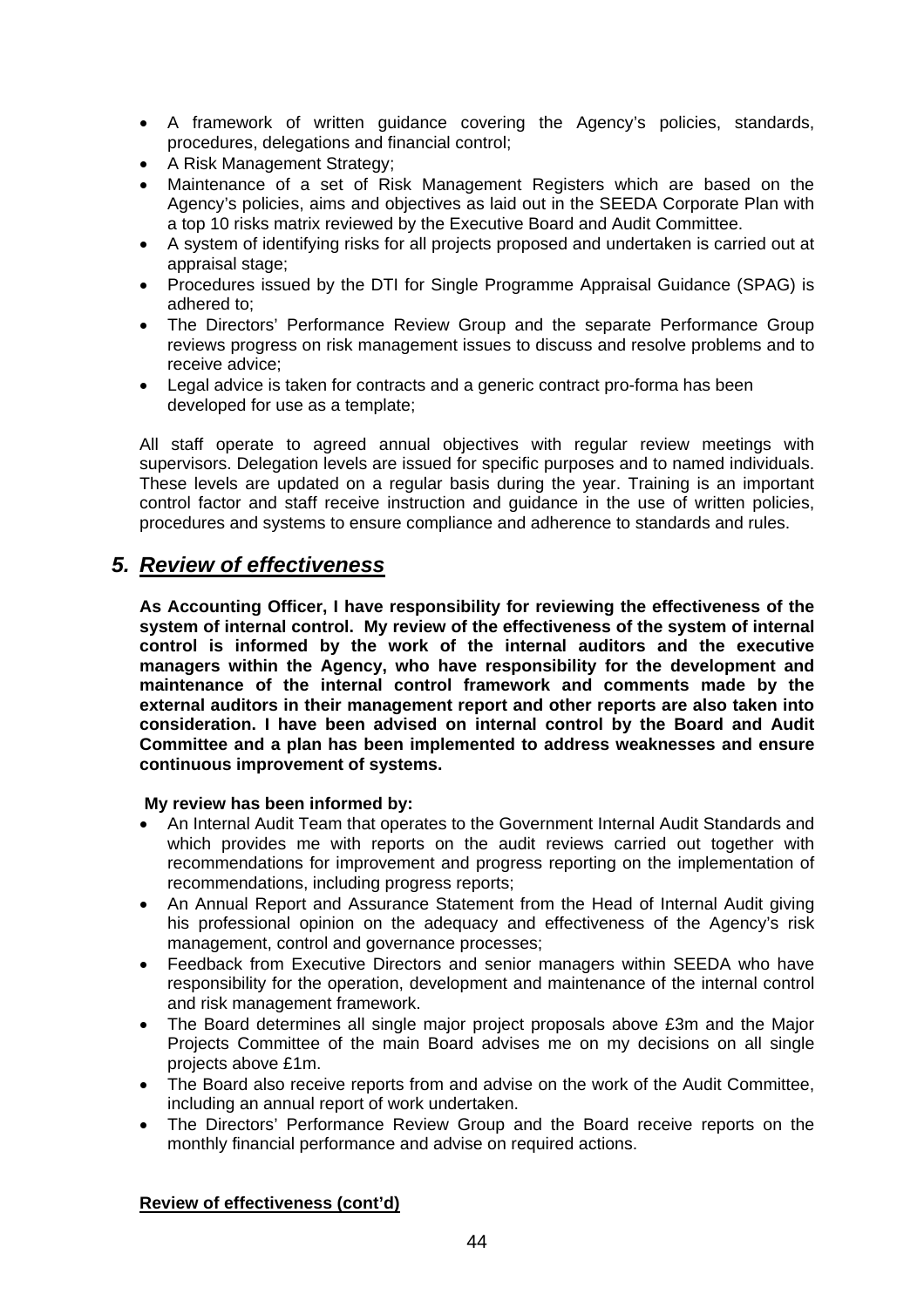- The Audit Committee review all audit reports and related recommendations, on risk management issues and advise on actions as necessary
- The new systems as reported last year were able to provide all the information requirements for monitoring the financial performance throughout the year. These systems continue to be refined and improved as a reliable source of essential information. A new IT Department has been established to support and improve all systems.

#### **6**. **Significant internal control problems**

**With consideration to the above, apart from one instance of an abuse of procurement rules which was quickly dealt with, no significant internal control problem was highlighted during the year.** 

**Pam Alexander Chief Executive and Accounting Officer**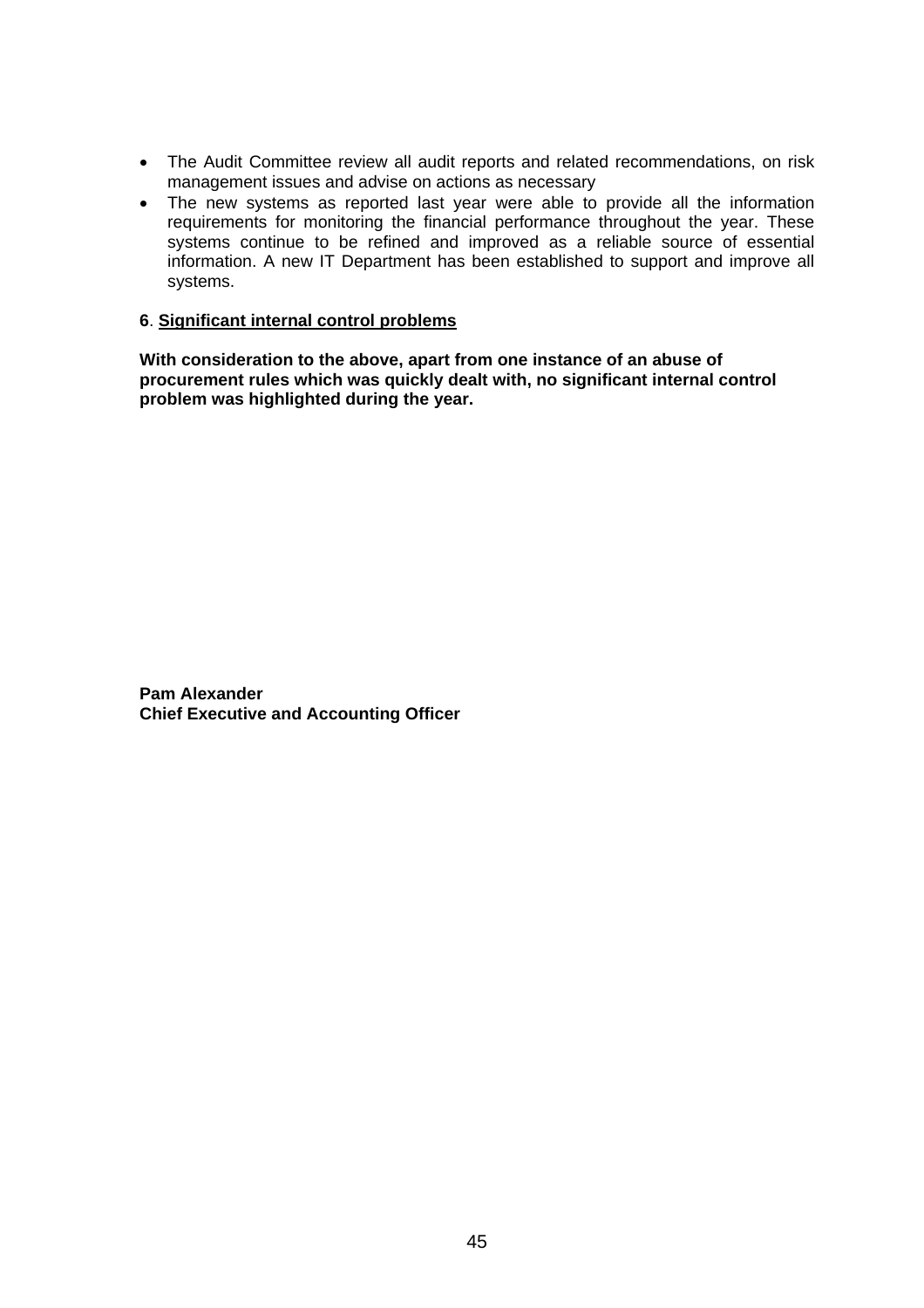# THE REPORT OF THE COMPTROLLER & AUDITOR GENERAL TO THE HOUSES OF PARLIAMENT AND TO THE SOUTH EAST ENGLAND DEVELOPMENT AGENCY

I have audited the financial statements on pages 12 to 44 under the Regional Development Agencies Act 1988. These financial statements have been prepared under the historical cost convention as modified by the revaluation of certain fixed assets and the accounting policies set out on pages 17 to 19.

#### **Respective responsibilities of the Agency, the Chief Executive and Auditor**

As described on page 3, the South East England Development Agency and Chief Executive are responsible for the preparation of the financial statements in accordance with the Regional Development Agencies Act 1988 and Secretary of State and directions made there under and for ensuring the regularity of financial transactions. The South East England Development Agency and Chief Executive are also responsible for the preparation of the other contents of the Annual Report. My responsibilities, as independent auditor are established by statute and I have regard to the standards and guidance issued by the Auditing Practices Board and the ethical guidance applicable to the auditing profession.

I report my opinion as to whether the financial statements give a true and fair view and are properly prepared in accordance with the Regional Development Act 1988 and Secretary of State directions made there under and whether in all material respects the expenditure and income have been applied to the purposes intended by Parliament and the financial transactions conform to the authorities which govern them. I also report if, in my opinion, the Foreword is not consistent with the financial statements, if the South East England has not kept proper accounting records, or if I have not received all the information and explanations I require for my audit.

I read the other information contained in the Annual Report and consider whether it is consistent with the audited financial statements. I consider the implications for my certificate if I become aware of any apparent misstatements or material inconsistencies with the financial statements.

I review whether the statement on page 7, 8 and 9 reflects the South East England Development Agency's compliance with Treasury's guidance on the Statement on Internal Control. I report if it does not meet the requirements specified by Treasury, or if the statement is misleading or inconsistent with other information I am aware of from my audit of the financial statements. I am not required to consider, nor have I considered whether the Accounting Officer's Statement on Internal Control covers all risks and controls. I am also not required to form an opinion on the effectiveness of the Agency's corporate governance procedures or its risk and control procedures.

#### **Basis of audit opinion**

I conducted my audit in accordance with United Kingdom Auditing Standards issued by the Auditing Practices Board. An audit includes examination, on a test basis, of evidence relevant to the amounts, disclosures and regularity of financial transactions included in the financial statements. It also includes an assessment of the significant estimates and judgements made by the South East England Development Agency and Chief Executive in the preparation of the financial statements, and of whether the accounting policies are appropriate to the South East England Development Agency's circumstances, consistently applied and adequately disclosed.

I planned and performed my audit so as to obtain all the information and explanations which I considered necessary in order to provide me with sufficient evidence to give reasonable assurance that the financial statements are free from material misstatement,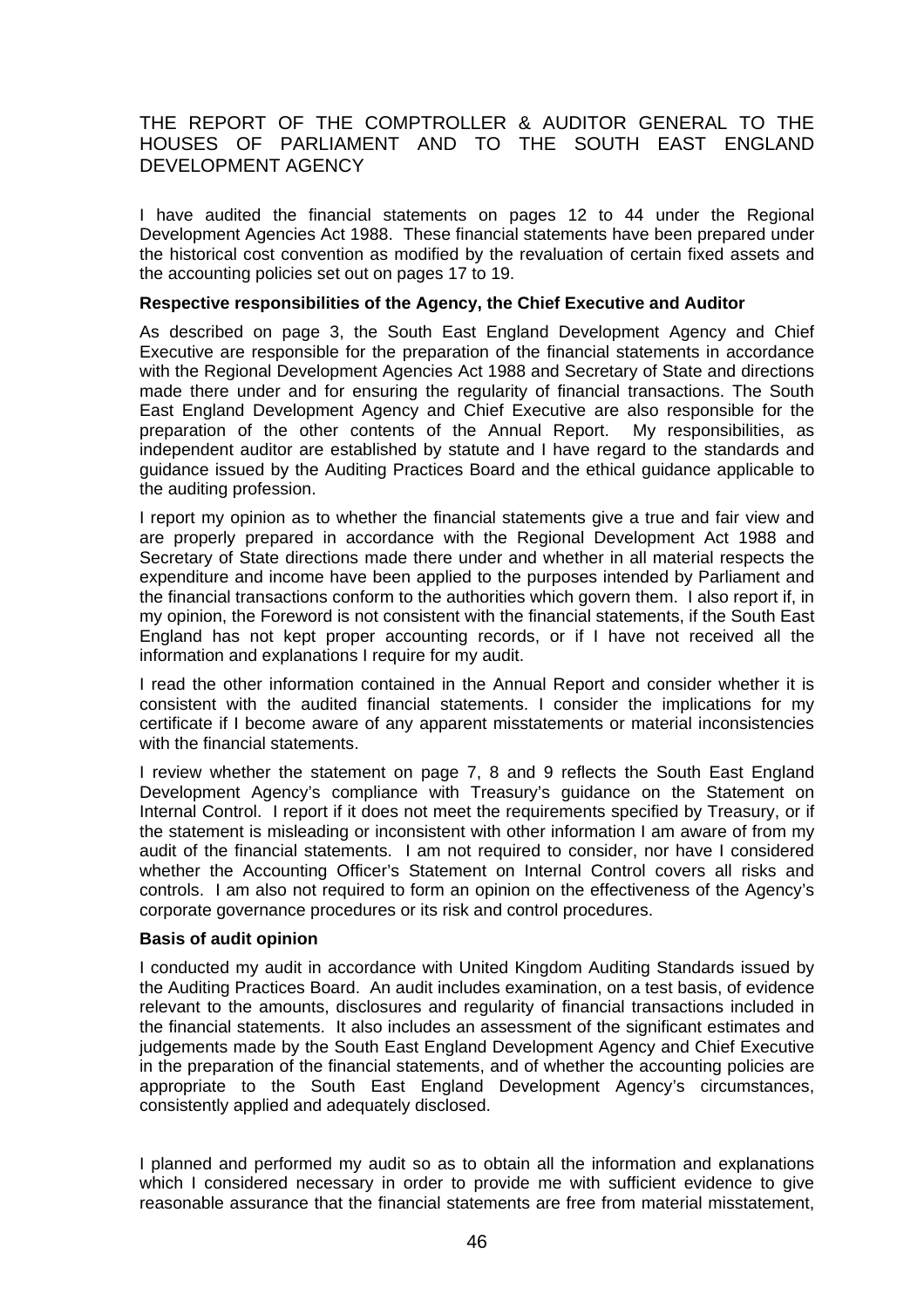whether caused by error, or by fraud or other irregularity and that, in all material respects, the expenditure and income have been applied to the purposes intended by Parliament and the financial transactions conform to the authorities which govern them. In forming my opinion I have also evaluated the overall adequacy of the presentation of information in the financial statements.

#### **Opinion**

In my opinion:

- the financial statements give a true and fair view of the state of affairs of the South East England Development Agency at 31 March 2005 and of the financial result, total recognised gains and losses and cash flows for the year then ended and have been properly prepared in accordance with the Regional Development Agencies Act 1998 and directions made there under by Treasury; and Secretary of State; and
- in all material respects the expenditure and income have been applied to the purposes intended by Parliament and the financial transactions conform to the authorities which govern them.

I have no observations to make on these financial statements.

# John Bourn **National Audit Office**

**Comptroller and Auditor General 157-197 Buckingham Palace Road Victoria London SW1W 9SP**

**Date**

## *GROUP INCOME AND EXPENDITURE ACCOUNT FOR THE YEAR TO 31 MARCH 2005*

|                                                 | <b>Notes</b> | 2005<br>£'000 | 2004<br>£'000 |
|-------------------------------------------------|--------------|---------------|---------------|
| <i><b>Income</b></i>                            |              |               |               |
| Grant-in-aid released                           | 2            | 87,637        | 88,356        |
| <b>Transfer from Government Grant Reserve</b>   | 21           | 27,415        | 11,430        |
| Coalfield grant                                 | 2            | 117           | 3,427         |
| European Social Fund (ESF) grant                | 2            | 2,222         | 2,333         |
| European Regional Development Fund (ERDF) grant | 2            | 4,298         | 1,730         |
| <b>Other Grants</b>                             | 2            | 10,795        | 8,225         |
| Proceeds from disposal of development assets    | 19           | 21,827        | 5,088         |
| Proceeds from disposal of operating assets      | 22           |               |               |
|                                                 |              |               |               |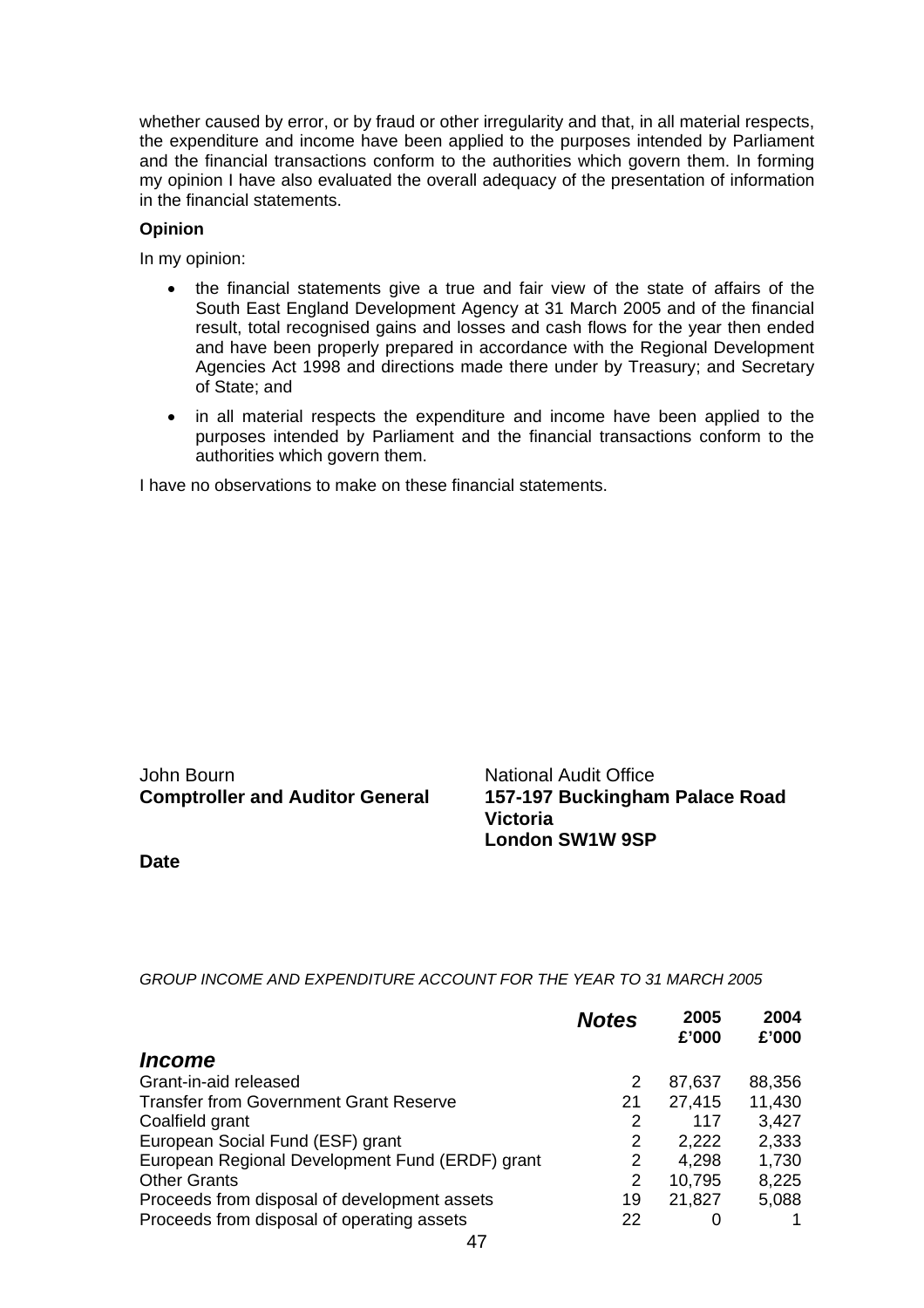| Rental and other income                                | 16             | 4,491          | 1,785    |
|--------------------------------------------------------|----------------|----------------|----------|
| Clawback of grants                                     | $\overline{4}$ | 836            | 2,491    |
| Share of gross income of Joint Ventures                | 13             | 3,789          | 11,985   |
| <b>TOTAL INCOME</b>                                    |                | 163,427        | 136,851  |
| <b>Expenditure</b>                                     |                |                |          |
| Salaries and wages                                     | 6              | 13,606         | 12,629   |
| Other administrative costs                             | $\overline{7}$ | 6,532          | 6,746    |
| Depreciation and amortisation                          | 11 & 12        | 993            | 773      |
| Amounts paid for grant expenditure                     | 3              | 101,785        | 85,689   |
| Amounts paid for non grant expenditure                 | 5              | 6,349          | 4,965    |
| Amounts paid for coalfield expenditure                 | 3              | 210            | 3,817    |
| Book value of development assets sold                  | 19             | 22,139         | 5,088    |
| Book value of operating assets sold                    | 12             | 1              | 13       |
| Book value of development assets written down          | 19             | 10,657         | 5,463    |
| Book value of development assets written back          | 19             | (6, 408)       | 0        |
| Bad debts written off and movements in provision for   | 18             | 4,349          | 68       |
| bad and doubtful debts                                 |                |                |          |
| Share of gross expenditure of Joint Ventures           | 13             | 3,857          | 12,039   |
| <b>TOTAL EXPENDITURE</b>                               |                | 164,070        | 137,290  |
|                                                        |                |                |          |
| <b>Group Operating deficit</b>                         | 10             | (643)          | (439)    |
| Share of operating profits / (losses) in Associates    | 13             | 12             |          |
| Interest received                                      | 8              | 602            | 380      |
| Share of net interest of Joint Ventures and Associates | 8              | $\overline{2}$ | 0        |
| Notional cost of capital                               | 1(i)           | (4,214)        | (3, 196) |
| Deficit for the period on ordinary activities          |                | (4, 243)       | (3, 247) |
|                                                        |                |                |          |
| <b>Taxation</b>                                        | 9              | (27)           | 6        |
| Share of taxation of Joint Ventures and Associates     | 9              | 21             | 16       |
|                                                        |                |                |          |
| Deficit for the period after Taxation                  |                | (4,249)        | (3, 225) |
| Reversal of notional cost of capital                   | 1(i)           | 4,214          | 3,196    |
| Surplus / (Deficit) for the Period carried forward     |                | (35)           | (29)     |

All operations are continuing. The increase in transfer of Government Grant Reserve is due to the disposal and revaluation of development assets. ERDF funding is higher due to increased activity. Other grants are amounts received from English Partnerships, ODPM and others for regeneration purposes.

The notes on pages 17 to 44 form part of these accounts

# *GROUP STATEMENT OF TOTAL RECOGNISED GAINS AND LOSSES FOR THE YEAR TO 31 MARCH 2005*

|                                                    | 2005<br>£'000 | 2004<br>£'000 |
|----------------------------------------------------|---------------|---------------|
| Surplus for the period after taxation              | $\Omega$      |               |
| Revaluation not released to Income and Expenditure | 78            | 590           |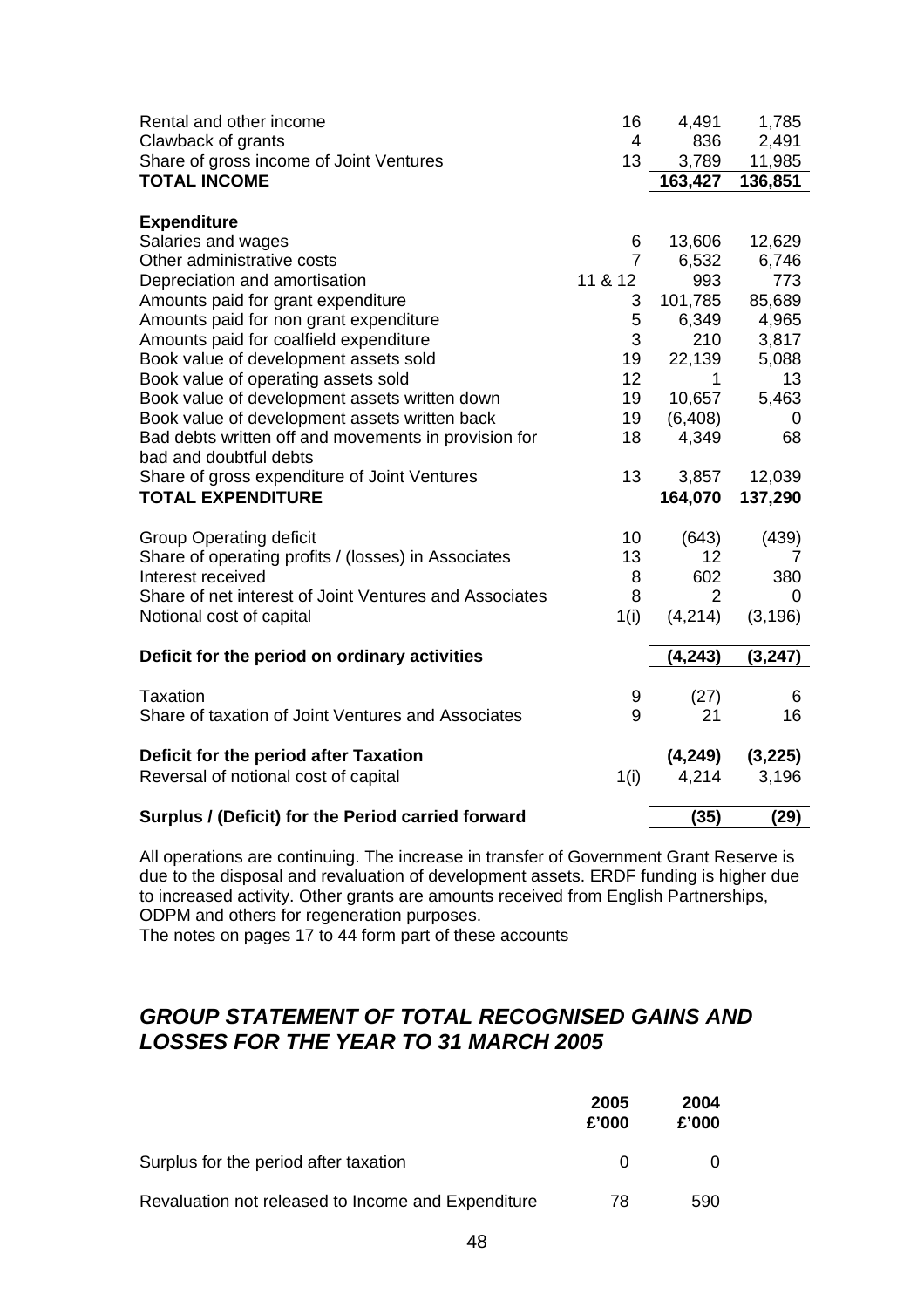account

| Grant in Aid receivable not released to Income and<br>Expenditure account | 57.316 | 36.193 |
|---------------------------------------------------------------------------|--------|--------|
| Total gains/ (losses) since last report                                   | 57.394 | 36.783 |

Grant in Aid receivable not released to the Income and Expenditure account and increases in valuations are included in the balance sheet – see note 12 (additions of £445,000) and note 19 (£78,000 and £56,871,000).

## **GROUP BALANCE SHEET AS AT 31 MARCH 2005**

|                                      | <b>Notes</b> | 2005    | 2004    |
|--------------------------------------|--------------|---------|---------|
| <b>FIXED ASSETS</b>                  |              | £'000   | £'000   |
|                                      |              |         |         |
| Intangible operating assets          | 11           | 4       | 8       |
| Tangible operating assets            | 12           | 1,823   | 2,369   |
| <b>Investments in Joint Ventures</b> | 13           |         |         |
| - Share of gross assets              |              | 8,685   | 10,046  |
| - Share of gross liabilities         |              | (8,356) | (9,669) |
| <b>Investments in Associates</b>     | 13           | 19      |         |
| Long term loans                      | 20           | 182     | 215     |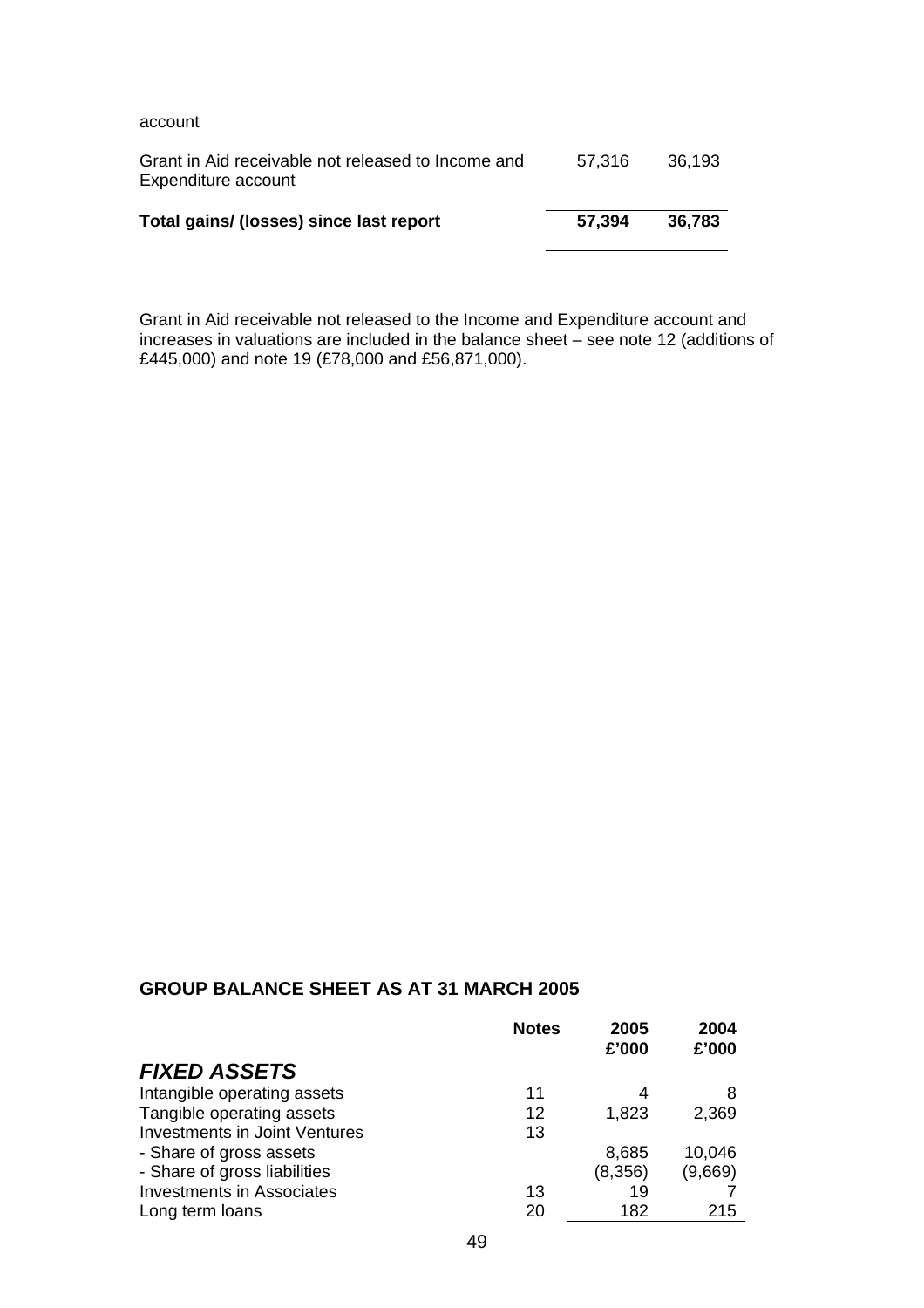|                                                          |       | 2,357      | 2,977         |
|----------------------------------------------------------|-------|------------|---------------|
| <b>CURRENT ASSETS</b>                                    |       |            |               |
| Stock of development assets                              | 19    | 130,344    | 99,783        |
| Debtors due within one year                              | 14    | 36,691     | 9,346         |
| Debtors due after one year                               | 14    | 5,682      | 6,440         |
| Cash at bank and in hand                                 | 23    | 11,466     | 10,558        |
|                                                          |       | 184,183    | 126,127       |
|                                                          |       |            |               |
| <b>CREDITORS: Amounts falling due within one</b><br>year | 15    | 38,037     | 18,428        |
| <b>NET CURRENT ASSETS</b>                                |       | 146,146    | 107,699       |
|                                                          |       |            |               |
| <b>TOTAL ASSETS LESS CURRENT</b>                         |       | 148,503    | 110,676       |
| <b>LIABILITIES</b>                                       |       |            |               |
| <b>CREDITORS:</b> Amounts falling due after one          | 15    | 7,005      | 6,765         |
| year                                                     |       |            |               |
| <b>PROVISIONS FOR LIABILITIES</b>                        | 17    | 4,600      | 0             |
| <b>AND CHARGES</b>                                       |       |            |               |
|                                                          |       |            |               |
| TOTAL ASSETS LESS TOTAL<br><b>LIABILITIES</b>            |       | 136,898    | 103,911       |
| <b>RESERVES</b>                                          |       |            |               |
|                                                          |       |            |               |
| <b>Government Grant</b>                                  | 21    | 133,407    | 103,429       |
| <b>General Grant Reserve</b>                             | 13(a) | 2,519      | 83            |
| <b>Profit and Loss Reserve</b>                           | 13(a) | 343<br>629 | 380           |
| <b>Minority Interest</b>                                 | 13(a) | 136,898    | 19<br>103,911 |
|                                                          |       |            |               |
|                                                          |       |            |               |

| <b>Pam Alexander</b>                          |  |
|-----------------------------------------------|--|
| <b>CBE</b>                                    |  |
| <b>Chief Executive and Accounting Officer</b> |  |

# **James Brathwaite**

*Chief Executive and Accounting Officer Chairman* 

The notes on pages 17 to 44 form part of these accounts

# **AGENCY BALANCE SHEET AS AT 31 MARCH 2005**

|                                                    |    | <b>Notes</b> | 2005<br>£'000 | 2004<br>£'000 |
|----------------------------------------------------|----|--------------|---------------|---------------|
| <b>FIXED ASSETS</b><br>Intangible operating assets |    | 11           | Δ             |               |
|                                                    | 50 |              |               |               |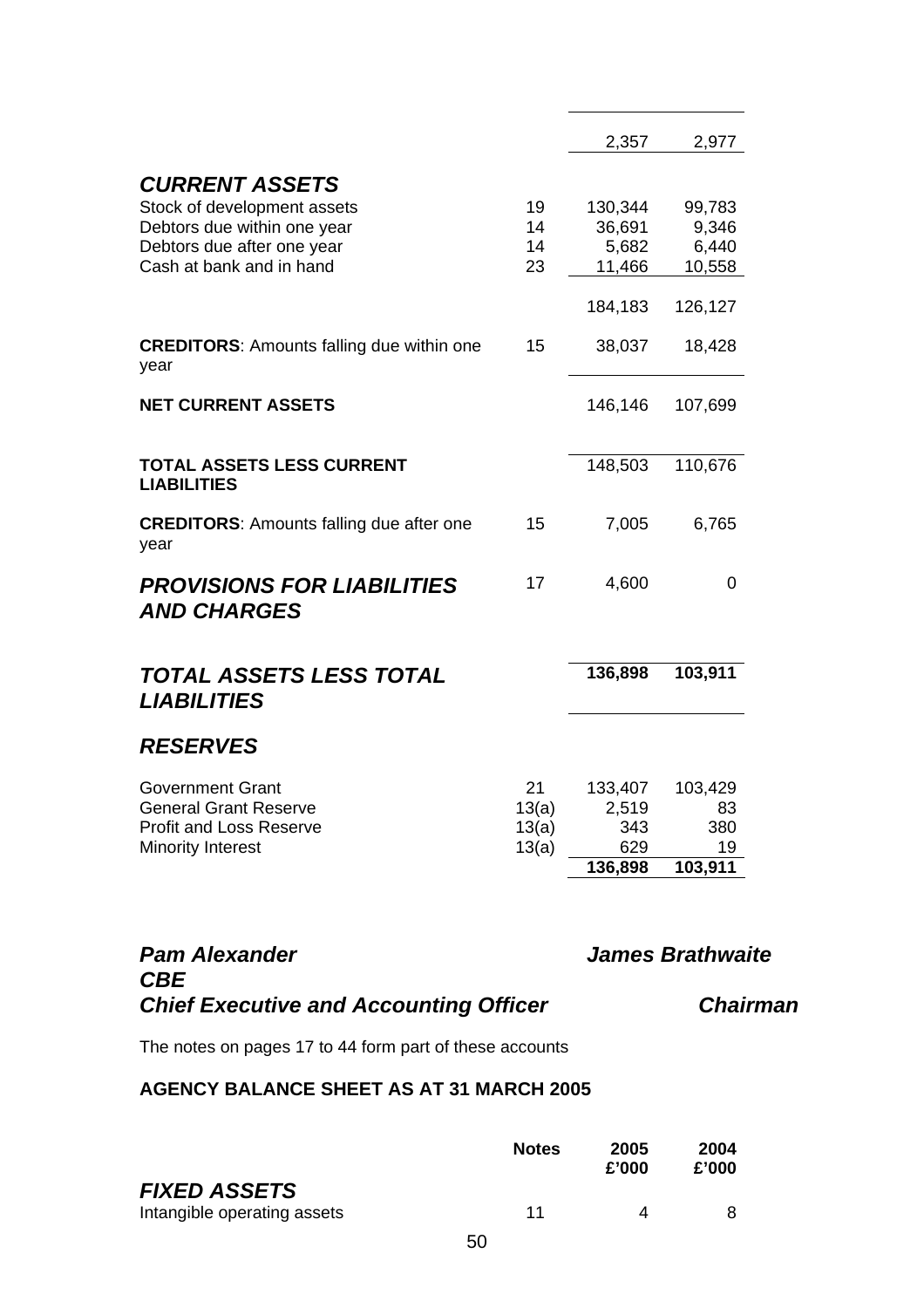| Tangible operating assets<br>Investments in subsidiary undertakings<br>Long term loans                                                        | 12<br>13<br>20       | 1,823<br>5<br>182                   | 2,369<br>5<br>215                  |
|-----------------------------------------------------------------------------------------------------------------------------------------------|----------------------|-------------------------------------|------------------------------------|
|                                                                                                                                               |                      | 2,014                               | 2,597                              |
| <b>CURRENT ASSETS</b><br>Stock of development assets<br>Debtors due within one year<br>Debtors due after one year<br>Cash at bank and in hand | 19<br>14<br>14<br>23 | 130,344<br>35,570<br>5,682<br>9,394 | 99,783<br>9,246<br>6,440<br>10,517 |
|                                                                                                                                               |                      | 180,990                             | 125,986                            |
| <b>CREDITORS:</b> Amounts falling due within one<br>year                                                                                      | 15                   | 37,992                              | 18,389                             |
| <b>NET CURRENT ASSETS</b>                                                                                                                     |                      | 142,998                             | 107,598                            |
| <b>TOTAL ASSETS LESS CURRENT</b><br><b>LIABILITIES</b>                                                                                        |                      | 145,012                             | 110,194                            |
| <b>CREDITORS: Amounts falling due after one</b><br>year                                                                                       | 15                   | 7,005                               | 6,765                              |
| <b>PROVISIONS FOR LIABILITIES</b><br><b>AND CHARGES</b>                                                                                       | 17                   | 4,600                               | 0                                  |
| TOTAL ASSETS LESS TOTAL<br><b>LIABILITIES</b>                                                                                                 |                      | 133,407                             | 103,429                            |
|                                                                                                                                               |                      |                                     |                                    |
| <b>RESERVES</b>                                                                                                                               |                      |                                     |                                    |
| <b>Government Grant</b>                                                                                                                       | 21                   | 133,407                             | 103,429                            |
|                                                                                                                                               |                      | 133,407                             | 103,429                            |

| <b>Pam Alexander</b>                          | <b>James Brathwaite</b> |  |
|-----------------------------------------------|-------------------------|--|
| <b>CBE</b>                                    |                         |  |
| <b>Chief Executive and Accounting Officer</b> | <b>Chairman</b>         |  |
|                                               |                         |  |

The notes on pages 17 to 44 form part of these accounts

# **CASH FLOW STATEMENT FOR THE YEAR TO 31 MARCH 2004**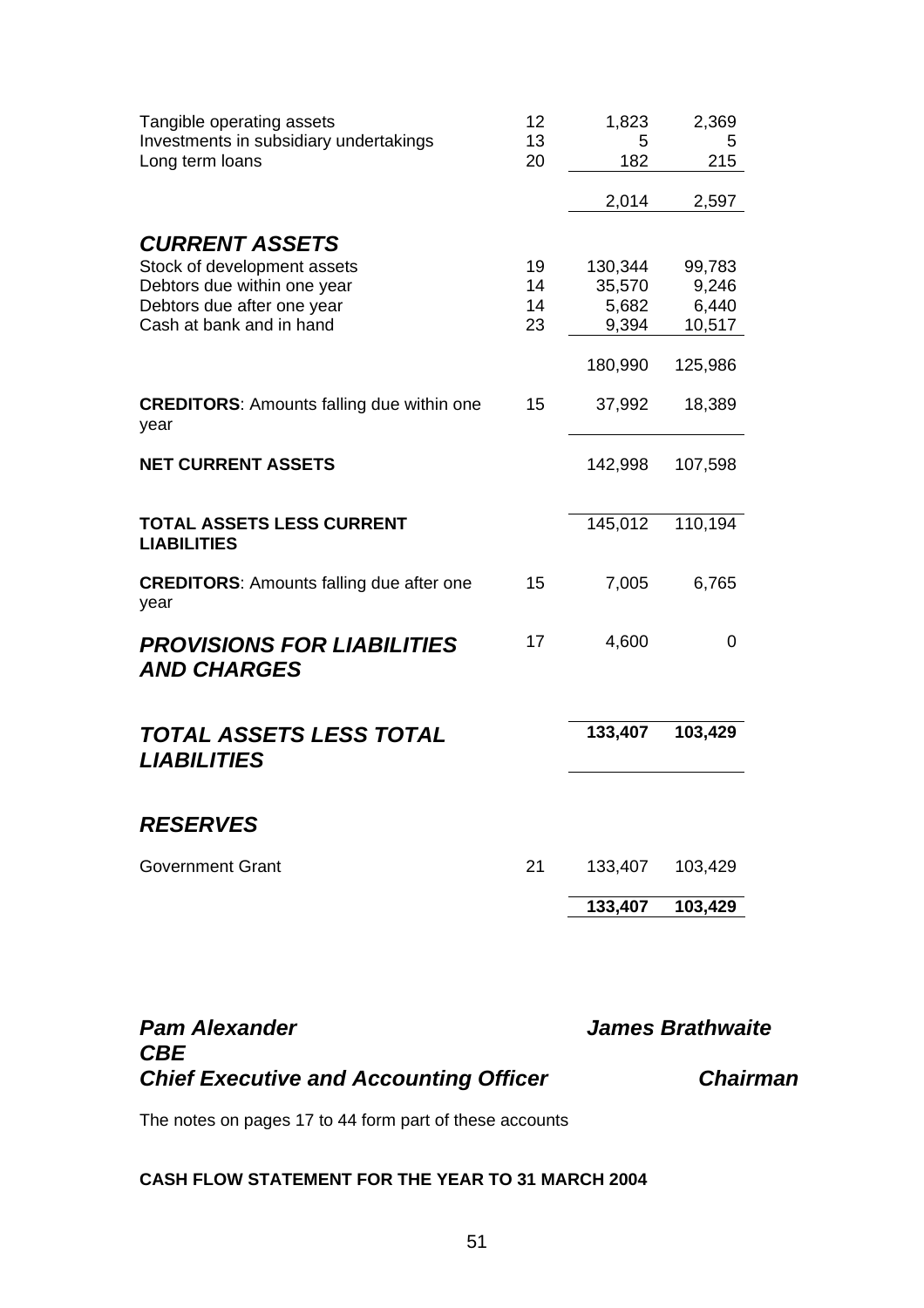|                                                                                                               | <b>Note</b><br>S | 2005<br>£'000 | 2005<br>£'000 | 2004<br>£'000  | 2004<br>£'000 |
|---------------------------------------------------------------------------------------------------------------|------------------|---------------|---------------|----------------|---------------|
| <b>NET CASH OUTFLOW FROM</b><br><b>OPERATING ACTIVITIES</b>                                                   | 22               |               | (56, 603)     |                | (31, 862)     |
| <b>RETURNS ON INVESTMENTS AND</b><br><b>SERVICING OF FINANCE</b><br><b>Interest Received</b>                  | 8                |               | 604           |                | 380           |
| <b>TAXATION</b>                                                                                               |                  |               | 3             |                | 28            |
| <b>CAPITAL EXPENDITURE AND</b><br><b>FINANCIAL INVESTMENT</b>                                                 |                  |               |               |                |               |
| Purchase of tangible operating assets<br>Long term loan repayments<br>Proceeds on disposal of fixed operating | 12<br>20         | (445)<br>33   |               | (1, 392)<br>94 |               |
| assets                                                                                                        | 22               | 0             | (412)         | 1              | (1, 297)      |
| <b>FINANCING</b><br>Grant received for capital additions -<br>Development assets - less inherited             |                  |               |               |                |               |
| prepayment                                                                                                    | 19               | 56,871        |               | 34,801         |               |
| Grant received for capital<br>additions - operating assets                                                    | 12               | 445           |               | 1,392          |               |
|                                                                                                               |                  |               | 57,316        |                | 36,193        |
| <b>INCREASE / DECREASE IN CASH</b>                                                                            | 23               |               | 908           |                | 3,442         |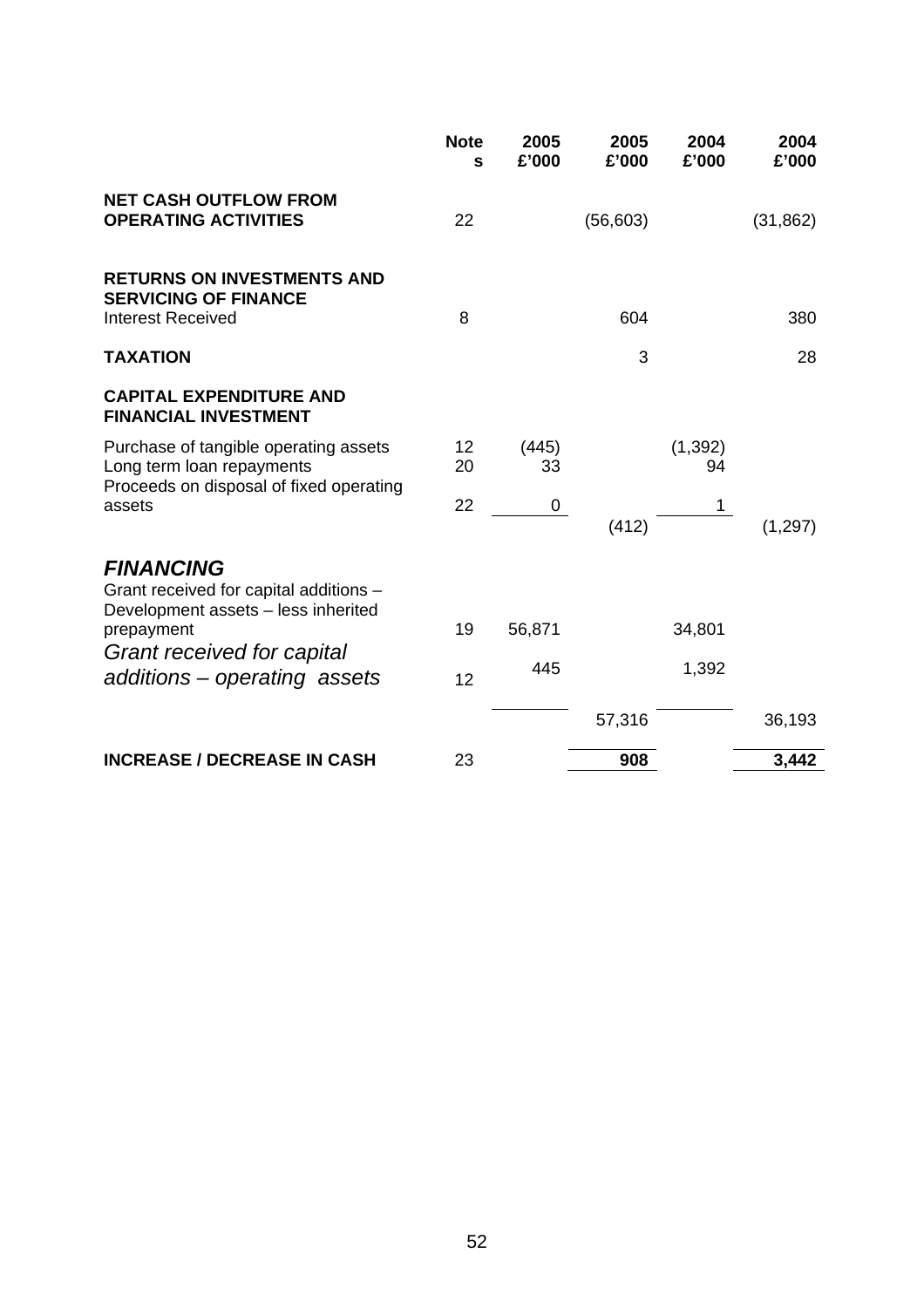# *Accounting Policies*

#### **1 (a) Accounting Conventions**

These accounts have been prepared in a form directed by the Secretary of State for the Department of Trade and Industry with the approval of the Treasury in accordance with the Regional Development Agencies Act 1998.

These accounts are prepared using the historical cost convention modified by the inclusion of development assets at their value to the business by reference to their current value. The consolidated Financial Statements incorporate those of the Agency and its subsidiary undertakings, Ryde Business Park Management Company Ltd and East Kent Spatial Development Company.

The Group's joint ventures and associated undertakings are all incorporated entities in which the Group has 20% or more of the equity voting rights and over which it exerts either joint control (joint ventures) or significant influence (associates). In the Group Financial Statements, investments in joint ventures and associates are accounted for using the gross equity and equity methods respectively.

The share of net asset and profit / loss information of the joint ventures and associates is based upon audited financial statements to 31 March 2005 except for Finance South East and CML where unaudited financial statements have been used.

Without limiting the information given, the financial statements have been prepared in accordance with applicable accounting standards and meet the accounting and disclosure requirements of the Companies Act 1985.

The Agency was issued with a new Accounts Direction on 10<sup>th</sup> March 2004 which was effective for the 2004/2005 financial year and this is appended to the accounts.

## **(b) Intangible Assets**

Intangible assets, consisting of software licenses, are valued at amortised historic cost which is not materially different from amortised replacement cost.

#### **(c) Fixed Operating Assets**

Fixed Assets are valued at depreciated replacement cost. Information Technology is capitalised if an item costs £500 or more, Equipment, Fixtures and Fittings are capitalised if an item costs £1000 or more.

SEEDA's policy is to capitalise IT development expenditure only when it relates to business software applications costing in excess of £5000 and having an economic life of at least three years. The development costs of the intranet and document management system (SEEDANET), the Project Management System (PMS) and the HR and Finance system have been capitalised and are included in note 12. These applications have been amortised once they become fully operational, which was June 2003 for PMS, October 2003 for SEEDANET and April 2004 for the HR and Finance system.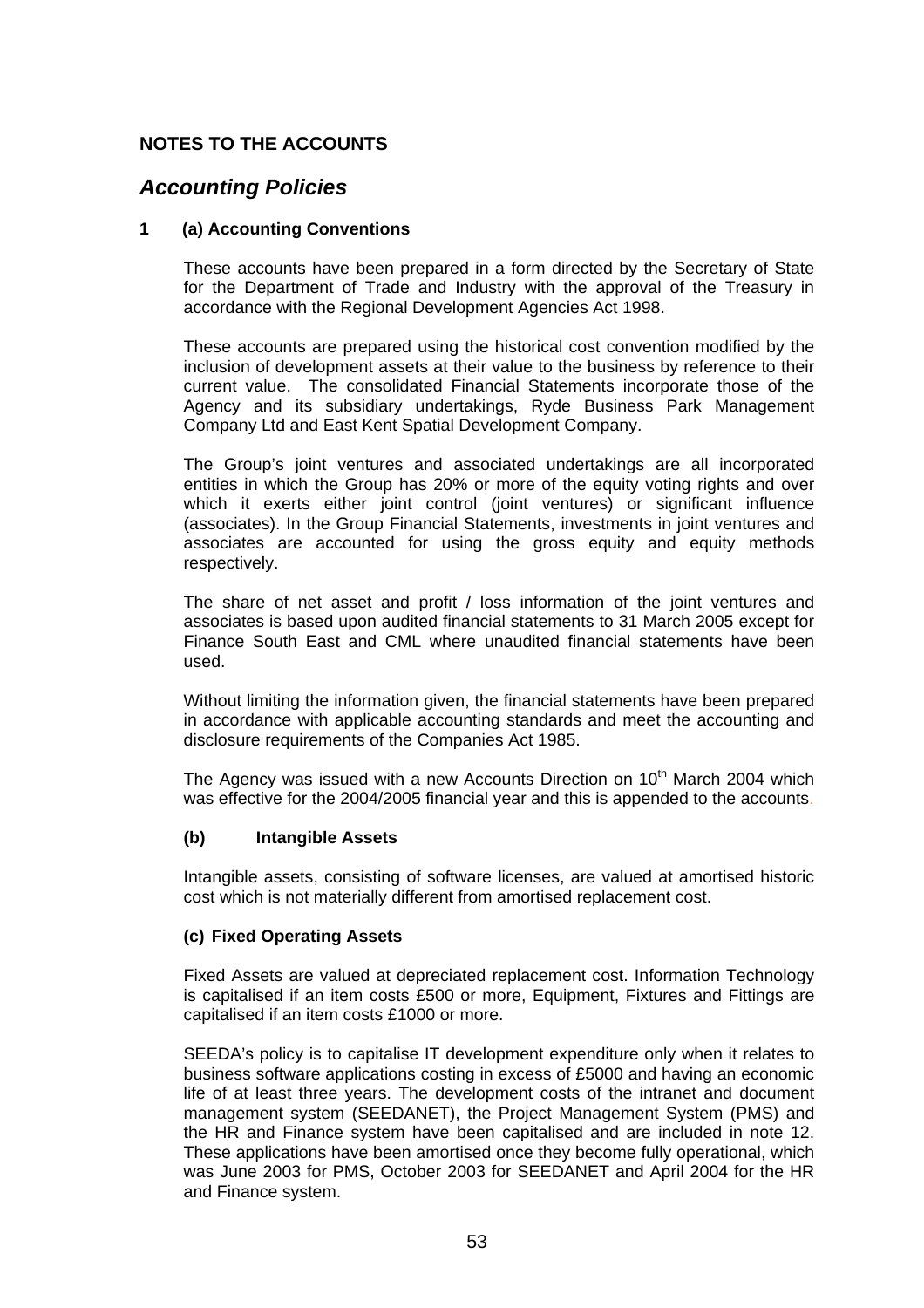# **(d) Depreciation**

Depreciation is provided to write off the replacement cost of tangible operating assets over their anticipated useful lives on a straight line basis at the following annual rates:

Information Technology - over three years. Infrastructure Assets – over five years Plant and Machinery - over five years. Intangible assets – amortised over three years.

# **(e) Development Assets**

Development assets are held short term for disposal. The accounting policy is to revalue each year at the lower of current replacement cost and net realisable value. A valuation of the whole portfolio was carried out as at 31 January 2005, all of which was undertaken by Drivers Jonas, Chartered Surveyors.

Each Development Asset has an individual calculation in order to calculate the net gain or loss on each site following the revaluation. Any increase above historic cost is taken to the Government Grant Reserve whilst losses are written off against the reserve up to the value of any credit balance in the reserve and are shown in the Income and Expenditure account thereafter. The valuations of these assets are shown as stock on the Balance Sheet and within the Government Grant Reserve. Prior to 2003/2004 Development assets were grouped together to calculate the net gain or loss.

Disposals and purchases of land and buildings are accounted for on the date of legal exchange.

# **(f) Government Grants Receivable**

The Agency's activities are funded primarily by grant in aid provided by the Department of the Trade and Industry for specified types of expenditure. Government grants receivable of a revenue nature are credited to the Income and Expenditure Account in the year to which they relate. Government Grants in respect of capital expenditure on assets that are depreciated are credited to the Government Grant Reserve and released to the Income and Expenditure Account over the expected useful life of the relevant tangible fixed assets. Government Grants in respect of assets that are retained and not depreciated are also credited to the Government Grant Reserve, and released upon disposal or impairment.

# **(g) Pension Costs**

Employees of the South East England Development Agency can participate in, the Principle Civil Service Pension Scheme (PCSPS). Some staff who transferred from English Partnerships were members of the English Partnerships Pension Scheme during the year, before transferring into PCSPS. Both pension schemes are defined benefit schemes and are noncontributory for employees, apart from the new PCSPS schemes as detailed in note 6 (d). The Agency's contributions to the Schemes are charged to the Income and Expenditure Account.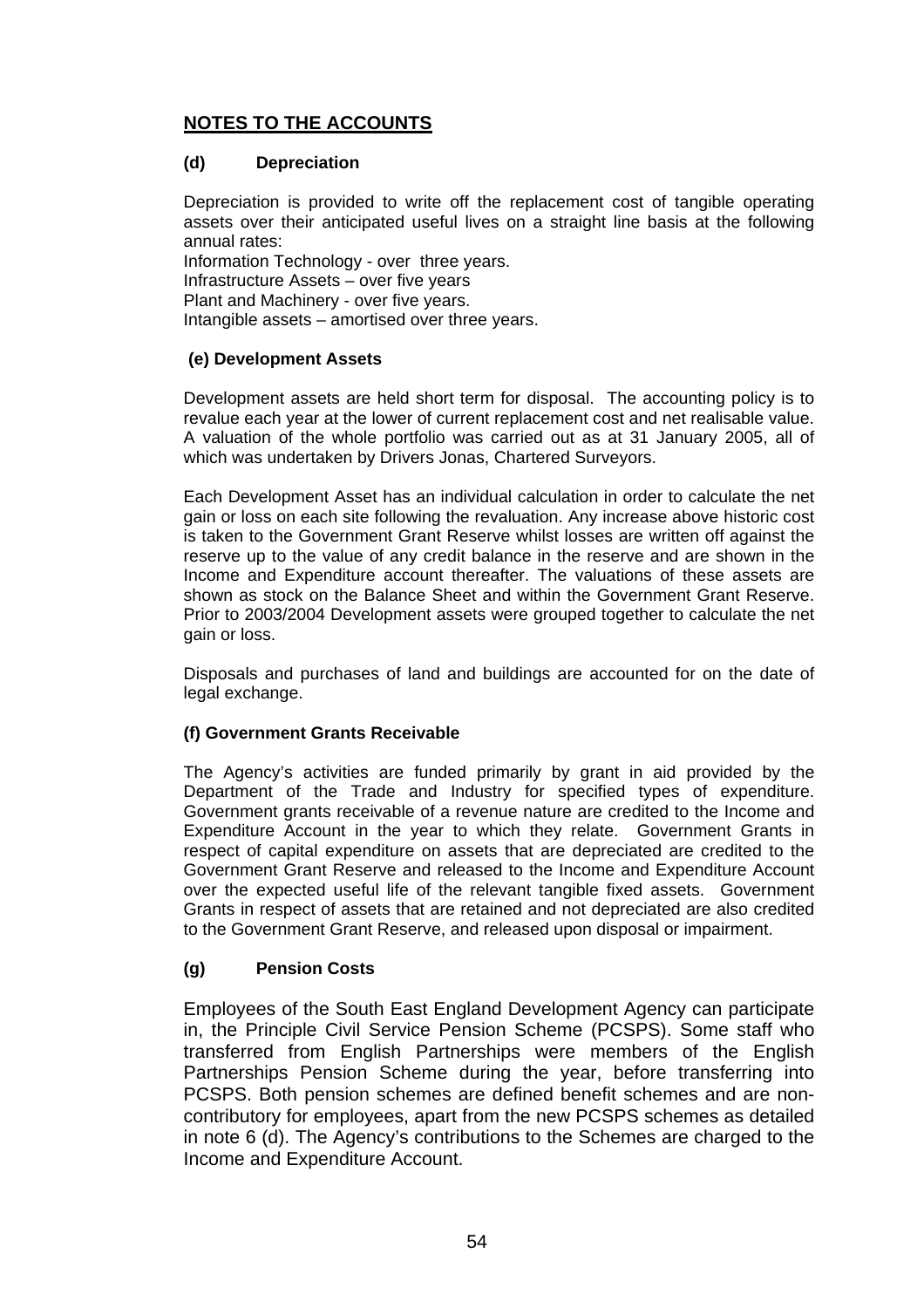The department recognises the expected cost of providing pension benefits on a systematic and rational basis over the period during which it benefits from

employee's services by payment to the PCSPS of amounts calculated on an accruing basis. Liability for payment of future benefits is a charge on the PCSPS.

The Chairman and Board members are not members of these or any other pension scheme of the Agency. The previous Chairman was a member of a private pension scheme.

## **(h) Deferred Taxation**

Deferred Taxation is fully provided on timing differences arising between the recognition of gains and losses in the financial statements and in a tax computation. It is calculated based on tax rates which are enacted, or substantively enacted, as at the Balance Sheet date.

(i) Notional Cost of Capital

**When calculating the surplus or deficit for the year, the Agency is required to include as expenditure a notional cost of capital, to the extent that there is no real charge for this. This has been calculated as 3.5% (2004:3.5%) of the average of total assets less total liabilities. After the surplus or deficit for the year there is an entry reversing this amount.** 

(j) Operating Leases

**Operating lease rentals payable are accounted for in the Income and Expenditure Account on a straight line basis over the term of the lease. There are no finance leases.** 

## **(k) Financial Instruments**

The Agency has no borrowings and relies primarily on departmental grants for its cash requirements and is therefore not exposed to liquidity risks. It has no material deposits and all assets and liabilities are denominated in sterling. There is no exposure to interest rate or currency risk (see note 29).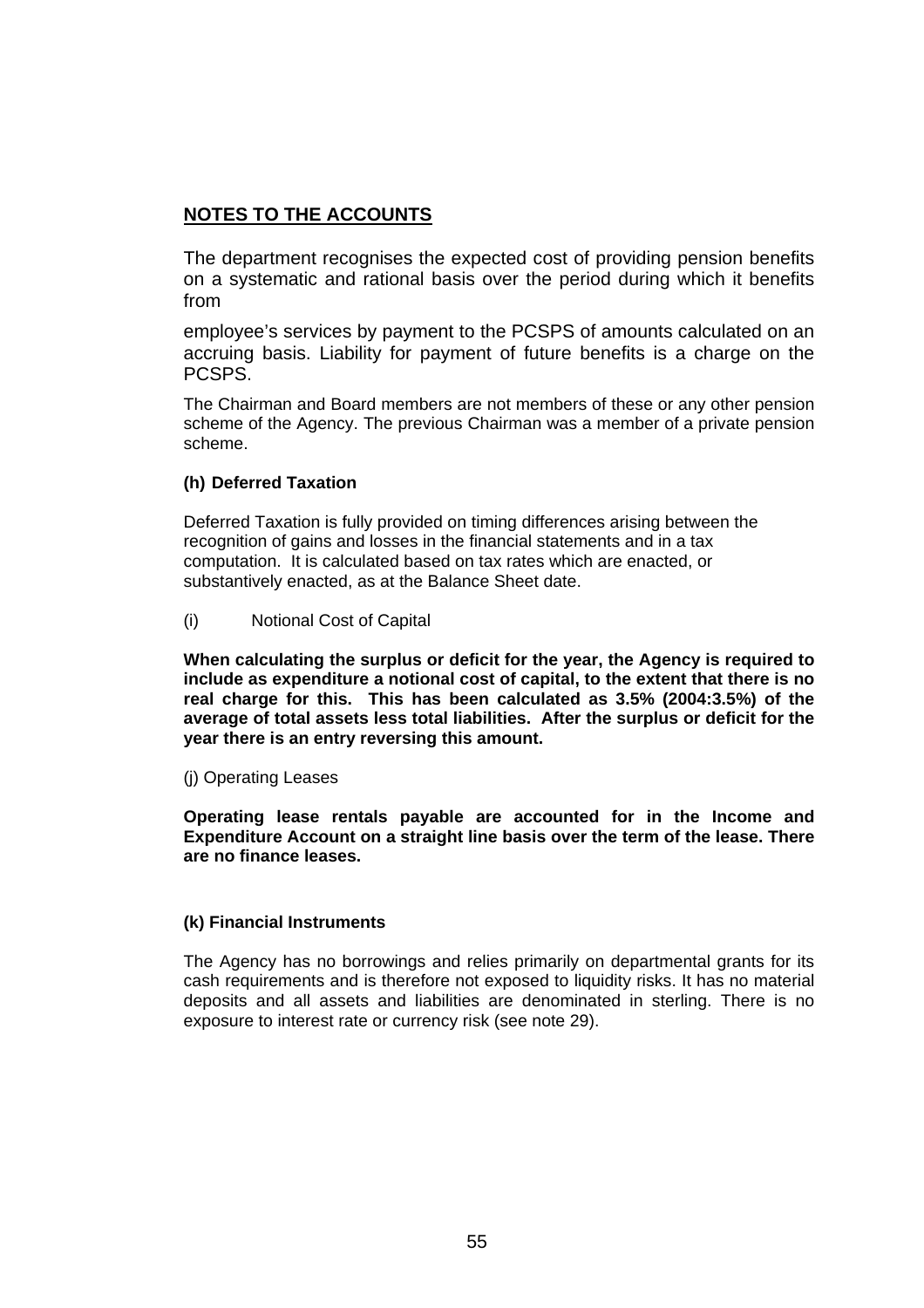# **2. Analysis of Total Grant in Aid Utilised**

|                                                                                                                                                                                                                                                                                                                                                                                                                 |    | 2005<br>£'000                                                                   | 2004<br>£'000                                                              |
|-----------------------------------------------------------------------------------------------------------------------------------------------------------------------------------------------------------------------------------------------------------------------------------------------------------------------------------------------------------------------------------------------------------------|----|---------------------------------------------------------------------------------|----------------------------------------------------------------------------|
| Grant in aid received from DTI<br>Coalfield grant received from EP<br>European grant received - ESF<br>European grant received - ERDF<br>Other grants<br>Grant applied to inherited assets / liabilities<br>Opening 2003/2004 net unused grant - creditor<br>Closing 2003/2004 net unused grant - creditor<br>Opening 2004/2005 net unused grant - creditor<br>Closing 2004/2005 net unused grant<br>- creditor |    | 104,500<br>6,428<br>2,222<br>4,298<br>47,537<br>0<br>0<br>0<br>4,365<br>(6,965) | 120,944<br>4,081<br>2,387<br>1,730<br>8,225<br>7,253<br>(4, 365)<br>0<br>0 |
| <b>Total grant receivable</b>                                                                                                                                                                                                                                                                                                                                                                                   |    | 162,385                                                                         | 140,264                                                                    |
| Total expenditure<br>Less non grant Income (see note below)                                                                                                                                                                                                                                                                                                                                                     |    | 189,961<br>(27, 576)                                                            | 149,868<br>(9,604)                                                         |
| <b>Total grant utilised</b>                                                                                                                                                                                                                                                                                                                                                                                     |    | 162,385                                                                         | 140,264                                                                    |
| Grant applied to operational asset additions<br>Grant applied to development assets additions<br>Grant in Aid credited to Income and                                                                                                                                                                                                                                                                            |    | 445<br>56,871                                                                   | 1,392<br>34,801                                                            |
| <b>Expenditure Account</b><br>Coalfield grant credited to Income and                                                                                                                                                                                                                                                                                                                                            |    | 87,637                                                                          | 88,356                                                                     |
| <b>Expenditure Account</b><br>EU grants credited to Income and Expenditure<br>Account - Other Income                                                                                                                                                                                                                                                                                                            |    | 117<br>6,520                                                                    | 3,427<br>4,063                                                             |
| Other grants credited to Income and<br><b>Expenditure Account</b>                                                                                                                                                                                                                                                                                                                                               |    | 10,795                                                                          | 8,225                                                                      |
| <b>Total grant utilised</b>                                                                                                                                                                                                                                                                                                                                                                                     |    | 162,385                                                                         | 140,264                                                                    |
| Non Grant Income                                                                                                                                                                                                                                                                                                                                                                                                |    |                                                                                 |                                                                            |
| Proceeds from disposal of development assets                                                                                                                                                                                                                                                                                                                                                                    | 19 | 2005<br>£'000<br>21,827                                                         | 2004<br>£'000<br>5,088                                                     |
| 56                                                                                                                                                                                                                                                                                                                                                                                                              |    |                                                                                 |                                                                            |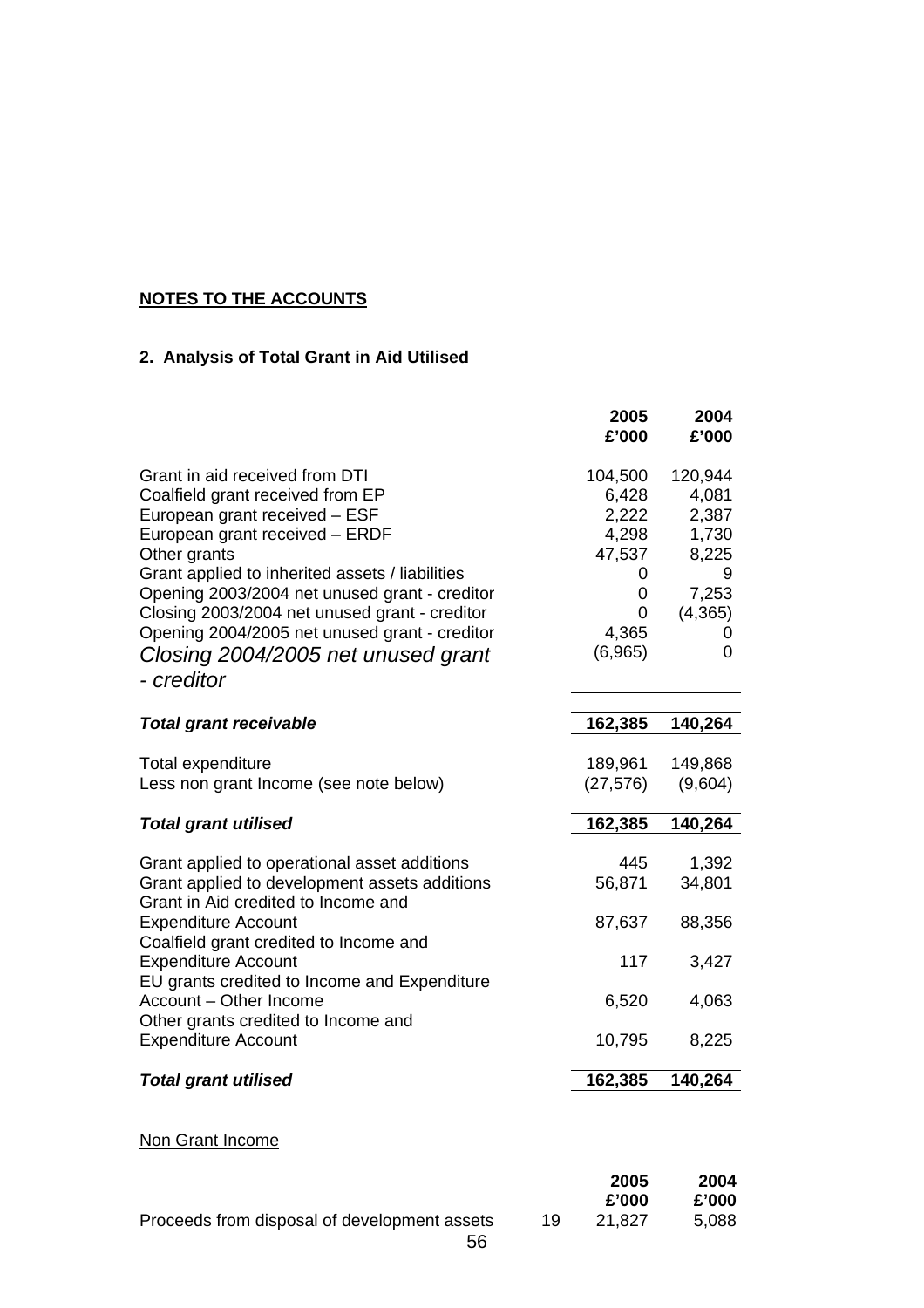| Proceeds from disposal of operating assets | 22 | O      |       |
|--------------------------------------------|----|--------|-------|
| Rental and other income                    | 16 | 4.491  | 1,785 |
| - Less Subsidiary companies                |    | (110)  | (234) |
| Claw-back of grants                        | 4  | 836    | 2,491 |
| Interest received                          | 8  | 604    | 380   |
| - Less Subsidiary companies                |    | (105)  | (1)   |
| Long Term Loan repayments                  | 20 | 33     | 94    |
|                                            |    | 27,576 | 9.604 |

# *3. Analysis of Income and Expenditure by Key Driver*

|                                                                                                       | <b>Total Income</b><br>recorded in the<br><b>I&amp;E Account</b> | <b>Total</b><br><b>Expenditure</b><br>recorded in the<br><b>I&amp;E Account</b> | <b>Grant applied to</b><br><b>Capital additions</b><br>recorded in the<br><b>Government Grant</b><br><b>Reserve</b> |
|-------------------------------------------------------------------------------------------------------|------------------------------------------------------------------|---------------------------------------------------------------------------------|---------------------------------------------------------------------------------------------------------------------|
|                                                                                                       | 2005                                                             | 2005                                                                            | 2005                                                                                                                |
| <b>Business and International</b>                                                                     | £'000<br>9,884                                                   | £'000<br>14,716                                                                 | £'000<br>41                                                                                                         |
| Learning, Skills and<br>Workforce, Wired Region &<br>Social Inclusion                                 | 9,705                                                            | 17,244                                                                          | 49                                                                                                                  |
| <b>Community Renaissance</b><br>and Infrastructure                                                    | 115,144                                                          | 99,471                                                                          | 19,058                                                                                                              |
| <b>Strategy and Corporate</b><br><b>Services</b>                                                      | 10,393                                                           | 11,741                                                                          | 44                                                                                                                  |
| Coalfields                                                                                            | 210                                                              | 210                                                                             | 6,382                                                                                                               |
| ODPM - Community Fund                                                                                 | 9,425                                                            | 12,512                                                                          | 31,742                                                                                                              |
| European Funds                                                                                        | 4,766                                                            | 4,133                                                                           | 0                                                                                                                   |
| <b>Subsidiary Companies</b>                                                                           | 110                                                              | 186                                                                             | $\Omega$                                                                                                            |
| <b>Joint Ventures</b>                                                                                 | 3,789                                                            | 3,857                                                                           | 0                                                                                                                   |
| <b>Total</b>                                                                                          | 163,427                                                          | 164,070                                                                         | 57,316                                                                                                              |
| <b>Business and International</b>                                                                     | 2004<br>£'000<br>17,589                                          | 2004<br>£'000<br>17,643                                                         | 2004<br>£'000<br>196                                                                                                |
| Learning, Skills and<br>Workforce, Wired Region &<br>Social Inclusion<br><b>Community Renaissance</b> | 19,131                                                           | 19,189                                                                          | 214                                                                                                                 |
| and Infrastructure<br><b>Strategy and Corporate</b>                                                   | 77,040                                                           | 77,426                                                                          | 35,321                                                                                                              |
| <b>Services</b>                                                                                       | 2,674                                                            | 2,691                                                                           | 65                                                                                                                  |
| Coalfields                                                                                            | 3,427                                                            | 3,817                                                                           | 0                                                                                                                   |
| ODPM - Community Fund                                                                                 | 709                                                              | 1,119                                                                           | 397                                                                                                                 |
| European Funds                                                                                        | 4,063                                                            | 3,126                                                                           | 0                                                                                                                   |
| <b>Subsidiary Companies</b><br><b>Joint Ventures</b>                                                  | 234<br>11,985                                                    | 240<br>12,039                                                                   | 0<br>0                                                                                                              |
| <b>Total</b>                                                                                          | 136,851                                                          | 137,290                                                                         | 36,193                                                                                                              |

The above total expenditure figures include book value of development assets sold and written down, grant expenditure and administrative expenditure as disclosed on the I&E. Grant expenditure alone, incurred by each key cost driver was as follows:

| 2005 | 2004 |
|------|------|
|      |      |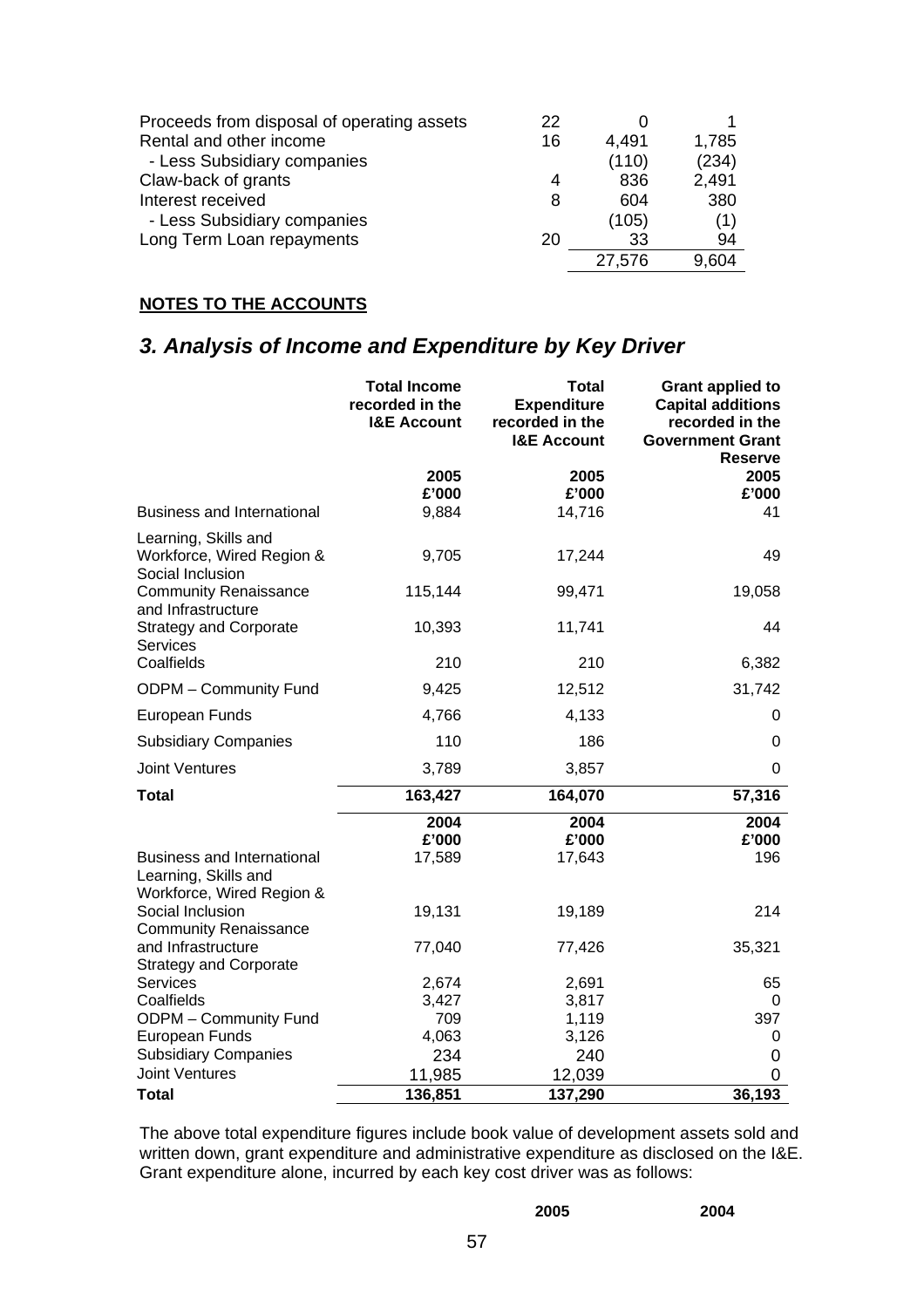|                                              | £'000   | £'000  |
|----------------------------------------------|---------|--------|
| <b>Business and International</b>            | 10,534  | 8,823  |
| Learning, Skills and Workforce, Wired Region |         |        |
| & Social Inclusion                           | 12,612  | 12.974 |
| Community Renaissance and Infrastructure     | 65,232  | 58,874 |
| <b>Strategy and Corporate Services</b>       | 899     | 1,242  |
| <b>ODPM - Community Fund</b>                 | 9,398   | 916    |
| European Funds                               | 3,110   | 2,860  |
| Total                                        | 101,785 | 85,689 |

# *4. CLAWBACK*

**Clawback relates to part repayment of a third party grant previously made. In accordance with the conditions of grant, when specific milestones are reached certain amounts of grant can be reclaimed. The total amount of £836,000 relates to one Development and Infrastructure projects (£614,000), five Single Regeneration Budget (SRB) grants (£146,000) and seven other projects (£76,000).** 

# *5. NON GRANT EXPENDITURE*

**This item refers to project expenditure incurred direct by SEEDA, mainly for specialist and professional advisors.** 

# *6. SALARIES AND WAGES*

## **(a) Staffing Costs**

|                                        | 2005<br>£'000 | 2004<br>£'000 |
|----------------------------------------|---------------|---------------|
| <b>Board</b>                           |               |               |
| Chairman's salary                      | 75            | 73            |
| Board members' fees                    | 125           | 122           |
| National Insurance costs               | 14            | 8             |
|                                        | 214           | 203           |
| <b>Staff</b>                           |               |               |
| Salaries and wages, including overtime | 7,504         | 6,824         |
| Redundancy payments                    | 0             | 6             |
| Pension costs                          | 1,097         | 978           |
| National Insurance costs               | 665           | 608           |
|                                        | 9,266         | 8,416         |
| Other staff costs                      | 503           | 638           |
| Seconded staff costs                   | 502           | 492           |
|                                        | 1,005         | 1,130         |
| <b>Administrative total</b>            | 10,486        | 9,750         |
|                                        |               |               |
| Programme staff costs                  | 2,504         | 2,338         |
| Programme seconded staff costs         | 616           | 541           |
| <b>Total staff costs</b>               | 13,606        | 12,629        |

Staff performance is assessed each year against previously agreed objectives and targets. They are then awarded a pay increase taking into account two factors: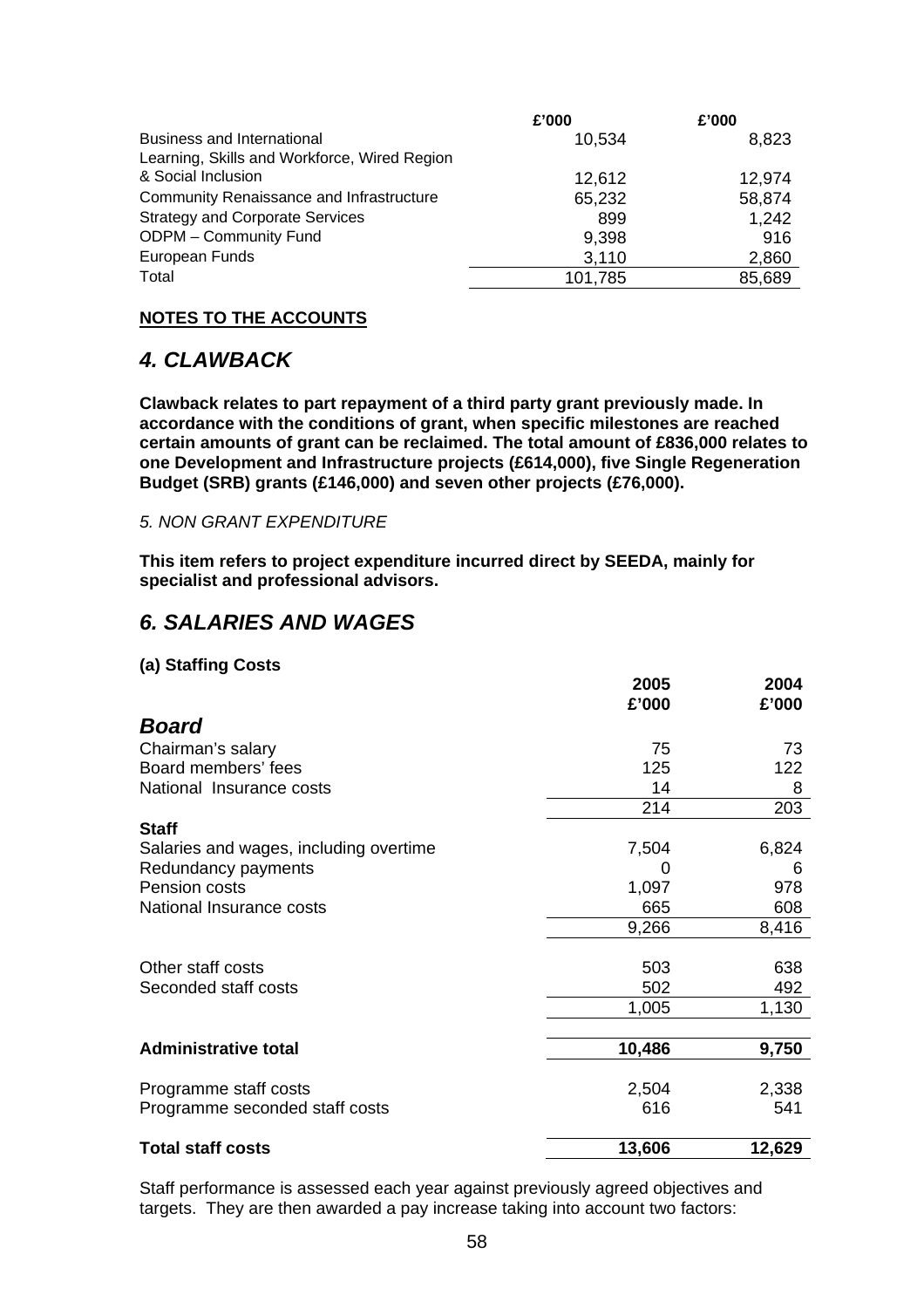- Overall performance against the achievement of the agreed objectives
- Their current pay position within the pay band

SEEDA's average pay award for 2004/2005 was 2.45% comprising of both consolidated and non-consolidated amounts.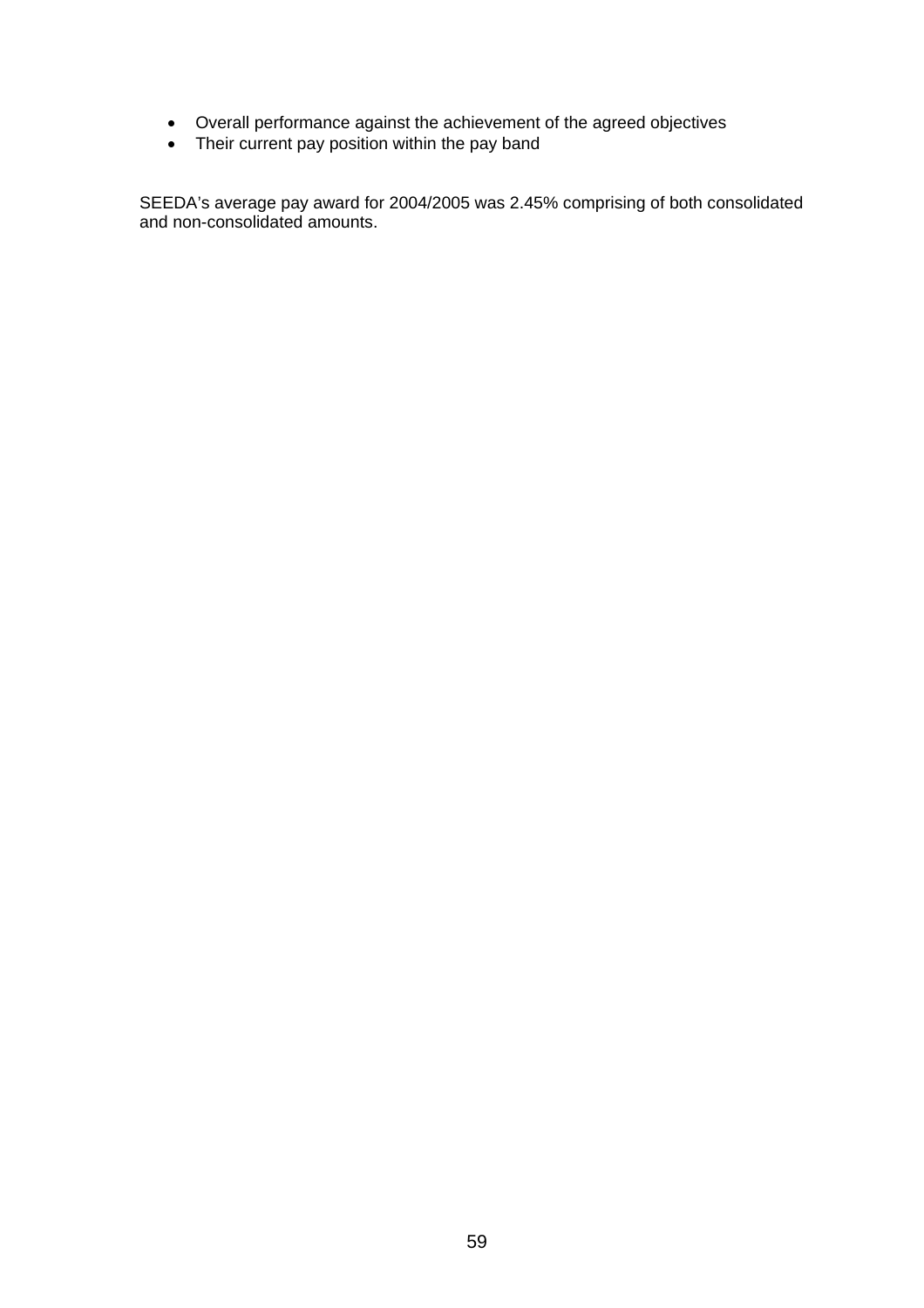#### **(b) Emoluments of Board Members**

| <b>Name</b>                 | <b>Position</b>     | Date of<br><b>Appointment</b> | <b>Date Contract</b><br><b>Expires</b> | <b>Salary</b><br>2005 | <b>Pension</b><br>2005 | Total<br>2005 | Total<br>2004 |
|-----------------------------|---------------------|-------------------------------|----------------------------------------|-----------------------|------------------------|---------------|---------------|
|                             |                     |                               |                                        |                       | £                      |               | £             |
| <b>James Brathwaite CBE</b> | Chairman            | 14.12.02                      | 13.12.05                               | 74,781                | 0                      | 74,781        | 73,191        |
| <b>Robert Douglas</b>       | Deputy Chairman     | 14.12.01                      | 31.12.07                               | 15,861                | 0                      | 15,861        | 10,043        |
| Dr Peter Read CBE FRCP      | <b>Board Member</b> | 01.11.00                      | 31.10.06                               | 7,931                 | 0                      | 7,931         | 7,775         |
| Elizabeth Brighouse         | <b>Board Member</b> | 14.12.01                      | 13.12.06                               | 7,931                 | 0                      | 7,931         | 7,775         |
| John Peel                   | <b>Board Member</b> | 14.12.02                      | 13.12.05                               | 7,931                 | 0                      | 7,931         | 7,775         |
| Keith House                 | <b>Board Member</b> | 14.12.02                      | 13.12.05                               | 7,931                 | 0                      | 7,931         | 7,775         |
| Mary McAnally               | <b>Board Member</b> | 01.11.00                      | 31.12.06                               | 7,931                 | 0                      | 7,931         | 7,775         |
| Poul Christensen CBE        | <b>Board Member</b> | 14.12.02                      | 13.12.05                               | 7,931                 | 0                      | 7,931         | 7,775         |
| Sarah Hohler                | <b>Board Member</b> | 14.12.02                      | 13.12.05                               | 7,931                 | 0                      | 7,931         | 7,775         |
| <b>Terry Mills</b>          | <b>Board Member</b> | 14.12.02                      | 13.12.05                               | 7,931                 | 0                      | 7,931         | 7,775         |
| Peter Jones                 | <b>Board Member</b> | 14.12.03                      | 13.12.06                               | 7,931                 | 0                      | 7,931         | 2,268         |
| Phil Wood                   | <b>Board Member</b> | 14.12.03                      | 13.12.06                               | 7,931                 | 0                      | 7,931         | 2,268         |
| Rob Anderson                | <b>Board Member</b> | 14.12.03                      | 13.12.06                               | 7,931                 | 0                      | 7,931         | 2,268         |
| Imtiaz Farookhi             | <b>Board Member</b> | 14.12.04                      | 13.12.07                               | 2,313                 | 0                      | 2,313         | 0             |
| <b>Bill Wakeham</b>         | <b>Board Member</b> | 14.12.04                      | 13.12.07                               | 2,313                 | 0                      | 2,313         | $\Omega$      |
| Prof. Sir Clive Booth       | Deputy Chairman     | 14.12.98                      | Expired (Dec 04)                       | 11,662                | 0                      | 11,662        | 15,550        |
| Janis Kong OBE              | <b>Board Member</b> | 14.12.98                      | Expired (Dec 04)                       | 5,831                 | 0                      | 5,831         | 7,775         |

**Board members have been appointed on a fixed term of three years and contracted to carry out two days work per month (three days per week for the Chairman and one day per week for the Deputy Chairmen) on behalf of the Agency. At the end of this period, Board members may be re-appointed for a period of up to three years. Except for the Chairman, no other Board Members are eligible for pension contributions. The Chairman's pension amount is in the process of negotiation. No Board Members are eligible to receive performance related pay or any other taxable benefit as a result of employment with the Agency.**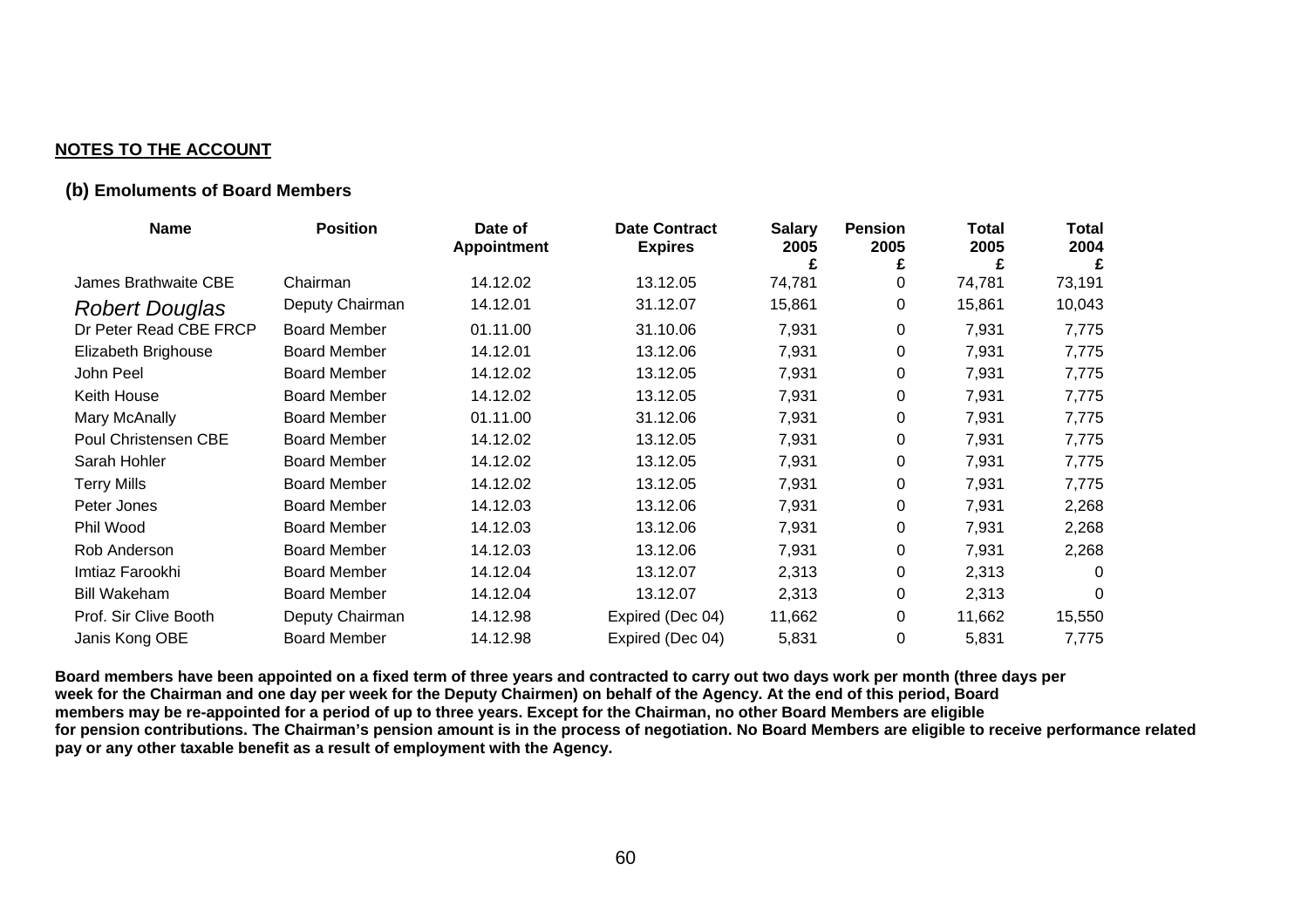# *(c) Emoluments of Chief Executive and the most Senior Managers*

| <b>Name</b>                                                                          | Age | <b>Salary</b> | <b>Bonus</b> | <b>Other</b> | <b>Pension</b> | <b>Total 2005</b> | <b>Total 2004</b> |
|--------------------------------------------------------------------------------------|-----|---------------|--------------|--------------|----------------|-------------------|-------------------|
|                                                                                      |     | £             | £            | £            | £              | £                 | £                 |
| Pam Alexander<br><b>Chief Executive</b>                                              | 51  | 126,875       | 8,021        | 0            | 29,406         | 164,302           | 57,320            |
| Jeff Alexander                                                                       | 49  | 84,172        | 9,327        | 3,140        | 15,572         | 112,211           | 111,534           |
| Director of Business and International<br>Paul Hudson                                | 58  | 88,381        | 11,574       | 6,420        | 16,350         | 122,725           | 122,304           |
| Director of Development and Infrastructure<br>John Parsonage                         | 57  | 84,172        | 11,023       | 2,993        | 15,572         | 113,760           | 109,932           |
| Director of Learning and Skills<br>Marianne Neville-Rolfe                            | 60  | 44,438        | 9,750        | 0            | $\mathbf 0$    | 54,188            | 101,399           |
| Director of Strategy & Corporate Services<br><b>Charlotte Dixon</b>                  | 55  | 58,225        | 5,034        | 0            | 0              | 63,259            | 86,078            |
| Director of Economic Inclusion and<br>Sustainability                                 |     |               |              |              |                |                   |                   |
| Paul Lovejoy                                                                         | 46  | 66,838        | 612          | 0            | 11,855         | 79,305            | $\pmb{0}$         |
| Director of Strategy and Sustainability<br>Duncan Straughen<br>Director of Resources | 51  | 46,767        | 0            | 628          | 8,487          | 55,882            | 0                 |

Pam Alexander was appointed from 1<sup>st</sup> December 2003. The Chief Executive and Executive Directors are on permanent contracts, except those on secondment. The Chief Executive bonus has to be agreed by the Department of Trade and Industry. The maximum bonus Pam Alexander could receive in 2004/2005 was 20% of salary. The bonus paid in 2004 / 2005 refers to the part year period served in 2003 / 2004. All other SEEDA staff, including Executive Directors are covered by the annual pay remit, approved by the DTI and the Treasury. Bonuses are determined following reviews based on individual's performance against agreed objectives and competencies for the previous year. The maximum amount payable for 2004/2005 was 15%. Marianne Neville– Rolfe was on secondment from the Department of Trade and Industry and retired in September 2004. SEEDA reimbursed the DTI £6,937.50 in respect of pension contributions for her and this amount is included in the salary figure above. Charlotte Dixon was on secondment from the Department of Transport and her secondment with SEEDA ended in November 2004. SEEDA reimbursed the DTI £9,090 in respect of pension contributions and this amount is included in the salary figure above. Included in Paul Hudson's salary amount is £2,047 for 6 days holiday not taken. Paul Lovejoy was promoted and Duncan Straughen appointed to Executive Director during the year and the figures quoted above reflect part year service. The main element within "Other Benefits" relate to the taxable charge of using a lease car or other travel entitlement.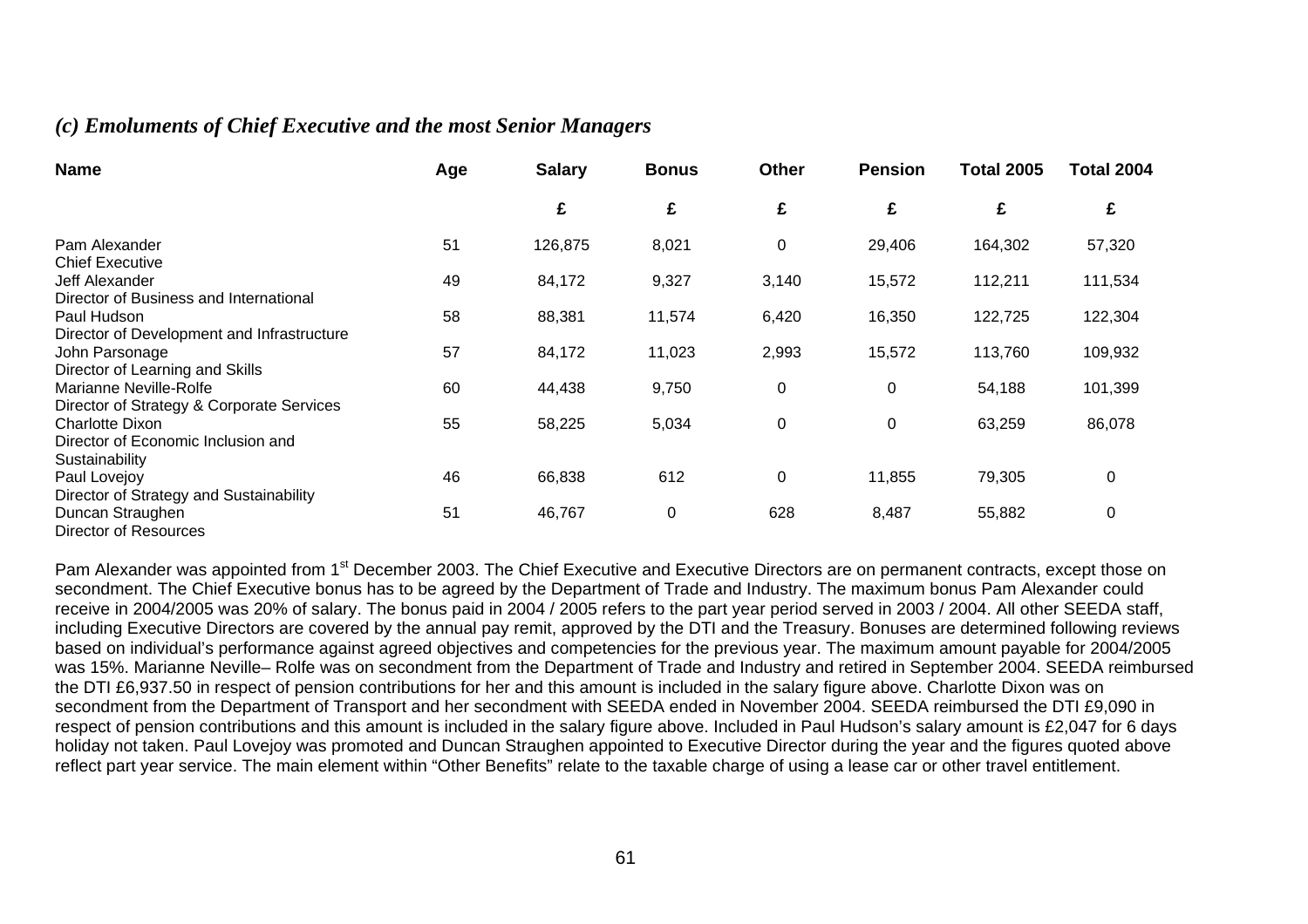# *(c) Emoluments of Chief Executive and the most Senior Managers – Pension information*

| <b>Name</b>                                                                | Column1<br>Real<br>increase in<br>pension<br>(£k) | Column <sub>2</sub><br><b>Real increase</b><br>in lump sum<br>(£k) | Column 3<br><b>Pension at</b><br>31/03/05 (£k) | Column 4<br>Lump sum at<br>31/03/05 (£k) | Column 5<br>Cash<br><b>Equivalent</b><br><b>Transfer Value</b><br>(CETV) at<br>31/03/04<br>(nearest<br>£'000k) | Column 6<br><b>CETV</b> at<br>31/03/05<br>(nearest<br>£'000k) | Column <sub>7</sub><br><b>Employee</b><br>contributions<br>and transfers<br>in $(Ek)$ | Column 8<br><b>Real increase</b><br>in CETV<br>funded by<br>employer<br>(nearest<br>£'000k) |
|----------------------------------------------------------------------------|---------------------------------------------------|--------------------------------------------------------------------|------------------------------------------------|------------------------------------------|----------------------------------------------------------------------------------------------------------------|---------------------------------------------------------------|---------------------------------------------------------------------------------------|---------------------------------------------------------------------------------------------|
| Pam Alexander                                                              |                                                   |                                                                    |                                                |                                          |                                                                                                                |                                                               |                                                                                       |                                                                                             |
| Chief Executive *<br>Jeff Alexander                                        | $40 - 42.5$                                       | N/A                                                                | $40 - 45$                                      | N/A                                      | $\overline{7}$                                                                                                 | 544                                                           | $2.5 - 5$                                                                             | 533                                                                                         |
| Director of Strategy and<br><b>Corporate Services</b><br>Paul Hudson       | $0 - 2.5$                                         | $2.5 - 5$                                                          | $25 - 30$                                      | $85 - 90$                                | 389                                                                                                            | 430                                                           | $0 - 2.5$                                                                             | 14                                                                                          |
| Director of Development<br>and Infrastructure<br>John Parsonage            | $0 - 2.5$                                         | $2.5 - 5$                                                          | $5 - 10$                                       | $15 - 20$                                | 91                                                                                                             | 117                                                           | $0 - 2.5$                                                                             | 21                                                                                          |
| Director of Learning and<br><b>Skills</b><br><b>Marianne Neville-Rolfe</b> | $0 - 2.5$                                         | $2.5 - 5$                                                          | $15 - 20$                                      | $50 - 55$                                | 248                                                                                                            | 284                                                           | $0 - 2.5$                                                                             | 23                                                                                          |
| Director of Business and<br>International<br><b>Charlotte Dixon</b>        | N/A                                               | N/A                                                                | N/A                                            | N/A                                      | N/A                                                                                                            | N/A                                                           | N/A                                                                                   | N/A                                                                                         |
| Director of Economic<br>Inclusion & Sustainability<br>Duncan Straughen     | N/A                                               | N/A                                                                | N/A                                            | N/A                                      | N/A                                                                                                            | N/A                                                           | N/A                                                                                   | N/A                                                                                         |
| <b>Director of Resources</b><br>Paul Lovejoy                               | $0 - 2.5$                                         | N/A                                                                | $0 - 5$                                        | N/A                                      | $\mathbf 0$                                                                                                    | $\boldsymbol{9}$                                              | $0 - 2.5$                                                                             | 8                                                                                           |
| Director of Strategy and<br>Sustainability                                 | $0 - 2.5$                                         | N/A                                                                | $5 - 10$                                       | N/A                                      | 39                                                                                                             | 56                                                            | $0 - 2.5$                                                                             | 14                                                                                          |

\* Member has aggregated a preserved award during the financial year (Earnings Cap applies).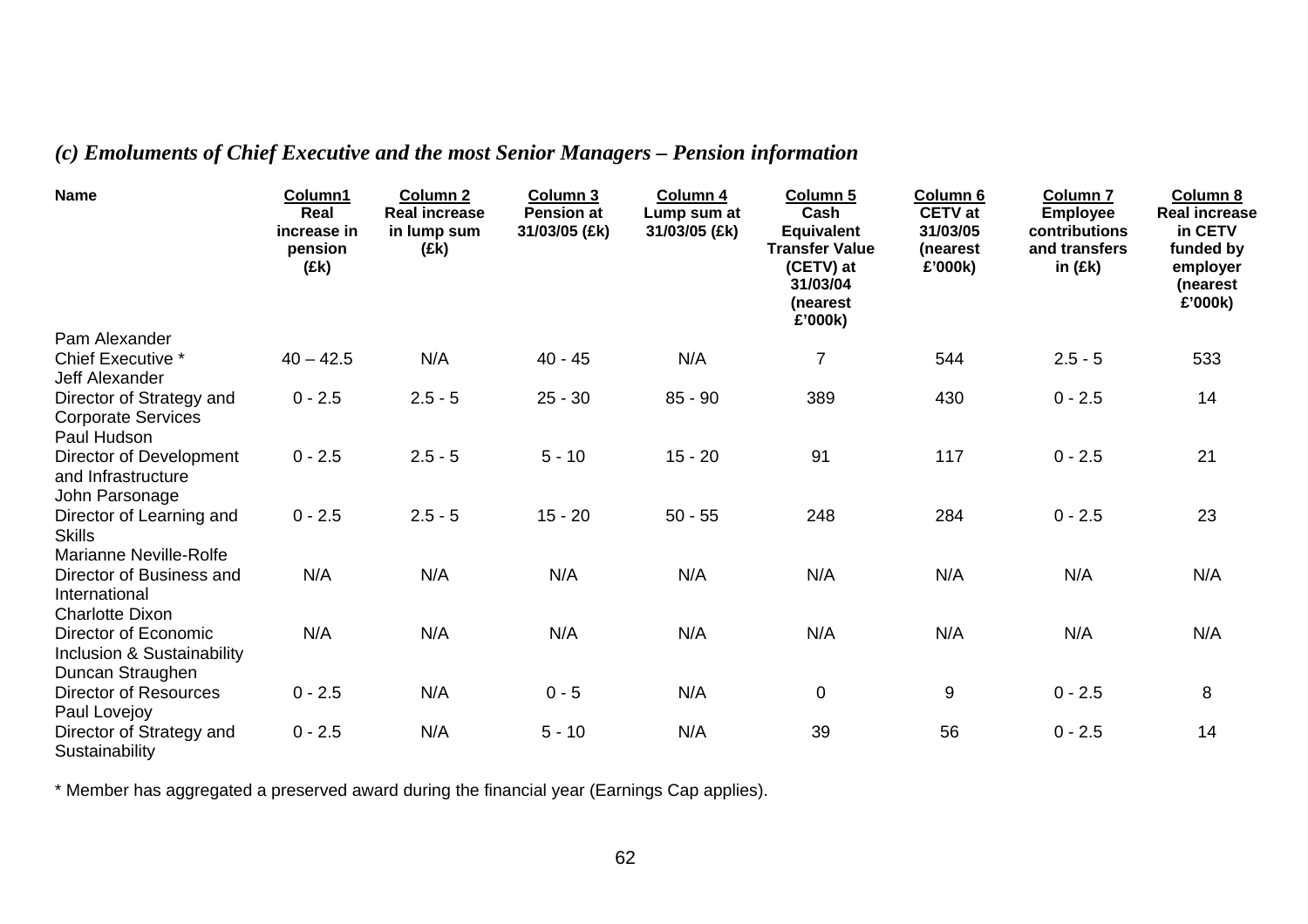# *6(c) continued…/ Emoluments of Chief Executive and the most Senior Managers – Pension information*

**Columns 5 & 6 of the above table show the member's cash equivalent transfer value (CETV) accrued at the beginning and the end of the reporting period. Column 8 reflects the increase in CETV effectively funded by the employer. It takes account of the increase in accrued pension due to inflation, contributions paid by the employee (including the value of any benefits transferred from another pension scheme or arrangement) and uses common market valuation factors for the start and end of the period.** 

**A CETV is the actuarially assessed capitalised value of the pension scheme benefits accrued by a member at a particular point in time. The benefits valued are the member's accrued benefits and any contingent spouse's pension payable from the scheme. A CETV is a payment made by a pension scheme or arrangement to secure pension benefits in another pension scheme or arrangement when the member leaves a scheme and chooses to transfer the benefits accrued in the former scheme. The pension figures shown relate to the benefits that the individual has accrued as a consequence of their total membership of the pension scheme, not just their service in a senior capacity to which disclosure applies. The CETV figures, and from 2003-04 the other pension details, include the value of any pension benefit in another scheme or arrangement which the individual has transferred to the CSP arrangements and for which the CS Vote has received a transfer payment commensurate to the additional pension liabilities being assumed. They also include any additional pension benefit accrued to the member as a result of their purchasing additional years of pension service in the scheme at their own cost. CETV's are calculated within the guidelines and framework prescribed by the Institute and Faculty of Actuaries.** 

(d) Pension Arrangements

 **Employees of the Agency based in the UK are members of one of the following schemes.** 

**i)The Principal Civil Service Pension Scheme is an unfunded multi – employer defined scheme but SEEDA is unable to identify its share of underlying assets and liabilities. The scheme actuary valued the schema as at 31March 2003. Details can be found in the resource accounts of the Cabinet Office; Civil Superannuation (www.civilservice-pensions.gov.uk).** 

**For 2004/2005, employers' contributions of £1,294,001.05 were payable to the PCSPS (2003/2004 £1,094,083.18) at one of four rates in the range 12 to 18.5% of pensionable pay, based on salary bands. The Scheme Actuary reviews employer contributions every four years following a full scheme valuation. From 2005/06, the salary bands will be revised and the rates will be in a range between 16.2% and 24.6%.** 

**The contribution rates reflect benefits as they accrue, not the costs as they are actually incurred, and they reflect past experience of the scheme.** 

**Employers' contributions of £27,394.27 were paid to one or more of a panel of three appointed stakeholder pension providers. Employer contributions are agerelated and range from 3 to 12.5 per cent of pensionable pay. Employers also match employee contributions of up to 3 per cent of pensionable pay. In addition, employer contributions of £1,667.92, 0.8 per cent of pensionable pay, were payable**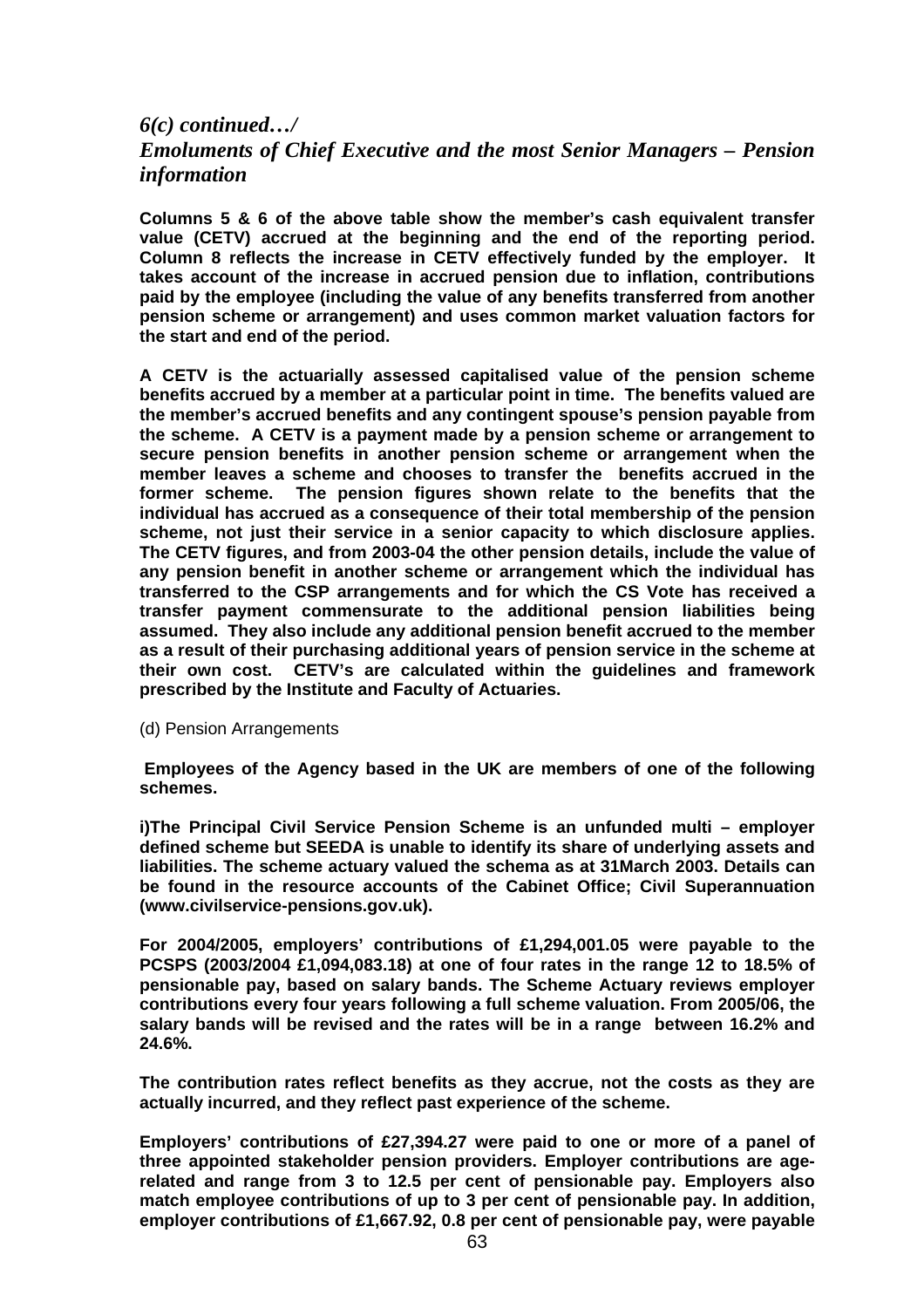**to the PCSPS to cover the cost of the future provision of lump sum benefits on death in service and ill health retirement of these employees. There were no contributions due or prepaid to the partnership pension providers at the balance sheet date.** 

## NOTES TO THE ACCOUNTS

## **Pension benefits in the Principal Civil Service Pension Scheme:**

**Pension benefits are provided through the Civil Service Pension (CSP) arrangements. From 1 October 2002, civil servants may be in one of three statutory based "final salary" defined benefit schemes (classic, premium and classic plus). The Schemes are unfounded with the cost of benefits met by monies voted by Parliament each year. Pensions payable under classic, premium and classic plus are increased annually in line with changes in the Retail Prices Index. New entrants from 1 October 2002 may choose between membership of premium or joining a good quality "money purchase" stakeholder arrangement with a significant employer contribution (partnership pension account).** 

#### **(a) Classic Scheme**

**Benefits accrue at the rate of 1/80th of pensionable salary for each year of service. In addition, a lump sum equivalent to three years pensions is payable on retirement. Members pay contributions of 1.5 per cent of pensionable earnings. On death pensions are payable to the surviving spouse at a rate e.g. half the member's pension. On death in service, the scheme pays a lump sum benefit of twice pensionable pay and also provides a service enhancement on computing the spouse's pension. The enhancement depends on length of service and cannot exceed 10 years. Medical retirement is possible in the event of serious ill health. In this case, pensions are brought into payment immediately without actuarial reduction and with service enhanced as for the widow(er) pensions.** 

#### **(b) Premium Scheme**

**Benefits accrue at the rate of 1/60th of final pensionable earnings for each year of service. Unlike classic, there is no automatic lump sum. But members may commute some of their pension to provide a lump sum up to a maximum of 3/80ths of final pensionable earnings for each year of service or 2.25 times the pension if greater (the commutation rate is £12 of lump sum for each £1 of pension given up). For the purpose of pensions disclosures the tables assume maximum commutation. Members pay contributions of 3.5 per cent of pensionable earnings. On death, pensions are payable to the surviving spouse or eligible partner at a rate of 3/8ths the members pension (before any commutation).** 

**On death in service, the scheme pays a lump – sum benefit of three times pensionable earnings and also provides a service enhancement on computing the spouse's pension. The enhancement depends on length of service and cannot exceed 10 years. Medical retirement is possible in the event of serious ill health. In this case, pensions are brought into payment immediately without actuarial reduction. Where the member's ill health is such that it permanently prevents them under taking any gainful employment, service is enhanced to what they would have accrued at age 60.** 

#### **(c) Classic Plus Scheme**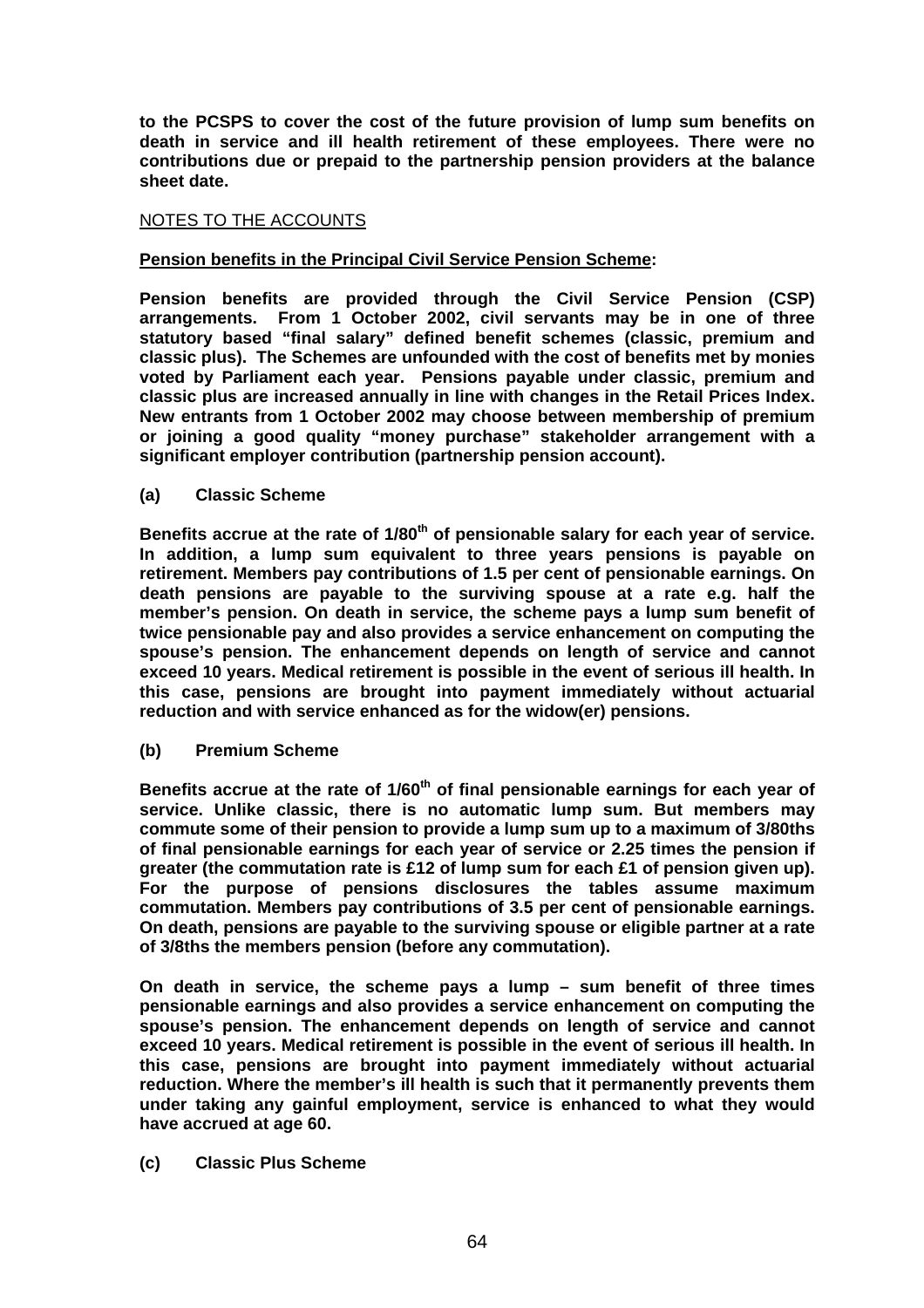**This is essentially a variation of premium, but with benefits in respect of service before 1 October 2002 calculated broadly as per classic.** 

**Pensions payable under classic, premium and classic plus are increased in line with the Retail Prices Index.** 

#### NOTES TO THE ACCOUNTS

#### **(d) Partnership Pension Account**

**This is a stakeholder-type arrangement where the employer pays a basic contribution of between 3% and 12.5 % (depending on the age of the member) into a stakeholder pension product. The employee does not have to contribute but where they do make contributions, these will be matched by the employer up to a limit of 3% (addition to the employers basic contribution). Employers also contribute a further 0.8% of pensionable salary to cover the cost of risk benefit cover (death in service and ill health retirement). The member may retire at any time between the ages 50 and 75 and use the accumulated fund purchase a pension. The member may choose to take up to 25% of the fund as a lump sum.**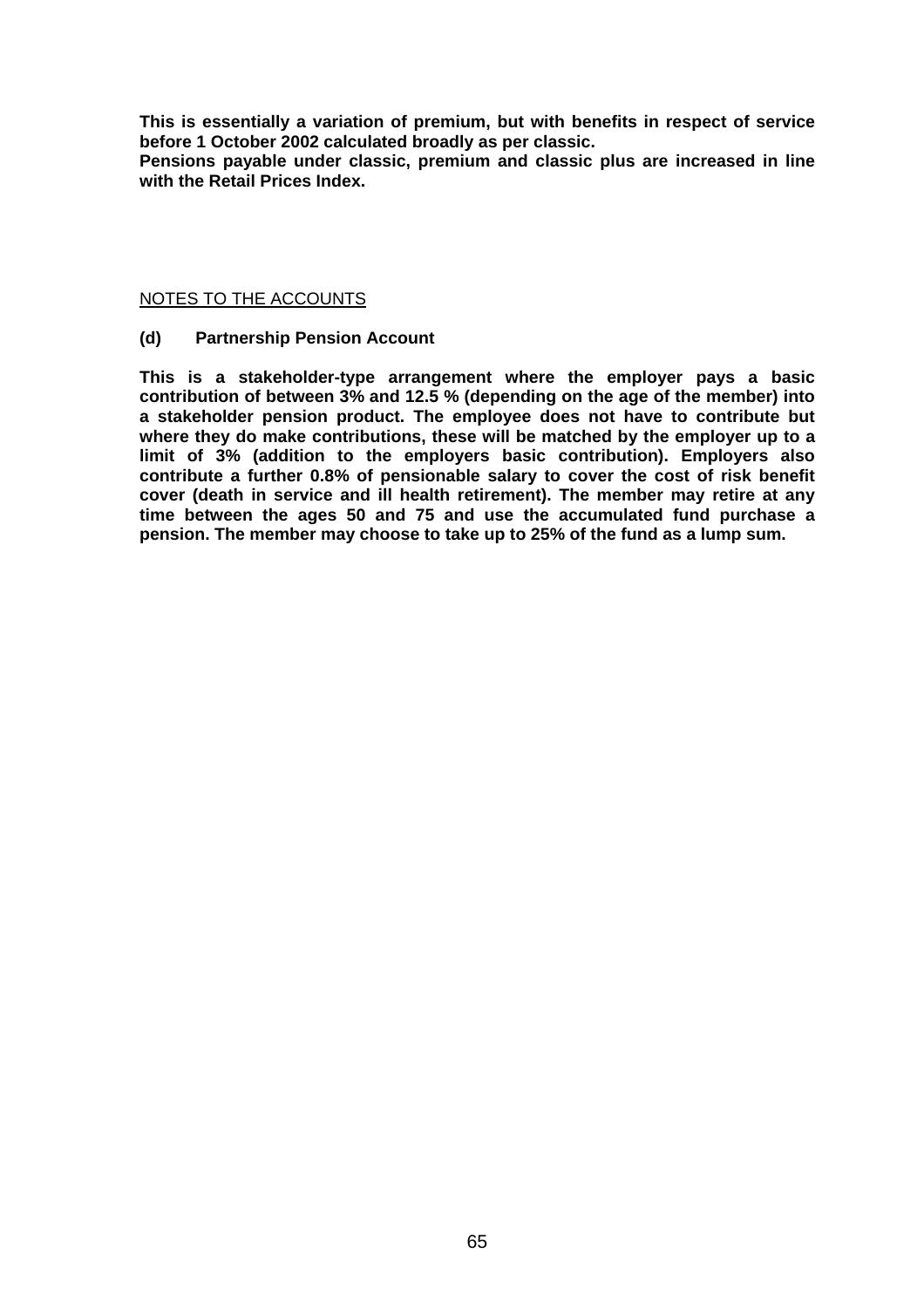## 6. SALARIES AND WAGES (Cont...)

#### (e) Average Staff Numbers

**The average number of staff, including all seconded staff, employed by the agency during the period was 335. In 2003 / 2004 there were 324, including all seconded, temporary, contracted and capital project staff but excluding staff seconded to HBRL.** 

|                                                              |      |       | Resources &<br>Corporate |             | Development &<br>Infrastructure |              | Economic<br>Inclusion &<br>Sustainability |             | Learning &<br><b>Skills</b> |             | <b>Business &amp;</b><br>International |              | Hastings     |          | <b>SEEDA Total</b> | <b>Offpat Total</b> |              |
|--------------------------------------------------------------|------|-------|--------------------------|-------------|---------------------------------|--------------|-------------------------------------------|-------------|-----------------------------|-------------|----------------------------------------|--------------|--------------|----------|--------------------|---------------------|--------------|
|                                                              | Year | 04-05 | 03-04                    | 04-05       | 03-04                           | $04 - 05$    | 03-04                                     | $04 - 05$   | 03-04                       | $04 - 05$   | 03-04                                  | 04-05        | 03-04        | 04-05    | 03-04              | 04-05               | 03-04        |
| Senior Managers                                              |      | 9     | 4                        | 6           | 5                               | $\mathbf{2}$ | 3                                         | 4           | 5                           | 6           | 6                                      | $\mathbf{2}$ | $\mathbf{2}$ | 29       | 25                 | 0                   | $\mathbf 0$  |
| Staff                                                        |      | 88    | 78                       | 52          | 42                              | 22           | 19                                        | 32          | 34                          | 51          | 49                                     | 14           | 9            | 259      | 231                | 0                   | $\mathbf{2}$ |
| Non permanent staff -<br>Agency / contractors /<br>secondees |      | 18    | 17                       | 2           | 5                               | 6            | 6                                         | 9           | 4                           | 16          | 35                                     | 10           | 10           | 61       | 77                 | $\mathbf{2}$        | $\mathbf{2}$ |
| Staff seconded to HBRL                                       |      | 0     | 0                        | 0           | 0                               | 0            | 0                                         | 0           | 0                           | 0           | 0                                      | $-14$        | -9           | $-14$    | -9                 | 0                   | 0            |
| Capitalised to SEEDA                                         |      | 0     | 0                        | $\mathbf 0$ | $\mathbf 0$                     | $\mathbf{0}$ | $\mathbf 0$                               | $\mathbf 0$ | $\mathbf 0$                 | $\mathbf 0$ | $\mathbf 0$                            | $\mathbf 0$  | $\mathbf{0}$ | $\bf{0}$ | $\bf{0}$           | $\bf{0}$            | 0            |
| balance sheet                                                |      |       |                          |             |                                 |              |                                           |             |                             |             |                                        |              |              |          |                    |                     |              |
| Total                                                        |      | 115   | 99                       | 60          | 53                              | 30           | 29                                        | 45          | 44                          | 73          | 90                                     | 12           | 12           | 335      | 324                | 2                   | 4            |

**The Office of Project Appraisal and Training (OFFPAT) is included for 2004/05 as SEEDA was appointed the accounting body for this period. The OFFPAT staff are not part of the established head count.** 

**Senior Managers include those staff on the Hay scale Senior Management/Professional banding A and B.** 

**75 members of staff received emoluments of more than £40,000 including the Chief Executives (In 2004 65 members). Senior executive**  salaries are agreed within a range approved by the DTI. At the 31<sup>st</sup> March 2005, no employees of SEEDA had received a loan from the **Agency, other than travel season ticket loans.**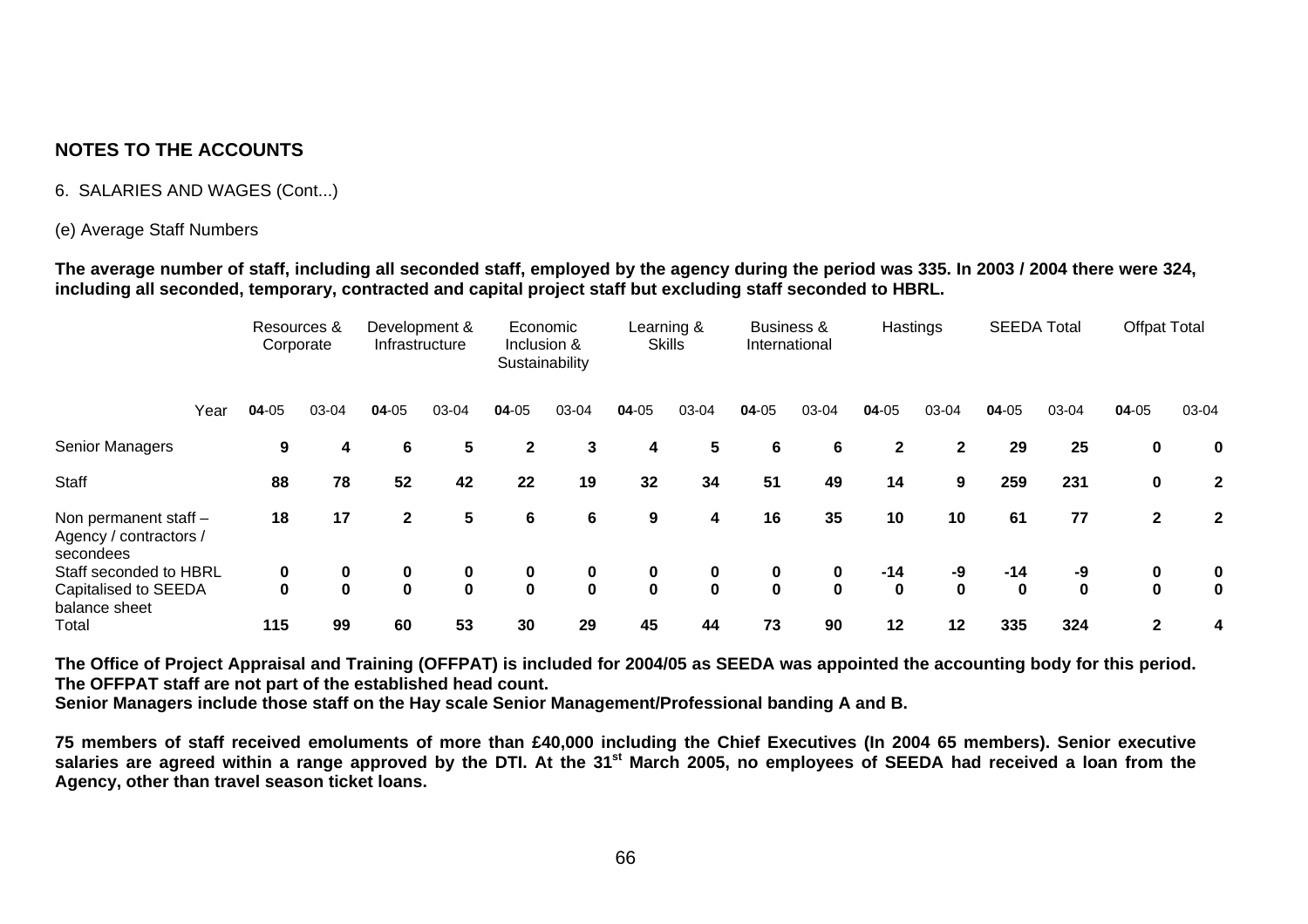#### 6(f) Seconded Staff

**Staff were seconded from the following organisations and reimbursed by the Agency during the accounting period:** 

|                                                          | 2005<br>No. of | 2005<br>£'000 | 2004<br>No. of | 2004<br>£'000 |
|----------------------------------------------------------|----------------|---------------|----------------|---------------|
|                                                          | <b>Staff</b>   |               | <b>Staff</b>   |               |
| <b>University of Surrey</b>                              | 0              | 0             | 1              | 6             |
| <b>Arts Council</b>                                      | 1              | 9             | 1              | 23            |
| <b>City Life</b>                                         | 0              | 0             | 1              | 16            |
| <b>Siemens Communications</b>                            | 1              | 109           | 1              | 106           |
| <b>Office of the Deputy Prime Minister</b>               | $\overline{2}$ | 50            | 1              | 37            |
| <b>Department of Transport</b>                           | 1              | 71            | 1              | 94            |
| <b>GVA Grimley</b>                                       | 0              | $\bf{0}$      | 1              | 17            |
| <b>Government Office</b>                                 | $\overline{2}$ | 23            | 1              | 36            |
| <b>Oxford Brooks University</b>                          | 0              | $\bf{0}$      | 1              | 17            |
| <b>Sport England</b>                                     | 1              | 13            | 1              | 3             |
| Department of Trade and Industry                         | 4              | 200           | 3              | 222           |
| <b>South West England Development Agency</b><br>(OFFPAT) | 1              | 47            | 1              | 23            |
| <b>English Nature</b>                                    | 0              | 0             | 1              | 2             |
| <b>GJA Communications</b>                                | 0              | 0             | 1              | 32            |
| <b>Advantage West Midlands (OFFPAT)</b>                  | 1              | 69            | 1              | 30            |
| <b>Job Centre Plus</b>                                   | 0              | 0             | 3              | 23            |
| <b>RAISE</b>                                             | 0              | 0             | 1              | 14            |
| <b>Hastings Borough Council</b>                          | $\mathbf{2}$   | 153           | 4              | 275           |
| <b>Business Link</b>                                     | 1              | 46            | 1              | 39            |
| <b>Cranfield University</b>                              | 0              | 0             | 1              | 18            |
| <b>DSTL Finance</b>                                      | 1              | 91            | 0              | 0             |
| <b>Business in the Community</b>                         | 1              | 24            | $\bf{0}$       | 0             |
| <b>Business Link Wessex</b>                              | 1              | 46            | 0              | 0             |
| <b>Sussex Enterprise</b>                                 | 1              | 21            | 0              | 0             |
| <b>CCLRC</b>                                             | 1              | 55            | 0              | 0             |
| <b>Asian Health Authority</b>                            | 1              | 18            | 0              | 0             |
| <b>Oxbridge Bio</b>                                      | 1              | 10            | <sup>0</sup>   | 0             |
| <b>Psynapse</b>                                          | 1              | 8             | $\bf{0}$       | 0             |
| <b>Mike Evans Services</b>                               | 1              | 23            | 0              | 0             |
| <b>University of Oxford</b>                              | 1              | 12            | 0              | 0             |
| <b>University of Reading</b>                             | 1              | 20            | $\mathbf 0$    | 0             |
|                                                          | 28             | 1,118         | 27             | 1,033         |

**The cost of Marianne Neville – Rolfe and Charlotte Dixon, seconded from the DTI and the Department of Transport are included above but are also disclosed in note 6 (c) and are included in temporary staff in note 6 (e).**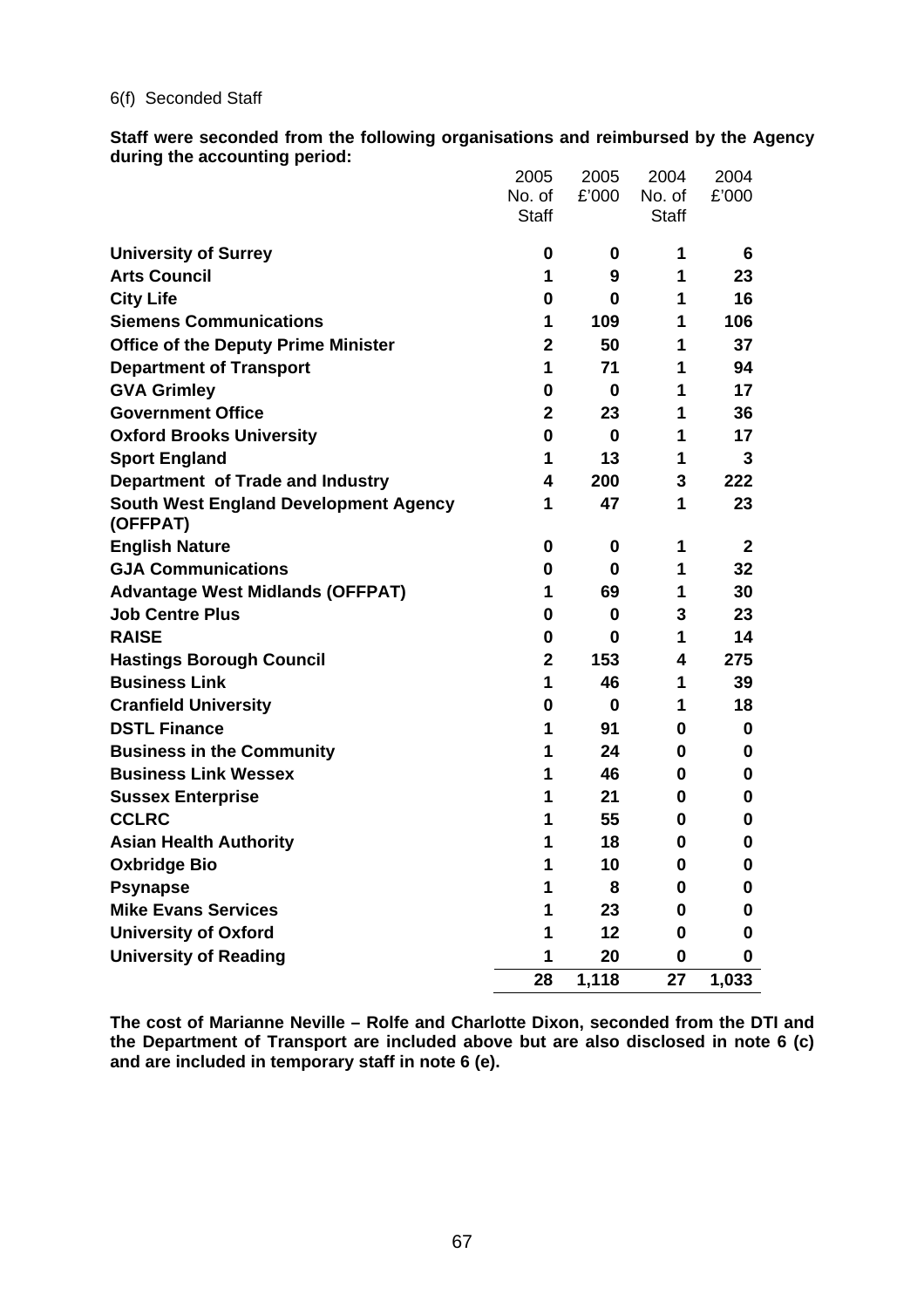## 7. OTHER ADMINISTRATIVE COSTS

|                                       | 2005  | 2004  |
|---------------------------------------|-------|-------|
|                                       | £'000 | £'000 |
| <b>Travel and subsistence</b>         | 919   | 1,101 |
| Other staff costs                     | 552   | 809   |
| <b>Office and rent expenses</b>       | 2,951 | 2,673 |
| <b>Publications, events and media</b> | 938   | 777   |
| <b>Professional fees</b>              | 481   | 618   |
| <b>IT and communication</b>           | 541   | 667   |
| <b>Subsidiary company expenditure</b> | 150   | 101   |
|                                       | 6,532 | 6,746 |

**Administration costs above, excludes expenditure directly related to specific projects and reflects only central management costs.** 

## 8. INTEREST RECEIVABLE

|                                                                                                                                                                             | 2005<br>£'000          | 2004<br>£'000      |
|-----------------------------------------------------------------------------------------------------------------------------------------------------------------------------|------------------------|--------------------|
| <b>Bank Interest</b><br><b>Interest on rural loans</b><br>Share of interest – subsidiary companies                                                                          | 471<br>27<br>103       | 348<br>31<br>1     |
|                                                                                                                                                                             | 602                    | 380                |
| Share of net interest – joint ventures and associates                                                                                                                       | 2                      | 0                  |
|                                                                                                                                                                             | 604                    | 380                |
| 9.TAXATION                                                                                                                                                                  |                        |                    |
|                                                                                                                                                                             | 2005                   | 2004               |
|                                                                                                                                                                             | £'000                  | £'000              |
| <b>Current year taxation charges</b><br>Under provision in previous year<br>Share of taxation charge of joint ventures and associates<br>Released to income and expenditure | (27)<br>0<br>21<br>(6) | 6<br>0<br>16<br>22 |
| There is no deferred tax liability for 2004 / 2005                                                                                                                          |                        |                    |
| <b>10. OPERATING DEFICIT</b>                                                                                                                                                |                        |                    |
| Operating deficit has been arrived at after charging                                                                                                                        | 2005<br>£'000          | 2004<br>£'000      |
| Auditor's remuneration - audit fee                                                                                                                                          | 50                     | 48                 |
| Auditors remuneration - other fees                                                                                                                                          | 0                      | 0                  |
| Operating lease charge – plant and machinery (cars / office<br>equipment)                                                                                                   | 227                    | 205                |
| Operating lease charge - other (office accommodation)<br><b>Depreciation</b>                                                                                                | 1,590<br>993           | 1,337<br>773       |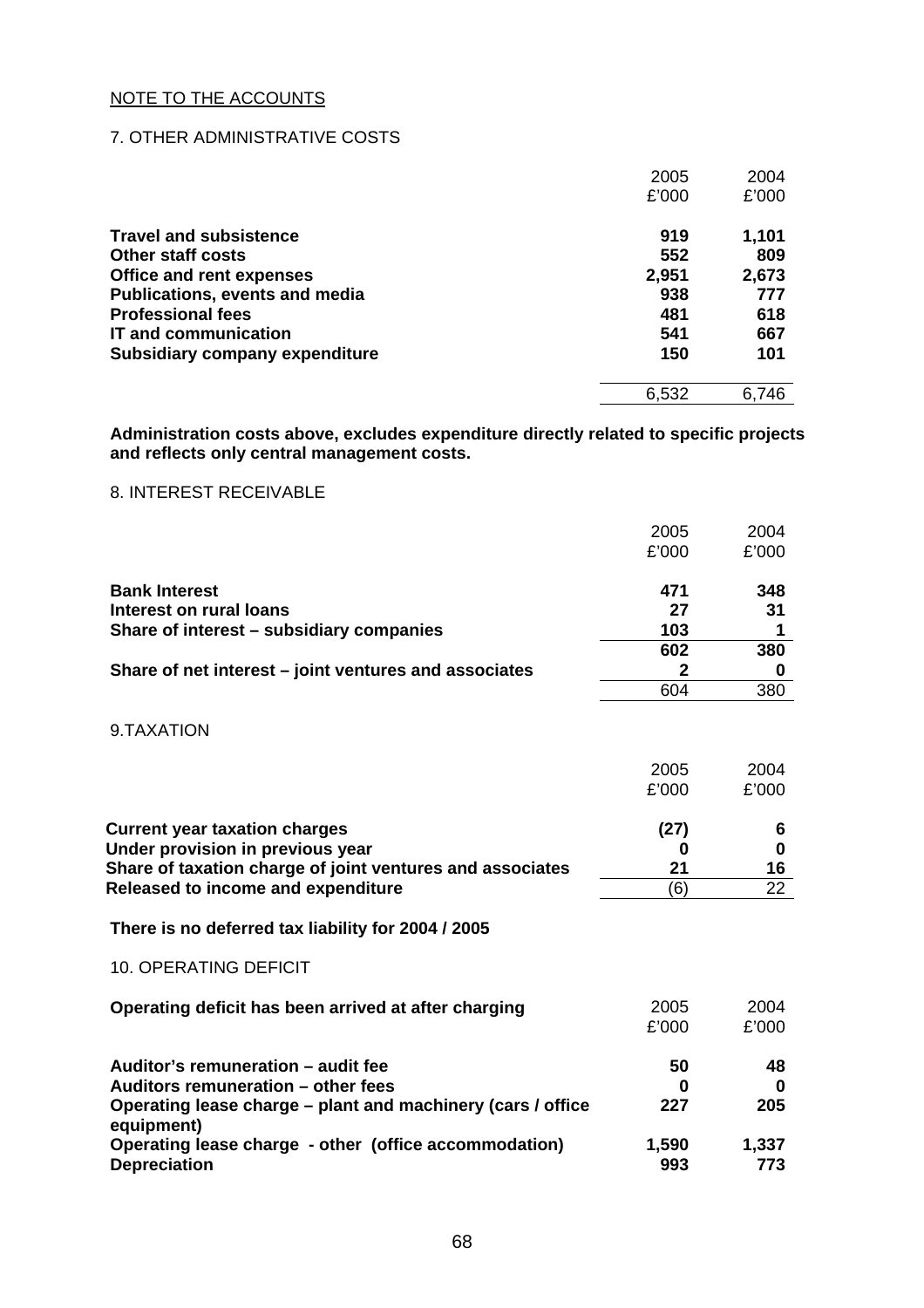#### 11. Intangible Assets

| Intangible Assets                                                                   | 2005<br>£'000 |
|-------------------------------------------------------------------------------------|---------------|
| Cost or Valuation                                                                   |               |
| <b>At 31 March 2004</b>                                                             | 12            |
| <b>Additions in year</b>                                                            | 0             |
| Disposals in year                                                                   | 0             |
| At 31 March 2005                                                                    | $12 \,$       |
| Amortisation<br><b>At 31 March 2004</b><br>Amortisation in year<br>At 31 March 2004 | 4<br>4<br>8   |
|                                                                                     |               |
| Net book value at 31 March 2005                                                     | 4             |
| Net book value at 31 March 2004                                                     | 8             |

#### 12. Tangible Operating Assets

|                                                  | Information<br>Technology<br>£'000 | Infrastructure<br>Assets<br>£'000 | Plant and<br>Machinery<br>£'000 | Total<br>£'000 |
|--------------------------------------------------|------------------------------------|-----------------------------------|---------------------------------|----------------|
| Cost or valuation                                |                                    |                                   |                                 |                |
| At 31 <sup>st</sup> March 2004                   | 2,143                              | 1,260                             | 894                             | 4,297          |
| <b>Additions in year</b>                         | 191                                | 186                               | 68                              | 445            |
| <b>Disposals</b>                                 | (37)                               | 0                                 | 0                               | (37)           |
| At 31 <sup>st</sup> March 2005                   | 2,297                              | 1,446                             | 962                             | 4,705          |
| Depreciation                                     |                                    |                                   |                                 |                |
| At 31 <sup>st</sup> March 2004                   | 608                                | 762                               | 558                             | 1,928          |
| Depreciation in year                             | 691                                | 190                               | 108                             | 989            |
| On disposals                                     | (36)                               | 0                                 | 0                               | (36)           |
| At 31 <sup>st</sup> March 2005                   | 1,263                              | 952                               | 666                             | 2,881          |
| Net book value at 31 <sup>st</sup><br>March 2005 | 1,034                              | 494                               | 295                             | 1,823          |
| Net book value at 31 <sup>st</sup><br>March 2004 | 1,535                              | 498                               | 336                             | 2,369          |

**Fixed operating assets are capitalised at their cost of acquisition and installation as current cost adjustments are immaterial. The replacement value of the assets is not materially different from the above values.** 

# **NOTE TO THE ACCOUNTS**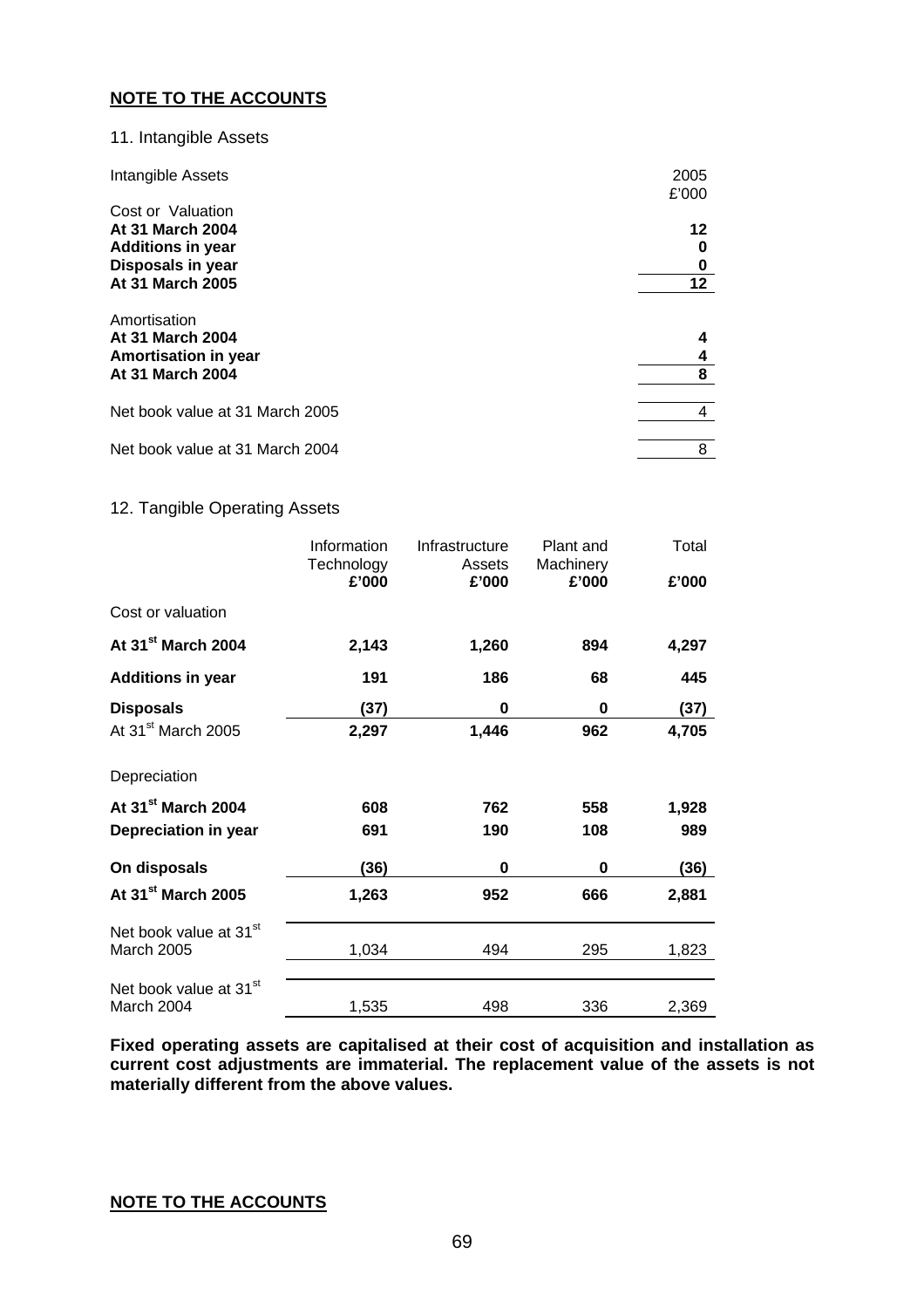| Name of Undertaking                                             | Interest   | <b>Class of Shares</b>                             | Value         | Nature of<br><b>Business</b>                                              | SEEDA's<br>share of<br><b>Distributable</b><br><b>Reserves</b><br>(000) |
|-----------------------------------------------------------------|------------|----------------------------------------------------|---------------|---------------------------------------------------------------------------|-------------------------------------------------------------------------|
| Companies limited by shares                                     |            |                                                    |               |                                                                           |                                                                         |
| <b>Chatham Maritime F5</b><br><b>Development Ltd</b>            | 100%       | <b>Ordinary Share £1</b>                           | £1            | <b>Dormant</b>                                                            |                                                                         |
| <b>Chatham Maritime F5</b>                                      | 100%       | <b>Ordinary Share £1</b>                           | £1            | <b>Dormant</b>                                                            |                                                                         |
| <b>Construction Ltd</b>                                         |            |                                                    |               |                                                                           |                                                                         |
| <b>Chatham Maritime Limited</b>                                 | 100%       | <b>Ordinary Share £1</b>                           | £100          | <b>Dormant</b>                                                            |                                                                         |
| <b>English Estates (Chatham) Ltd</b>                            | 100%       | <b>Ordinary Share £1</b>                           | £100          | <b>Dormant</b>                                                            |                                                                         |
| <b>Ryde Business Park</b><br><b>Management Co Ltd</b>           | 100%       | <b>Ordinary Share £1</b>                           | £2            | <b>Property</b><br><b>Managemen</b>                                       | $£5 - 2005$<br>$£6 - 2004$                                              |
| <b>Countryside Maritime Ltd (CML)</b>                           | 50%<br>75% | <b>Ordinary Share £1</b><br><b>Income Share 5p</b> | £4,950<br>£74 | t<br><b>Joint</b><br><b>Venture</b><br><b>Property</b><br>Developmen<br>t | £324-2005<br>£372 - 2004                                                |
| Companies limited by<br>guarantee                               |            |                                                    |               |                                                                           |                                                                         |
| <b>South East Regional</b><br><b>Investment Ltd</b>             | 100%       | Nil - Limited by<br><b>Guarantee</b>               | 0             | <b>Dormant</b>                                                            |                                                                         |
| <b>East Kent Spatial Development</b><br>Co Ltd                  | 80%        | Nil - Limited by<br><b>Guarantee</b>               | $\mathbf 0$   | Regen. of<br>Thanet &<br><b>Dover</b>                                     | £2,514 - 2005<br>$£77 - 2004$                                           |
| <b>Finance South East Ltd</b>                                   | 50%        | Nil - Limited by<br>Guarantee                      | 0             | <b>Venture</b><br><b>Capital</b><br>Managemen                             | $£19 - 2005$<br>$£8 - 2004$                                             |
| <b>Hastings and Bexhill</b><br><b>Renaissance Ltd</b>           | 80%        | Nil - Limited by<br>Guarantee                      | 0             | Regen. Of<br>Hastings &<br><b>Bexhill</b>                                 | $£2 - 2005$<br>£nil - 2004                                              |
| Delivery 2031 Ltd                                               | 20%        | Nil - Limited by<br><b>Guarantee</b>               | 0             | Regen. Of<br><b>Aylesbury</b><br>Vale                                     |                                                                         |
| Limited liability partnership                                   |            |                                                    |               |                                                                           |                                                                         |
| <b>South East Regional</b><br><b>Aggregation Body LLP (RAB)</b> | 50%        | Nil - Limited<br>liability Partnership             | 0             | <b>Broadband</b><br><b>Aggregation</b>                                    |                                                                         |

## 13a. INVESTMENTS IN SUBSIDIARIES, ASSOCIATES AND JOINT VENTURES

**Members of SEEDA staff who are appointed Directors of the above companies receive no additional remuneration.** 

- **The Chatham Maritime Development and Construction companies exist to protect the Enterprise Zone status of the Chatham Estate. These companies are dormant.**
- **Chatham Maritime Ltd and English Estates (Chatham) Ltd were originally set up by English Partnerships to protect the Chatham name for future marketing of the site. These companies are dormant.**
- **Ryde Business Park Management Co Ltd is a subsidiary undertaking. It has no assets and collects rental and service income from tenants of the business park.**
- **Countryside Maritime Ltd (CML) is a joint venture with Countryside Properties PLC to build houses on St Mary's Island, Chatham.**
- **South East Regional Investment Ltd is a dormant company. Originally it was the investment agency for the South East.**
- **East Kent Spatial Development is a subsidiary undertaking, the other participants are three Kent local authorities.**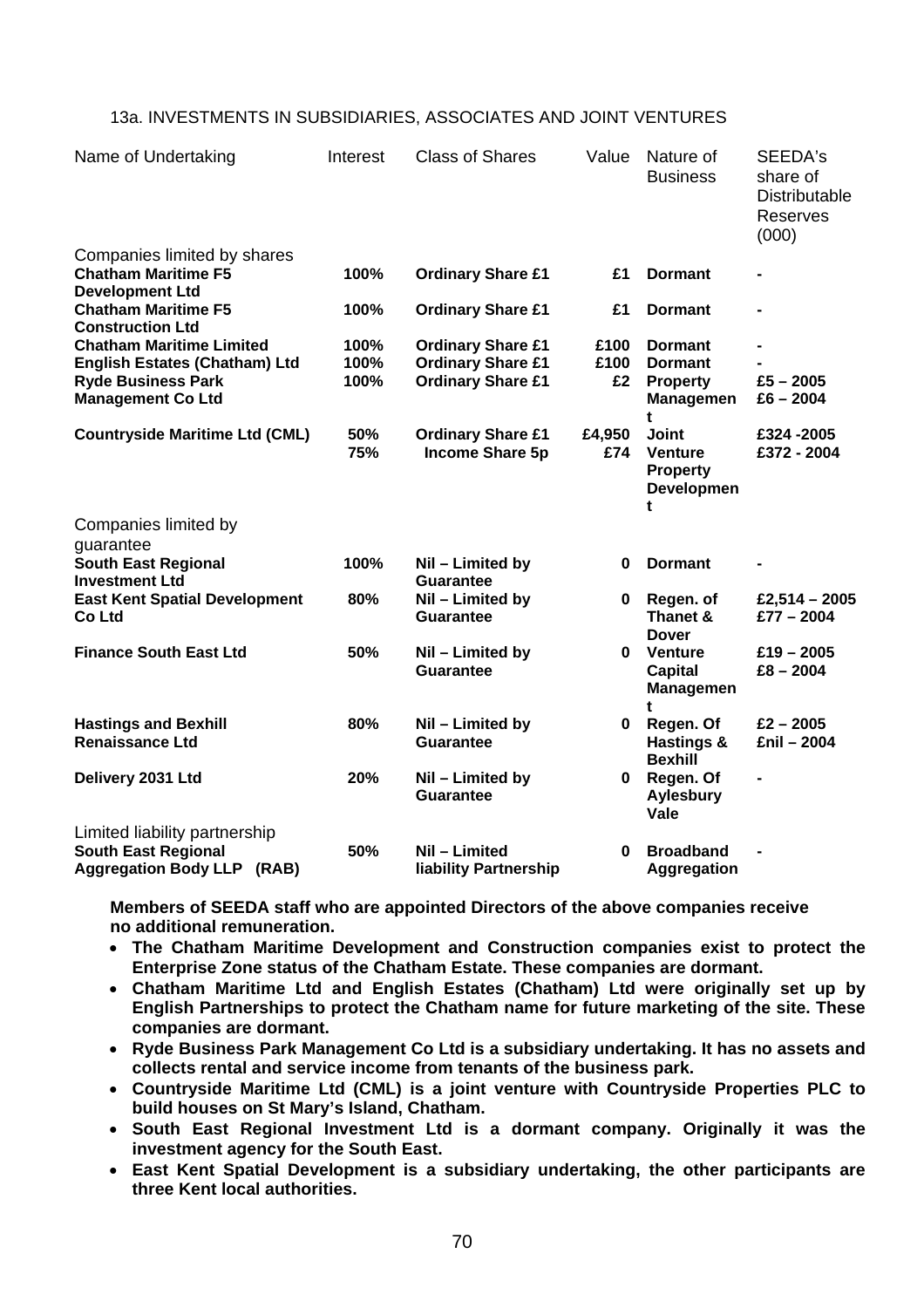• **Finance South East is a joint venture with Business Link Wessex. The management structure of the company allows for it to be considered as an associate undertaking.** 

#### NOTES TO THE ACCOUNTS

- **Hastings and Bexhill Renaissance Ltd is a regeneration company with the East Sussex County Council, Rother District Council and Hastings Borough Council. Other members have been invited to join the company.**
- **Delivery 2031 Ltd has recently been formed with DTI consent in response to the Government's Sustainability Plan for the Aylesbury Vale area. In addition to SEEDA, members of the company include Buckinghamshire County Council, Aylesbury Vale District Council, English Partnerships and the Vale of Aylesbury Primary Care Trust (NHS). Delivery 2031 Ltd did not trade during 2004/05.**
- **South East Regional Aggregation Body is a partnership with the DTI. The body was given a loan of £640,000 during 2003/04 with DTI approval. The loan has been written off during 2004/05 with DTI approval and additional funding, the body ceased trading at the end of December 2004.**

13b. AGENCY INVESTMENT IN SUBSIDIARIES, JOINT VENTURES AND ASSOCIATES

|                        | 2005<br>£'000 | 2004<br>£'000 |
|------------------------|---------------|---------------|
| <b>Opening balance</b> | C             | C             |
| Closing balance        | b             | G             |

**Shares in special purpose entities are stated at cost** 

**The results for the year and accumulated reserves for the subsidiary companies are** 

- **Ryde Business Park Management Co Ltd Deficit £511 Reserves £5,419**
- **East Kent Spatial Development Co Ltd**  Surplus on ordinary activities £ nil **Reserves £3,143,290**

13c. GROUP INTEREST IN JOINT VENTURES AND ASSOCIATES**:** 

|                                          | Joint     | Associates | Total |
|------------------------------------------|-----------|------------|-------|
|                                          | Ventures£ |            |       |
|                                          | '000      | £'000      | £'000 |
| <b>Opening balance</b>                   | 377       |            | 384   |
| Agency share of retained profit / (loss) | (48)      | 12         | (35)  |
| <b>Closing balance</b>                   | 329       | 19         | 348   |

**Shares owned by the Group in joint ventures and associated undertakings are unlisted** 

• Joint Ventures**.** 

**The Groups share of operating profits of joint ventures included in the Income and Expenditure Account is as follows:**   $2.22$ 2004

| 2005  | 2004   |
|-------|--------|
| £'000 | £'000  |
| 3.789 | 11.985 |
| 3.857 | 12.039 |
|       |        |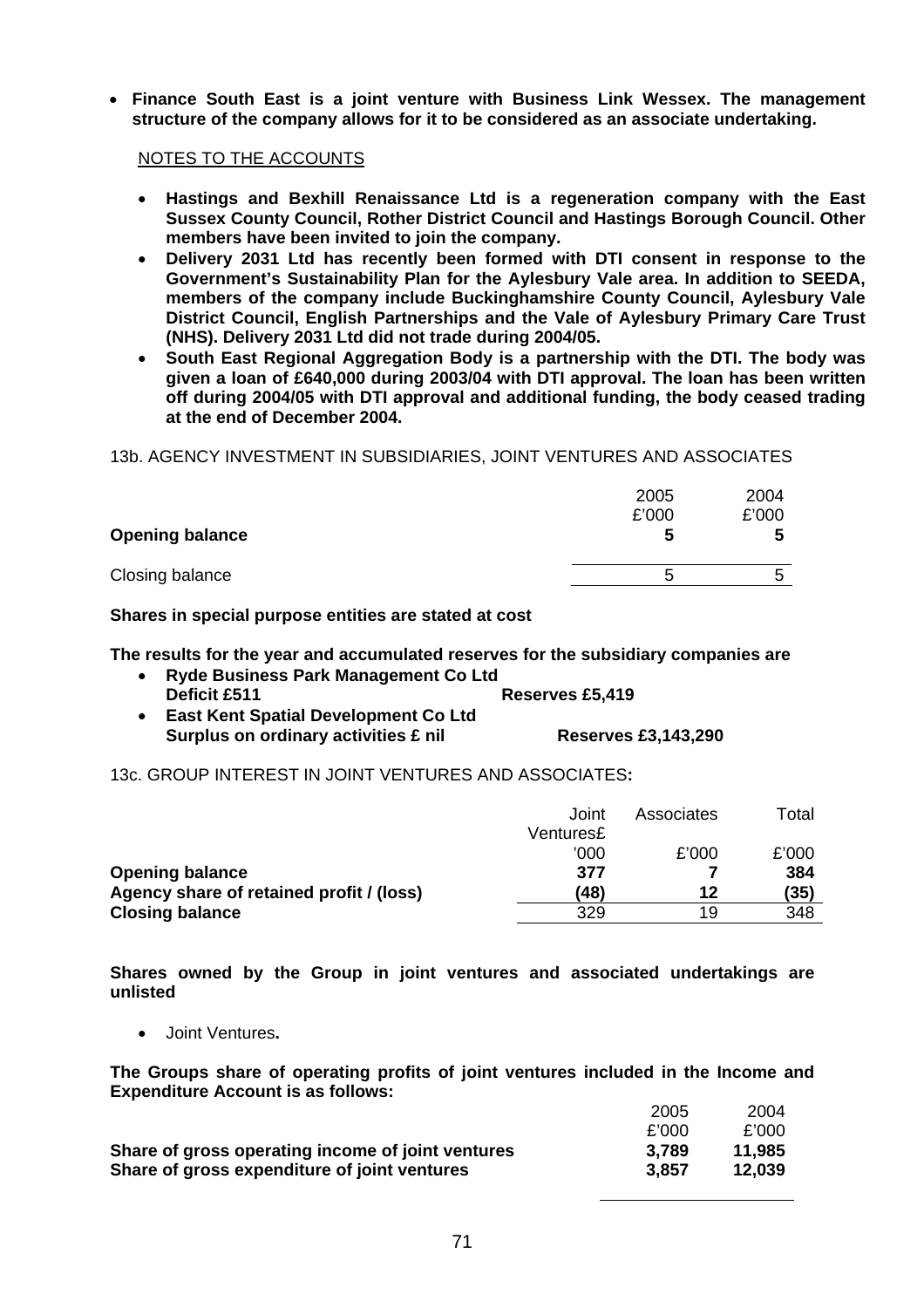#### **NOTE TO THE ACCOUNTS**

**The Group's share of the gross assets and liabilities of its joint ventures was as follows:** 

|                                                 | 2005  | 2004   |
|-------------------------------------------------|-------|--------|
|                                                 | £'000 | £'000  |
| <b>Share of fixed assets</b>                    | 0     | 0      |
| <b>Share of current assets</b>                  | 8,685 | 10,046 |
| Share of gross assets                           | 8,685 | 10,046 |
| Share of creditors due within one year          | 5,051 | 6,443  |
| Share of creditors due after more than one year | 3,305 | 3,226  |
| <b>Share of gross liabilities</b>               | 8,356 | 9,670  |
| <b>Share of net assets</b>                      | 329   | 377    |
|                                                 |       |        |

**The following are SEEDA's share of the un-audited results for 2004/05 of the joint venture CML. These figures are based on the agreed control-sharing ratio which is 50/50 for turnover, assets and liabilities whilst taxation and profit/loss are based on SEEDA'S entitlement of two thirds.** 

| <b>Turnover</b>             | £3,788,750 Fixed assets                   | Nil        |
|-----------------------------|-------------------------------------------|------------|
| <b>Loss before taxation</b> | £68,206 Current assets                    | £8,684,662 |
| <b>Taxation</b>             | £20,662 Liabilities within one<br>vear    | £5,050,758 |
| Loss after taxation         | £47,544 Liabilities due after one<br>vear | £3,304,976 |

• **Associates** 

**The Groups share of operating profits of associates included in the Income and Expenditure Account is as follows:** 

|                                                | 2005  | 2004  |
|------------------------------------------------|-------|-------|
|                                                | £'000 | £'000 |
| Share of operating profit / loss in associates |       |       |

**The following are SEEDA's share of the results of associate companies;** 

| • Hastings and Bexhill Renaissance Ltd (HBRL) |                                           |            |
|-----------------------------------------------|-------------------------------------------|------------|
| <b>Turnover</b>                               | £6,492,654 Fixed assets                   | £8,415,676 |
| <b>Profit before taxation</b>                 | £51,787 Current assets                    | £2,386,553 |
| <b>Taxation</b>                               | £11,460 Liabilities within one<br>vear    | £2,346,226 |
| <b>Profit after taxation</b>                  | £40,327 Liabilities due after one<br>year | £Nil       |

**The above figures have been adjusted for consolidation within the Group financial statements to ensure consistency of accounting policies. After the consolidation adjustment the figures for HBRL show a £2,000 profit and nil assets / liabilities. The HBRL memorandum and articles of association fundamentally restrict the degree of influence that SEEDA exerts over the operations and strategy of HBRL. It is the Directors' opinion that SEEDA does not control HBRL. In the consolidated financial statements SEEDA has equity accounted for HBRL in accordance with FRS2. SEEDA owed HBRL grant funding of £1,858,000 at year end, whilst HBRL owed SEEDA £631,000 being part of the acquisition cost of one site.**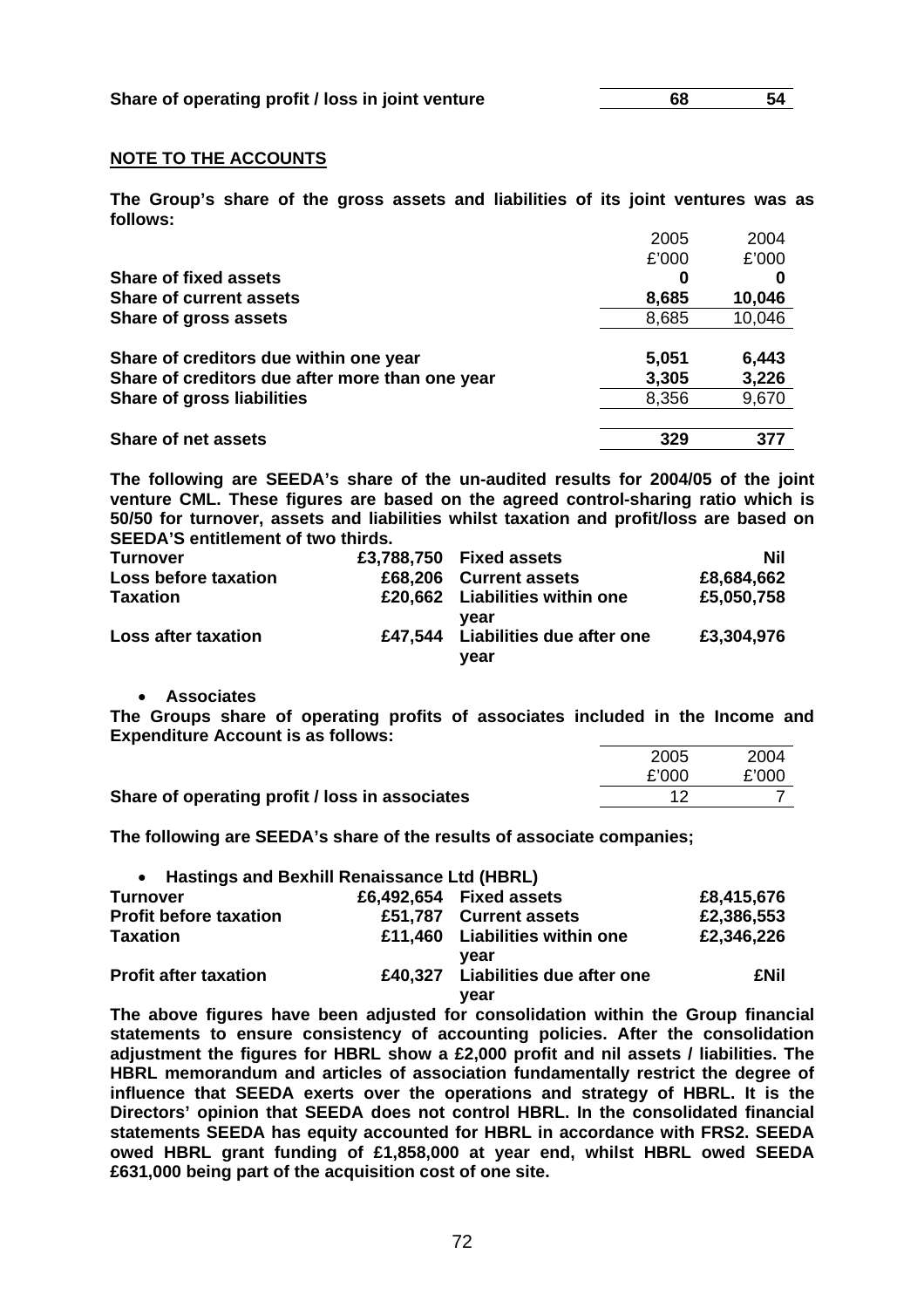| <b>Finance South East</b>                  |        |                            |         |
|--------------------------------------------|--------|----------------------------|---------|
| <b>Turnover</b>                            |        | £473,755 Fixed assets      | £12,709 |
| <b>Profit before taxation</b>              |        | £9,509 Current assets      | £23,334 |
| <b>Taxation</b>                            |        | Nil Liabilities within one | £18,912 |
|                                            |        | year                       |         |
| <b>Profit after taxation</b>               | £9,509 | Liabilities due after one  | Nil     |
|                                            |        | year                       |         |
| <b>NOTE TO THE ACCOUNTS</b>                |        |                            |         |
| <b>14. GROUP DEBTORS</b>                   |        |                            |         |
| Debtors due within one year                |        | 2005                       | 2004    |
|                                            |        | £'000                      | £'000   |
| <b>Trade debtors</b>                       |        | 30,594                     | 6,788   |
| <b>Other debtors</b>                       |        | 4                          | 0       |
| Value added tax                            |        | 3,129                      | 1,420   |
| <b>Taxation recoverable</b>                |        | $\mathbf{2}$               | 4       |
| <b>Payments on account</b>                 |        | 2,299                      | 175     |
| <b>Prepayments</b>                         |        | 320                        | 562     |
| <b>Prepayment - Chatham Maritime Trust</b> |        | 343                        | 343     |
| European grant (ESF)                       |        | O                          | 54      |
|                                            |        | 36,691                     | 9,346   |

**Trade debtors for 2005 shown above; include £1,121,000 for subsidiary companies (£100,000 for 2004)** 

| Debtors due over one year                                         | 2005  | 2004  |
|-------------------------------------------------------------------|-------|-------|
|                                                                   | £'000 | £'000 |
| Loan - RAB                                                        | 0     | 640   |
| Disposal proceeds held by Joint Venture (owed to<br><b>SEEDA)</b> | 3,629 | 3,405 |
| <b>Prepayment – Chatham Maritime Trust</b>                        | 2,053 | 2,395 |
|                                                                   | 5,682 | 6,440 |

The prepayment was made to Chatham Maritime Trust in March 2002 (and increased in March 2004) to extinguish SEEDA's service charge liability in respect of certain plots on the Chatham estate (South of the basin) in perpetuity. The amount is being released over 10 years.

Debtors – Intra-government balances

| Debtors due within one year                         | 2005   | 2004  |
|-----------------------------------------------------|--------|-------|
|                                                     | £'000  | £'000 |
| Balances with other central government bodies       | 23,985 | 5,190 |
| <b>Balances with local authorities</b>              | 3,780  | 2,568 |
| <b>Balances with NHS organisations</b>              | O      |       |
| Balances with public corporations and trading funds | 0      |       |
| Balances with bodies external to government         | 8,926  | 1,588 |
|                                                     | 36,691 | 9,346 |
|                                                     |        |       |
| Debtors due over one year                           | 2005   | 2004  |
|                                                     | £'000  | £'000 |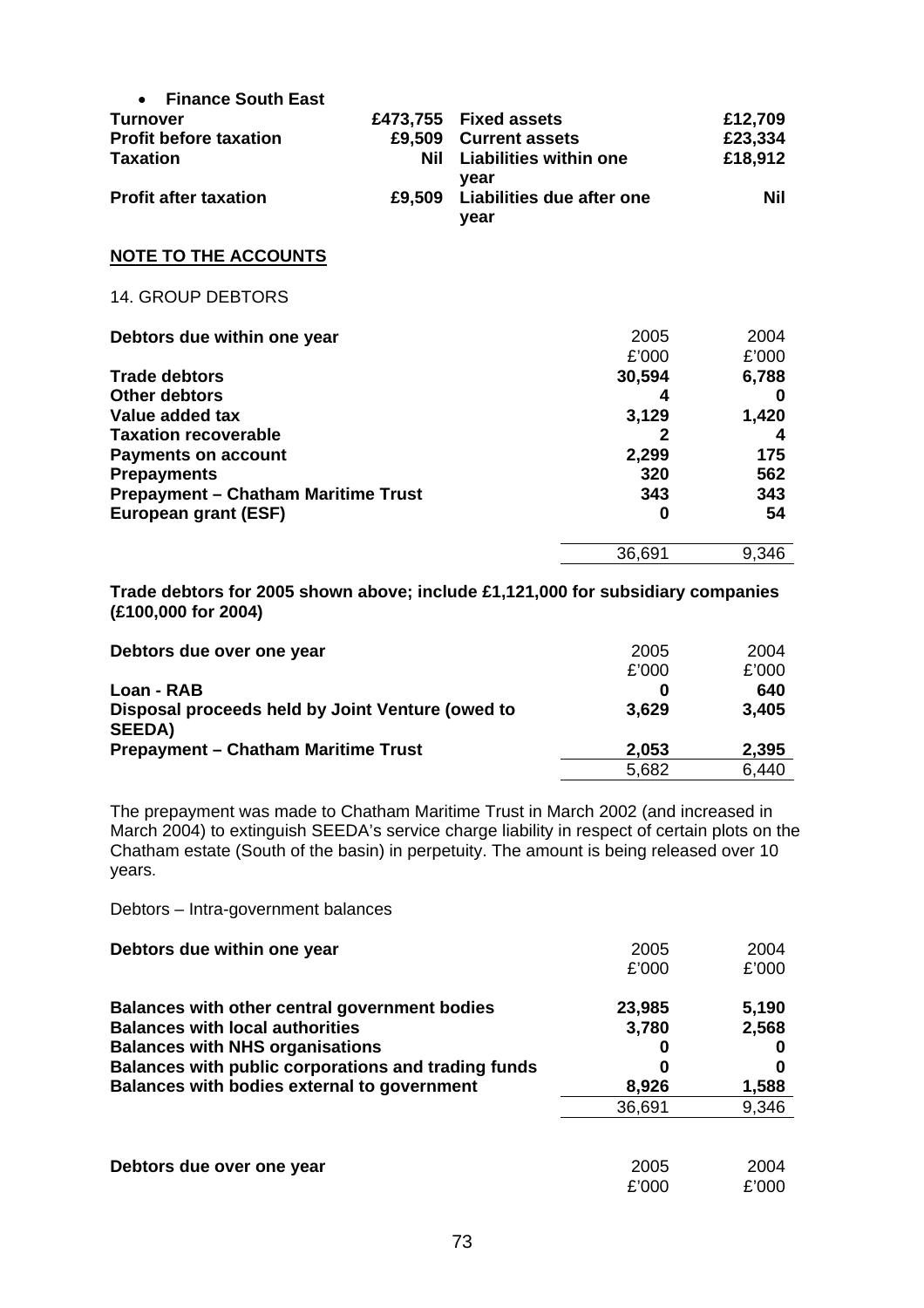| Balances with other central government bodies<br><b>Balances with local authorities</b><br><b>Balances with NHS organisations</b><br>Balances with public corporations and trading funds<br>Balances with bodies external to government | 0<br>0<br>0<br>0<br>5,682<br>5,682                                      | 0<br>0<br>0<br>0<br>6,440<br>6,440                                      |
|-----------------------------------------------------------------------------------------------------------------------------------------------------------------------------------------------------------------------------------------|-------------------------------------------------------------------------|-------------------------------------------------------------------------|
| <b>NOTE TO THE ACCOUNTS</b>                                                                                                                                                                                                             |                                                                         |                                                                         |
| <b>15. GROUP CREDITORS</b>                                                                                                                                                                                                              |                                                                         |                                                                         |
| Amounts falling due within one year                                                                                                                                                                                                     | 2005<br>£'000                                                           | 2004<br>£'000                                                           |
| <b>Trade creditors</b><br><b>Other creditors</b><br><b>Taxation - PAYE</b><br><b>Social security</b><br><b>Payments on account</b><br><b>Office lease</b><br><b>Grant in aid creditor - DTI</b><br><b>Coal grant creditor</b>           | 28,654<br>467<br>164<br>118<br>507<br>1,162<br>5,773<br>1,192<br>38,037 | 11,589<br>798<br>152<br>112<br>135<br>1,278<br>3,101<br>1,263<br>18,428 |

**Trade creditors for 2005 shown above; include £45,000 for subsidiary companies (£39,000 for 2004)** 

| Amounts falling due after one year         | 2005<br>£'000 | 2004<br>£'000 |
|--------------------------------------------|---------------|---------------|
| Development Asset – deferred consideration | 7.005         | 6.765         |

**This relates to a payment of £7,500,000 due on 31st March 2007, which has been discounted at the UK Treasury rate of 3.5% over 3 years. The amount relates to a site acquisition with deferred payment arrangements.** 

Creditors – Intra-government balances

| Creditors due within one year                                                                                                                                                                                                           | 2005<br>£'000                  | 2004<br>£'000            |
|-----------------------------------------------------------------------------------------------------------------------------------------------------------------------------------------------------------------------------------------|--------------------------------|--------------------------|
| Balances with other central government bodies<br><b>Balances with local authorities</b><br><b>Balances with NHS organisations</b><br>Balances with public corporations and trading funds<br>Balances with bodies external to government | 8,014<br>9,158<br>30<br>20,835 | 4,914<br>2,967<br>10,547 |
|                                                                                                                                                                                                                                         | 38,037                         | 18,428                   |
| Creditors due over one year                                                                                                                                                                                                             | 2005<br>£'000                  | 2004<br>£'000            |
| Balances with other central government bodies                                                                                                                                                                                           | 0                              | 0                        |
| <b>Balances with local authorities</b><br><b>Balances with NHS organisations</b>                                                                                                                                                        | 0                              |                          |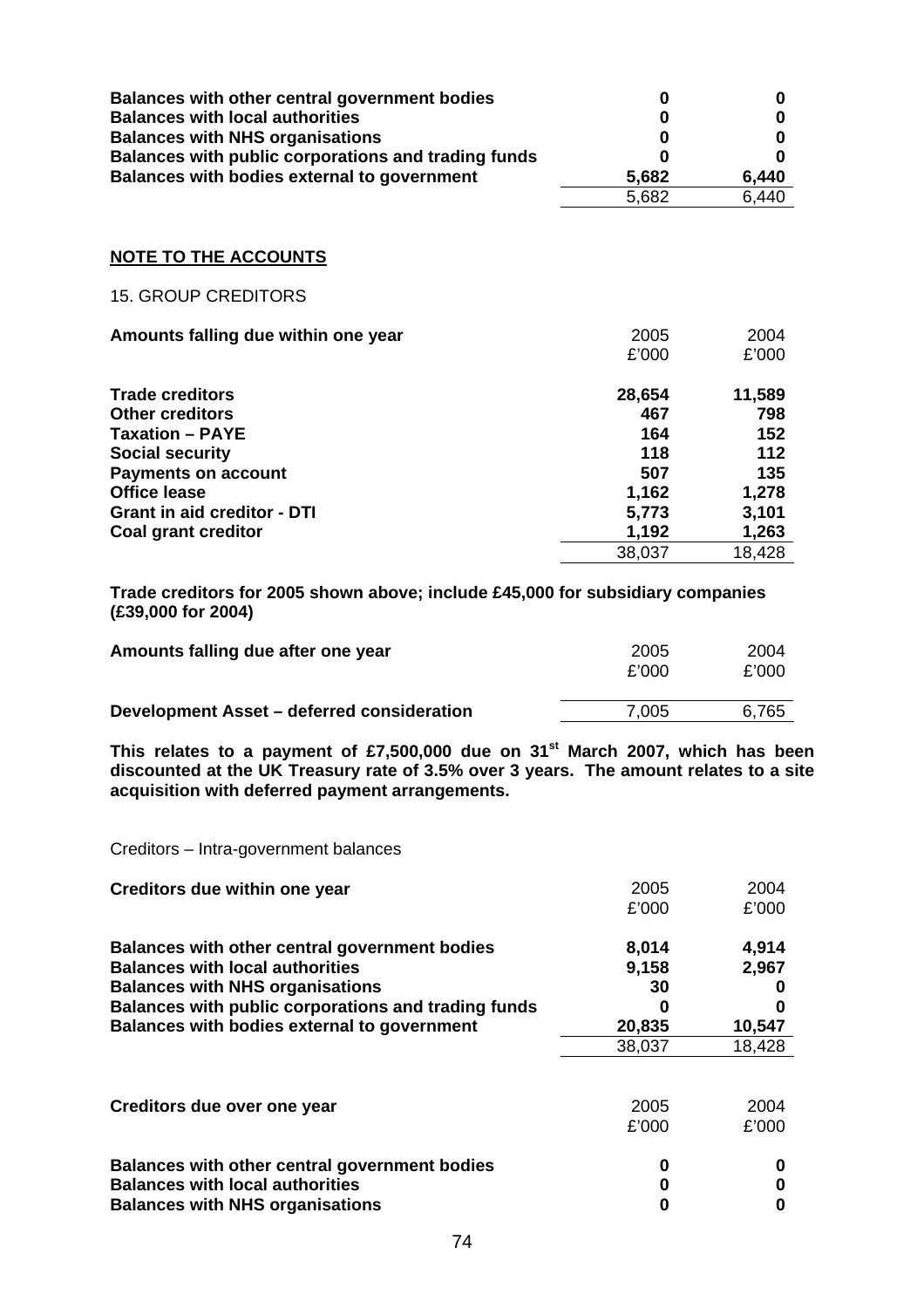| Balances with public corporations and trading funds |       |       |
|-----------------------------------------------------|-------|-------|
| Balances with bodies external to government         | 7,005 | 6,765 |
|                                                     | 7.005 | 6.765 |

## NOTE TO THE ACCOUNTS

# *16. NON GRANT INCOME*

|                           | 2005  | 2004  |
|---------------------------|-------|-------|
|                           | £'000 | £'000 |
| Rents and Maintenance     | 2,464 | 948   |
| Other receipts            | 1.917 | 603   |
| Subsidiary company income | 110   | 234   |
|                           | 4,491 | 1,785 |

## 17. PROVISIONS FOR LIABILITIES AND CHARGES

**Deferred taxation is fully provided on timing differences arising between the recognition of gains and losses in the financial statements and in a tax computation. It is calculated based on tax rates which are enacted, or substantively enacted, as at the Balance Sheet date. There is no deferred tax liability for 2004/ 2005, nor was there any for 2003/ 2004. No provision has been made for deferred tax (see note 28– Contingent Liability).** 

**The acquisition of the GKN site in 2004 included an option for English Partnerships (EP) to purchase part of the land. This option will involve a payment by SEEDA to EP as returns for a grant awarded by EP to assist SEEDA acquire the property. Provision of £4,600,000 has been made to cover this.** 

#### *18. BAD AND DOUBTFUL DEBT PROVISION*

|                                          | 2005  | 2004  |
|------------------------------------------|-------|-------|
|                                          | £'000 | £'000 |
| Opening balance                          | 173   | 171   |
| Provision used                           | (36)  | (66)  |
| Provision no longer required             | (16)  |       |
| Movement in provision                    | 3.725 | 68    |
| <b>Bad Debt Provision as at 31 March</b> | 3,847 | 173   |

**The Bad Debt Provision relates to amounts owed from - the Rural Development Commission loan scheme (which is now defunct), rental income from Development assets, RSA (Regional Selective Assistance) grant claw-back and the CML joint venture company (£3,629,000 see note 14) . The CML amount is due to the delay and absence of a future operational strategy, although the company remains a going concern. In addition to the net movement shown above of £3,709,000, a further £640,000 was written off which had not been provided for - (this relates to the RAB loan as shown in note 14).** 

## 19. STOCK OF DEVELOPMENT ASSETS

|                          | 2005   | 2004   |
|--------------------------|--------|--------|
|                          | £'000  | £'000  |
| <b>Opening balance</b>   | 99,783 | 74,943 |
| <b>Additions in year</b> | 56,871 | 34,801 |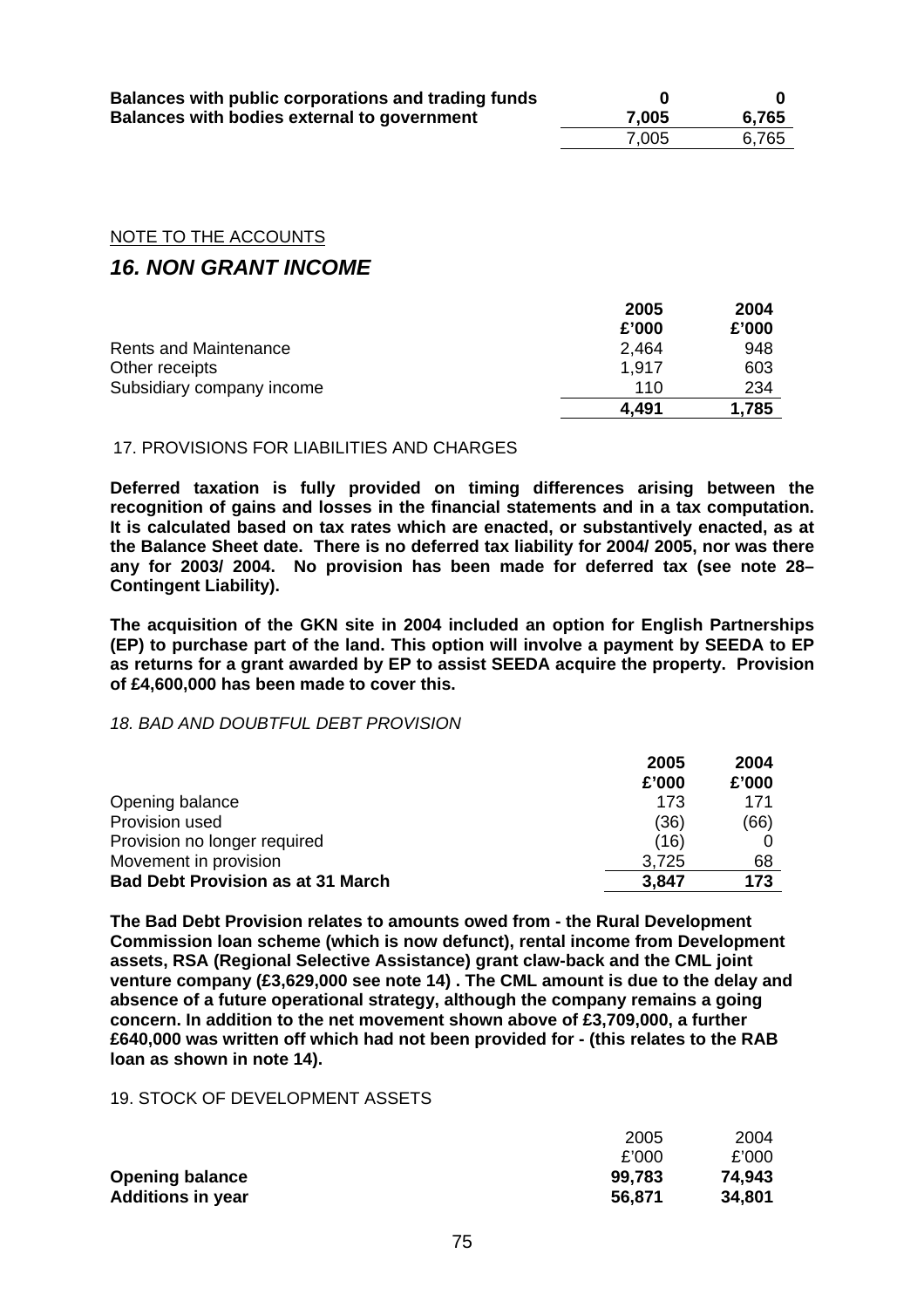| Disposal proceeds in year                                  | (21, 827) | (5,088)  |
|------------------------------------------------------------|-----------|----------|
| <b>Loss on Disposal</b>                                    | (312)     |          |
| <b>Transfer to Government Grant Reserve on revaluation</b> | 78        | 590      |
| Book value of development assets written down              | (10, 657) | (5, 463) |
| Book value of development assets written back              | 6,408     |          |
|                                                            | 130.344   | 99,783   |

**Amounts written down and back of Development Assets relate to the difference between valuations at year end performed on a basis of the lower of replacement cost and net realisable value (see note 1e), compared to historic book cost..**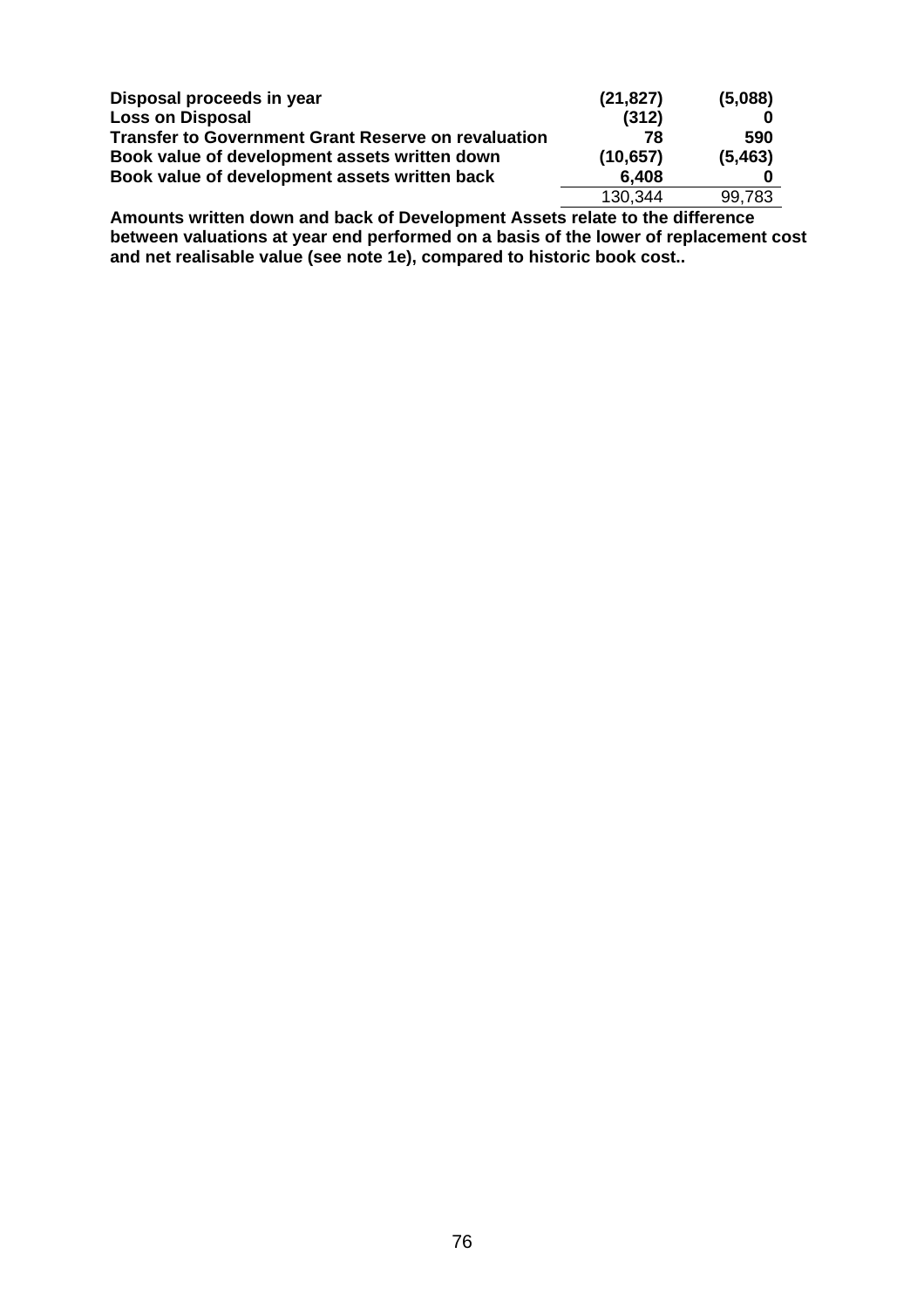### NOTES TO THE ACCOUNTS

#### 20. LONG TERM LOANS

|                                                                        | 2005      | 2004     |
|------------------------------------------------------------------------|-----------|----------|
|                                                                        | £'000     | £'000    |
| Opening balance - Former Rural Development Corp.                       | 215       | 309      |
| Loans repaid during the year                                           | (33)      | (94)     |
|                                                                        | 182       | 215      |
| 21. GOVERNMENT GRANT RESERVE                                           |           |          |
|                                                                        |           | 2004     |
|                                                                        | £'000     | £'000    |
| <b>Opening balance</b>                                                 | 103,429   | 78,077   |
| <b>Operational assets:</b>                                             |           |          |
| <b>Additions</b>                                                       | 445       | 1,392    |
| Disposal - book value *                                                | (1)       | (13)     |
| Depreciation *                                                         | (993)     | (773)    |
| Investment assets:                                                     |           |          |
| Amounts written off *                                                  | 0         | 0        |
| Repayment of long term loans (RDC) *                                   | (33)      | (94)     |
| <b>Development assets:</b>                                             |           |          |
| Additions funded by grant in aid                                       | 56,871    | 34,801   |
| Disposal - book value *                                                | (22, 139) | (5,088)  |
| Amounts written up on revaluation                                      | 78        | 590      |
| Amounts written back on revaluation *                                  | 6,408     |          |
| Amounts written down on revaluation *<br>$*$ = Amount released to I +E | (10, 657) | (5, 463) |
|                                                                        | 133,407   | 103,429  |

## 22. RECONCILIATION OF OPERATING DEFICIT TO NET CASH OUTFLOW FROM OPERATING ACTIVITIES

|                                                       | 2005      | 2004      |
|-------------------------------------------------------|-----------|-----------|
|                                                       | £'000     | £'000     |
| Deficit on operating activities                       | (643)     | (439)     |
| <b>Transfer from Government Grant Reserve</b>         | (27, 415) | (11, 430) |
| <b>Depreciation and Amortisation</b>                  | 993       | 773       |
| Proceeds from disposal of operating assets            | o         | (1)       |
| Book value of operating assets sold                   |           | 13        |
| Additions to stock of development assets less         | (56, 871) | (34, 801) |
| inherited prepayment                                  |           |           |
| Book value of development assets sold                 | 22,139    | 5,088     |
| Amounts written off long term loans                   |           | o         |
| Amounts written off - development assets              | 10,657    | 5,463     |
| Amounts written back - development assets             | (6, 408)  | 0         |
| Share of operating profits in associated undertakings | (12)      | (7)       |
| Decrease / (increase) in debtors **                   | (23, 493) | 411       |
| Increase in creditors and provisions                  | 24,449    | 3,068     |
| Net cash outflow from operating activities            | (56,603)  | (31, 862) |
|                                                       |           |           |

**\*\* 2005 includes an adjustment of + £3,047,000 in respect of EKSD Ltd accounting policy alignment and + £47,000 in respect of the joint venture loss after tax.**  NOTES TO THE ACCOUNTS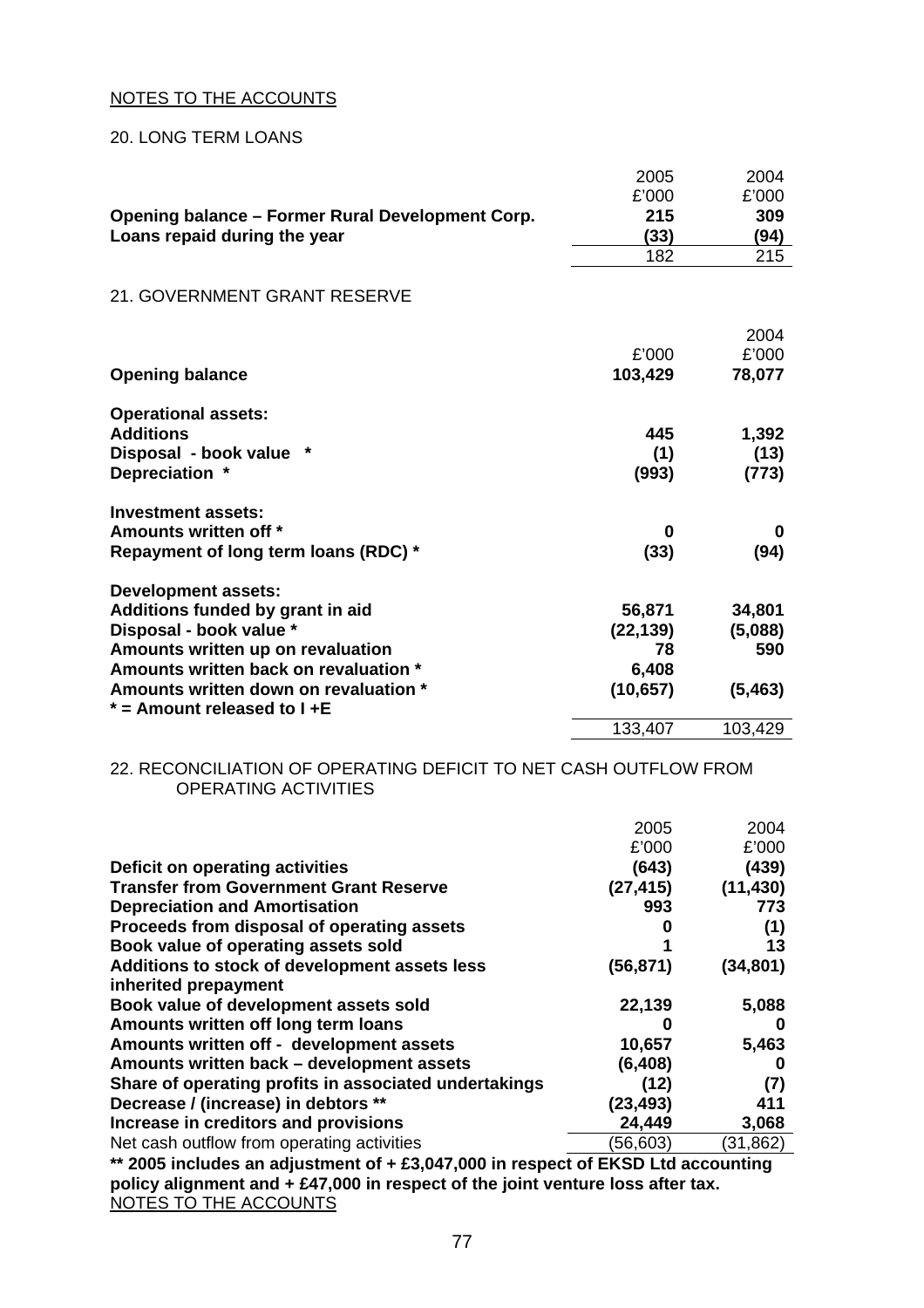#### 23. RECONCILIATION OF NET CASH FLOW TO MOVEMENT IN NET FUNDS

|                                                                                                             | £'000      |
|-------------------------------------------------------------------------------------------------------------|------------|
| Increase in cash<br>Cash to repurchase debt<br><b>Cash increase liquid resources</b><br>Change in net funds | 908<br>908 |
| Net Funds as at 01.4.04                                                                                     | 10,558     |
| Net Funds as at 31.3.05                                                                                     | 11.466     |

#### 24. OPERATING LEASES

**As at March 2005 the Agency had annual commitments under operating leases as follows:-** 

|                                                 | <b>Building</b> | Car<br>Leases | Other         | Total         | Total         |
|-------------------------------------------------|-----------------|---------------|---------------|---------------|---------------|
|                                                 | 2005<br>£'000   | 2005<br>£'000 | 2005<br>£'000 | 2005<br>£'000 | 2004<br>£'000 |
| <b>Leases expiring</b>                          |                 |               |               |               |               |
| -within one year<br>-between one and five years | 3<br>0          | 68<br>146     | 4<br>5        | 75<br>151     | 104<br>144    |
| -more than five years                           | 1,346           | 0             | 0             | 1,346         | 1,347         |
|                                                 | 1,349           | 214           | 9             | 1,572         | 1,595         |

**Rental costs of operating leases are charged to the Income and Expenditure Account on a straight line basis over the term of the lease.** 

# 25. COMMITMENTS

|                                                         | 2005<br>£'000 | 2004<br>£'000 |
|---------------------------------------------------------|---------------|---------------|
| Commitments Contracted for as at 31 <sup>st</sup> March | 22.770        | 20.076        |

**The commitments figure include commitments for Rural grants (£1,107,000), Learning and Skills expenditure (£65,000) and for development work on Land and Property assets (£21,598,000).** 

#### NOTES TO THE ACCOUNTS

26. CONTINGENT LIABILITY

**The acquisition of the GKN site in 2004 included an option for English Partnerships (EP) to purchase part of the land. If invoked, this option may involve a payment, or**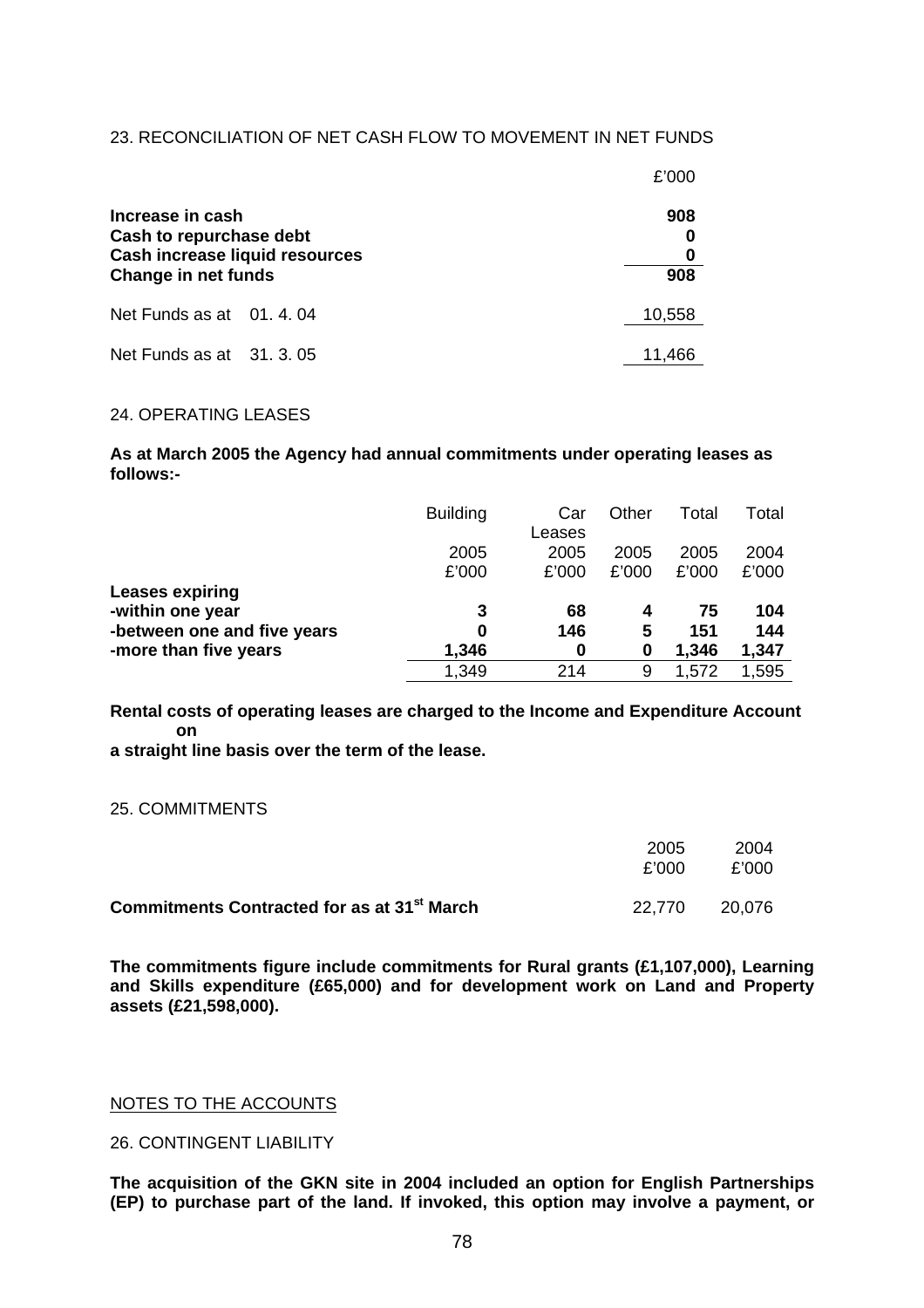**land transfer, by SEEDA to EP as returns for a grant awarded by EP of £4.6 million. EP has indicated they will invoke this option and SEEDA has made a full provision for this amount.** 

## 27. RELATED PARTY TRANSACTIONS

**SEEDA is an Executive Non-Departmental Public Body sponsored by the Department of Trade and Industry (DTI). The DTI is regarded as a related party with which, during the year, the Agency has had a significant number of material transactions.** 

**The Office of the Deputy Prime Minister (ODPM) is the sponsor body of English Partnerships and therefore regarded as a related party. During the period, the Agency and English Partnerships have transacted in respect of a service level agreement under which English Partnerships provides certain support functions for the Agency. In addition, SEEDA manages the Kent coalfield regeneration programme on behalf of English Partnerships. The Agency also manages the Community Growth Area funding on behalf of ODPM.** 

**SEEDA has had a number of material transactions with other Government Departments and other central Government bodies, including the Department for Education and Skills. In addition, SEEDA has financial dealings with a large number of public and private sector organisations including Business Links, Learning and Skills Councils, Local Authorities, Economic Partnerships, voluntary groups and private companies.** 

**The Agency had a number of related transactions with the undertakings it has an interest in: Ryde Business Park Management Co Ltd, East Kent Spatial Development Co Ltd, Finance South East Ltd, Hastings and Bexhill Renaissance Ltd (HBRL), South East Regional Aggregation Body and Countryside Maritime Ltd (CML) (see note 13). At the year end CML owed SEEDA £3,629,000 (this amount is shown within debtors). SEEDA made grant payments to HBRL of £12,979,000 (with a further £1,858,000 accrued), to Finance South East of £825,000 (with a further £77,000 accrued) and to the South East RAB of £494,000 during 2004/05.** 

**Board members, as a standing item on the Board agenda, are asked to consider each item on the Board agenda and declare any interest at the commencement of each Board meeting. All declarations are recorded in the minutes. In addition, a register is maintained of financial and other interests of Board Members. Staff also declare related parties if applicable and a central register is kept.** 

## NOTES TO THE ACCOUNTS

**Board Chairman James Brathwaite is a Director at the University of Greenwich that received payment of £172,698 in respect of various projects. (£8,720 is also included**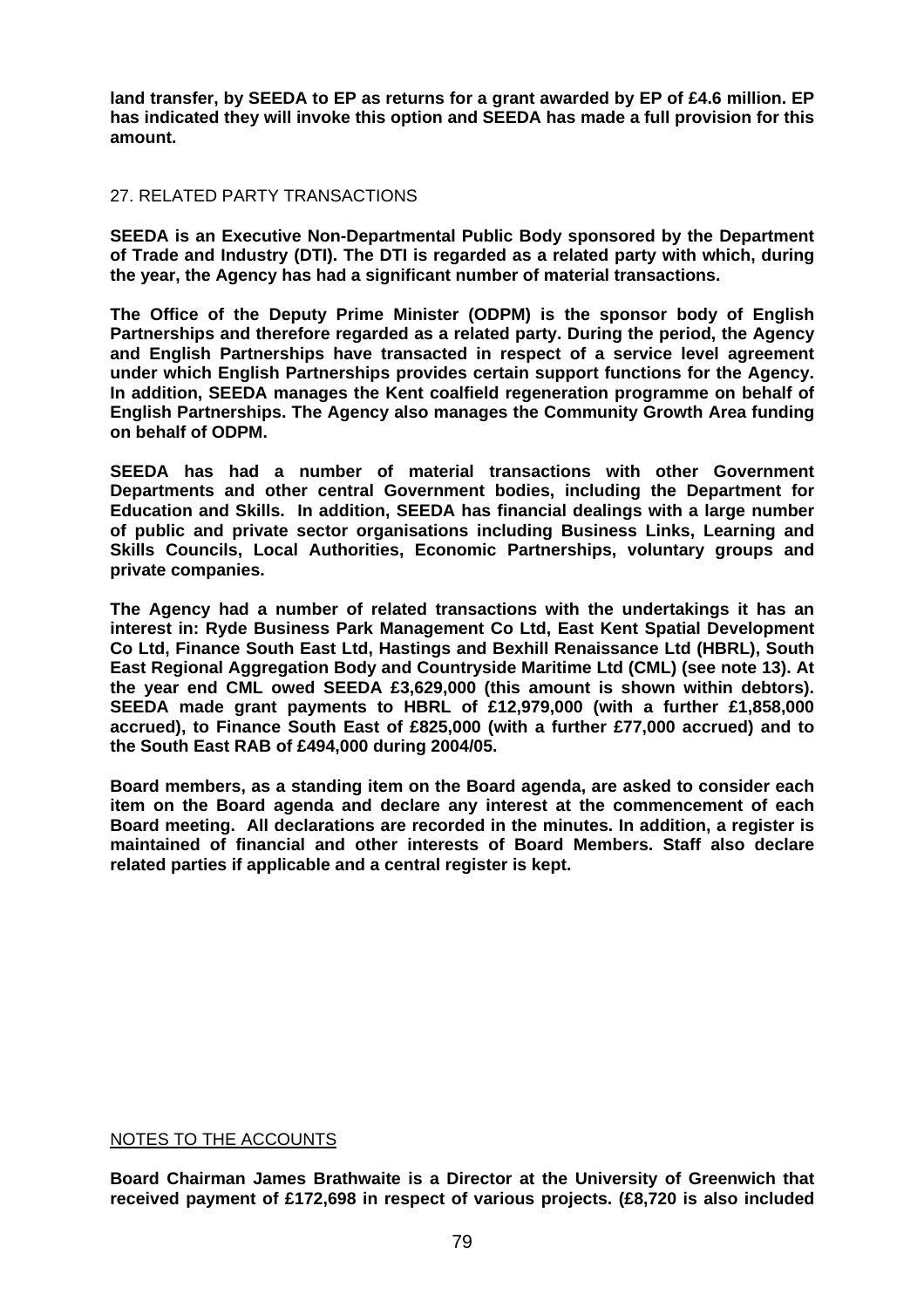**in creditors). He is also a partner in Brathwaite & Co. that received payment of £36,933 in respect of the Chairman's salary and secretarial expenses. He is also a Director of Farnham Castle Briefings Ltd. that received £931 and a committee member of DEFRA which received £21,060.** 

**Board member Elizabeth Brighouse is an elected member of Oxfordshire County Council that received payment of £3,341,564 in respect of grants e.g. towards the Oxford Castle project. (£1,297,937 is also included in creditors).** 

**Board member Robert Douglas is a board member of Surrey Economic Partnership that received a grant of £87,235 from SEEDA (£735 is also included in creditors). He is also Chairman of Surrey Learning & Skills which received a payment of £50,000 from SEEDA.** 

**Board member Sarah Hohler is an elected member and Deputy leader of Kent County Council that received £852,868 in respect of grants as well as the performance security payment as detailed in note 29. (£265,158 is also included in creditors).Sarah is also a board member of Locate in Kent (payment made of £275,700), Culture South East (payment made of £21,866 and £19,766 in creditors) and the Arts Council which received a payment of £316,852. with £381,654 in creditors.** 

**Board members John Peel and ex board member Janis Kong are board members of Sussex Enterprise that received payment of £271,559. (£103,853 is also included in creditors). Sussex Enterprise has subsidiary companies, one of which Wired Sussex Ltd, received payments from SEEDA of £37,049. (£26,756 is also included in creditors).** 

**John Peel is also a member of the Council at the University of Sussex that received £296,612. (£29,000 is also included in creditors).He is also a member of the Executive Committee and President of the Association of Engineering and Employers Federation (EEF) South that received payment of £1,144,873 mostly in respect of the manufacturing advisory scheme. (£332,034 is also included in creditors). John Peel is also a Director of West Sussex Economic Partnership which received a grant of £262,279. (£106,172 is also included in creditors).** 

**Board member Mary McAnally is an Independent Director of the executive board of the DTI that fund SEEDA.** 

**Board member Keith House is an elected member of Hampshire County Council that received payments totalling £137,381 in respect of various activities. An accrual of £44,000 is included in creditors.** 

**Board member Peter Jones is an elected member and leader of East Sussex County Council that received payment of £985,921 in grants. (£567,026 is also included in creditors). He is also Chairman of the Rye Partnership which received £7,050 from SEEDA.** 

**Board member Rob Anderson is an elected member of Slough Borough Council that received £460,278.** 

## NOTE TO THE ACCOUNTS

**During the year, SEEDA had financial transactions with organisations, with which some SEEDA staff were associated. A member of SEEDA staff is a trustee of Kent Wildlife Trust which received payment from SEEDA of £38,014. One SEEDA Executive**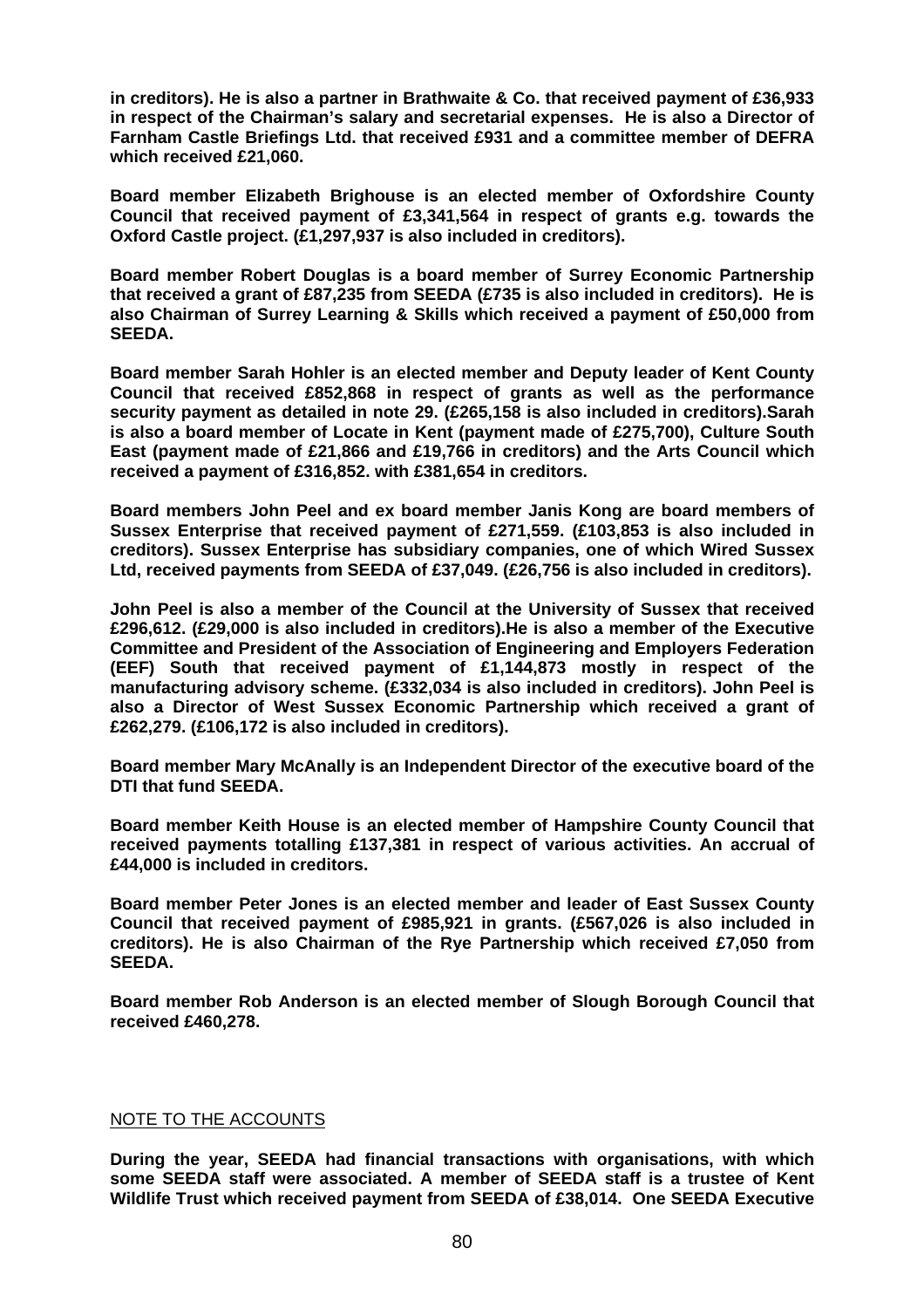**Director is also a Director of Farnborough Aerospace Consortium which received payment of £62,762. Another SEEDA Executive Director is an associate of the New Economics Foundation which received a payment of £64,649 from SEEDA. Another Executive** 

**Director is a Board member of Locate in Kent which received a grant from SEEDA of £278,000.** 

**The following SEEDA staff are also Directors of the SEEDA subsidiaries, joint ventures and associates as detailed in note 13, as follows.** 

**Pam Alexander - Countryside Maritime Ltd, Hastings and Bexhill Renaissance Ltd Paul Hudson – Chatham Maritime Development and Construction Companies, Chatham Maritime Ltd, English Estates Ltd, South East Regional Investment Ltd, Ryde Business Park Management Company, Countryside Maritime Ltd, East Kent Spatial Development Ltd, Hastings and Bexhill Renaissance Ltd, Delivery 2031 Ltd** 

**David Tucker - Countryside Maritime Ltd, East Kent Spatial Development Ltd, Hastings and Bexhill Renaissance Ltd** 

**Jonathon Sadler - Chatham Maritime Development and Construction Companies, Chatham Maritime Ltd, English Estates Ltd, Countryside Maritime Ltd, East Kent Spatial Development Ltd** 

**Jeff Alexander - South East Regional Investment Ltd, Finance South East Ltd** 

**John Parsonage - South East Regional Aggregation Body LLP, Hastings and Bexhill Renaissance Ltd** 

**Chris Moore - East Kent Spatial Development Ltd** 

**Keith Sadler - East Kent Spatial Development Ltd** 

**Ken Glendinning - East Kent Spatial Development Ltd** 

**Peter Cusdin - East Kent Spatial Development Ltd, Ryde Business Park Management Company** 

**Stephen Sadler - East Kent Spatial Development Ltd** 

**Valerie Carter - East Kent Spatial Development Ltd** 

**John Shaw - Hastings and Bexhill Renaissance Ltd** 

## 28. POST BALANCE SHEET EVENTS

**With effect from 1 April 2005 the Agency inherited financial responsibility from the Small Business Service of the Department of Trade and Industry, for the payment of grants for Research and Development activities and the Business Link contracts.** 

**With effect from 1 April 2005 the Agency assumed responsibility for payments of rural grants previously administered by the Countryside Agency.** 

**In May 2005 Countryside Properties PLC, the 50% joint venture partner in Countryside Maritime Ltd, underwent a management buy out. As a consequence, a due diligence investigation is being undertaken to determine the effect, if any, on the joint venture business.** 

NOTE TO THE ACCOUNTS

29. FINANCIAL INSTRUMENTS